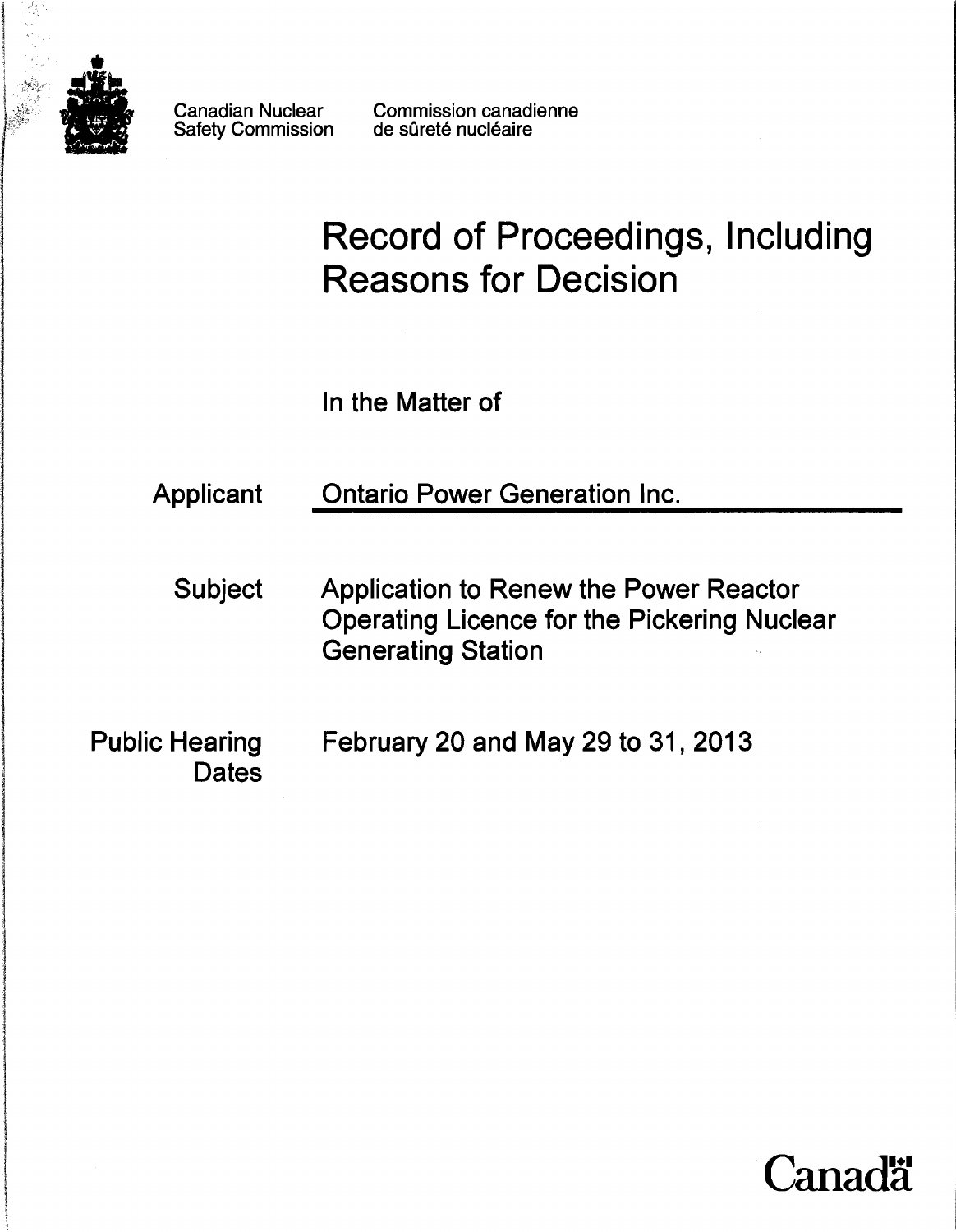# **RECORD OF PROCEEDINGS**

| Applicant:                               | <b>Ontario Power Generation Inc.</b>                                                                            |                                            |  |
|------------------------------------------|-----------------------------------------------------------------------------------------------------------------|--------------------------------------------|--|
| Address/Location:                        | 700 University Avenue, Toronto, Ontario, M5G 1X6                                                                |                                            |  |
| Purpose:                                 | Application to renew the Power Reactor Operating Licence for the<br><b>Pickering Nuclear Generating Station</b> |                                            |  |
| Application received:                    | July 4 and August 31, 2012                                                                                      |                                            |  |
| Dates of public hearing:                 | February 20, 2013 and May 29 to 31, 2013                                                                        |                                            |  |
| Location:                                | Canadian Nuclear Safety Commission (CNSC) Public Hearing<br>Room, 280 Slater St., 14th. Floor, Ottawa, Ontario  |                                            |  |
| Members present:                         | M. Binder, Chair<br>R. J. Barriault<br>A. Harvey                                                                | R. Velshi<br>M. J. McDill<br>D.D. Tolgyesi |  |
| Secretary:<br>$D$ coording $C$ constants | M.A. Leblanc<br>$M$ $V_{\alpha}$                                                                                |                                            |  |

| <b>Recording Secretary:</b>    | M. Young  |
|--------------------------------|-----------|
| <b>Senior General Counsel:</b> | J. Lavoie |

| <b>Applicant Represented By</b>                                     | <b>Document Number</b> |
|---------------------------------------------------------------------|------------------------|
| • M. Tulett, Deputy Site Vice-President, Pickering NGS              |                        |
| • G. Jager, Senior Vice-President, Pickering NGS                    | CMD 13-H2.1            |
| • M. Elliott, Senior Vice-President, Nuclear, Engineering and Chief | CMD 13-H2.1A to        |
| Nuclear Engineer, OPG                                               | CMD 13-H2.1E           |
| • B. Reuber, Vice-President, Environment                            |                        |
| • S. Ryder, Director of Operations and Maintenance, Pickering NGS   |                        |
| • C. Daniel, Director, Station Engineering, Pickering NGS           |                        |
| • R. Manley, Manager, Regulatory Affairs, Pickering NGS             |                        |
| • J. Keto, Director, Nuclear Decommissioning                        |                        |
| • L. Swami, Vice-President, Nuclear Services                        |                        |
| • H. Román, Manager, Nuclear Waste, Safety Assessment and           |                        |
| Licensing                                                           |                        |
| • C. Axler, Manager, Health and Safety Field Services               |                        |
| • D. McBride, Director, Security and Emergency Services Programs    |                        |
| • K. Powers, Director, Public Affairs,                              |                        |
| • J. Coles, Director, Emergency Management and Fire Protection      |                        |
| • P. Lawrence, Manager, PRA Department                              |                        |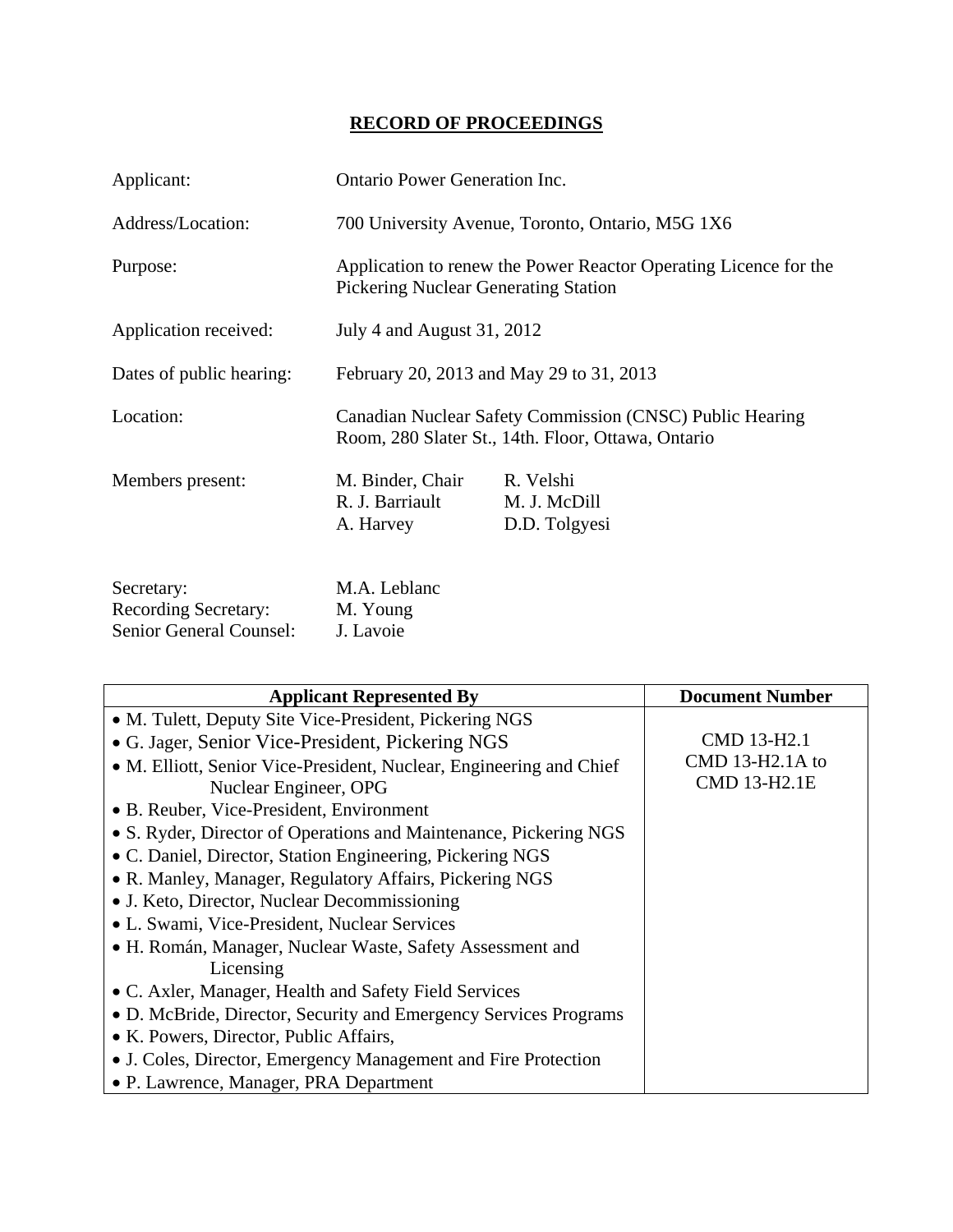| • C. Lorencez, Director, Nuclear Safety                                                                                                                                                                                                                                                                   |                                                                                                                                          |                                                              |
|-----------------------------------------------------------------------------------------------------------------------------------------------------------------------------------------------------------------------------------------------------------------------------------------------------------|------------------------------------------------------------------------------------------------------------------------------------------|--------------------------------------------------------------|
| • C. Mathias, Legal Counsel                                                                                                                                                                                                                                                                               |                                                                                                                                          |                                                              |
|                                                                                                                                                                                                                                                                                                           |                                                                                                                                          |                                                              |
| <b>CNSC</b> staff                                                                                                                                                                                                                                                                                         |                                                                                                                                          | <b>Document Number</b>                                       |
| • R. Jammal<br>• G. Rzentkowski<br>$\bullet$ M. Santini<br>$\bullet$ T. Jamieson<br>$\bullet$ M. Rinker<br>• K. Heppell-Masys<br>$\bullet$ R. Awad                                                                                                                                                        | • D. Howard<br>$\bullet$ G. Frappier<br>$\bullet$ S. Demeter<br>• D. Wismer<br>$\bullet$ J. Jin<br>$\bullet$ M. Drolet<br>• C. Cattrysse | <b>CMD 13-H2</b><br><b>CMD 13-H2.A</b><br><b>CMD 13-H2.B</b> |
| • P. Thompson                                                                                                                                                                                                                                                                                             | • S. Yalaoui                                                                                                                             |                                                              |
| • C. Harwood<br>$\bullet$ Y. Akl<br>$\bullet$ K. Mann                                                                                                                                                                                                                                                     | • B. Barker<br>$\bullet$ L. Sigouin                                                                                                      |                                                              |
| <b>Intervenors</b>                                                                                                                                                                                                                                                                                        |                                                                                                                                          | <b>Document Number</b>                                       |
| See Appendix A                                                                                                                                                                                                                                                                                            |                                                                                                                                          |                                                              |
| <b>Others</b>                                                                                                                                                                                                                                                                                             |                                                                                                                                          |                                                              |
| Fisheries and Oceans Canada: T. Hoggarth<br>Environment Canada: N. Ali, D. Kim<br>Emergency Management Ontario: A. Stuart, T. Kontra, D. Nodwell<br>Durham Emergency Management Office: W. Leonard<br>Ministry of Transportation of Ontario: N. Bot<br>Natural Resources Canada: D. McCauley and J. Adams |                                                                                                                                          | 13-H2.137                                                    |

**Licence:** Renewed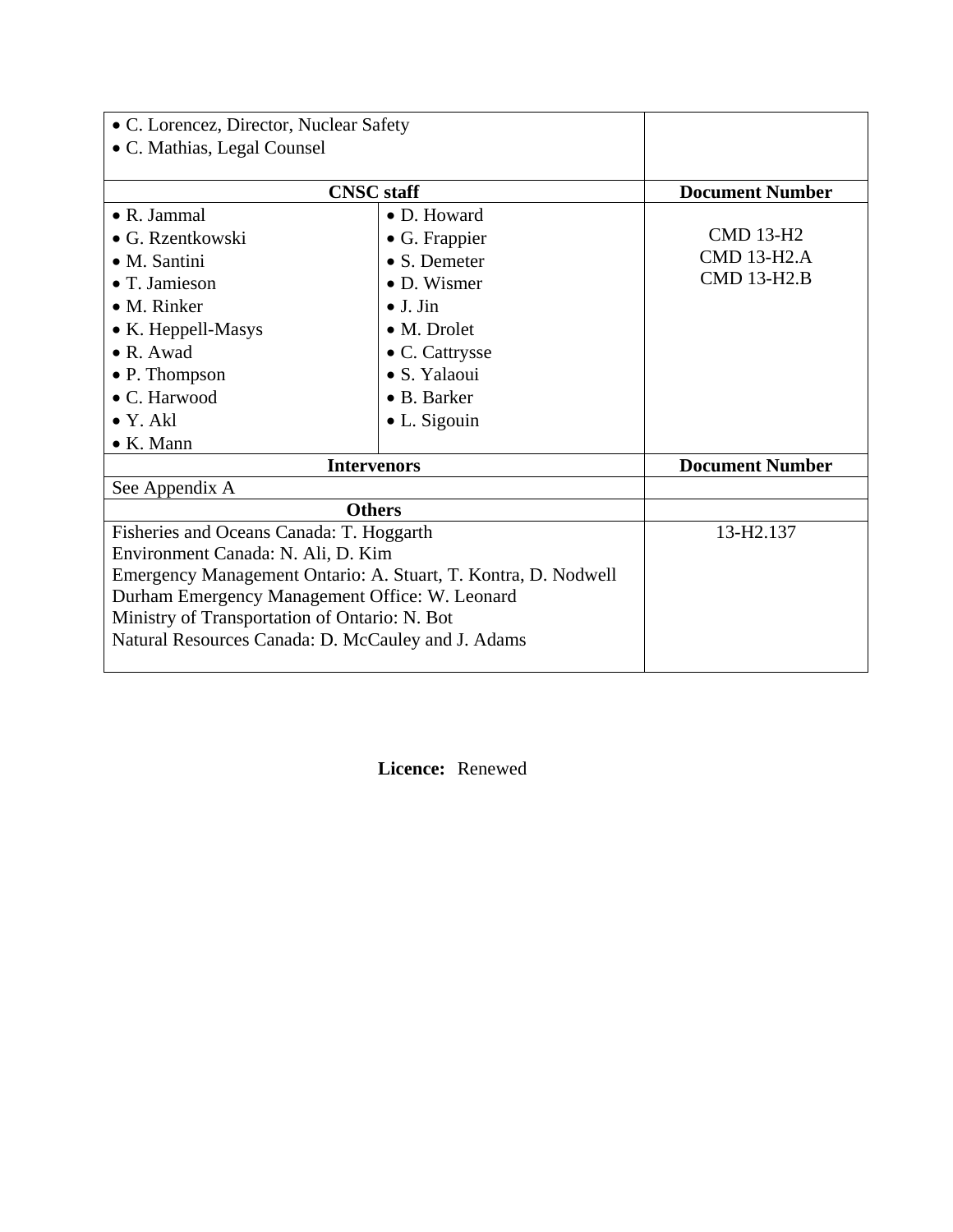# **Table of Contents**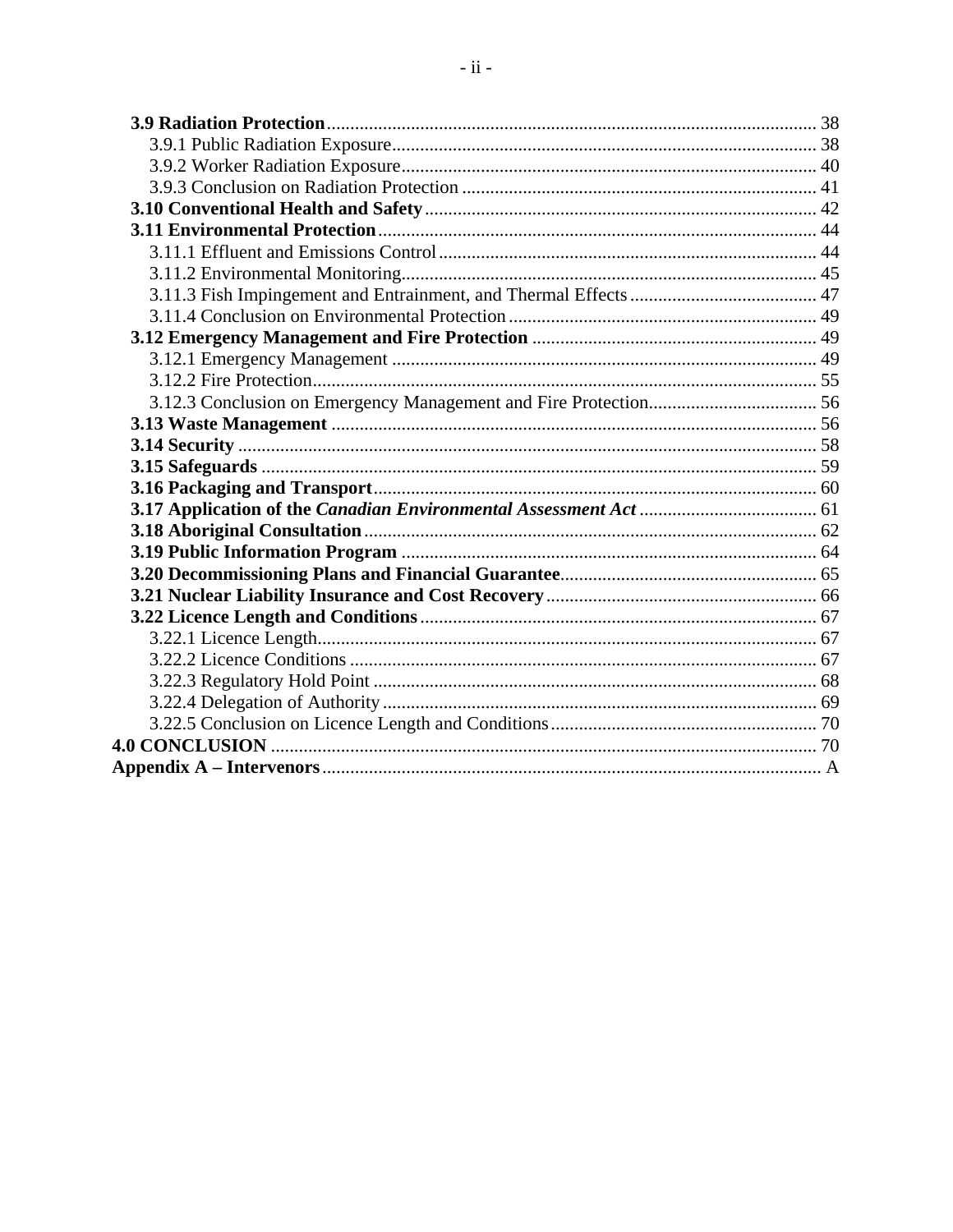#### **1.0 INTRODUCTION**

- 1. Ontario Power Generation Inc. (OPG) has applied to the Canadian Nuclear Safety Commission<sup>1</sup> for the renewal of the Power Reactor Operating Licence (PROL) for its Pickering Nuclear Generating Station (NGS), located in Pickering, Ontario. The Pickering NGS is comprised of two reactor facilities, Pickering A (units 1 to 4) and Pickering B (units 5 to 8), operating under separate PROLs. The current Pickering A PROL was issued on July 1, 2010 and the Pickering B PROL was issued on July 1, 2008. Both expire on August  $30$ ,  $2013^2$ . OPG has applied for a one-site licence, covering both Pickering A and Pickering B, for a period of five years.
- 2. The Pickering NGS is located on the north shore of Lake Ontario, in the regional municipality of Durham. The facility lies 32 kilometres (km) northeast of downtown Toronto and 21 km southwest of Oshawa. The nuclear facility consists of eight CANDU pressurized heavy water reactors and their associated equipment, which were designed, constructed and operated to produce electrical power. Construction of the facility started in 1966 and the first criticality of a reactor unit was in 1971. The in-service dates for units 1 to 4 ranged from 1971 to 1973, and between the years 1983 to 1986 for units 5 to 8. The pressure tubes in Pickering Units 1 to 4 were replaced in the mid to late 1980s and, after operating at full power, the units were shut down and placed in a lay-up state in 1997. Unit 4 was restarted in 2003 and Unit 1 was restarted in 2005. Units 2 and 3 are currently in a laid-up state and are not operating. These units were defuelled in 2008 and will be in a safe storage state until the eventual decommissioning of the Pickering NGS.
- 3. OPG has announced its intent to cease commercial operations at the Pickering NGS by the end of 2020, which is beyond the assumed design life of the pressure tubes in the NGS of 210,000 Effective Full Power Hours (EFPH) of operation. As such, OPG is required to provide a technical basis to demonstrate that the Pickering NGS can be operated safely until this time.
- 4. The proposed one-site PROL from CNSC staff follows the standardized format of licences proposed for nuclear power plants since 2008. The PROL references new or updated regulatory documents and Canadian standards, and is accompanied by a licence conditions handbook (LCH), which documents the compliance verification criteria to be used by both OPG and CNSC staff. The licence also includes site-specific licence conditions pertaining to Cobalt-60, end-of-life, and a regulatory hold point for the end of assumed design life, 210,000 EFPH of operation. It specifically requires that OPG implement and maintain a continued operations plan (COP) and a sustainable operations plan (SOP), as well as to notify the Commission in writing by June 30, 2017 of the end date of commercial operations of all Pickering NGS units.

<sup>1</sup> <sup>1</sup> The *Canadian Nuclear Safety Commission* is referred to as the "CNSC" when referring to the organization and its staff in general, and as the "Commission" when referring to the tribunal component.

<sup>&</sup>lt;sup>2</sup> On June 24, 2013, the Commission extended, through amendment, the licences for Pickering A and Pickering B until August 31, 2013.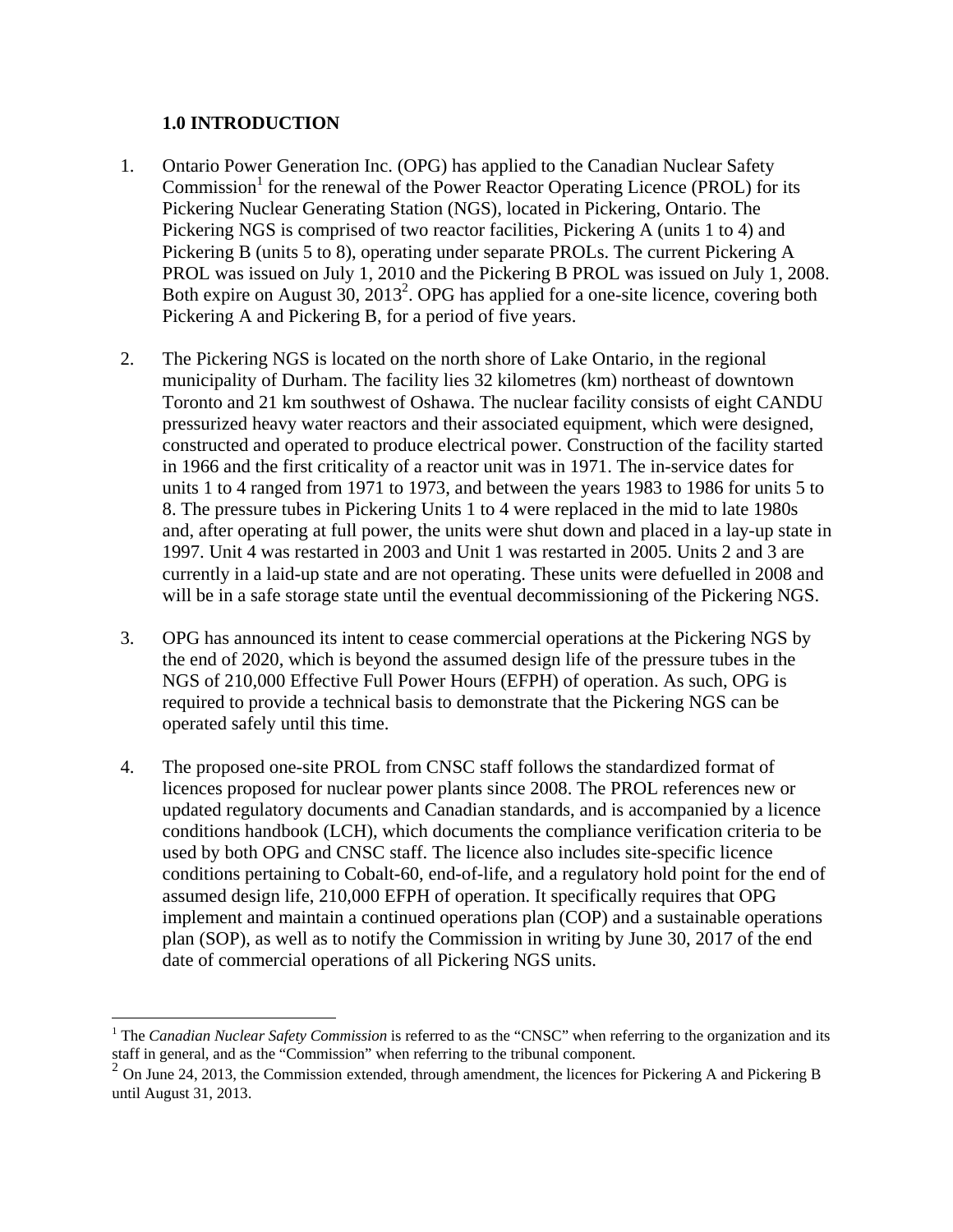**Issue** 

- 5. In considering the application, the Commission was required to decide, pursuant to subsection 24(4) of the *Nuclear Safety and Control Act*<sup>3</sup> (NSCA):
	- a) if OPG is qualified to carry on the activity that the licence would authorize; and
	- b) if, in carrying on that activity, OPG would make adequate provision for the protection of the environment, the health and safety of persons and the maintenance of national security and measures required to implement international obligations to which Canada has agreed.

#### Public Hearing

6. The Commission, in making its decision, considered information presented for a public hearing held on February 20, 2013 in Ottawa, Ontario and from May 29 to 31, 2013 in Pickering, Ontario. The public hearing was conducted in accordance with the *Canadian*  Nuclear Safety Commission Rules of Procedure<sup>4</sup>. During the public hearing, the Commission considered written submissions and heard oral presentations from CNSC staff (CMD 13-H2, CMD 13-H2.A, CMD 13-H2.B) and OPG (CMD 13-H2.1, CMD 13 H2.1A to CMD 13-H2.1E). The Commission also considered oral and written submissions from 136 intervenors (see Appendix A for a detailed list of interventions).

#### Requests for Ruling

- 7. The Commission received several requests for rulings, pursuant to section 20(3) of the *Canadian Nuclear Safety Commission Rules of Procedure*. In the interest of fairness and expeditiousness, some of the requests were received by the Commission Secretary in writing and read into the record at the hearing. Whereas requests for rulings normally refer to procedural considerations, and that it could be disputed whether some of the requests fall within such an interpretation, the Commission has nonetheless considered these requests.
- 8. Greenpeace requested that the Commission should "require CNSC staff to publish a site level risk assessment for both the Pickering A and B reactors by the end of 2013 if it renews the licence for Pickering NGS." Greenpeace expressed the view that "a transparent total estimate of the large release frequency for the six operating Pickering reactors would provide objective information on the risk posed by the station to surrounding populations and the environment."

 $3$  Statutes of Canada (S.C.) 1997, chapter (c.) 9.

<sup>4</sup> Statutory Orders and Regulations (SOR)/2000-211.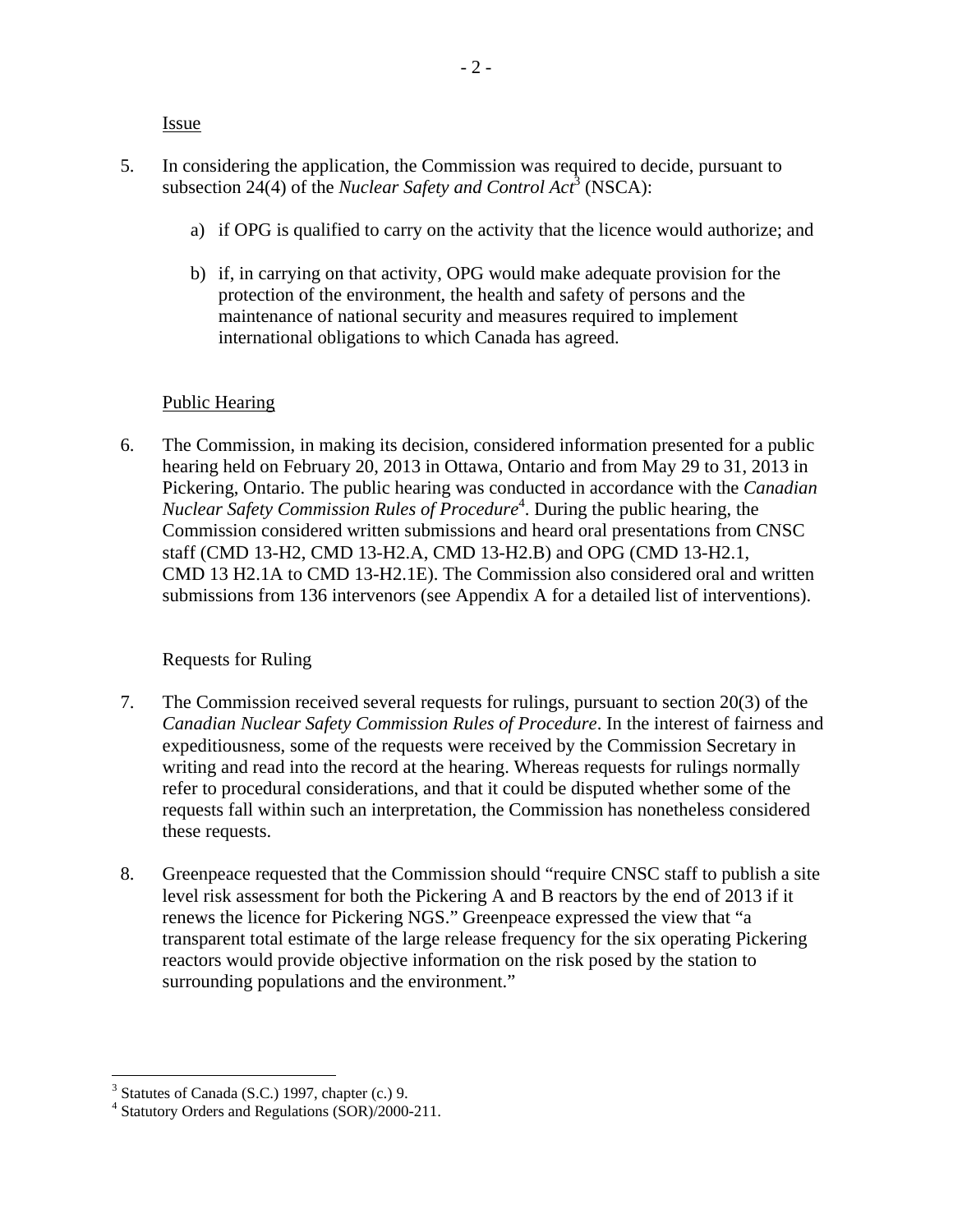- 9. The Canadian Environmental Law Association (CELA), along with Greenpeace, Durham Nuclear Awareness, Northwatch and CCNB Action, requested that "OPG not be granted permission to operate beyond its design life without an additional public hearing once all of the missing data from the safety case can be made public."
- 10. Regarding these requests, a representative from OPG stated that OPG had completed the Pickering B Probabilistic Risk Assessment (PRA) in accordance with the methodology accepted by the CNSC and CNSC Regulatory Standard  $S-294^5$ , and that the Pickering A updated PRA, using accepted methodology, was underway and scheduled to be completed within the timeframe established in OPG's licence. The OPG representative expressed the view that OPG's licence conditions were sufficient to address these requests and that no additional conditions were required.
- 11. CNSC staff confirmed that the existing safety case presented to the Commission was complete, valid and robust.
- 12. CCNB Action submitted three requests and provided written reasons for these requests following the hearing. OPG was provided an opportunity to respond to these requests. CCNB Action's first request was that the Pickering NGS "not be able to operate beyond its design life without the installation of a passive emergency filtered vent in addition to its current venting capabilities." CCNB Action later clarified its request that "an emergency filtered vent be added to each unit and not just one big one on the vacuum building."
- 13. OPG's response to this request was that the Pickering NGS has a Filtered Air Discharge System (FADS) that is dedicated to post-accident venting of containment. OPG stated that the purpose of this seismically-qualified system is to maintain containment pressure sub-atmospheric following a range of design basis accidents such as a Loss of Coolant Accident (LOCA) to more serious accidents that include a LOCA with failure of Emergency Coolant Injection. OPG further stated that it was assessing future enhancements to protect containment through its Fukushima Action Items. OPG stated that it was on track for completion of the applicable Fukushima Action Items before the early committed date of December 2014, which is within the CNSC due date of December 2015.
- 14. CCNB Action's second request was that "between the time that the draft Licence Conditions Handbook has been presented to the Commission in the staff CMDs and when the licence is granted, that no changes to the draft Licence Conditions Handbook be made unless it is noted in the Commission's Reasons for Decision." OPG did not comment on this request. It will be addressed in the "Licence Length and Conditions" section of this *Record of Proceedings*.

<u>.</u>

<sup>5</sup> CNSC Regulatory Standard S-294, *Probabilistic Safety Assessment (PSA) for Nuclear Power Plants*, April 2005.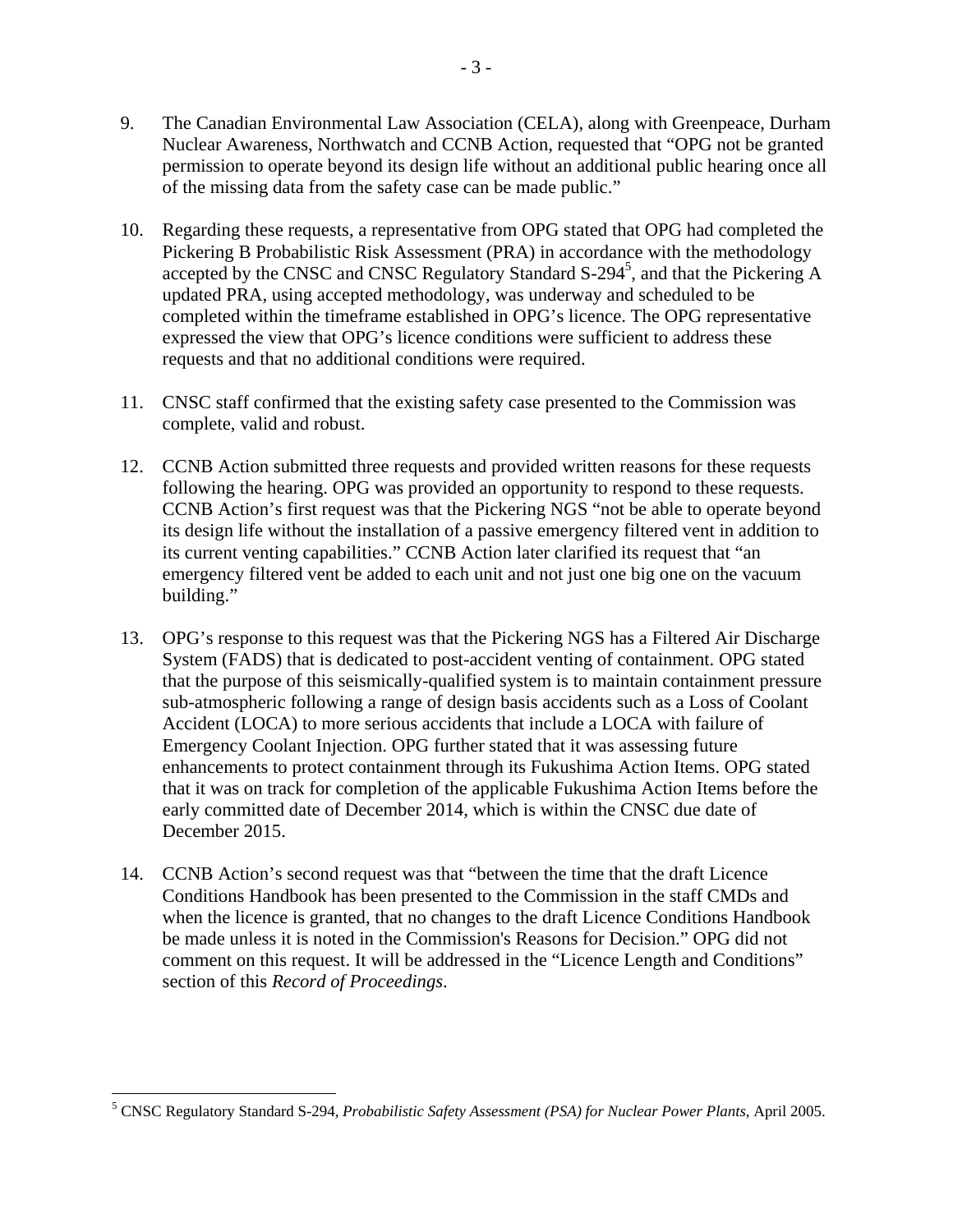- 15. CCNB Action's third request was a ruling that "the wind-large release frequency be considered the same as the wind-core damage frequency, unless OPG can prove otherwise. Further request a ruling that the same or a revised wind-large release frequency be added to the large release frequency, so that the Commission can see if OPG's regulatory large release frequency limit is met."
- 16. With respect to the Large Release Frequency (LRF) being considered to be the same as the wind Severe Core Damage Frequency (SCDF), OPG stated that it agreed with this statement for the Pickering B PRA. Regarding the question of adding the risks, OPG stated that the current state of the art of PRA methodology, particularly for external events such as fires and floods, does not support the simple addition of SCDF and LRF from the different hazards. OPG explained that each hazard was addressed with different methodologies with diverse assumptions, conservatisms, and computer codes, and different degrees of uncertainty. OPG noted that there is not yet an accepted methodology for calculating risk aggregation. OPG acknowledged that, ultimately, a total risk number ought to be derived and stated that it would be participating in the development of this area and would apply the methodology once it has been developed.
- 17. Regarding CCNB Action's opinion that, according to international guidance from the American Society of Mechanical Engineers (ASME) and others, the wind LRF should not have been screened out from further analysis, OPG stated that its screening approach was consistent with ASME, was accepted by CNSC, and is consistent with international best practice. OPG noted that it had performed a high wind PRA.
- 18. Determinations by the Commission regarding these requests will be set out in the appropriate sections of this *Record of Proceedings*.

#### Mandate of the Commission

- 19. The Commission states that it has the independence necessary to fulfill its mandate and that the process in place to obtain the information necessary for making informed decisions is open and transparent. The Commission, as a quasi-judicial administrative tribunal, considers itself independent of all political, governmental or private sector influence in its decision-making.
- 20. Several intervenors raised questions on the future of nuclear energy in Ontario. In particular, they asked why more consideration has not been given to alternative forms of energy, such as solar or wind power. The Commission notes that, as the regulatory authority over nuclear matters in Canada, its mandate is not to evaluate alternative energy sources or to make energy policy decisions, but to ensure, in accordance with the NSCA, the regulation of the development, production and use of nuclear energy to prevent unreasonable risk to the environment and to the health and safety of persons. The choice of a source of energy or the consideration of economic benefits of a project is not within the Commission's authority. These decisions fall under the purview of other governmental authorities.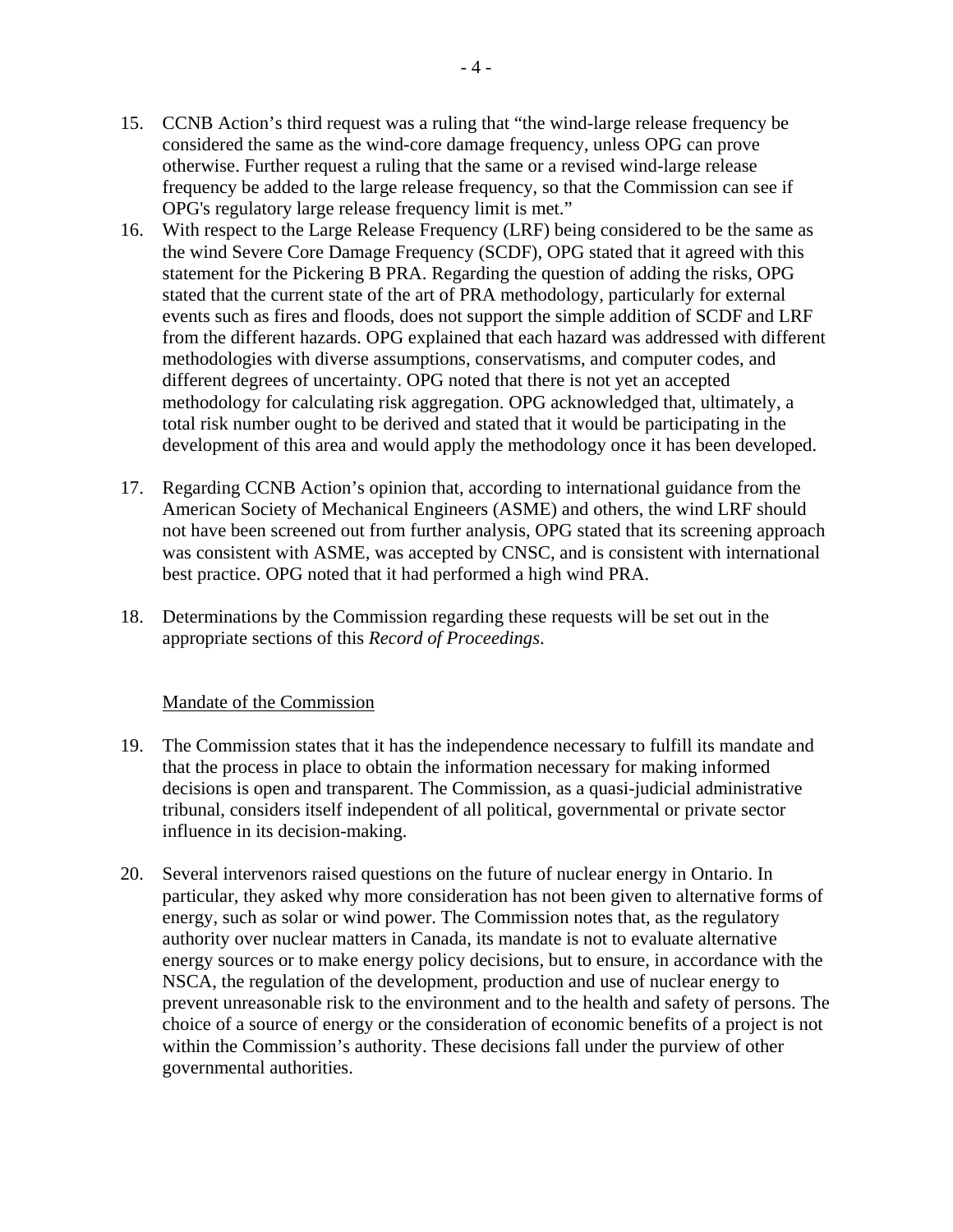#### **2.0 DECISION**

21. Based on its consideration of the matter, as described in more detail in the following sections of this *Record of Proceedings*, the Commission concludes that OPG is qualified to carry on the activity that the licence will authorize. The Commission is of the opinion that OPG, in carrying on that activity, will make adequate provision for the protection of the environment, the health and safety of persons and the maintenance of national security and measures required to implement international obligations to which Canada has agreed. Therefore,

the Commission, pursuant to section 24 of the *Nuclear Safety and Control Act*, issues a one-site Power Reactor Operating Licence to Ontario Power Generation Inc. for the operation of the Pickering Nuclear Generating Station, located in Pickering, Ontario. The licence, PROL 48.00/2018, will be valid from September 1, 2013 to August 31, 2018.

- 22. The Commission includes in the licence the conditions as recommended by CNSC staff and set out in the draft licence attached to CMD 13-H2.A. The Commission instructs CNSC staff to modify the relevant sections of the LCH to include the direction detailed below.
- 23. The Commission does not accept CNSC staff's proposed delegation of authority to remove the regulatory hold point to allow OPG to proceed beyond 210,000 EFPH. The Commission will consider this matter in a future proceeding of the Commission with public participation. The Commission will allow written comments only. The Commission accepts all other CNSC staff recommendations regarding the delegation of authority, and notes that CNSC staff can bring any matter to the Commission as applicable.
- 24. The Commission directs OPG to provide the following, before the removal of the hold point can be approved:
	- the revised PSA for Pickering A that meets the requirements of CNSC Regulatory Standard S-294;
	- an updated PSA for both Pickering A and Pickering B that takes into account the enhancements required under the Fukushima Action Plan; and
	- a whole-site PSA or a methodology for a whole-site PSA, specific to the Pickering NGS site.
- 25. The Commission understands that if the PSA values are between the limits and the targets, then safety improvements should be put in place if practicable, and that if the PSA values are above acceptable limits then safety improvements would be mandatory. As such, the Commission requests that OPG provide an action plan to address any identified issues should OPG exceed its targeted safety goals.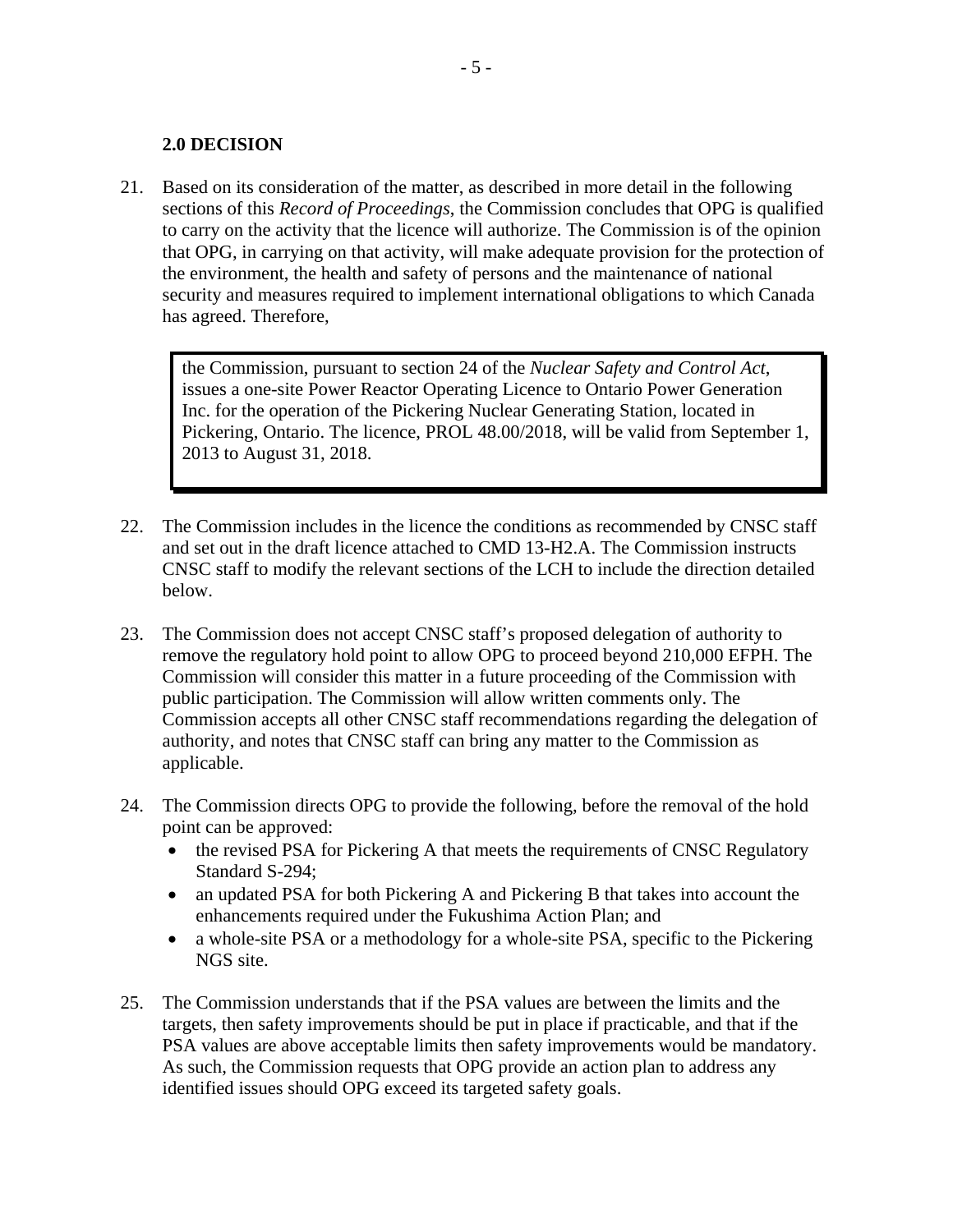- 26. The Commission notes that OPG will be considering filtered containment as part of its analysis of future enhancements to protect containment through its Fukushima Action Items. The Commission directs OPG to report on its analysis and way forward on this issue at the time of its request to remove the hold point to proceed beyond 210,000 EFPH.
- 27. The Commission also directs CNSC staff to review the Pickering PSA methodology, and provide its recommendation for the Commission's consideration at the time of OPG's request for the release of the hold point.
- 28. The Commission directs OPG to ensure the production of an emergency management public information document, to be distributed to all households in the Pickering area, summarizing the integrated emergency response plan of all involved organizations, including all key roles and responsibilities. This document should also include information on potassium iodide (KI) tablet distribution and information included in CSA Standard N1600. This document is expected to be produced by the end of June 2014.
- 29. The Commission directs OPG to clarify its long-term plan for waste management, by June 30, 2017, at the time of OPG's notification to the Commission of the end date of commercial operations of all Pickering NGS units.
- 30. The Commission recommends that OPG make environmental monitoring data accessible to the public on a more frequent basis than its current annual report.
- 31. With this decision, the Commission directs CNSC staff to provide an annual report on the performance of the Pickering NGS, as part of the annual *Integrated Safety Assessment of Canadian Nuclear Power Plants*. CNSC staff shall present these reports at public proceedings of the Commission. The public will have an opportunity to participate, in writing, in these proceedings.

# **3.0 ISSUES AND COMMISSION FINDINGS**

32. In making its licensing decision, the Commission considered a number of issues relating to OPG's qualification to carry out the proposed activities and the adequacy of the proposed measures for protecting the environment, the health and safety of persons, national security and international obligations to which Canada has agreed.

#### **3.1 Management System**

33. The Commission examined OPG's Management System, which covers the framework that establishes the processes and programs required to ensure the organization achieves its safety objectives, continuously monitors its performance against these objectives, and fosters a healthy safety culture.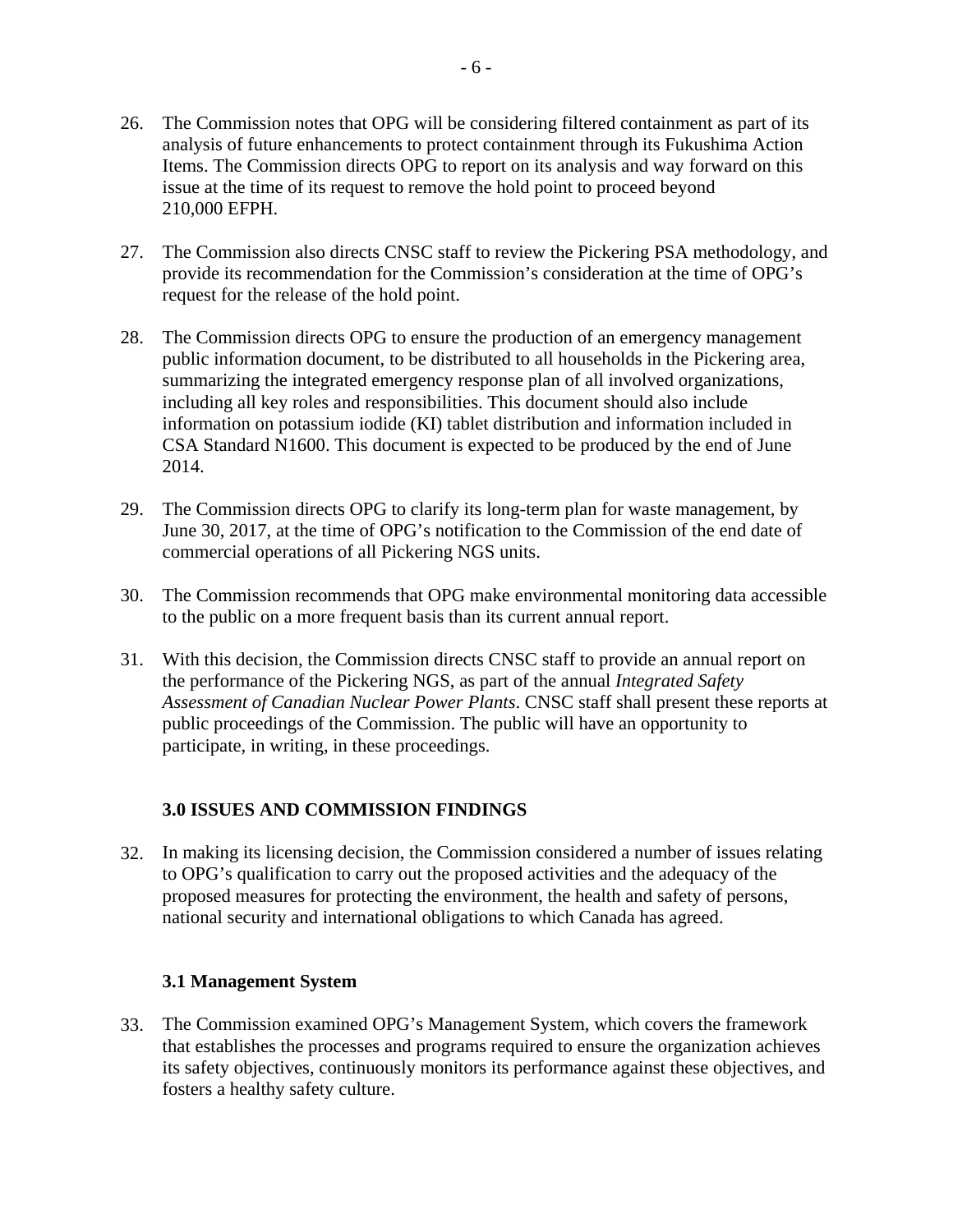34. OPG provided information concerning its Management System. OPG stated that its Management System fulfills the requirements of Canadian Standards Association (CSA) standards N285.0<sup>6</sup> and N286-05<sup>7</sup>, as well as the International Organization for Standardization (ISO) 14000 series of standards, among others.

#### 3.1.1 Quality Management

- 35. OPG's quality program consists of quality assurance program reviews, internal audits, and management self-assessment. CNSC staff stated that it is satisfied that OPG has an adequate self-assessment program and conducts regular self-assessments of OPG staff performance and activities.
- 36. Some intervenors, including Black & McDonald Ltd., commented on quality assurance related to components obtained from third-party suppliers, noting that OPG holds them to high standards. The Commission asked for more information in this regard. A representative from OPG responded that OPG uses an approved supplier list and noted that OPG has a quality control program that audits suppliers and tracks materials to ensure that all components meet the required technical specifications and standards. CNSC staff noted that there are procurement audit committees for CANDUs, and that CNSC staff is satisfied with the audits performed by these committees. CNSC staff further noted that the quality assurance program must comply with CSA Standard N286 05.

# 3.1.2 Organisation and Change Management

- 37. Change management ensures that organizational changes are evaluated, managed and communicated, both internally and externally, to ensure that the changes do not adversely impact safety. OPG is required to submit to the CNSC an annual summary of all organizational changes carried out during the year. CNSC staff reported that OPG complied with this licence condition throughout the licence period and kept the CNSC up to date on specific organizational changes. CNSC staff stated that it is satisfied that OPG has a well-documented and implemented process for change management.
- 38. OPG provided information regarding its organizational structure. OPG noted that it initiated a business transformation process in 2011, which included organizational streamlining and shifting to a centre-led structure, as well as the streamlining of governance. OPG explained that it provides engineering and other support functions such as radiation protection, conventional safety, and human resources through a central organization, which results in a consistent application of OPG programs and provides direct support at the Pickering NGS on an ongoing basis. CNSC staff noted that it would

 $\overline{a}$ 6 CSA Standard N285.0, *General Requirements for Pressure Retaining Systems and Components in CANDU Nuclear Power Plants*. 7

CSA Standard N286-05, *Management System Requirements for Nuclear Power Plants.*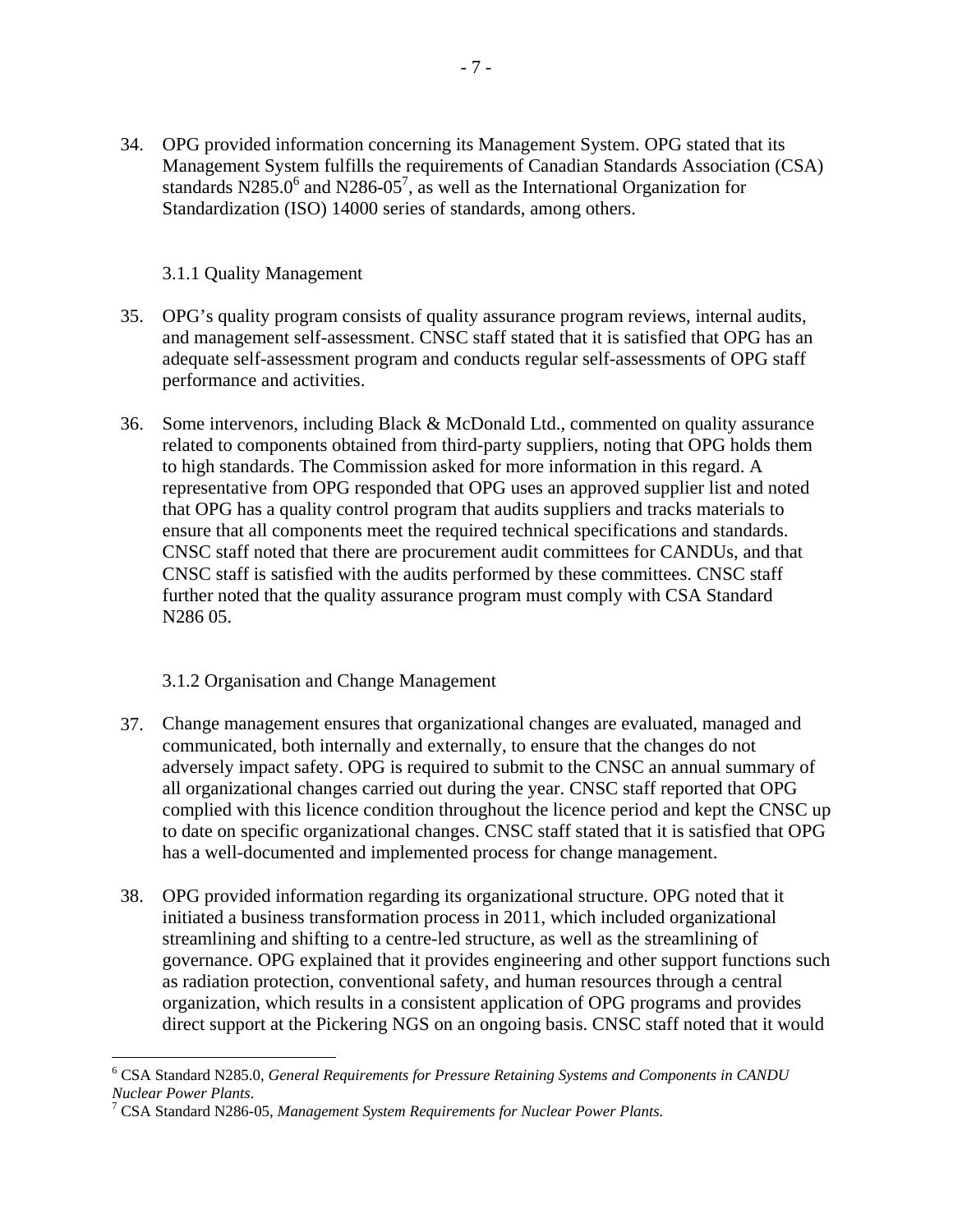continue to monitor OPG's business transformation and ensure that OPG will continue to comply with the requirements of the CSA Standard N286-05.

39. The Commission enquired about OPG's centre-led organization. An OPG representative responded that the centre-led organization was more efficient for its business and noted that it would not negatively affect the performance of its nuclear program.

# 3.1.3 Safety Culture

- 40. Safety culture is important for creating a safe environment and reducing the likelihood of nuclear events. OPG stated that it has a program in place to promote a healthy safety culture at the Pickering NGS and to maintain the safety of workers, the public and the environment. OPG noted that its safety culture would be maintained through effective leadership, management, and communication of expectations, especially in the following areas:
	- a high level of human performance and nuclear, conventional, radiological and environmental safety performance will be maintained to the end of commercial operation and beyond;
	- a high level of equipment reliability will be maintained to end of commercial operations and beyond; and
	- adequate staff numbers and staff knowledge and capability will be maintained to take the site safely to end of life.
- 41. CNSC staff stated that it was satisfied with the engagement and commitment of OPG in promoting a strong safety culture at the Pickering NGS.
- 42. Several intervenors, including businesses, community organizations, the Canadian Nuclear Workers' Council and the Society of Energy Professionals, commented on OPG's safety culture, noting OPG's good performance regarding lost-time injuries.
- 43. The Commission enquired about OPG's commitment to continuous improvement, including OPG's Nuclear Safety Review Board. A representative from OPG responded that the mandate of the Nuclear Safety Review Board is to independently evaluate nuclear safety and safety culture on a yearly basis. The OPG representative noted that this is one aspect of its nuclear safety oversight framework, which also takes into consideration an independent industry review by the World Association of Nuclear Operators. The OPG representative further noted the benefit of these reviews as part of OPG's management towards the end of commercial operations.
- reports are proprietary, OPG shares the results with CNSC staff. 44. The Commission asked for more information concerning the safety culture reports OPG was planning to develop in 2015 and 2018. An OPG representative responded that OPG conducts a safety culture assessment on a three-year interval, and noted that while the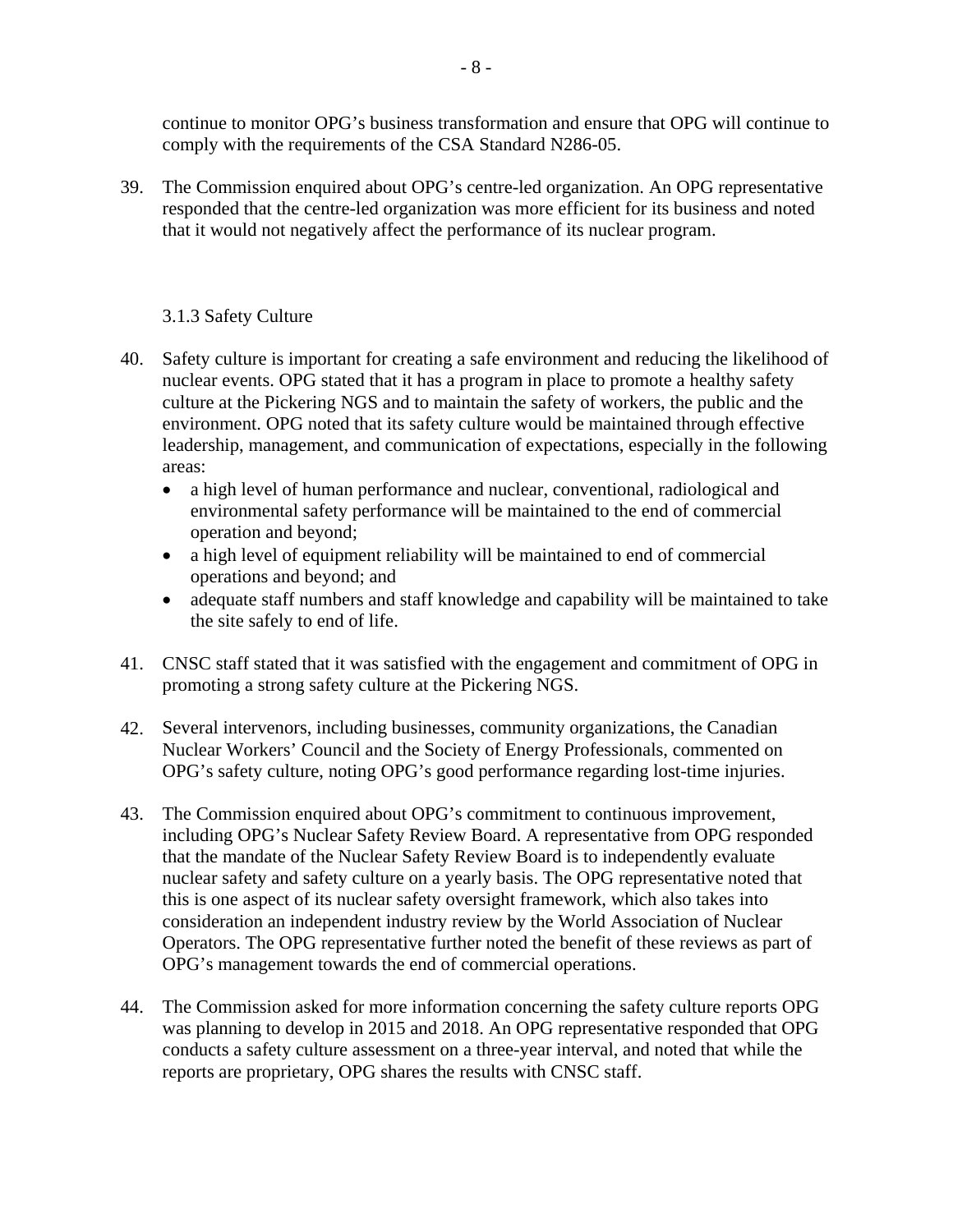3.1.4 Conclusion on Management System

45. Based on its consideration of the presented information, the Commission concludes that OPG has appropriate organization and management structures in place and that the operating performance at the Pickering NGS provides a positive indication of OPG's ability to adequately carry out the activities under the proposed licence.

#### **3.2 Human Performance Management**

46. Human performance management encompasses activities that enable effective human performance through the development and implementation of processes. These activities ensure that the licensee has a sufficient number of staff, in all relevant fields, with the necessary knowledge, skills, procedures and tools in place to safely carry out their duties.

#### 3.2.1 Training

- 47. OPG stated that it uses a Systematic Approach to Training (SAT) process to develop initial qualification training programs, as well as continuing/requalification training programs, for all key positions at the Pickering NGS. OPG explained that all of its station operations personnel, maintenance workers, engineers, chemistry technicians, and others are trained and qualified to do their jobs at the Pickering NGS using structured and challenging training programs. OPG noted that its training programs are relied upon for continuous improvement in station performance, and that they are systematically assessed each calendar quarter.
- 48. CNSC staff stated that its inspections have confirmed that the various training programs at both Pickering A and B have been designed, developed and managed in accordance with the many processes and procedures that constitute their SAT-based training system. CNSC staff noted, however, that OPG had some deficiencies with respect to the implementation of the training programs for some job families. CNSC staff noted that OPG was addressing these issues in accordance with a corrective action plan and that these issues did not represent an increased risk to nuclear safety. CNSC staff further stated that the corrective action plans developed by OPG to address these deficiencies have been implemented to the satisfaction of the CNSC.
- 49. CNSC staff stated that while OPG's emergency response organization training program at the Pickering NGS does not fully adhere to the requirements of their SAT-based training system, its good performance indicates that the significance of the training deficiencies is low. CNSC staff noted that full compliance with the SAT would ensure continuous improvement in response capability.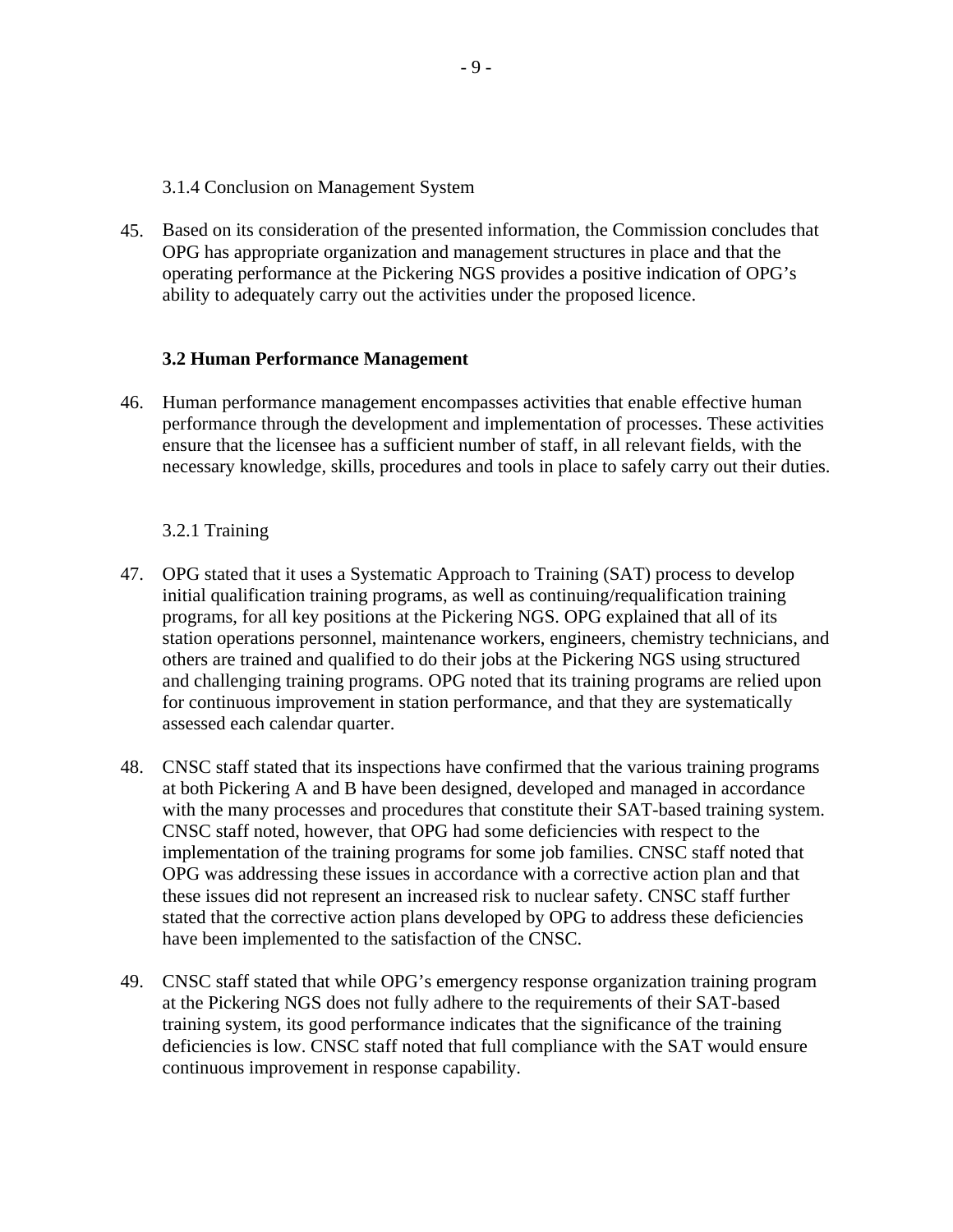50. CNSC staff also provided information regarding a 2012 self-assessment conducted by OPG on its shift manager and control room shift supervisor training programs, which revealed a number of deficiencies with the training programs. CNSC staff stated that it was satisfied that OPG was implementing corrective actions to address the deficiencies.

#### 3.2.2 Examination and Certification

- 51. To become a certified worker, a candidate must successfully complete the rigorous training courses and certification examinations described in the CNSC Regulatory Document RD-204<sup>8</sup>. The positions at the Pickering NGS requiring certification by the CNSC are the responsible health physicist, the authorized nuclear operator, the control room shift supervisor, and the shift manager. As part of the personnel certification program to become certified workers, trainees are required to complete initial certification examinations. OPG is responsible for the administration of these certification examinations for authorized nuclear operators and control room shift supervisors, and the CNSC administers the certification examinations for responsible health physicists. The CNSC then certifies the candidates who meet all regulatory requirements and who have demonstrated their competence to safely perform the duties of a certified position. Once certified by the CNSC, certified staff undergo continuing training and requalification testing to ensure they continue to have the knowledge and skills to safely perform their duties. CNSC staff reported that it was satisfied that all certified staff at the Pickering NGS are competent to safely perform the duties of their positions.
- 52. CNSC staff reported that, over the licensing period, deficiencies were identified in the personnel certification process used at Pickering B to train and test personnel to become certified workers. CNSC staff explained that, following the evaluation of three requests for initial certification submitted by Pickering B for authorized nuclear operator candidates in 2011, CNSC staff identified deficiencies with the on-the-job training program completed by these candidates. CNSC staff noted that these candidates were later certified after completing additional on-the-job training to address the deficiencies. CNSC staff further noted that OPG has since implemented a new on-the-job training program.
- 53. The Commission asked for follow-up information concerning OPG's issues related to initial certification. A representative from OPG responded that OPG has had success since implementing corrective actions, including a revision of its training program, in 2011. CNSC staff stated that it was satisfied with the measures taken by OPG to address these issues.

<sup>8</sup> CNSC Regulatory Document RD-204, *Certification of Persons Working at Nuclear Power Plants*, 2008.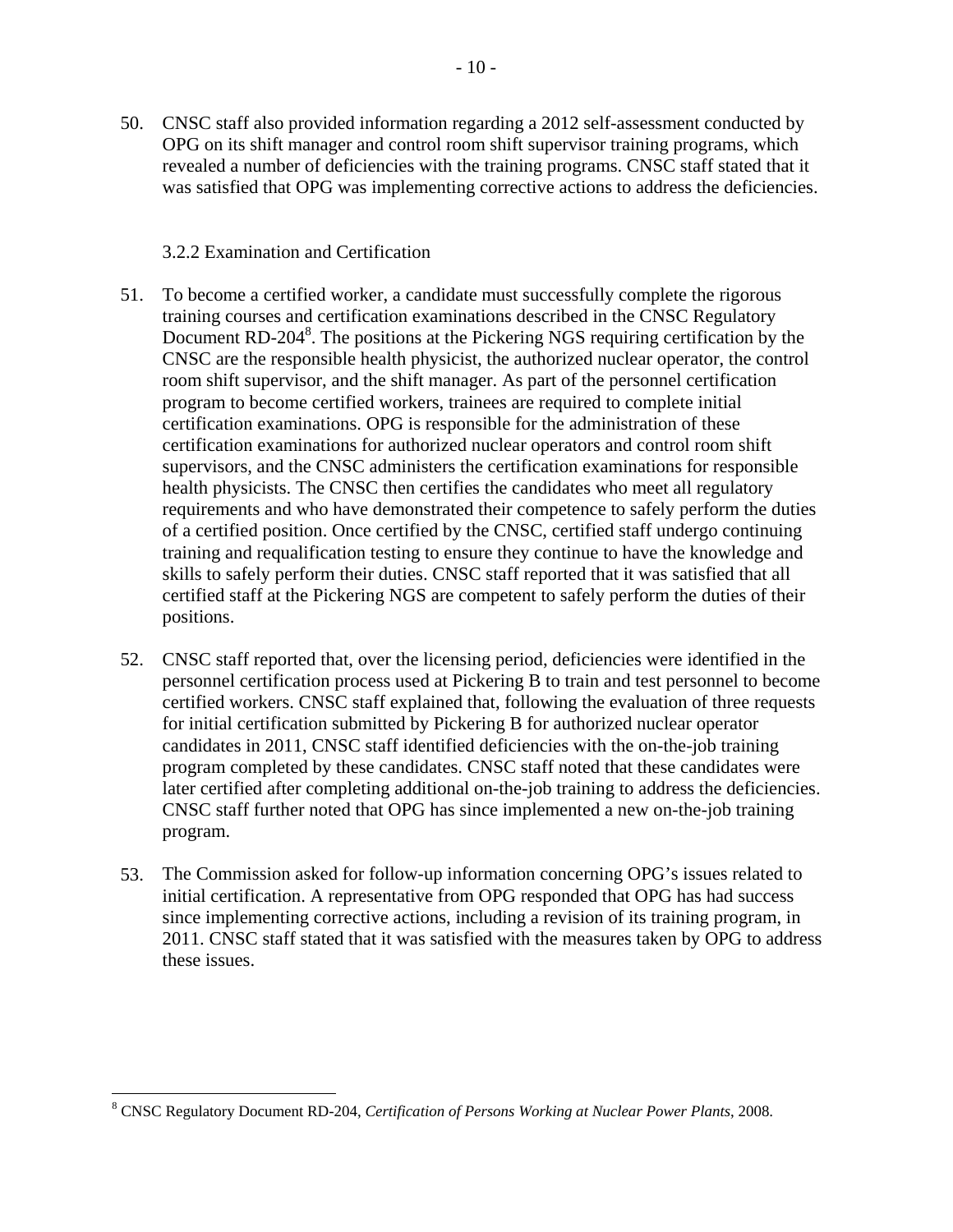#### 3.2.3 Minimum Shift Complement and Staffing

- 54. The minimum shift complement is the minimum number of qualified workers required at all times for safe operation and to ensure adequate emergency response capability. OPG stated that, during the licence period, it conducted a thorough analysis and validation exercises to determine the requirements for minimum staff complement for operations staff in accordance with CNSC Regulatory Guide  $G-323^9$ , with the objective of confirming that a sufficient number of qualified staff for normal operations, as well as for events and emergency response, would be on site at all times. OPG stated that, based on this analysis, the existing minimum shift complement numbers and qualifications of workers were adequate and no changes were required. OPG noted that it would conduct further verification in 2013 to ensure that minimum shift complement requirements have been addressed.
- 55. CNSC staff noted that, in 2008 and 2009, both Pickering A and B received "below expectations" ratings for the human performance program due to issues with the minimum shift complement, but, since then, OPG has demonstrated compliance with requirements. CNSC staff noted that OPG now has processes in place to ensure compliance with its station shift complement document, and has adhered to the regulatory reporting requirements for staff relating to minimum shift complement.
- 56. OPG stated that sufficient qualified workforce personnel and leadership team members would be available to ensure that the station can be safely operated until the end of commercial operation and the transition to safe storage. CNSC staff noted that it expects to receive routine updates from OPG regarding organizational changes and staffing levels.
- 57. OPG indicated that it has implemented limits to hours of work for its employees, although OPG currently excludes contractors and casual construction trades persons from its hours of work limits. CNSC staff stated that OPG's hours of work limits meet CNSC criteria, and that CNSC staff was in the process of producing a regulatory document on this subject that will provide clear requirements for hours of work for all workers, including contractors and casual construction trades persons. CNSC staff noted that the implementation of these requirements was scheduled for completion by the end of 2014. CNSC staff further stated that its expectations regarding hours of work limits for all workers performing safety-related tasks or working on safety-related systems were described in the proposed LCH.
- 58. The Power Workers' Union, in its intervention, expressed the view that, while staffing was not an immediate concern for the proposed licence period, there was a need for OPG to have an open dialogue with workers regarding its staffing plans for the remaining operational life of the Pickering NGS. The Commission asked for more information in this regard. A representative from OPG noted that OPG had experience from closing its thermal plants and noted the importance of engaging and communicating with its

<sup>9</sup> CNSC Regulatory Guide G-323, *Ensuring the Presence of Sufficient Qualified Staff at Class I Nuclear Facilities – Minimum Staff Complement*, July 2007.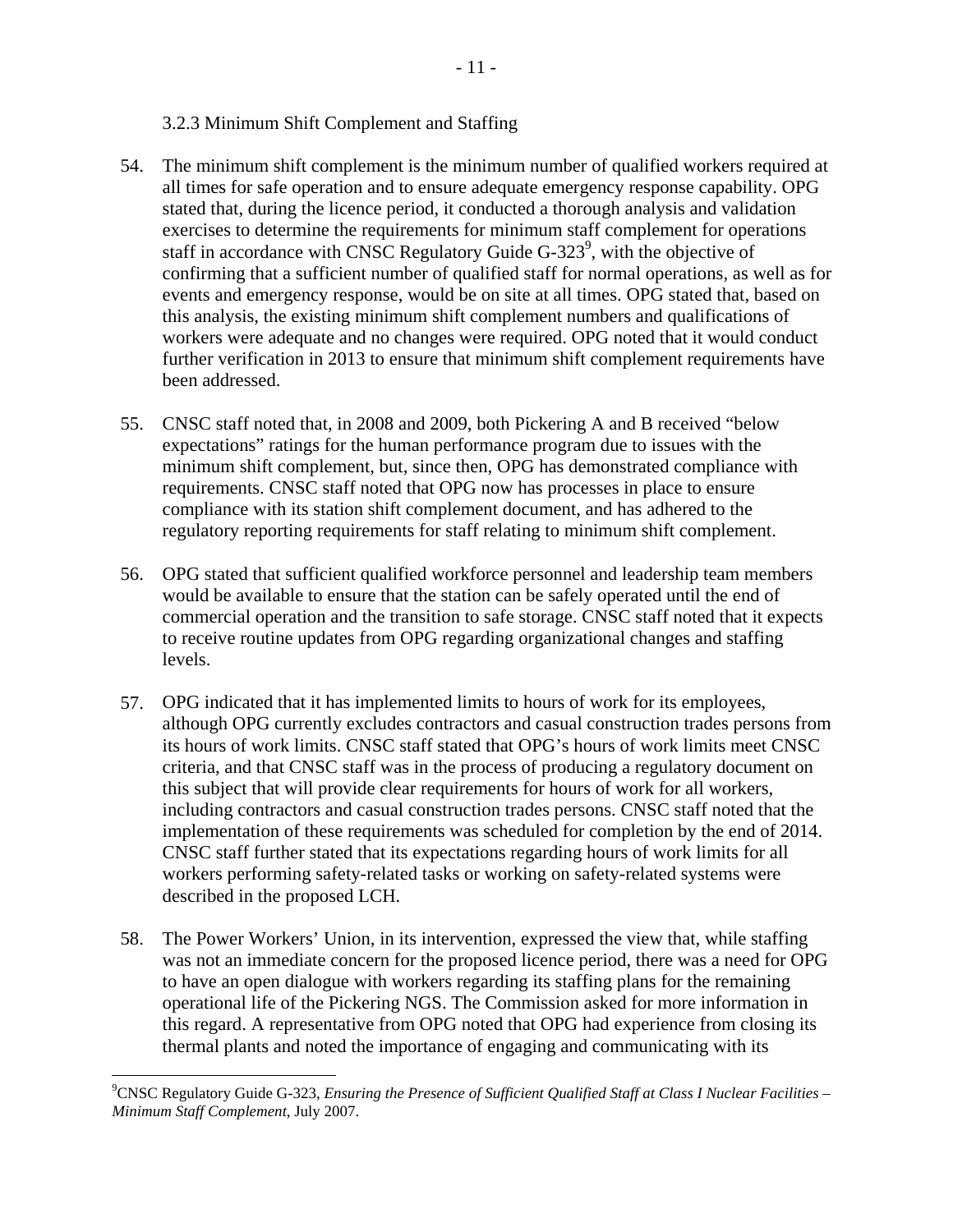workforce as it plans for the future. The OPG representative further noted that OPG was changing to a 10-year planning outlook rather than a five-year one. The OPG representative added that this planning would be incorporated into OPG's future detailed decommissioning plan for the Pickering NGS. CNSC staff stated that safety, including the minimum shift complement, must be maintained at all times.

59. The Society of Energy Professionals, in its intervention, commented that the CNSC should engage the Ontario Energy Board (OEB) to ensure that staffing levels are not compromised in order to reduce operating costs. The Commission asked for more information on this subject. A representative from OPG explained that the OEB reviews OPG's operation and sets rates for the energy generated by the Pickering NGS, and that the OEB had commented on the number of staff employed at the Pickering NGS. The OPG representative noted that there had been no direction from the OEB to alter the number of staff and stated that OPG would continue to meet staffing requirements for safe operation. The OPG representative concurred that it may be useful for the CNSC to engage the OEB so that the OEB can better understand the CNSC's mandate and regulatory requirements.

#### 3.2.4 Fitness for Duty

- 60. Fitness for duty is one factor that affects human performance. OPG stated that it has a fitness for duty program and provides training for supervisors and workers to assist them in identifying behaviours that are inconsistent with being fit for duty. OPG noted that rehabilitation and return-to-work support is available for staff returning to work. CNSC staff stated that it reviewed OPG's fitness for duty program and found that it meets the current regulatory requirements related to fitness for duty.
- 61. OPG stated that all supervisors must complete Continuous Behaviour Observation Program training, which trains supervisors by developing awareness to recognize and respond to behaviours that may include a risk to the security, safety or health of employees, facilities and the public. OPG noted that it also trains supervisors to be aware, through direct observation of changes in the behaviours of their employees, to assess risk that is posed by these changes, and to respond accordingly to the potential risk that is posed by these changes.
- 62. CNSC staff noted that the CNSC is considering additional regulatory requirements related to fitness for duty for nuclear power plants, particularly regarding the CNSC's position on alcohol and drug testing. CNSC staff noted that it has received comments from stakeholders on this matter, as outlined in a recent CNSC Discussion Paper.
- 63. The Commission asked for more information concerning the effectiveness of OPG's behaviour observation and screening activities. An OPG representative responded that its activities have been successful and effective in ensuring that workers are fit for duty.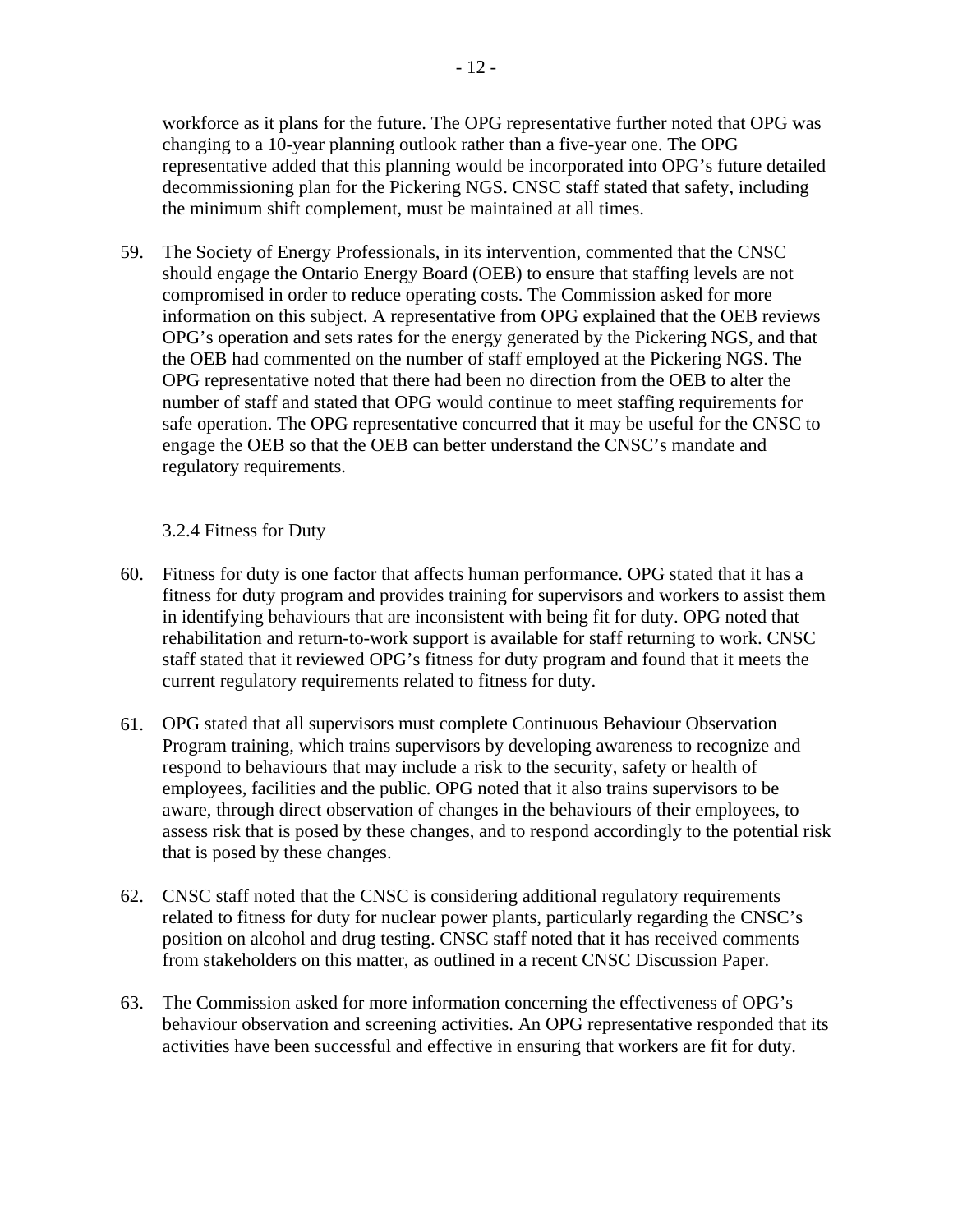#### 3.2.5 Conclusion on Human Performance Management

- 64. Based on its consideration of the presented information, the Commission concludes that OPG has appropriate programs in place and that current efforts related to human performance management provide a positive indication of OPG's ability to adequately carry out the activities under the proposed licence. **3.3 Operating Performance**
- 65. Operating performance includes operating policies, reporting and trending, and the application of operating experience that enables effective performance, as well as improvement plans and significant future activities.

#### 3.3.1 Conduct of Operations

- 66. OPG stated that its operation activities are established by its *Operating Policies and Principles* (OP&P) document. OPG explained that the OP&P specify how it will operate, maintain and modify station systems to maximize nuclear safety and minimize risk to the public, as well as define boundaries, rules, and authorities. OPG noted that it is required to comply with the OP&P at all times, and that it must report to the CNSC and take immediate action to return the facility to within the boundaries of the OP&P, in a safe manner, should it operate outside the OP&P.
- 67. OPG described its reactivity management program, which ensures continued safe operation by monitoring reactivity at all times. CNSC staff commented that while the program is capable of performing its oversight role, improvements were needed to improve the reliability of the fuelling machines. CNSC staff noted that OPG has begun to make improvements in this regard and that CNSC staff would continue to follow-up on this area on a regular basis.
- 68. CNSC staff stated that OPG is not permitted to restart the reactor after a serious process failure without the prior written approval of the Commission, or prior written consent of a person authorized by the Commission. CNSC staff noted that OPG has complied with this licence condition and that there were no serious process failures during the licence period.
- 69. OPG provided information regarding its outages, including the once-in-a-decade vacuum building outage, during which all units had to be shut down, that was successfully completed in 2010. OPG further noted that it has tentatively scheduled 17 planned outages over the next five years. CNSC staff stated that OPG has complied with the outage management requirements of its licences. CNSC staff stated that it had no safety concerns regarding OPG's performance during the outages, and noted that it would continue to monitor the conducted outages.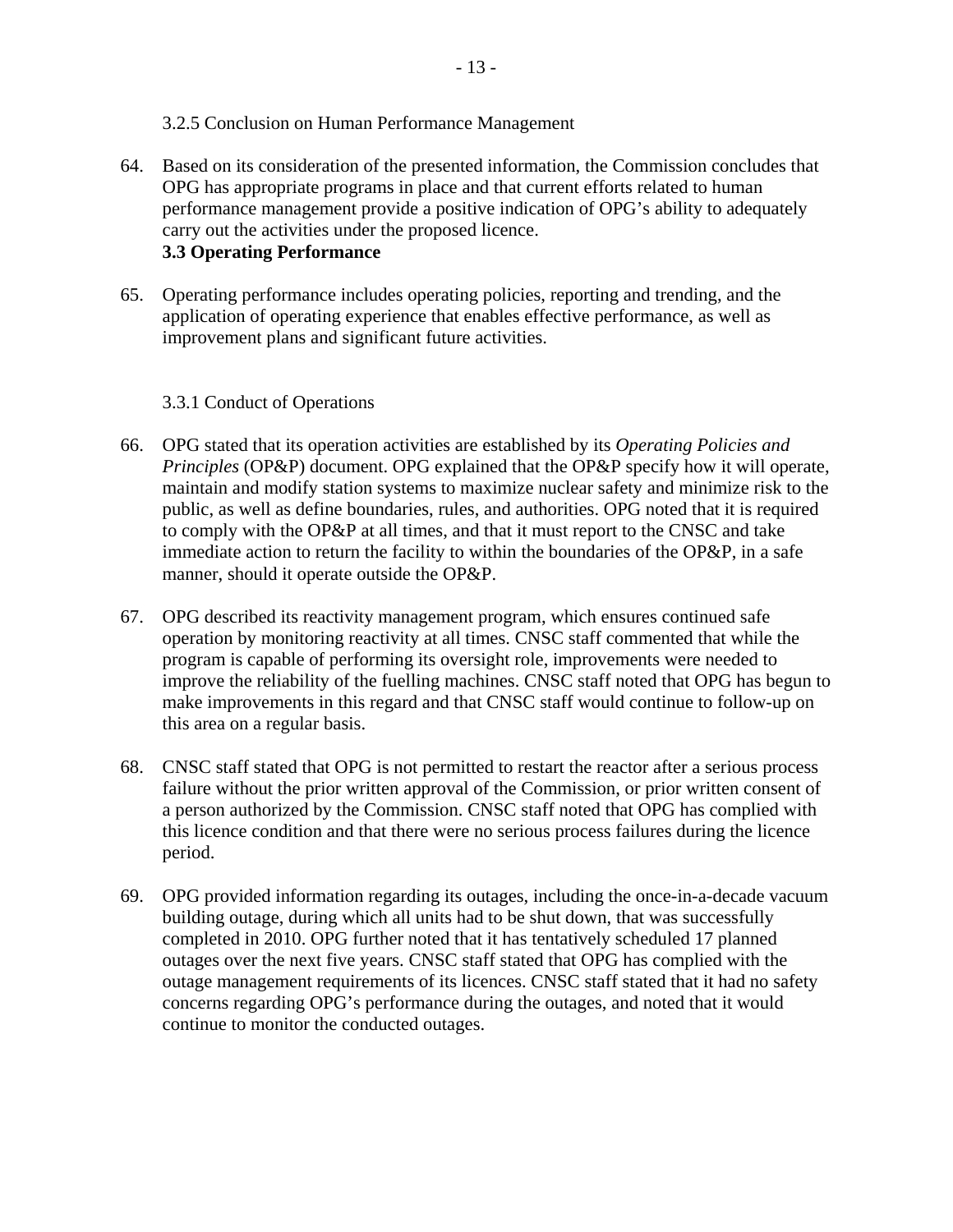- 70. The Commission asked for more information regarding OPG's performance with respect to reactor chemistry, which was below an industry benchmark. An OPG representative acknowledged that OPG's performance in this area was below that of other nuclear utilities, and stated that OPG had put an action plan in place to ensure that its performance would meet the industry benchmark. The OPG representative explained that the chemistry benchmark was related to the life management of components and did not reflect any safety-related consequences. CNSC staff noted that OPG is required to report on its chemistry performance and that OPG was compliant in this regard.
- 71. The Sierra Club, in its intervention, expressed concerns about OPG's operating performance, noting comments from the OEB concerning the Pickering NGS. The Canadian Nuclear Society also presented information concerning the performance of the Pickering NGS compared to other nuclear utilities. The Commission asked OPG to comment on the matter. OPG responded that the OEB's assessment was based on the operating performance of the Pickering NGS, including production capability and forced loss rate, and not the safety performance. The OPG representative noted that the business case for continuing to operate the Pickering NGS assumes that it would be operating around 75 percent capacity for its remaining life, and noted that its recent performance had exceeded its performance targets. CNSC staff agreed that OPG had improved its operating performance over the licence period.

# 3.3.2 Safe Operating Envelope

- 72. The safe operating envelope (SOE) represents the set of limits and conditions within which a nuclear generating station must be operated to ensure compliance with the safety analysis upon which reactor operation is licensed and which can be monitored by or on behalf of the operator and can be controlled by the operator. The licence condition for the operations program is being modified to include compliance to CSA Standard N290.15 $^{10}$ , and the applicable version of the CSA Standard, revision 10, is referenced in the LCH*.*  CNSC staff noted that the SOE implementation strategy, which requires full transition to CSA Standard N290.15-10 was described in the LCH. CNSC staff further noted that it performed a pilot Type-I compliance inspection to assess OPG's implementation of the SOE and transition to CSA Standard N290.15-10, and stated that it was satisfied with OPG's progress to date.
- 73. OPG stated that it updated its SOE program to better align with CSA Standard N290.15 10. OPG stated that its SOE governance and implementation meet the requirements of CSA N290.15-10. OPG noted that it would develop and provide SOE training to its workers by the end of 2013.
- 74. CNSC staff stated that OPG has continued to maintain the plant configuration in accordance with the design and licensing basis and operation within the SOE. CNSC staff noted that it would continue to monitor OPG's performance related to the SOE as part of its normal compliance activities.

 $\overline{a}$ 10 CSA Standard N290.15, *Requirements for the Safe Operating Envelope for Nuclear Power Plants*.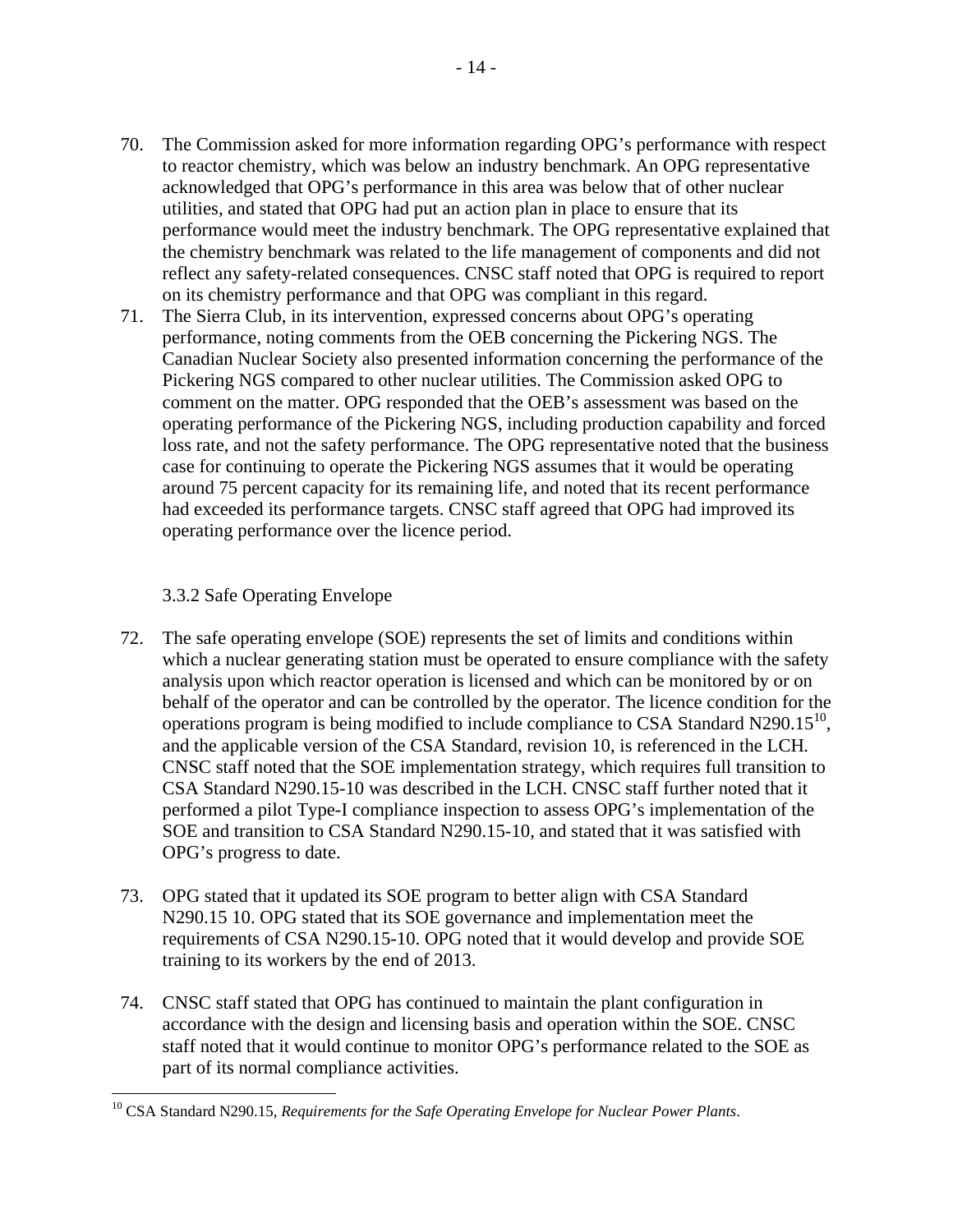75. Based on this information, the Commission is satisfied that OPG continues to maintain the plant configuration in accordance with the design and licensing basis and operation within the SOE.

#### 3.3.3 Event Reporting

76. CNSC Regulatory Standard  $S-99<sup>11</sup>$  outlines the reporting requirements for operations that are consistent with the NSCA, and associated regulations. CNSC staff stated that, during the licence period, OPG operated in accordance with the standard and followed up with corrective actions and root cause analyses when appropriate. CNSC staff noted that it had followed up on implementation of corrective actions and raised no concerns.

#### 3.3.4 Fukushima Action Plan and OPG Follow-up

- 77. CNSC staff described the Action Plan introduced by the CNSC to further improve the safety of the Canadian nuclear power plants, taking into consideration all lessons learned from the Fukushima Daiichi nuclear accident in Japan that occurred in March 2011. CNSC staff explained that the CNSC Action Plan addresses the findings and recommendations of the CNSC Fukushima Task Force Report published in October 2011 and discharges each within the prescribed timeframe set out in the management response to the Task Force Report. CNSC staff noted that the plan describes the action items to strengthen reactor defence-in-depth, enhance emergency response, improve the regulatory framework and processes, and enhance international collaboration.
- 78. CNSC staff further explained that, based on the CNSC Action Plan, up to 36 Fukushima Action Items and a timeline for completion were issued to licensees of nuclear power plants. CNSC staff noted that all short-term actions placed on the licensees were completed by December 2012 and that all long-term actions were to be addressed by December 2015. The Commission notes that the first annual progress update describing the status of the Fukushima Action Items applicable to all the nuclear power plant licensees was presented by CNSC staff to the Commission on August 15,  $2012^{12}$  and that another update was presented to the Commission at the October 24 and 25, 2012 Commission meeting<sup>13</sup>. A further update will be presented to the Commission at the August 21 and 22, 2013 Commission meeting.
- 79. OPG is required to take specific measures to confirm and, where necessary, strengthen the ability of the Pickering NGS to withstand accidents that are beyond its design basis to further reduce risk and improve safety as a result of the 2011 Fukushima nuclear accident. OPG described its response to the Fukushima accident and the CNSC Action Plan. OPG explained that it confirmed that the Pickering NGS is safe and robust, and

<sup>&</sup>lt;sup>11</sup> CNSC Regulatory Standard S-99, *Reporting Requirements for Operating Nuclear Power Plants*, March 2003.

<sup>&</sup>lt;sup>12</sup> Refer to the Minutes of the CNSC Meeting held August 14 and 15, 2012.

<sup>&</sup>lt;sup>12</sup> Refer to the Minutes of the CNSC Meeting held August 14 and 15, 2012.<br><sup>13</sup> Refer to the Minutes of the CNSC Meeting held October 24 and 25, 2012.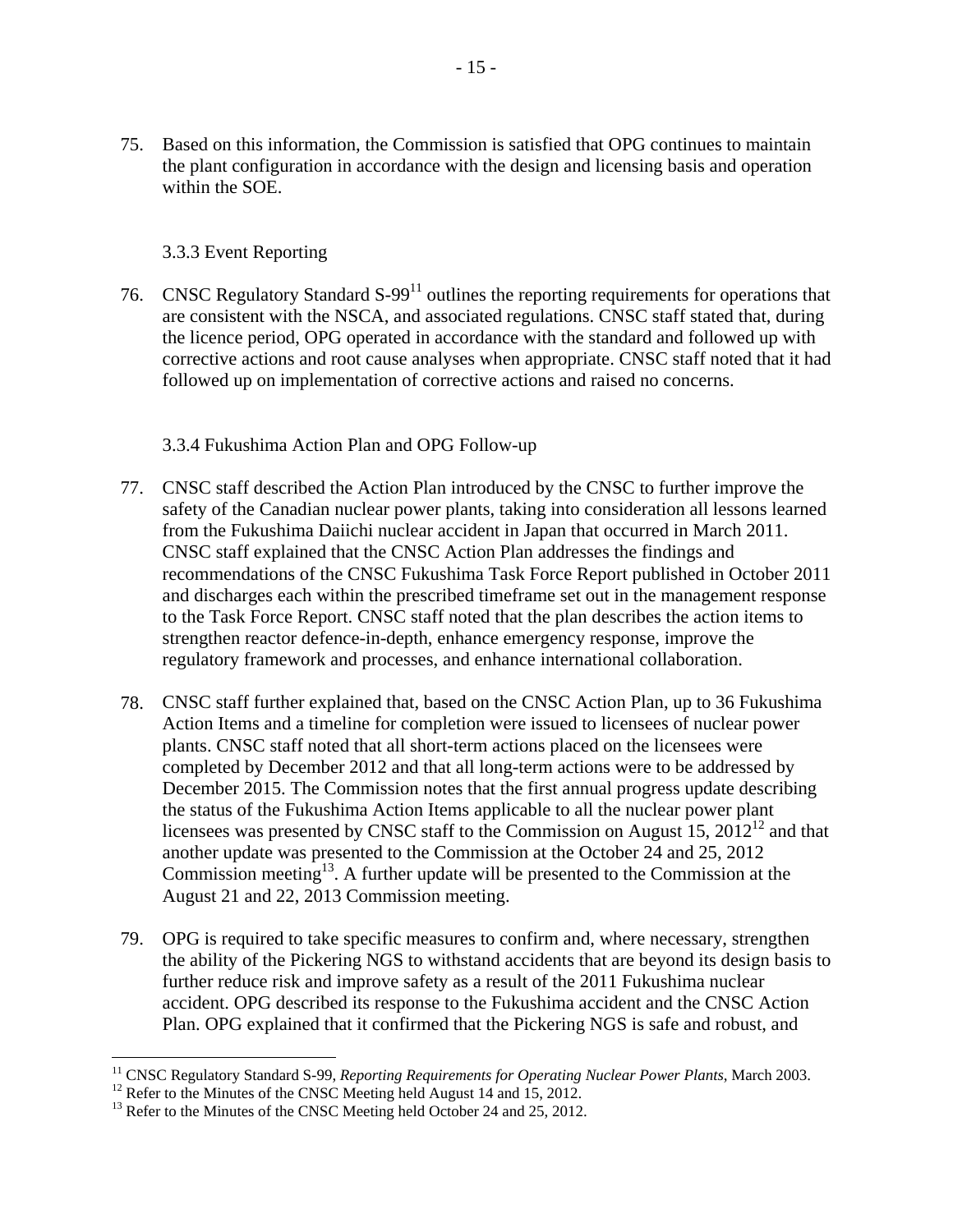made improvements and upgrades based on the lessons learned in order to improve

- safety margins, in accordance with the schedule established in the CNSC Action Plan.<br>80. In its CMD for Day 2 of the public hearing, CNSC staff reported that 19 of 32 Fukushima Action Items for Pickering A were closed and 26 of 35 Fukushima Action Items for Pickering B were closed. CNSC staff noted that OPG had completed all of the 18 short-term Fukushima Action Items due by December 31, 2012. CNSC staff stated that it was satisfied with the measures undertaken by OPG in responding to the Fukushima accident to date, and noted that it would provide a further update to the Commission during the August 2013 Commission meeting.
- 81. The Commission is satisfied that OPG has taken measures to confirm and, where necessary, strengthen the safety case of the Pickering NGS to further reduce risk and improve safety, in accordance with the timeline established by CNSC staff. The Commission notes that it expects OPG to complete all of the required actions by the end of December 2015.

3.3.5 Conclusion on Operating Performance

82. Based on the above information, the Commission concludes that the operating performance at the facility provides a positive indication of OPG's ability to carry out the activities under the proposed licence.

# **3.4 Safety Analysis**

- 83. The Commission examined issues related to the program areas of Safety Analysis in order to assess the adequacy of the safety margins provided by the design of the facility. Safety analysis is a systematic evaluation of the potential hazards associated with the conduct of a proposed activity or facility and considers the effectiveness of preventive measures and strategies in reducing the effects of such hazards. It supports the overall safety case for the facility.
- 84. CNSC staff stated that OPG is required to conduct safety analyses for the Pickering NGS to demonstrate that the design continues to provide adequate prevention and mitigation to protect against postulated accidents, that there is no undue risk to the environment and that the plant meets safety requirements. CNSC staff reported that, over the licence period, OPG's performance in the area of Safety Analysis was satisfactory.

# 3.4.1 Hazard Analysis

85. Hazard Analysis demonstrates the adequacy of the facility design to withstand external and internal hazards.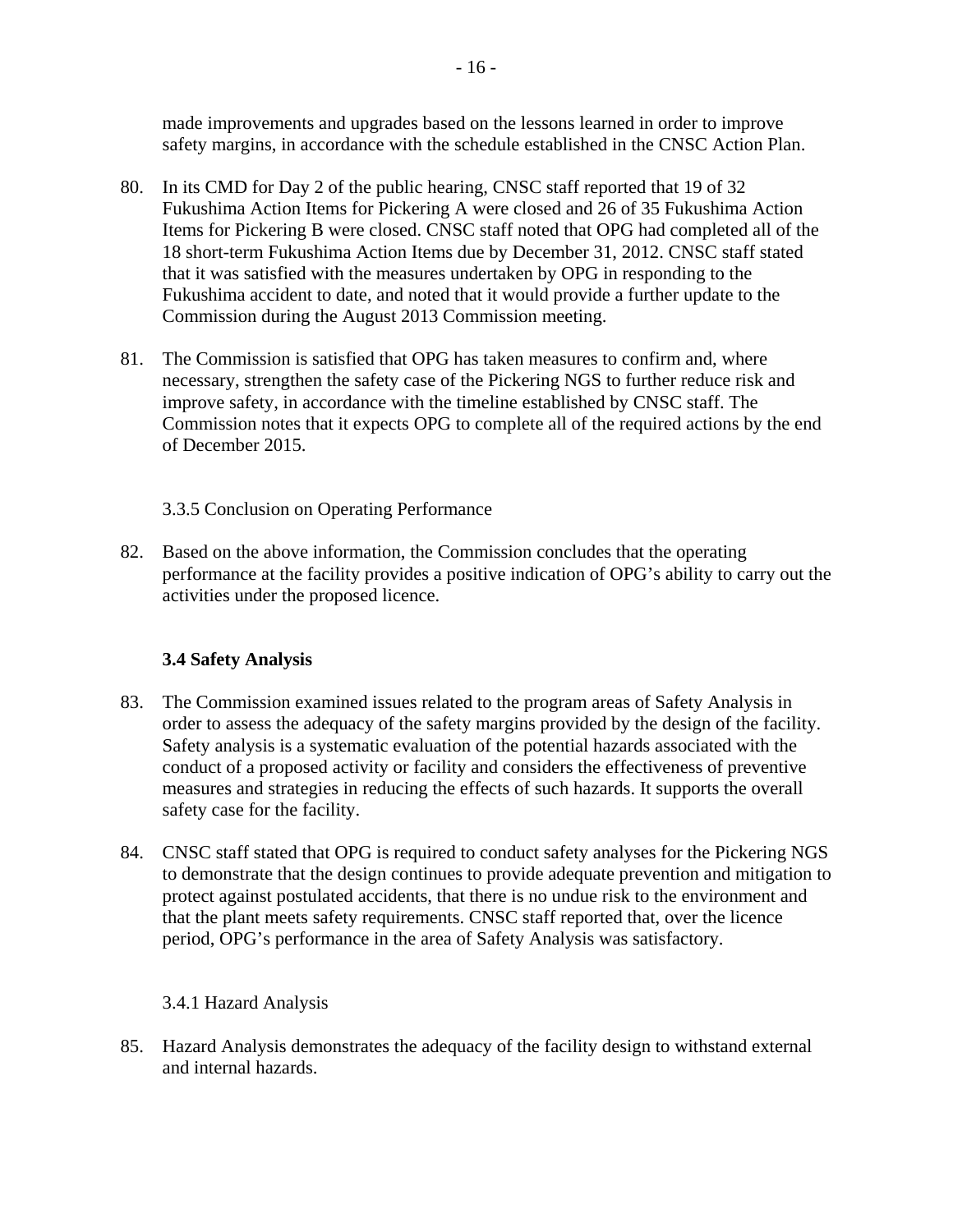- 86. OPG stated that it has specific analyses related to seismic qualification and fire safe shutdown. Regarding seismic hazards, OPG stated that the objective of the seismic qualification program is to ensure that the design of systems, structures and components for Pickering B is performed in accordance with CSA Standard  $N289.3<sup>14</sup>$  requirements. For Pickering A, OPG stated that the common containment structures were designed to exceed the *National Building Code of Canada 1965* seismic design provisions, and were subsequently confirmed analytically to meet seismic design requirements.
- 87. Regarding fire analysis, OPG stated that the Fire Safe Shutdown Analysis is a deterministic analysis in accordance with CSA Standard N293-07<sup>15</sup>. OPG noted that the objective of the Fire Safe Shutdown Analysis is to demonstrate that there is at least one means of achieving nuclear safety objectives and performance criteria available in case of a fire. OPG stated that it completed the Fire Safe Shutdown Assessment in accordance with CSA N293-07. OPG stated that the Fire Safe Shutdown Assessments and the Fire Hazard Assessments for Pickering A and B were revised to reflect modifications that were installed since the previous issue of the standard, and in accordance with the requirements of CSA N293-07. CNSC staff stated that it was satisfied with OPG's progress in revising its fire safety analysis. CNSC staff noted that OPG generally meets the intent of the new standards, although CNSC staff's detailed review would not be completed until later in 2013.
- 88. Some intervenors, including individuals and the Provincial Council of Women of Ontario, expressed concerns that there may be seismic risk associated with the Pickering nuclear site. The Commission asked for more information concerning seismic risk. An OPG representative responded that, in response to the Fukushima nuclear accident, OPG conducted a seismic analysis and confirmed that the Pickering nuclear site is in an area of low seismic activity and that plant structures and systems are seismically robust in relation to the assessed risk. A representative from Natural Resources Canada (NRCan) provided an overview of seismicity in the region around the Pickering NGS, noting that there is a low seismic hazard in the area. CNSC staff stated that the seismic hazard in the area is well-understood and noted that recent design improvements would further ensure that the reactor would safely shut down and be maintained in the safe shutdown state in the event of a severe earthquake.

#### 3.4.2 Deterministic Safety Analysis

 $\overline{a}$ 

89. CNSC staff stated that, under the proposed licence, OPG would be required to transition to a safety analysis program for the Pickering NGS that meets the requirements and expectations documented in CNSC Regulatory Document  $RD-310^{16}$ , and CNSC Regulatory Guide GD-310<sup>17</sup>, which applies to new plants, and is being implemented in a

<sup>&</sup>lt;sup>14</sup> CSA Standard N289.3-M81, *Design Procedures for Seismic Qualification of CANDU Nuclear Power Plants*.<br><sup>15</sup> CSA Standard N293-07, *Fire Protection for CANDU Nuclear Power Plants*.<br><sup>16</sup> CNSC Regulatory Document RD-310,

<sup>2012.</sup>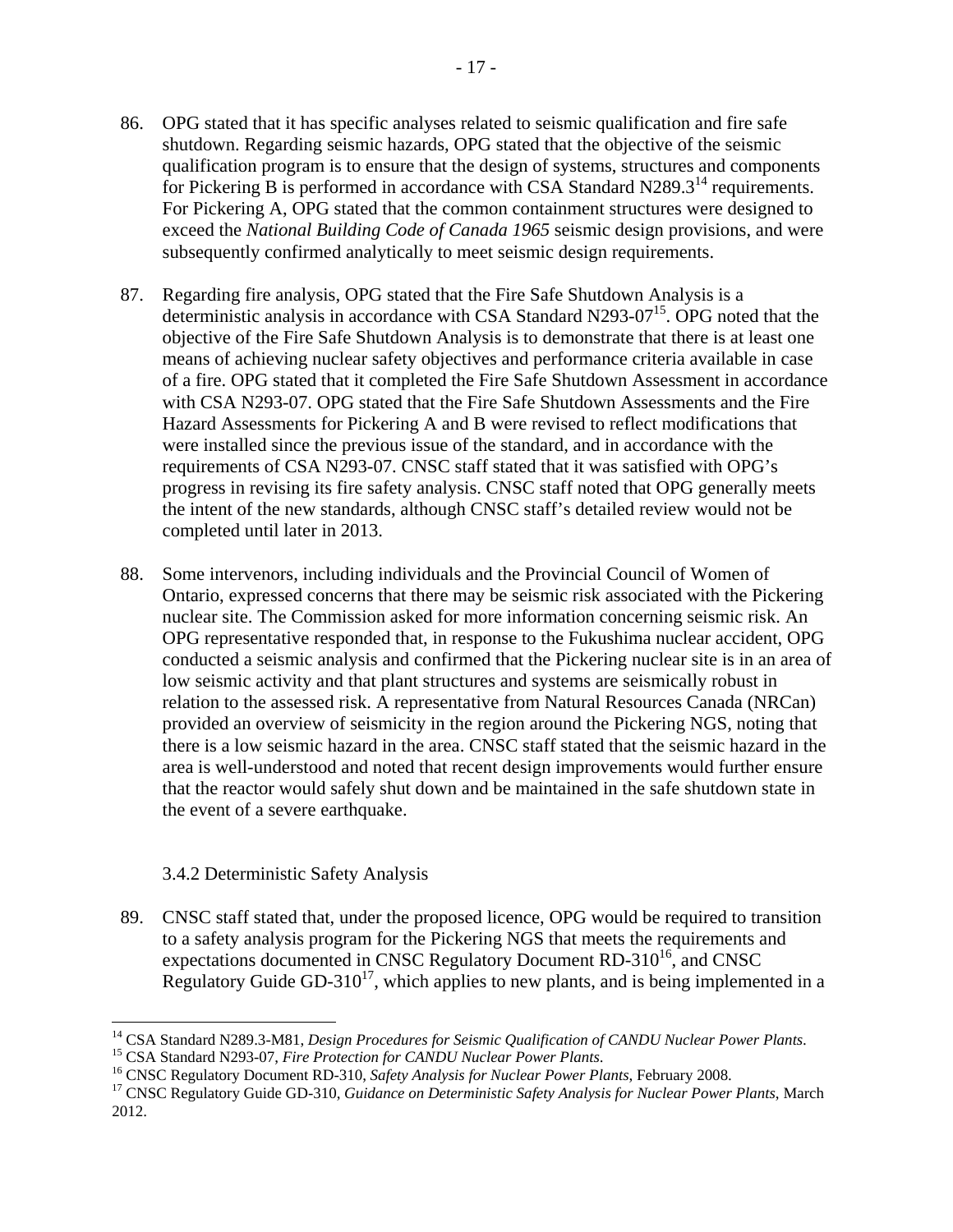graduated manner for existing facilities. CNSC staff further noted that for Pickering A and B, any new safety analysis must comply with RD-310.

90. OPG stated that its deterministic safety analysis demonstrates compliance with public dose limits for design basis events, such as seismic events and events caused by equipment failure or operator error. CNSC staff reported that it did not identify any issues of major concern in the reviews it performed during the licensing period. CNSC staff stated that, overall, OPG has demonstrated a high level of safety, although certain outstanding action items remain to be completed.

3.4.3 Probabilistic Safety Assessment

- 91. Probabilistic Safety Assessment<sup>18</sup> (PSA) for a nuclear power plant is conducted to complement traditional deterministic safety analysis. The assessment considers the probability, progression and consequences of equipment failures or transient conditions to derive numerical estimates that provide a measure of the safety of the plant or reactor. This risk perspective is used to evaluate and optimize the overall defence-in-depth strategy by identifying the design basis challenges to physical barriers and by judging their acceptability based on the derived acceptance criteria.
- 92. Licensees are required to conduct probabilistic safety assessments in accordance with CNSC Regulatory Standard S-294. These assessments must be periodically reviewed and updated, and are currently done every three years. The analysis, methodologies and updates are reviewed by CNSC staff against well-accepted international guidance, to ensure compliance with the requirements in S-294. CNSC staff stated that OPG was required by a licence condition to complete the Pickering A PSA by the end of 2013 and the Pickering B PSA by the end 2012. CNSC staff further noted that it had accepted to extend the completion date for certain elements of the Pickering A Probabilistic Risk Assessment to the end of 2014.
- 93. OPG stated that it was revising the PRA for the Pickering NGS to align with S-294. OPG noted that the PRA for Pickering B was completed at the end of 2012. OPG explained that the PRA for Pickering B assessed risk from internal events, i.e., events occurring within the plant systems, and external events, i.e., seismic, high winds, fires, floods and other hazards, and that the results demonstrated that the overall risk was low and acceptable. CNSC staff stated that it was satisfied with the methodology used by OPG to revise the Pickering B PSA submitted at the end of 2012. CNSC staff noted that the results demonstrated that the safety goals for the Severe Core Damage Frequency and the Large Release Frequency were met, indicating that the risk to the public was very low. CNSC staff further stated that the seismic PSA for Pickering B also confirmed that the Pickering B design is robust. CNSC staff noted that OPG's safety goals were established in accordance with the International Atomic Energy Agency (IAEA) safety goals for

 $<sup>18</sup>$  A PSA may also be referred to as a probabilistic risk assessment (PRA). There is no difference between PRA and</sup> PSA. In Canada, the industry uses PRA, consistent with the United States, and the CNSC uses PSA, consistent with the International Atomic Energy Agency.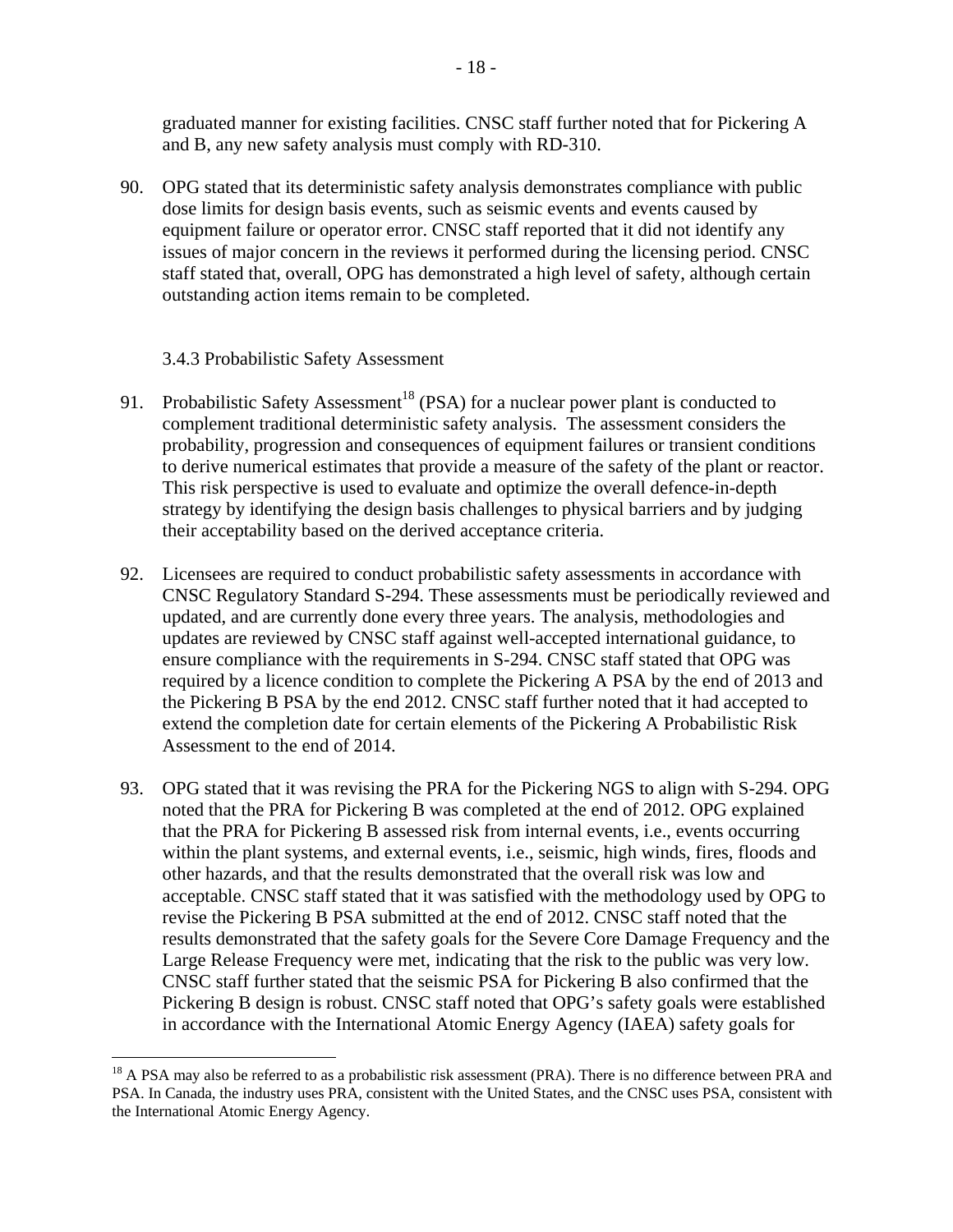existing plants and were accepted by CNSC staff as the best international practice. CNSC staff stated that it would complete a detailed review of all Pickering B PSA reports by June 30, 2014.

- 94. OPG stated that it had submitted the 2009 Pickering A PRA to CNSC staff for review, and noted that it was updating the Pickering A PRA models to meet the standard S-294. CNSC staff reported that OPG was required to submit all Pickering A PSA reports, which includes both internal events and external events, by the end of December 2014, and that CNSC staff expected that it would complete a detailed review of all Pickering A PSA reports by June 30, 2015. CNSC staff stated that it was satisfied with OPG's progress in the development of the assessments.
- 95. OPG stated that the assessments for Pickering A and B demonstrated that the risk of the operation of the Pickering NGS to the population living and working in the vicinity is significantly lower than other risks to which they are normally exposed. OPG noted that the risk models were also used to ensure that the configuration of the plants due to operations, maintenance, or proposed design changes would not result in an unacceptable level of risk to members of the public.
- 96. Several intervenors, including individuals, CCNB Action and Greenpeace, expressed concerns regarding OPG's PRA results for Pickering B. Intervenors were concerned that the risks associated with the operation of the Pickering NGS were unreasonable. The Commission asked for more information regarding the safety goals and the risk assessments. CNSC staff responded that, while the PSA includes likelihood of initiating events and the consequences, the PSA is used as a tool to determine design vulnerabilities and potential safety improvements. CNSC staff explained that the safety goals are established to ensure that the likelihood of accidents with serious radiological consequences is extremely low, and to limit the potential for radiological consequences from serious accidents as far as practicable. CNSC staff noted that PSAs are not necessarily used for regulatory purposes, but if the PSA values are above acceptable limits then safety improvements would be required. CNSC staff further noted that if the values are between the limits and the targets, then safety improvements should be put in place if practicable. CNSC staff stated that the safety improvements in place as a result of the Fukushima Action Plan have further enhanced safety and reduced risk. CNSC staff further stated that it would be publishing an information document to explain PSA and risk to the public. CNSC staff added that its safety analysis is not based on PSA. CNSC staff explained that it conducts predominately deterministic analysis to ensure that the safety margins meet requirements, supported by many different reviews, including engineering assessments. CNSC staff noted that risk insights gained from PSA are used by CNSC staff to re-assess, more fully, the original deterministic framework.
- 97. Greenpeace raised concerns regarding the high-wind PRA for Pickering B, suggesting that the reactors were vulnerable to high winds. The Commission asked for more information on this subject. A representative from OPG discussed the methodology that OPG used to conduct the high-wind PRA and stated that OPG was satisfied in performing the analysis that the target safety goals were met. The OPG representative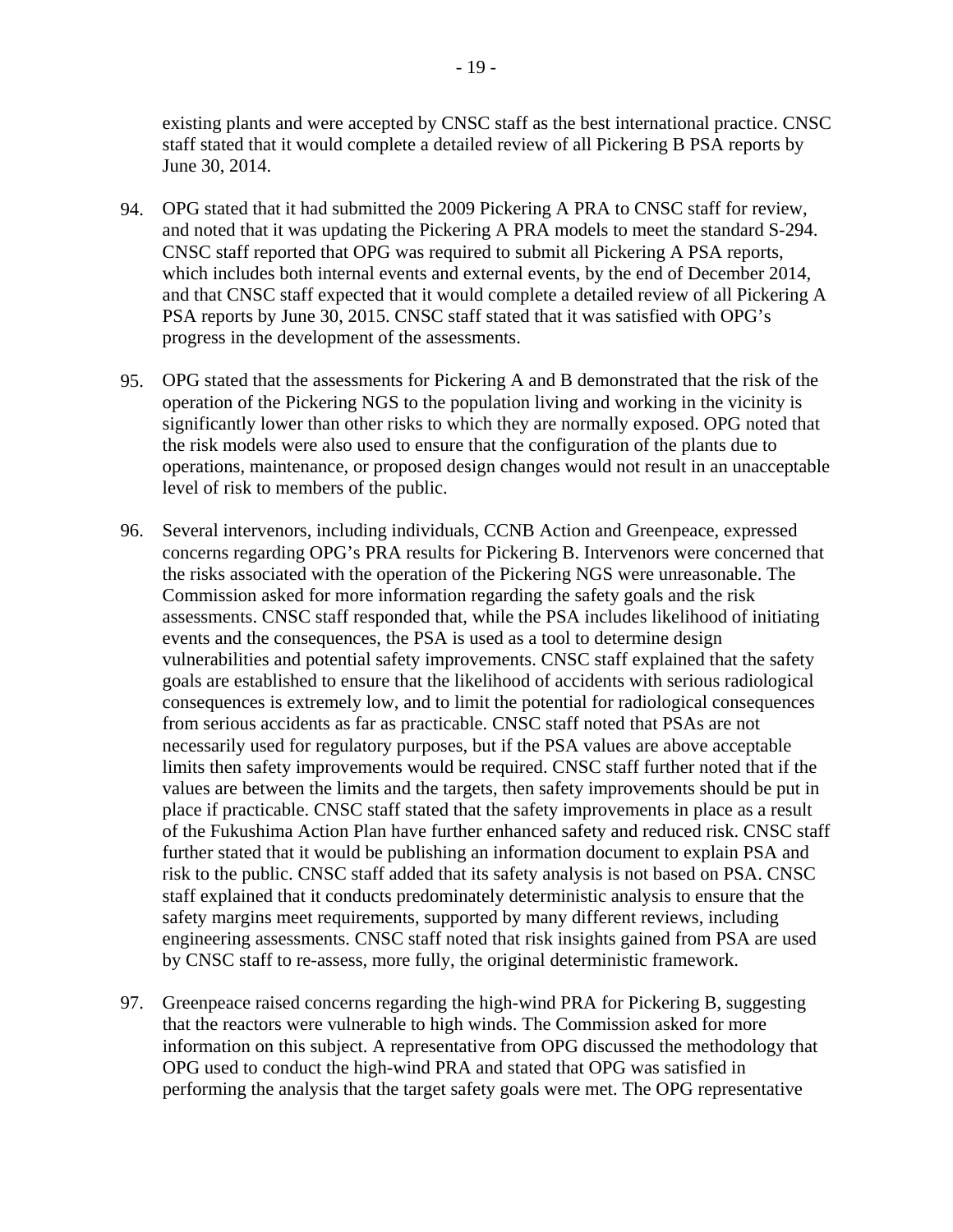noted that the large-release frequency was bounded by the severe-core damage frequency. The OPG representative further noted that OPG had identified improvements in the methodology, which it was using for the Pickering A PRA, and would further reduce the risk. CNSC staff stated that it accepted OPG's methodology and, based on its review of OPG's PRA, accepted that the target safety goals were met.

- 98. CCNB Action's third request for a ruling was a ruling that "the wind-large release" frequency be considered the same as the wind-core damage frequency, unless OPG can prove otherwise." OPG stated that it agreed with this statement for the Pickering B probabilistic risk assessment. The Commission accepts this response from OPG.
- 99. CCNB Action further requested a ruling that the same or a revised wind-large release frequency be added to the large release frequency, so that the Commission can see if OPG's regulatory large release frequency limit is met. Regarding the question of adding the risks, OPG stated that the current state of the art of PRA methodology, particularly for fires and external events, does not support the simple addition of event frequencies corresponding to the different sources of external hazards to obtain a single value for either severe core damage frequency or large release frequency. OPG explained that each hazard was addressed with different methodologies with diverse assumptions, conservatisms, and computer codes, and different degrees of uncertainty. OPG noted that there is not yet an accepted methodology for calculating risk aggregation. OPG acknowledged that, ultimately, a total risk number ought to be derived and stated that it would be participating in the development of this area and would apply the methodology once it has been developed. The Commission accepts this response from OPG.
- 100. A representative from OPG stated that, based on OPG's analysis, the Pickering NGS meets the safety goals. The OPG representative noted that this analysis did not include the design improvements made in response to the Fukushima accident, which the OPG representative estimated could result in a further reduction in risk by a factor of 10. CNSC staff stated that, regardless of probability, CNSC staff must be satisfied that the reactor will shut down safely and be maintained in the safe shutdown state.
- 101. It is the Commission's understanding that PSA methodologies are being developed by the international community to account for the use of emergency mitigating equipment and human actions related to severe accident management, as well for the aggregation of PSA results on safety assessments with respect to external events. The Commission further understands that detailed guidelines are being prepared under the auspices of the IAEA for consistent and prudent use of the integration of results.
- 102. Greenpeace also suggested that there were deficiencies in the PRA because aging was not properly addressed. The Commission sought further information on this subject. A representative from OPG responded that the revised PRA used the actual condition and reliability of the Pickering NGS components.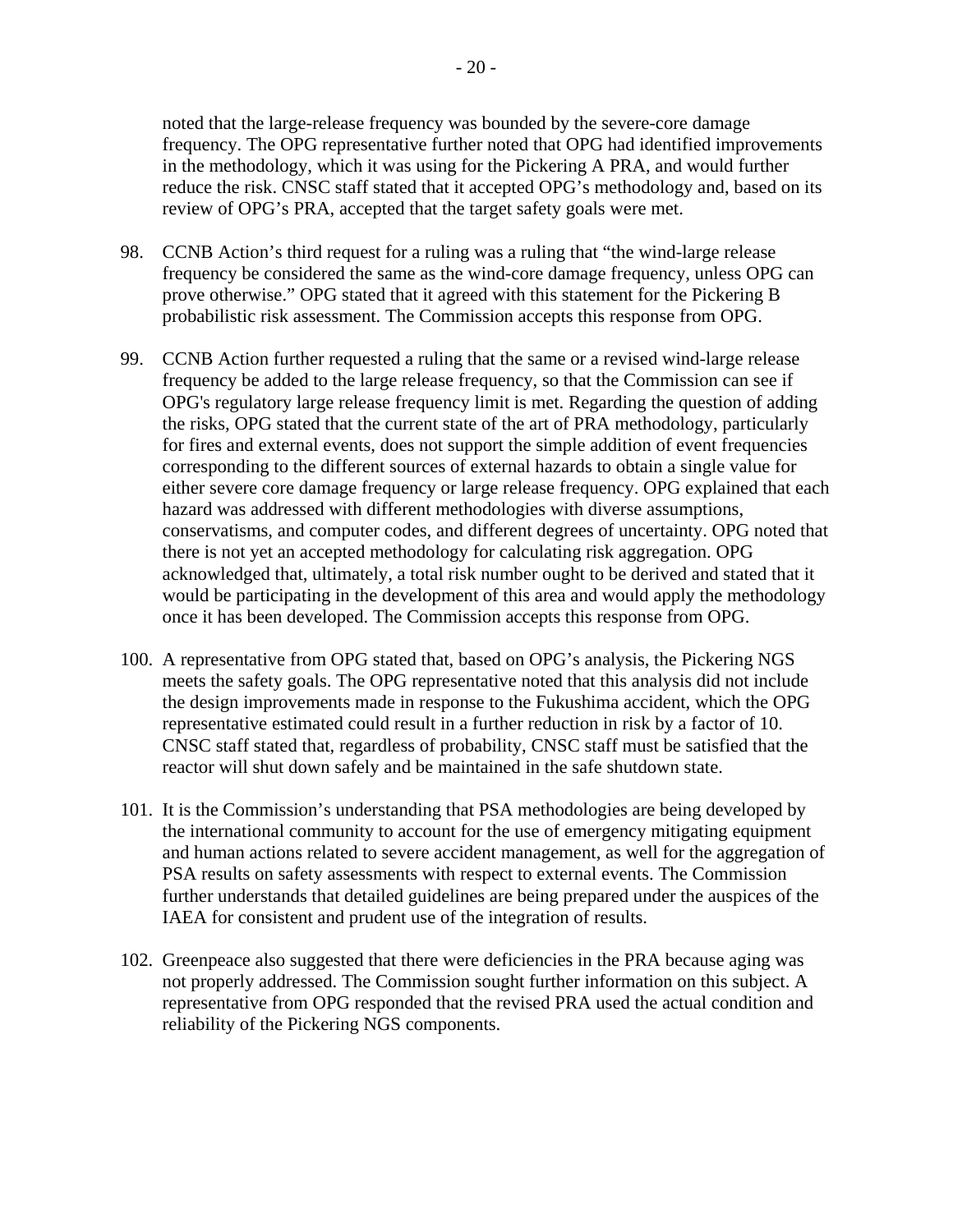- 103. Greenpeace, in its request for a ruling, recommended that the Commission should require CNSC staff to publish a site level risk assessment for both the Pickering A and B reactors by the end of 2013 if it renews the licence for Pickering NGS. Greenpeace expressed the view that a transparent total estimate of the large release frequency for the six operating Pickering reactors would provide objective information on the risk posed by the station to surrounding populations and the environment. Regarding this request, a representative from OPG stated that OPG had completed the Pickering B PRA in accordance with the methodology accepted by the CNSC and CNSC Regulatory Standard S-294, and that the Pickering A updated PRA, using accepted methodology, was underway and committed to be completed by the end of 2014, as required in OPG's licence. The OPG representative expressed the view that its licence conditions were sufficient to address this request and that no additional conditions were required.
- 104. The Commission, noting that OPG was required by its licence to complete the PSA for Pickering A by the end of 2013, questioned why OPG had not completed the Pickering A PSA as part of its licence renewal application. CNSC staff stated that the extension for the Pickering A PSA to the end of 2014 was accepted by CNSC staff so that OPG could focus on the Fukushima Action Plan. CNSC staff noted that the existing safety analysis for Pickering A was completed in 2009, although the scope of PSA had changed in order to include external hazards, as well as lessons learned from the Fukushima accident. CNSC staff further stated that the safety case for the Pickering NGS, which includes the design basis as well as the safety analysis, remains valid. CNSC staff acknowledged the Commission's concerns that the revised Pickering A PSA was not included in the licence renewal application, and suggested that this work be completed before OPG reaches the hold point in the proposed licence.
- 105. The Commission asked if OPG would be able to provide the revised Pickering A PSA before reaching the hold point in the proposed licence. A representative from OPG responded that OPG would endeavour to meet this deadline. OPG later confirmed its commitment to complete the Pickering A PRA before the proposed Pickering B 210,000 EFPH licence hold point is reached. The Commission's ruling on the request from Greenpeace is below.
- 106. Based on the information presented, the Commission is satisfied that the PSA for the Pickering NGS meets requirements for the purpose of OPG's licence renewal application. The Commission understands that OPG was not required by its licence to complete the PSA for Pickering A before the public hearing, but notes that, ideally, it would have been available. As such, the Commission directs OPG to provide the following, before the removal of the hold point can be approved:
	- the revised PSA for Pickering A that meets the requirements of CNSC Regulatory Standard S-294;
	- an updated PSA for both Pickering A and Pickering B that takes into account the enhancements required under the Fukushima Action Plan; and
	- a whole-site PSA or a methodology for a whole-site PSA, specific to the Pickering NGS site.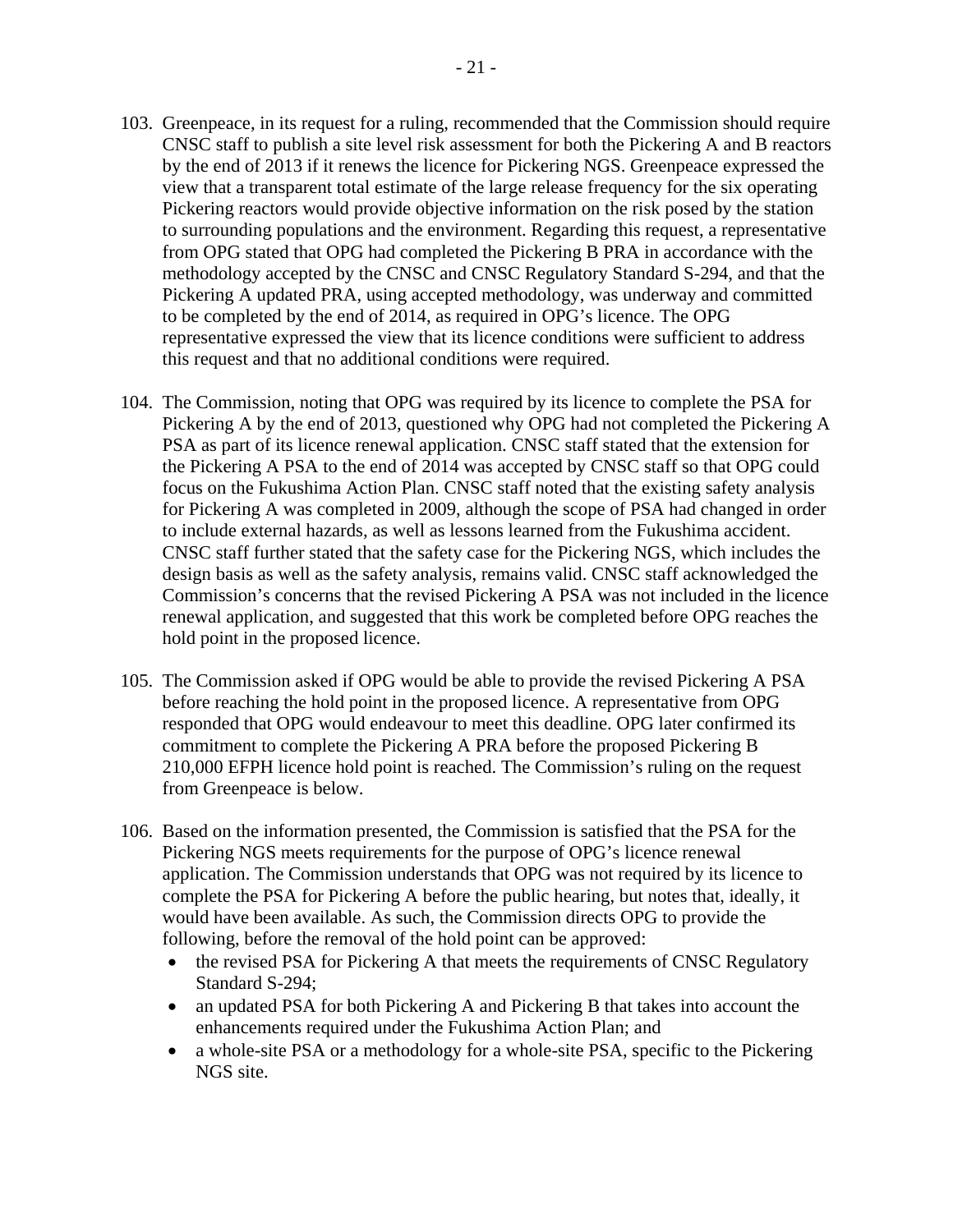- 107. The Commission understands that if the PSA values are between the limits and the targets, then safety improvements should be put in place if practicable, and that if the PSA values are above acceptable limits then safety improvements would be mandatory. As such, the Commission requests that OPG provide an action plan to address any identified issues should OPG exceed its targeted safety goals.
- 108. The Commission directs CNSC staff to review the PSAs and methodology, and provide its recommendation for the Commission's consideration at the time of OPG's request for the release of the hold point.

3.4.4 Robustness Analysis

- 109. Robustness analysis covers the adequacy of the analysis and consequence assessments related to a malevolent aircraft crash at a nuclear facility. CNSC staff discussed the new aircraft impact loading functions it had developed in 2011 and its request that OPG carry out a reassessment to resolve residual issues identified at the Pickering NGS. CNSC staff explained that OPG was also to assess beyond-design basis events, which may be bounded by aircraft impact scenarios. CNSC staff stated that OPG had responded that the Severe Accident Management Guidelines would address the mitigation of large commercial aircraft crash consequences, and noted that OPG's submission was under review by CNSC staff. CNSC staff stated that its overall assessment was expected to be finalized by December 2013.
- 110. The Commission is satisfied that the measures for managing a severe accident are acceptable and would properly mitigate an accident involving a large aircraft.

3.4.5 Criticality Safety

- 111. Criticality Safety deals with prevention of criticality accidents during operations with fissionable materials outside nuclear reactors. CNSC staff stated that it confirmed that accidental criticality cannot occur at the Pickering NGS, as the fuel does not contain enriched uranium and cannot go critical under normal or accidental conditions in air or water. CNSC staff noted that the fuel is stored in air and inside transportation containers, which ensure its safety, and that irradiated fuel is stored in light water in the used fuel pools.
- 112. The Commission is satisfied that accidental criticality cannot occur at the Pickering NGS.

3.4.6 Impact of Plant Aging on Safety Analysis

113. CNSC staff stated that it is satisfied with OPG's overall strategy to address the effects of an aging heat transport system on the existing safety analysis margins. CNSC staff noted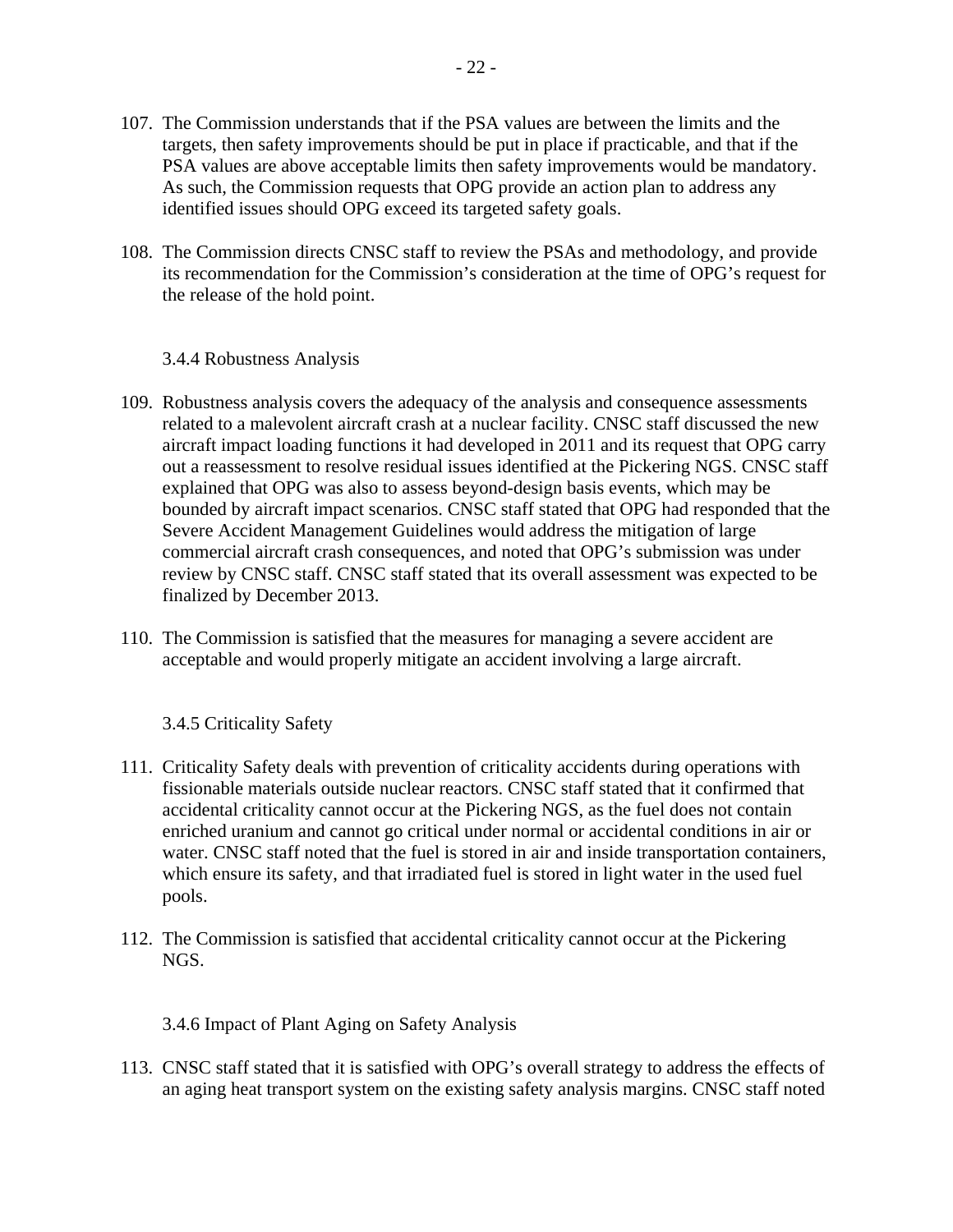that OPG identified three accident scenarios as being those most affected by heat transport system aging, and that OPG had identified means by which the effects of aging would be managed to ensure that safety margins would being maintained. CNSC staff noted that it would continue to review OPG's analysis.

#### 3.4.7 Conclusion on Safety Analysis

114. On the basis of the information presented, the Commission concludes that the systematic evaluation of the potential hazards and the preparedness for reducing the effects of such hazards is adequate for the operation of the Pickering NGS and the activities under the proposed licence.

# **3.5 Physical Design**

115. Physical design relates to activities that impact on the ability of structures, systems and components to meet and maintain their design basis given new information arising over time, planned modifications to the facility, and taking changes in the external environment into account.

#### 3.5.1 Plant Design

- 116. OPG provided information concerning its design programs, including engineering change control, configuration management, design management, fuel, and software programs. OPG explained that the purpose of these programs is to ensure that the Pickering NGS would continue to operate within its design basis and SOE, as well as in compliance with regulatory requirements. OPG further explained that its programs would ensure that any changes are planned and designed in accordance with these requirements.
- 117. OPG outlined a number of design and safety improvements that it had made to the Pickering NGS over the licence period, including passive autocatalytic hydrogen recombiners, which can prevent a hydrogen explosion, and enhancements to improve equipment reliability. CNSC staff stated that it was satisfied with OPG's performance in this regard.
- 118. Several intervenors, including individuals, Durham Nuclear Awareness, Greenpeace and the International Institute of Concern for Public Health expressed concerns regarding the consequences of a multi-unit accident. Intervenors also questioned the use of a single vacuum building as a shared safety system for the Pickering NGS. The Commission asked for more information on this subject. A representative from OPG stated that the vacuum building was put in place for design basis events for individual reactors, such as a loss of coolant accident, which are not likely to occur on multiple units simultaneously.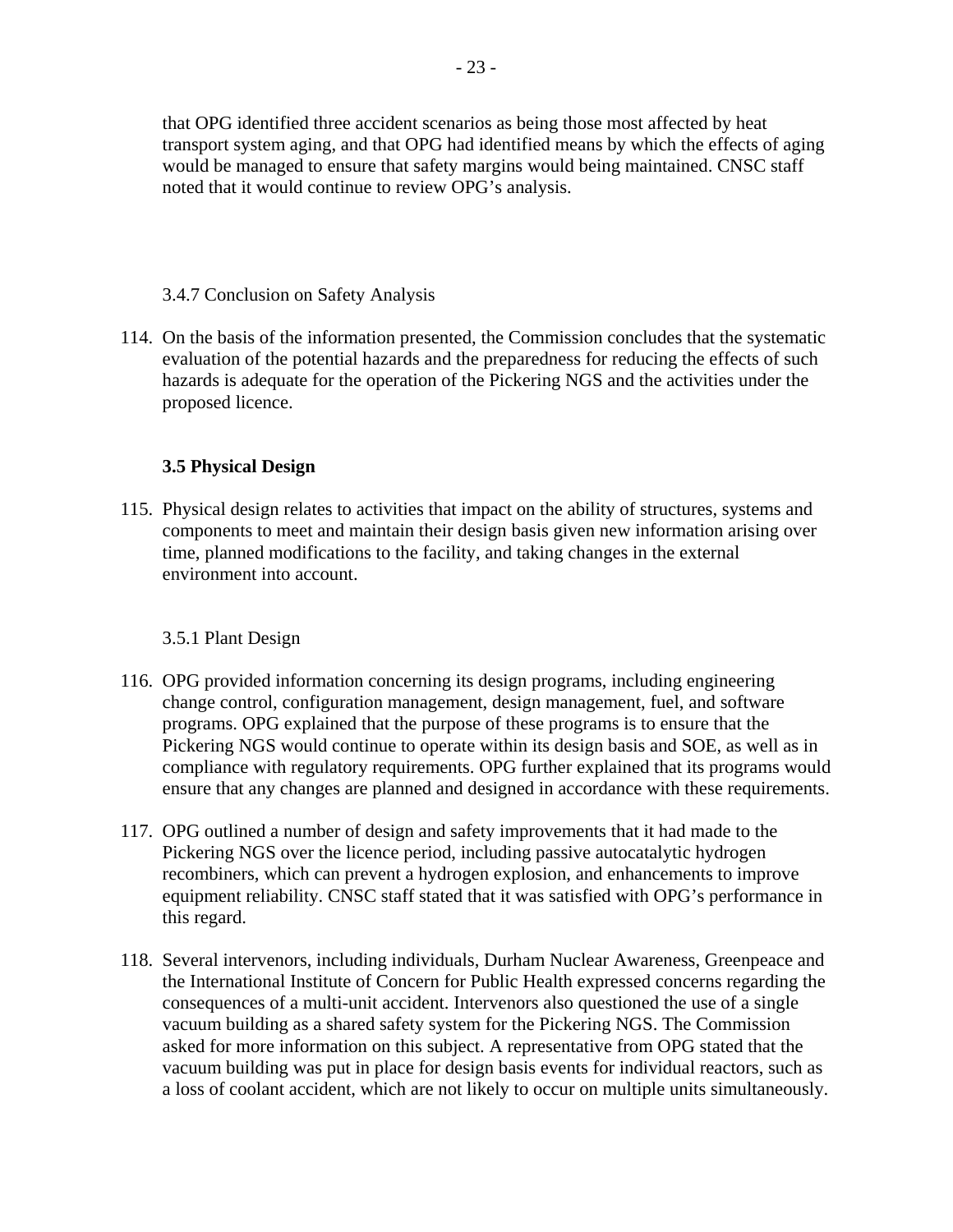The OPG representative acknowledged that under a multi-unit accident, the benefit of the vacuum building would be limited. The OPG representative also noted that there are other mitigation measures in place, including independent safety systems for each reactor, as well as the new improvements following the CNSC Fukushima Action Plan, that would prevent the release of radionuclides in the event of a severe accident. CNSC staff responded that the vacuum building is an additional design feature beyond containment that can reduce the reactor containment pressure under accident conditions. CNSC staff stated that each reactor has its own containment structure, as well as redundant, independent containment and safety systems, and that the use of a single vacuum building in the design of the Pickering NGS was not a safety concern but rather an additional safety feature that increases the reactor's defence-in-depth.

- 119. The Commission asked for more information concerning OPG's response to a multi-unit accident. A representative from OPG discussed OPG's response to this type of accident, explaining that OPG has a number of back-up systems available on-site and off-site to ensure that OPG can cool the fuel and contain releases for an extended period following an accident. CNSC staff concurred with OPG, noting the improvements OPG had made in response to the Fukushima Action Plan. CNSC staff also noted that CANDU reactors have redundant and diverse safety systems for accident prevention and mitigation.
- 120. The Commission asked for more information about the reactor safety systems. A representative from OPG responded that there are independent fast-acting shutdown systems for each unit, as well as a shared emergency coolant injection system. The OPG representative noted that the Pickering B units have two independent, fast-acting shutdown systems (shutoff rod injection and poison injection into the moderator) and that the Pickering A units have one fast-acting system (shutoff rod injection) and one slower system (moderator dump). An OPG representative further noted that OPG had made enhancements to improve the performance of the Pickering A moderator dump system.
- 121. Some intervenors commented that the Fukushima Daiichi nuclear reactor design was perceived to have been safer than CANDU reactors and cautioned that severe accidents could occur despite the design. The Commission asked OPG to comment on this observation. A representative from OPG responded that each reactor design has its strengths compared to others and noted that an advantage of the CANDU design is that it uses a lot of water, which can be used to cool the fuel in the event of an accident. CNSC staff concurred, noting that the use of natural uranium fuel is also an advantage as there is less of a criticality concern, and that the location of the fuel pools is also different from those in Fukushima.
- 122. CCNB Action, in its intervention, suggested that OPG should be required to install emergency filtered vents. CCNB Action explained that filtered vents would help prevent over-pressurizing of the containment, and reduce the consequences of a severe accident by filtering out 99.9% of the radioactive contaminants released during a severe accident. The Commission asked for more information about this system. CNSC staff responded that it generally agreed with the view of the intervenor about the importance of preserving the integrity of the reactor containment but noted that emergency filtered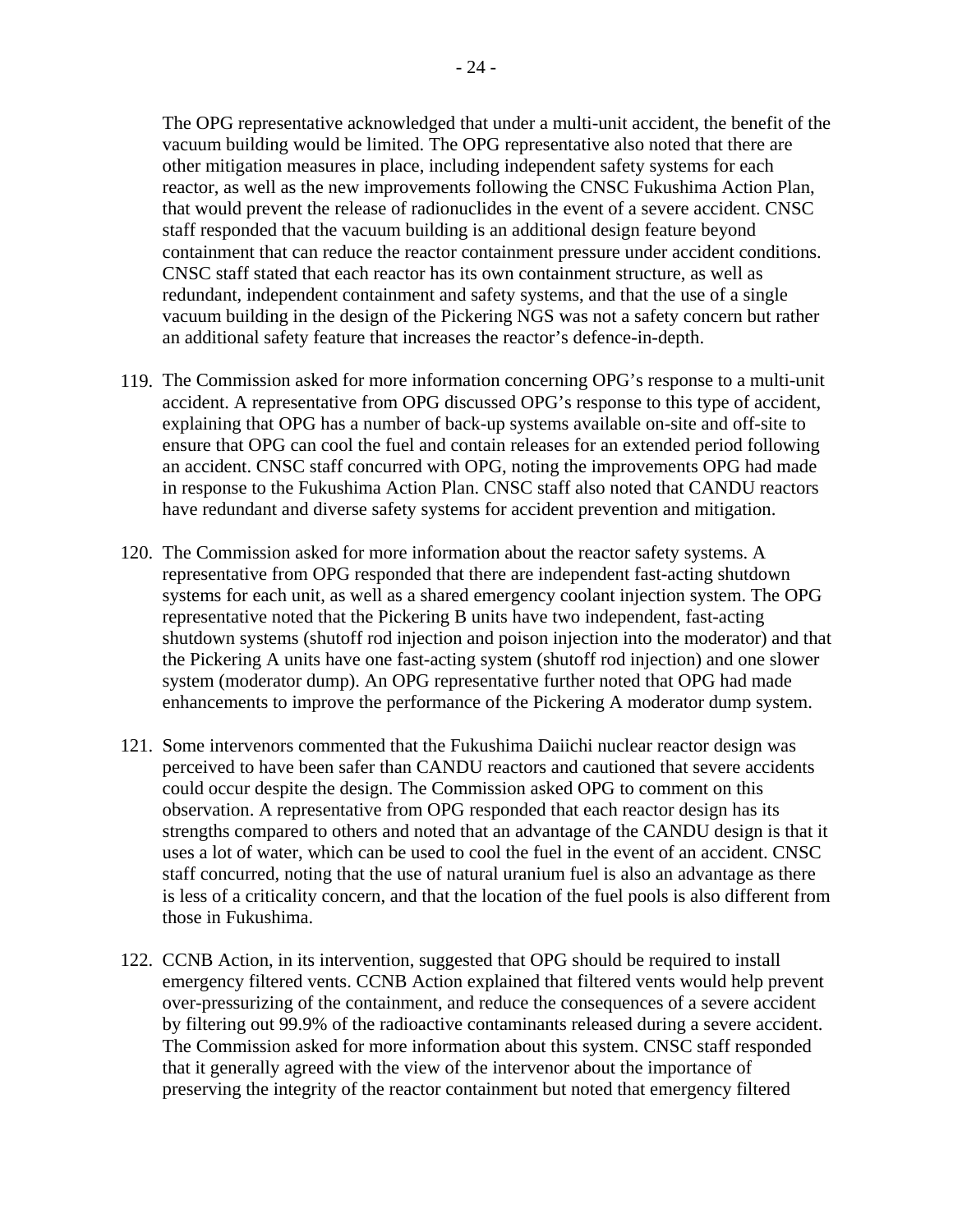vents were not the only means to do so. A representative from OPG responded that, as part of the Fukushima Action Plan, OPG was reviewing ways to preserve containment in a severe accident. The OPG representative stated that OPG had already decided to utilize three separate means of recirculating water to cool the fuel and reduce containment pressure, and noted that OPG would be making a decision regarding passive filtered containment once it has completed its analysis under the Fukushima Action Plan.

- 123. CNSC staff noted that the specific technology recommended by the intervenor could not be implemented at the Pickering NGS because the technology requires a large pressure differential between the containment and outside the containment for the air to pass through the filters. CNSC staff explained that the pressure at the Pickering NGS would be reduced due to the presence of the vacuum building. As such, CNSC staff stated that OPG would have to review its options before deciding what technology to use. A representative from OPG stated that OPG was investigating options that included venting air through a filter following the use of the vacuum building.
- 124. CCNB Action's first request for a ruling was that the Pickering NGS "not be able to operate beyond its design life without the installation of a passive emergency filtered vent in addition to its current venting capabilities." CCNB Action later clarified its request that "an emergency filtered vent be added to each unit and not just one big one on the vacuum building." OPG's written response to this request was that the Pickering NGS has a Filtered Air Discharge System (FADS) that is dedicated to post-accident venting of containment. OPG stated that the purpose of this seismically-qualified system is to maintain containment pressure sub-atmospheric following a range of design basis accidents such as a Loss of Coolant Accident (LOCA) to more serious accidents that include a LOCA with failure of Emergency Coolant Injection. OPG further stated that it was assessing future enhancements to protect containment through its Fukushima Action Items. OPG stated that was on track for completion of the applicable Fukushima Action Items before the early committed date of December 2014, which is within the CNSC due date of December 2015. The Commission's ruling on this request is below.
- 125. The Commission notes that OPG will be considering filtered containment as part of its analysis of future enhancements to protect containment through its Fukushima Action Items. The Commission directs OPG to report on its analysis and way forward on this issue at the time of its request to remove the hold point to proceed beyond 210,000 EFPH.

#### 3.5.2 Pressure Boundary

126. OPG stated that its pressure boundary program provides a managed process for performing repairs, replacements and modifications on pressure retaining systems and components. CNSC staff stated that it is satisfied that the Pickering NGS pressure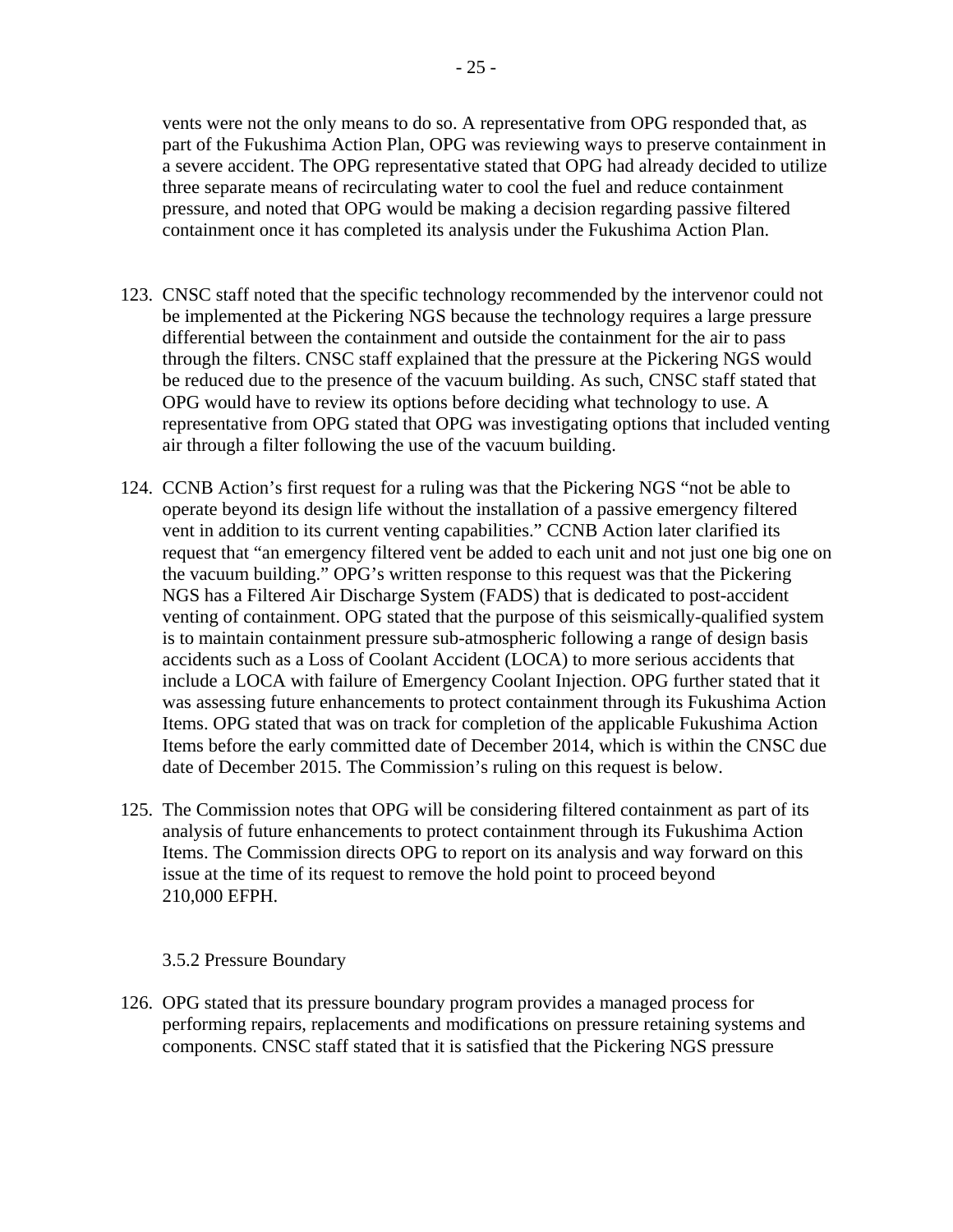boundary program meets the requirements of CSA Standard N285.0-08<sup>19</sup> and that OPG's pressure boundary program at the Pickering NGS is acceptable. CNSC staff stated that OPG's pressure boundary program was being implemented effectively and that the pressure boundary components would continue to perform satisfactorily.

- 127. Some intervenors, including individuals and the Canadian Coalition for Nuclear Responsibility, expressed concerns regarding the minimum thickness of the pressure tubes in the CANDU design compared to other reactor designs. The Commission enquired about this issue. A representative from OPG responded that the pressure tubes and feeder tubes meet all the codes and standards for operation at high temperature and pressure. The OPG representative further noted that the tubes are routinely monitored and inspected to ensure that they remain above the minimum thickness required by the design.
- 128. Some intervenors, including individuals, the International Institute of Concern for Public Health and Durham Nuclear Awareness, expressed concerns regarding the possibility of a pressure tube pipe cracking or failing. The Commission asked OPG to explain how it would address this type of issue. An OPG representative stated that the pressure tube pipes and welds were inspected when the pipes were first installed to ensure that they met the proper design specifications. The OPG representative further stated that OPG conducts periodic inspections under its periodic inspection program in accordance with CSA Standards and that OPG has a monitoring program to detect leaks. CNSC staff concurred with OPG's description of its programs and noted that pressure tubes are designed to leak before they would break, as the leaks could be detected and action would be taken to address the situation. CNSC staff further noted that samples are taken on an ongoing basis to verify the integrity of the pipes, and that the pipes were not near a point at which they may leak or break. CNSC staff further noted that there are safety systems in place to ensure that there would be no impacts on the environment or the public in the event of an unexpected failure.
- 129. The Commission asked what the consequences of such a failure would be. CNSC staff responded that this would be considered a design basis event with no off-site releases, and that it would not affect worker or public safety. CNSC staff noted that such an event had occurred at the Pickering NGS in 1983 and that the reactor safely shut down under its normal operating systems without needing safety systems. CNSC staff further stated that there was no impact on fuel cooling.
- 130. The Commission also enquired about the tubes located in steam generators. A representative from OPG stated that OPG has procedures in place to inspect and remove steam generator tubes from service if they do not meet requirements. CNSC staff added that steam generator tubes are inspected in accordance with CSA Standards as part of OPG's periodic inspection program and stated that CNSC staff has no concerns regarding steam generator tube integrity.

<sup>&</sup>lt;sup>19</sup> Canadian Standards Association, N285.0, General Requirements for Pressure Retaining Systems and Components in CANDU Nuclear Power Plants, 2008.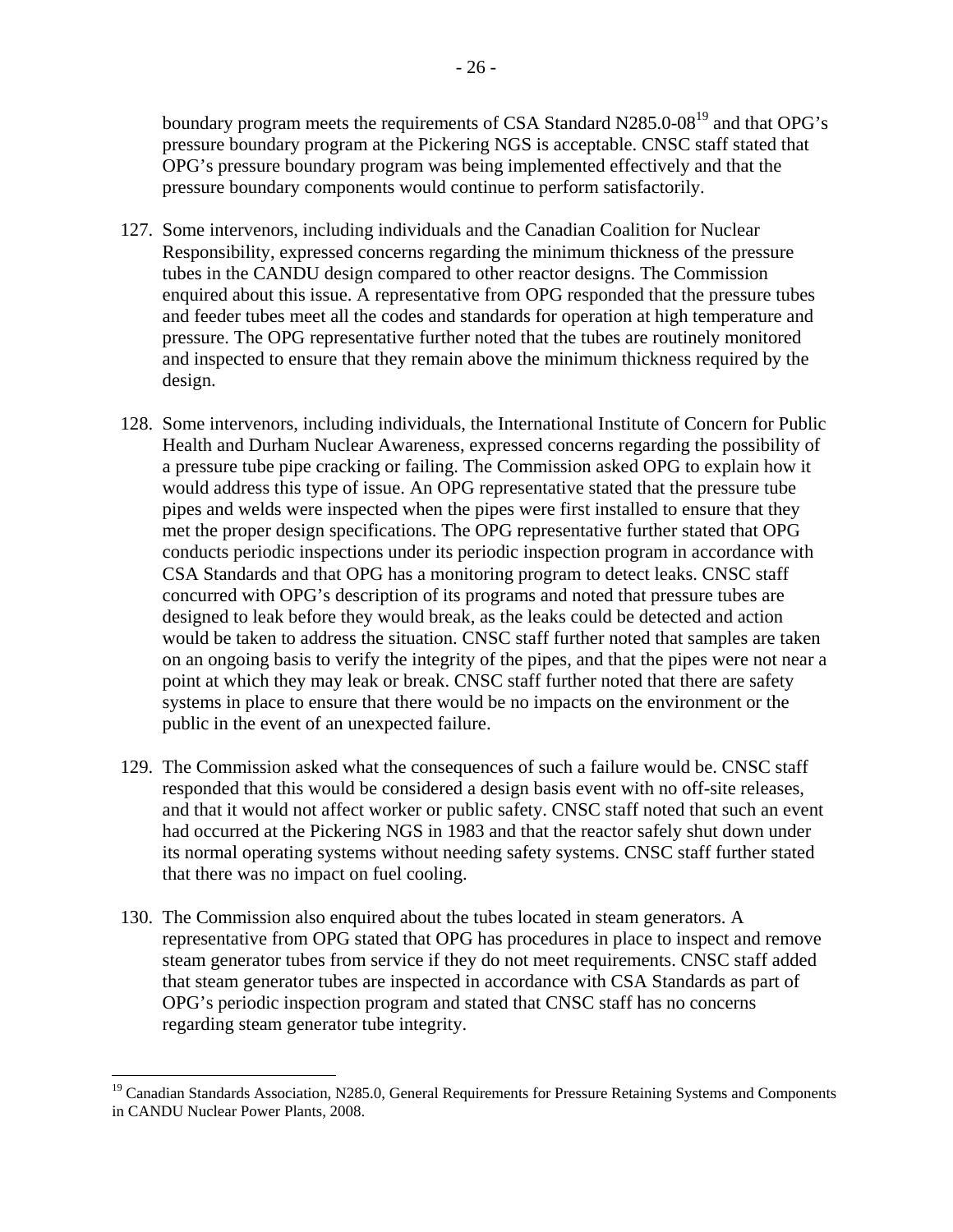- 131. Northwatch, in its intervention, noted an event that occurred in Pickering B, Unit 7 in which a small calandria tube leak developed. Northwatch expressed concerns regarding vibrations that could cause cracking in calandria tubes. The Commission enquired about this subject. A representative from OPG responded that the calandria tube is part of the moderator system of the reactor, which is a low-temperature, low-pressure system. OPG noted that the small leak was caused by the wear of garter spring against the calandria tube through vibration. The OPG representative noted that this issue was detected in the moderator chemistry, and that it did not affect the cooling of the fuel.
- 132. The Commission asked for more information concerning vibration. CNSC staff responded that there is a normal turbulence within the fuel channels that can cause acoustic excitation in the pressure tubes through resonant frequencies. CNSC staff noted that this phenomenon could cause pressure pulses that could affect the integrity of the fuel channels. CNSC staff further stated that CNSC staff was well aware of this phenomenon and noted that it is closely monitored. Based on this, CNSC staff stated that this phenomenon was not an issue at the Pickering NGS.

3.5.3 Fuel Design

- 133. OPG stated that routine fuel inspections found that some fuel bundles discharged from Unit 1 had an increasing number of "black deposits". OPG explained that the deposits were mainly composed of iron and oxygen, were porous, easily removed by brushing, very thin, and did not affect fuel cooling. OPG further stated that no damage was observed on the fuel sheath beneath the deposit and no fuel defects were detected. OPG noted that it performed an evaluation and determined that the fuel and the unit remained safe to operate, as the fuel bundles with deposits have predominantly been from lowerpower regions of the reactor core, and that there is adequate fuel cooling.
- 134. CNSC staff reported that it imposed a penalty of 3% reduction from full power to preserve the safety margin for operation until OPG is able to provide a better understanding of the cause and effects of the deposits.
- 135. OPG described its plan to monitor and document the location of fuel bundles discharged from Unit 1 in order to provide a comprehensive assessment of the heat transport system, including chemistry and purification improvements. OPG noted that the increased fuel bundle inspection campaigns and reviews would provide additional assurances that there was no impact on fuel cooling or nuclear safety. OPG stated that the cause of the black deposits was likely associated with the chemistry of the heat transport system. OPG explained its strategy to increase the pH of the heat transport system coolant, to enhance coolant purification during outage, and to inspect the fuel to monitor the impact of the chemistry strategy on the elimination of the deposits. OPG noted that it would present the results to the CNSC.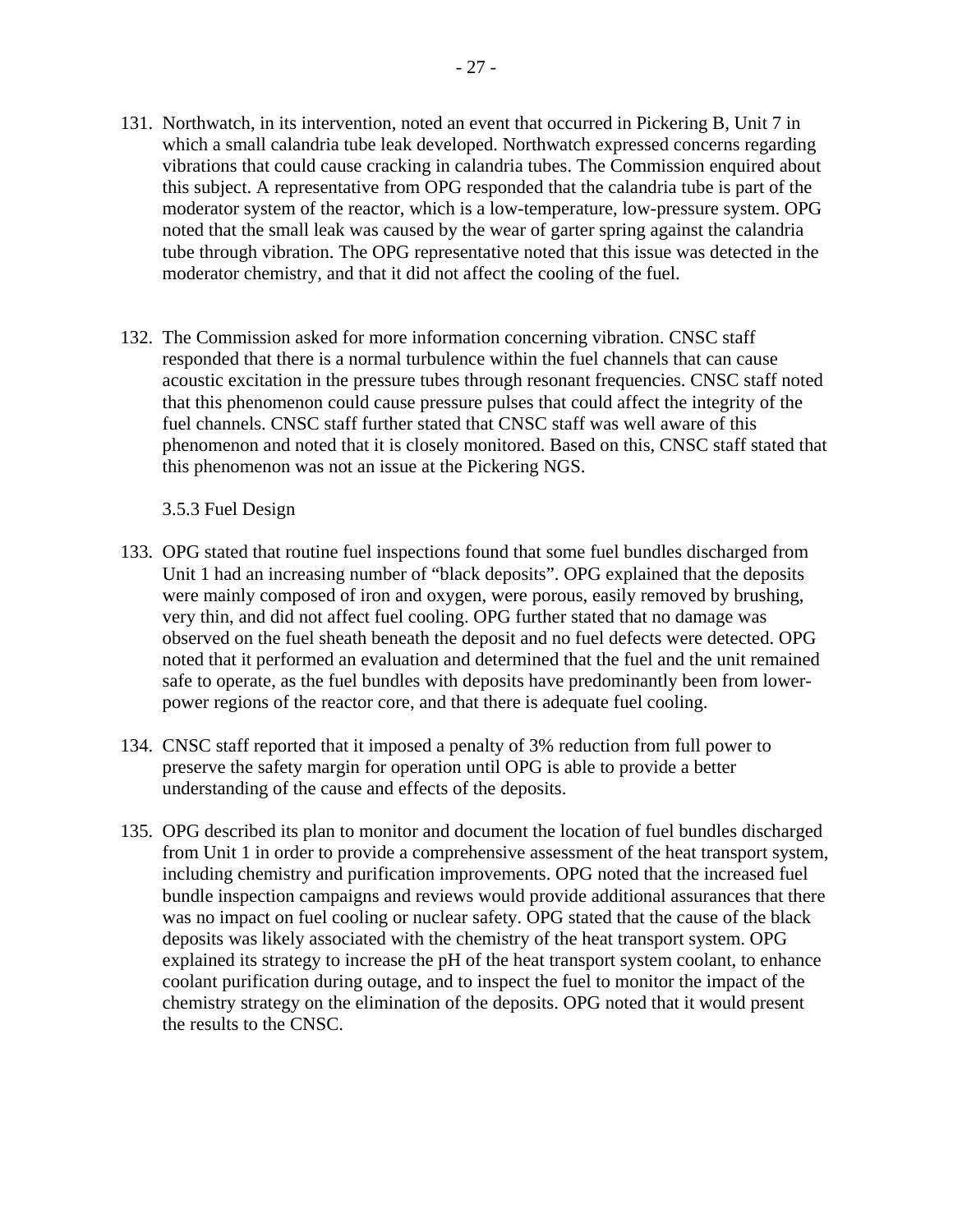- 136. Some intervenors, including Northwatch and Sierra Club, expressed concerns about the black deposits. The Commission asked for more information on this matter. CNSC staff responded that OPG had implemented corrective measures to promote the dissolution of pre-existing fuel deposits while still maintaining acceptable chemistry in the heat transport system. CNSC staff noted that the measures taken by OPG appeared to be addressing the issue, although further confirmation was required before CNSC staff would allow the unit to return to full power. CNSC staff added that further observation and inspections would also be required to ensure that the chemistry in the heat transport system remains acceptable.
- 137. A representative from OPG confirmed that OPG was monitoring to ensure that the corrective measures have been effective and would arrest and reverse the condition. The OPG representative further stated that OPG was implementing an enhanced inspection program for the fuel and heat transport system.
- 138. Northwatch also raised concerns regarding the observed bowing of a fuel element in the spent fuel, which had also been noted in OPG's report to the CNSC about the black deposits. The Commission asked about this issue. CNSC staff responded that the perceived bowing was the primary reason for the derating of Unit 1 since an increasing number of "black deposits" manifested themselves only in the low power channels, where an almost 50% of margin to fuel dryout exists. CNSC staff further stated that when the fuel bundle was re-examined it was determined that the fuel element was not bowed. CNSC staff noted that it would provide a full report on this matter to the Commission at a future Commission meeting.
- 139. Based on the above information, the Commission is satisfied that the imposed 3% reduction from full power is an acceptable means to preserve the safety margin for operation until OPG is able to demonstrate to CNSC staff that it has adequately addressed the issues related to the black deposits.

#### 3.5.4 Conclusion on Physical Design

140. On the basis of the information presented, the Commission concludes that the design of the Pickering NGS is adequate for the operation period included in the proposed licence.

#### **3.6 Fitness for Service**

141. Fitness for service covers activities that are performed to ensure the systems, components and structures at the Pickering NGS continue to effectively fulfill their intended purpose. OPG is required to implement a periodic inspection program, in accordance with applicable CSA Standards, to monitor the continued fitness for service of nuclear pressure boundary components, containment components and containment structures.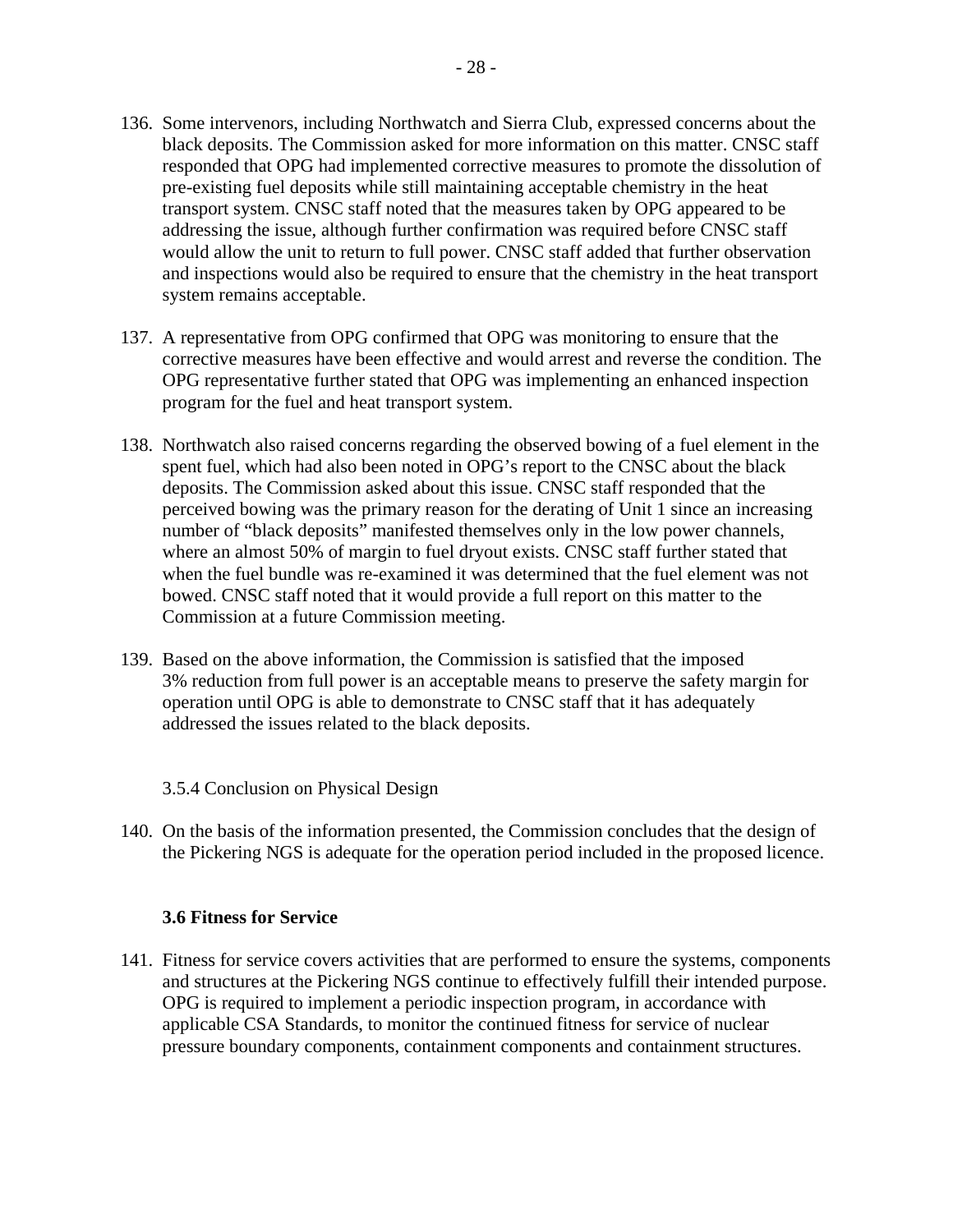#### 3.6.1 Maintenance

- 142. OPG stated that its Conduct of Maintenance Program, which includes preventive maintenance, establishes processes to ensure the safety of the public and site personnel, the protection of the environment, and availability of plant equipment for safe and reliable operation through effective implementation and control of maintenance activities. OPG noted that it successfully and safely completed six planned maintenance outages over the licence period, including the full-station vacuum building outage. OPG further noted that it had further maintenance outages planned for 2013 and 2014.
- 143. OPG discussed the dredging of the Pickering NGS intake channel to mitigate the impact of silting on station systems and return the intake channel to its nominal depth profile. OPG noted that the removal of this sediment was anticipated to reduce ingress of silt to station systems and associated wear on susceptible components, as well as reduced equipment unavailability, reduced maintenance costs and improved performance. OPG stated that it would continue to perform dredging on an ongoing basis.
- 144. CNSC staff stated that OPG's performance regarding maintenance was satisfactory. CNSC staff explained that OPG reduced its maintenance backlogs to be consistent with the industry benchmark target, and that both preventive maintenance and corrective maintenance activities were effectively carried out. CNSC staff noted that it conducted several maintenance related inspections over the licence period and determined that, overall, OPG met CNSC staff expectations as well as the requirements of CNSC Regulatory Document S- $210^{20}$ .
- 145. CNSC staff noted that OPG had some issues with the maintenance and reliability of the fuel handling machines. CNSC staff stated that while the repeated break-down of the fuelling machines would lead to forced reactor derating, which could affect production targets, it would not affect nuclear safety. CNSC staff noted that OPG implemented a Fuel Handling Equipment Reliability Recovery Plan to address these issues.
- 146. The Commission asked for more information concerning OPG's plan to use days-based maintenance. A representative from OPG responded that days-based maintenance is advantageous because it allows OPG to have work crews assigned to specific areas of the facility, which allows them to complete tasks more efficiently. The OPG representative noted OPG would have the ability to perform around-the-clock maintenance should it be required in certain circumstances.
- 147. Several intervenors, including community organizations and the Organization of Canadian Nuclear Industries, expressed support for OPG's commitment to maintaining the Pickering NGS, citing the investment OPG had made to upgrade the facility. The Commission asked about OPG's budget for maintenance. A representative from OPG responded that OPG reviews its business plan every year and stated that OPG has sufficient funds for safety and maintenance.

 $\overline{a}$ 20 CNSC Regulatory Document S-210, *Maintenance Programs for Nuclear Power Plants*.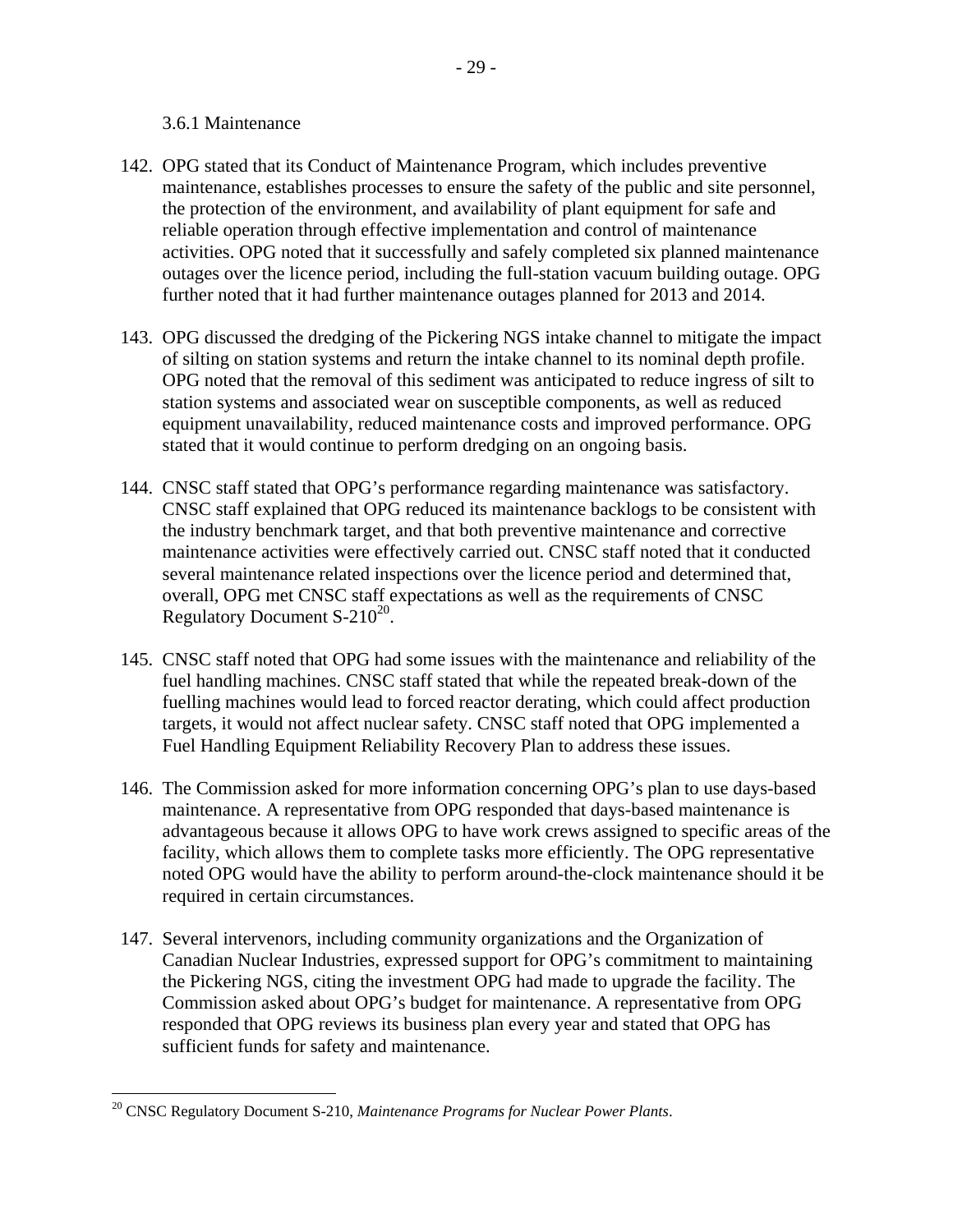#### 3.6.2 Periodic Inspections

- 148. OPG is required to implement a periodic inspection program, in accordance with CSA Standards, to monitor the continued fitness for service of nuclear pressure boundary components, containment components and containment structures.
- 149. OPG stated that it implemented a Buried Piping Program during the licence period, which has shown that, in general, the piping and protective coatings are in good condition. OPG noted that it also evaluated soil conditions and determined that the soil was not aggressive to the carbon steel piping. OPG also described its review of the fire protection system piping to meet the requirements of the *National Fire Code of Canada*. OPG noted that the failure mechanisms discovered to date on the buried piping were well understood and that it did not observe any trends. OPG stated that it provided detailed information on buried piping inspection results to the CNSC. CNSC staff stated that it was satisfied with OPG's inspection program and noted that only conventional piping was located underground and that there was no risk of radiological releases associated with these pipes.
- 150. OPG stated that periodic inspections and in-service inspections ensure pressure boundary integrity, fitness for service, and aging management of the nuclear plant systems and components in the Pickering NGS. OPG noted that specific periodic inspection program plans are documented with associated inspection schedules. OPG explained that its periodic inspections include a Major Components program to demonstrate ongoing fitness for service of fuel channels, feeders, steam generators and reactor components and structures. OPG noted that it developed long-term life cycle management strategies to ensure that the four major components will perform safely and reliably over the life of the station, maintaining design and licensing bases and operational safety requirements, while optimizing production and cost-effectiveness. OPG further noted that it implemented periodic inspection plans for steam generators, fuel channels and feeders, according to the requirements of CSA Standard N285.4-05<sup>21</sup>.
- 151. CNSC staff reported that its compliance monitoring activities included review and acceptance of OPG's periodic inspection documents, fitness-for-service guidelines and disposition of inspection findings that do not comply with acceptance criteria established in CSA N285.4-05. In addition, CNSC staff stated that it reviews OPG's inspection reports. CNSC staff stated that it was satisfied that OPG meets the requirements of CSA N285.4-05. CNSC staff further stated that OPG satisfactorily performed the required periodic inspections of the containment components in accordance with CSA Standard  $N285.5-M90^{22}$  and that no evidence of unacceptable degradation of the containment components was observed.

 $^{21}$  CSA Standard N285.4, Periodic Inspection of CANDU Nuclear Power Plant Components.

<sup>&</sup>lt;sup>22</sup> CSA Standard N285-5-M90, *Periodic inspection of CANDU nuclear power plant containment components*.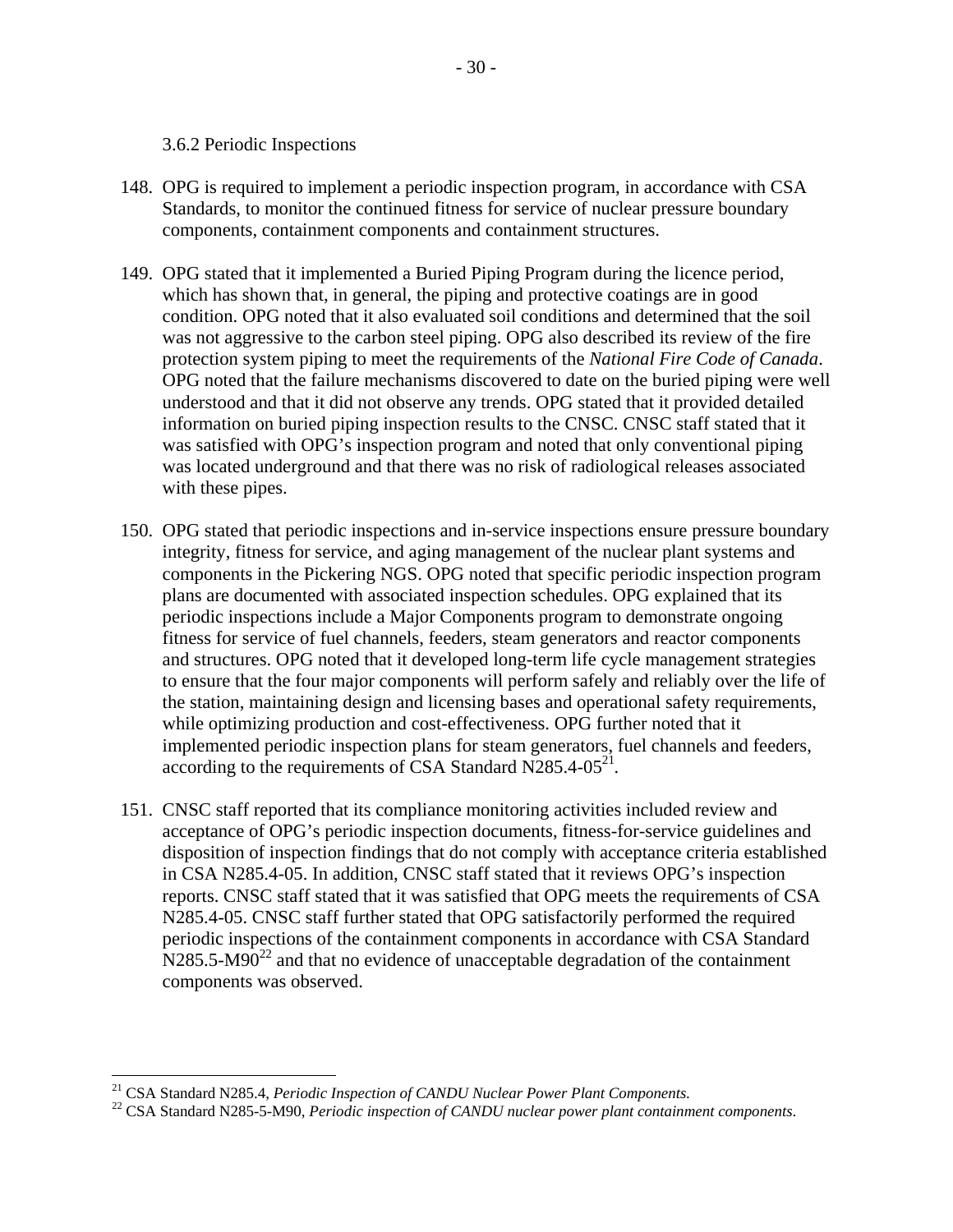- 152. CNSC staff stated that OPG satisfactorily performed several inspection/testing campaigns in accordance with CSA Standard N287.7-08 $^{23}$  and found the containment to be in acceptable condition. CNSC staff noted that OPG also completed reactor building leakage rate tests during the licence period, as well as the vacuum building outage in 2010 that included inspections, testing and maintenance work in the vacuum building, as well as its pressure relief duct and dousing water storage tank, among others. CNSC staff noted that the vacuum building outage frequency required by the standard is every ten years. CNSC staff further stated that there were no safety concerns associated with the concrete containment structures.
- 153. The Commission asked for more information concerning the work completed during the vacuum building outage. An OPG representative responded that some components were repaired or replaced, as necessary, and that OPG conducted assessments to ensure that the components would remain fit for service. An OPG representative noted that all of the work completed during the vacuum building outage was assessed to remain fit for service until the end of OPG's proposed operating period in 2020. CNSC staff noted that it would continue to conduct regulatory oversight to ensure that OPG will continue to demonstrate fitness for service.
- 154. Some intervenors, including Durham Nuclear Awareness and the Canadian Coalition for Nuclear Responsibility, expressed concerns that OPG would not be able to inspect certain reactor components that are inaccessible, such as underground cables and certain pressure tubes. The Commission asked about this matter. Regarding cables, an OPG representative responded that OPG has a cable management and surveillance program in order to inspect and test cables. Regarding the pressure tubes, CNSC staff responded that the periodic inspection program identifies the tubes that would be most affected by aging mechanisms. CNSC staff further stated that the pressure tubes are designed to leak before they would break so that leaks can be quickly identified and repaired.

#### 3.6.3 Structural Integrity

- 155. CNSC staff stated that several components of OPG's Life Cycle Management / Aging Management Programs maintain the structural integrity of the major components and concrete containment structures to ensure that they would remain fit for service through the next licensing period and to ensure continued operation beyond the assumed design life of the Pickering NGS. CNSC staff stated that it was satisfied with OPG's performance in relation to structural integrity.
- 156. CNSC staff stated that OPG inspected the underwater concrete structure of all Pickering A and B units during outages in 2010 and 2011 to confirm their structural integrity and operational adequacy. CNSC staff noted that OPG confirmed that the structural integrity of Pickering A underwater concrete structure was good, although the Pickering B, Unit 7 inspection revealed local concrete degradation. CNSC staff noted that this degradation

<sup>23</sup> CSA Standard N287.7-08, *In-service examination and testing requirements for concrete containment structures for CANDU nuclear power plants*.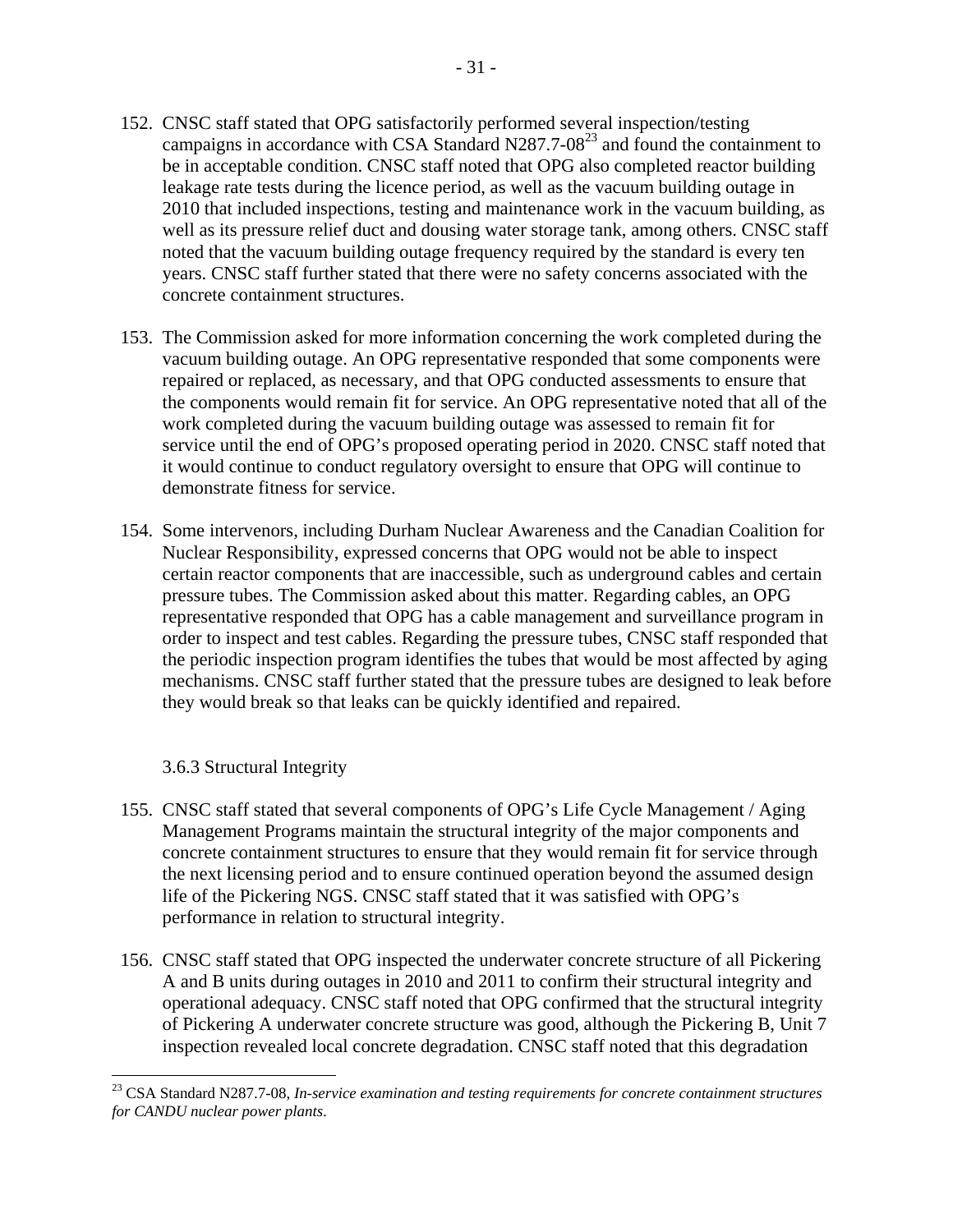was further assessed and Unit 7 was determined to be structurally adequate for service up to 2020. CNSC staff stated that it reviewed and accepted OPG's assessment.

- 157. Sierra Club Ontario, in its intervention, expressed concerns regarding possible concrete degradation. Sierra Club Ontario also noted that OPG did not complete its planned water intake inspections during the vacuum building outage. The Commission asked OPG to comment on this matter. A representative from OPG responded that OPG conducted several inspections during the vacuum building outage, and noted that some, such as the intake structures, were not related to containment. The OPG representative explained that OPG's assessment confirmed that the structural integrity of the Unit 7 intake structure was intact and would be managed through OPG's aging management program. CNSC staff stated that it reviewed OPG's assessment and methodology regarding the Unit 7 intake channel, which included information from a previous inspection in 2000, and determined that the intake was fit for service in accordance with CSA Standard N291  $08<sup>24</sup>$ . CNSC staff noted that it applies a risk-informed approach to inspections, and that the intake structure is not safety significant.
- 158. Regarding concrete degradation, CNSC staff stated that licensees must be compliant with RD-334<sup>25</sup>, concerning aging management for nuclear power plants, and CSA N287.7-08, concerning testing concrete structures for nuclear power plants. CNSC staff added that it is satisfied that OPG conducts regular inspections and testing of concrete and that it is confident that the Pickering NGS is structurally adequate for service up to 2020.

# 3.6.4 Reliability

- 159. OPG stated that the objective of its Equipment Reliability Program is to improve station equipment reliability and reduce forced loss rates by ensuring high levels of reliable performance of components important to nuclear safety and production. OPG noted that its forced loss rate performance was better than its target of 8.6% for 2012, and noted that was aiming to further improve equipment reliability to achieve a forced loss rate equal to 5.5% or better by 2015.
- 160. OPG also described its initiatives under the Equipment Reliability Improvement Plan, with focused improvement in maintenance backlogs on Units 1, 4, and 8, human performance, general reliability of turbine and auxiliary systems equipment, nuclear system pumps, valves and improvements in the preventive maintenance program.
- 161. CNSC staff stated that OPG meets the requirements of CNSC Regulatory Standard S- $98<sup>26</sup>$ , which includes setting reliability targets, performing reliability assessments, testing and monitoring, and reporting for plant systems whose failure would affect the risk of a release of radioactive or hazardous material. CNSC staff noted that OPG must also

<sup>24</sup> Canadian Standards Association N291-08, *Requirements for Safety-Related Structures for CANDU Nuclear Power Plants*, 2008.<br><sup>25</sup> CNSC Regulatory Document RD-334, *Aging Management for Nuclear Power Plants*, June 2011.<br><sup>26</sup>CNSC Regulatory Standard S-98, *Reliability Program for Nuclear Power Plants*.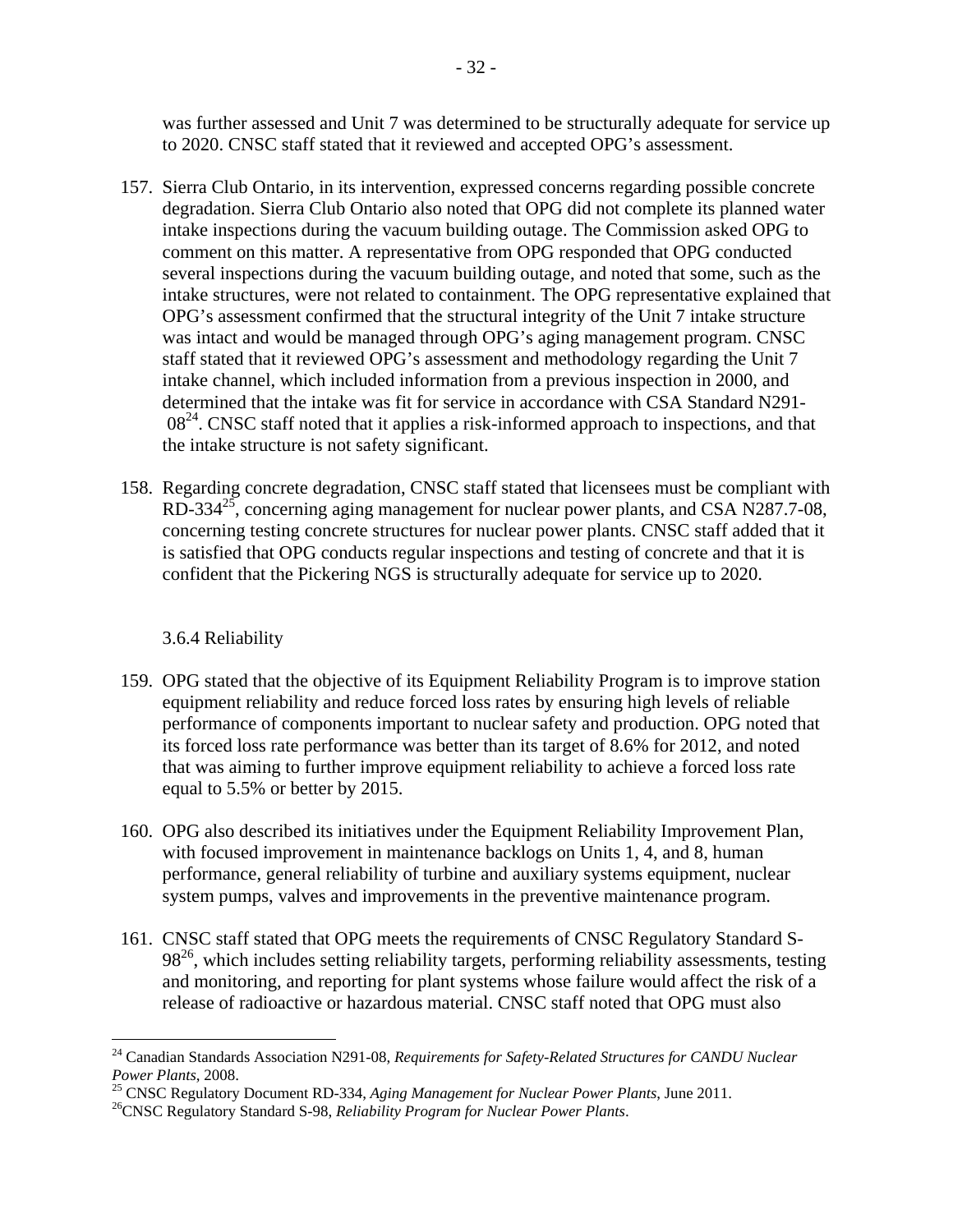ensure the reliability targets are met for all systems important to safety. CNSC staff stated that it was satisfied with OPG's performance regarding its reliability program.

# 3.6.5 Environmental Qualification

162. Environmental qualification ensures that all required equipment in a nuclear facility is qualified to perform their safety functions if exposed to harsh environmental conditions resulting from credited design basis accidents and that this capability is preserved for the life of the plant. CNSC staff reported that OPG's equipment qualification program at the Pickering NGS is satisfactory. CNSC staff noted that it is satisfied that OPG is compliant with CSA Standard N290.13 $^{27}$ .

3.6.6 Life Cycle and Aging Management

- 163. Aging management is comprised of engineering, operational, inspection, and maintenance actions that control, within acceptable limits, the effects of physical aging and obsolescence of structures, systems and components occurring over time or with use. CNSC Regulatory Document RD-334 sets out the CNSC's requirements for aging management.
- 164. OPG stated that it has an integrated, comprehensive and systematic framework of programs for managing aging of critical components. OPG explained that its Aging Management program is aligned with IAEA standards, specifically IAEA Safety Guide NS-G-2.12<sup>28</sup> and complies with CNSC Regulatory Document RD-334.
- 165. OPG noted that it had undertaken a coordinated set of initiatives to continue the safe and reliable operation of the Pickering NGS to 2020. OPG explained that its work was progressing by incorporating incremental life cycle management inspections and maintenance into the scope, cost and duration of the outage programs along with other plant equipment improvements. OPG noted that details on the continued operations work program were included in its COP.
- 166. CNSC staff stated that it is satisfied that OPG has life-cycle management plans for all major components and reported that OPG's Aging Management program meets requirements.

### 3.6.7 Conclusion on Fitness for Service

 $\overline{a}$ 

167. The Commission is satisfied with OPG's programs for the inspection and life-cycle management of key safety systems. Based on the above information, the Commission concludes that the equipment as installed at the Pickering NGS is fit for service.

<sup>27</sup> Canadian Standards Association, N290.13*, Environmental Qualification of Equipment for CANDU Nuclear* 

*Power Plants*, 2005. 28 International Atomic Energy Agency Safety Guide NS-G-2.12, *Ageing Management for Nuclear Power Plants*, 2009.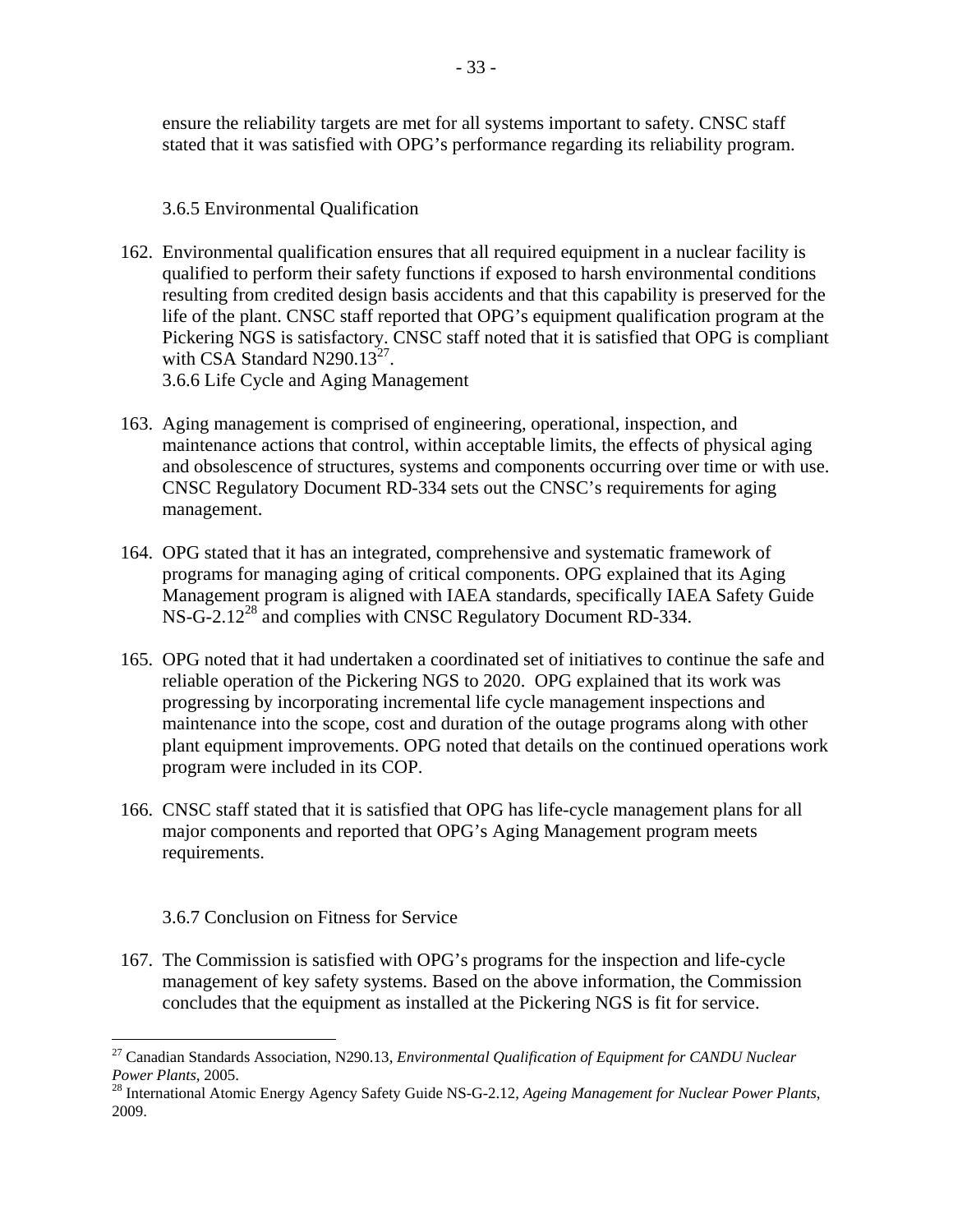### **3.7 End-of-Life Strategy**

- 168. OPG stated that its business plan for the Pickering NGS outlines the station's objectives, performance targets, generation plan, funding and station risks. OPG stated that it would continue to invest in the Pickering NGS to ensure safe and reliable operation until the end of commercial operations.
- 169. OPG stated that its long-term business planning strategy integrated the following needs:
	- requirements for safe, reliable power production until all units are shut down at the end of 2020;
	- ending commercial operations at the end of 2020;
	- maintenance of appropriate staffing skill and employee relations up to and beyond 2020; and
	- ensuring implementation of strategies to ensure major component fitness for service and reliability.
- 170. OPG stated that, according to its plans, all Pickering B units would enter the continued operations phase between 2014 and 2016, and be operated until the end of 2020 or until the limit of 247,000 EFPH is reached for the fuel channels. OPG noted that it would manage the operation of the units to ensure that at least two units from Pickering B would be able to support the operation of Pickering A Units 1 and 4. OPG stated that it would continue its planned in-service inspections to demonstrate ongoing fitness for service.
- 171. CNSC staff stated that it developed a regulatory oversight plan that would allow it to closely monitor OPG's End-of-Life strategy to ensure that safety would remain the main priority. CNSC staff explained that OPG will be required to manage an "End-of-Life Consolidated Actions Log" document. CNSC staff further stated that it expects to establish a protocol with OPG to manage the end-of-life of the Pickering NGS.
- 172. CNSC staff explained that the End-of-Life Consolidated Actions Log includes activities related to the following four key issues that will ensure the continued safe operation of the Pickering NGS:
	- up-keeping fitness for service of structures, systems and components important to safety;
	- maintaining the validity of the safety case to End-of-Life;
	- sustaining effective organizational and administrative provisions; and
	- inclusion of results of improvement projects.
- 173. CNSC staff also provided an update on the progress made to date by OPG and CNSC staff regarding the management of the end-of-life of the Pickering NGS. CNSC staff reported that it was satisfied with OPG's progress regarding the development of the endof-life strategy and expressed confidence that, given the safety and control measures in place, the activities associated with the end-of-life of the Pickering NGS would be performed safely.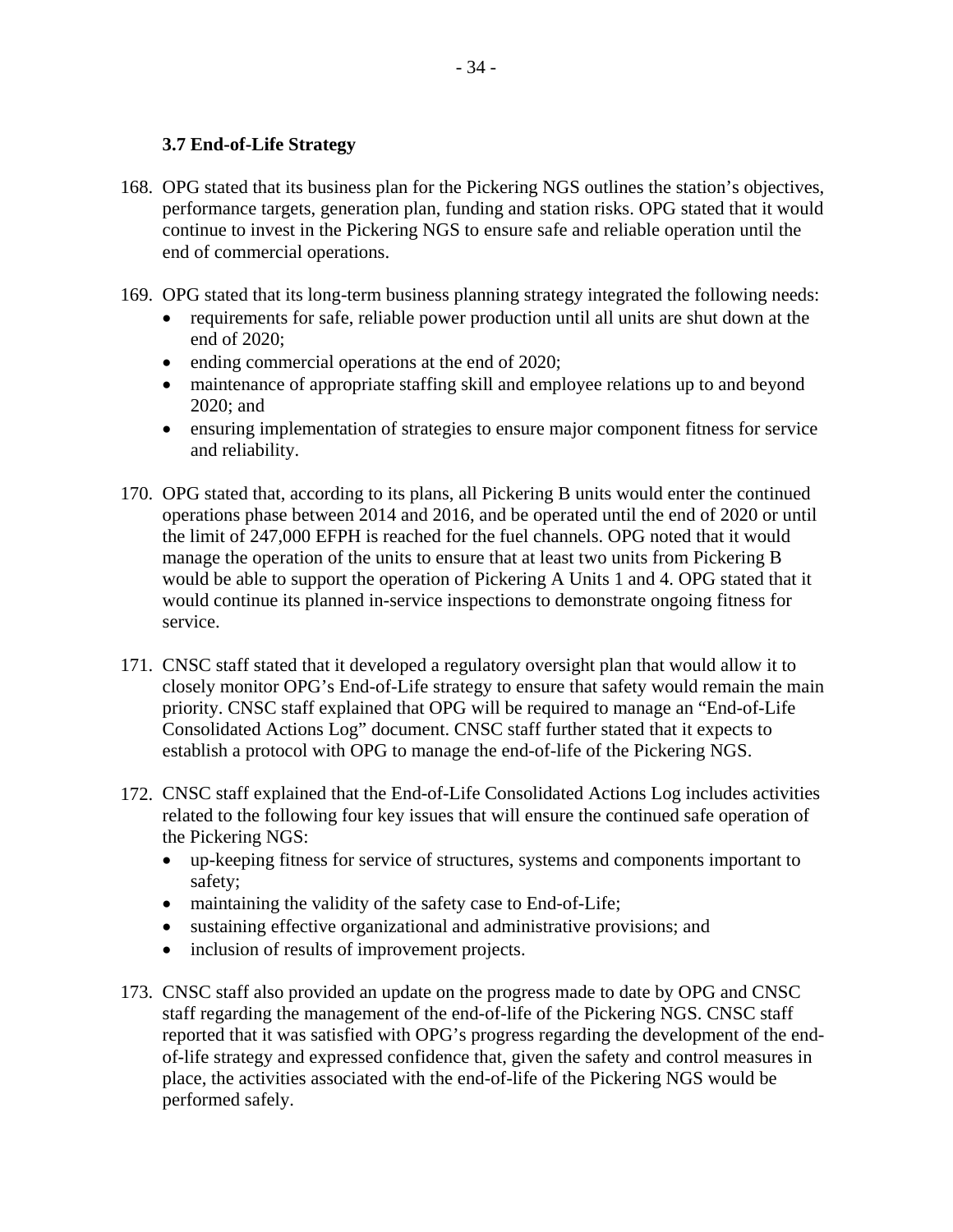174. Based on the above information, the Commission is satisfied with the progress made to date regarding the development of the end-of-life strategy. The Commission directs CNSC staff to provide annual updates to the Commission as part of CNSC staff's annual *Integrated Safety Assessment of Canadian Nuclear Power Plants*.

# **3.8 Operation Plans**

- 175. OPG provided information regarding its plans to guide the operation of the Pickering NGS to the end of commercial operation by year-end 2020, to transition the facility into a safe storage state, through to the eventual deconstruction, demolition and site restoration. OPG provided information regarding the following plans it had submitted to the CNSC:
	- the Pickering B COP, which identifies actions required to support the technical basis for the five-year life extension period for Pickering B;
	- the Pickering SOP, which is a plan to ensure the safe and reliable operation of the Pickering NGS (Pickering A and B) for the last five years of operation and which recognizes the new challenges as the end of commercial operation approaches; and
	- the Preliminary Decommissioning Plan (PDP), which provides a long-term vision for the eventual site restoration and provides assurance of adequate financial resources to complete the decommissioning effort.
- 176. OPG explained that the COP and SOP are structured around the 14 CNSC Safety  $\&$ Control Areas, and would continue to be updated annually and submitted to the CNSC for review. OPG noted that the COP actions are specific to Pickering B since past re-tube and return to service activities on Pickering A Units 1 and 4 would support their operation beyond 2020. OPG further noted that Pickering A Units 1 and 4 would be shutdown coincident with the last two Pickering B units.
- 177. OPG explained that completion of the COP actions would provide the technical basis for the continued operation of Pickering B for the incremental life extension from approximately 2015, or 210,000 EFPH, to approximately 2020, or 247,000 EFPH. OPG noted that the most significant potential life-limiting issue at Pickering B was the fitness for service of the pressure tubes, and that it would continue to work to ensure that the life of the Pickering B pressure tubes could be extended to at least 247,000 EFPH. OPG stated that, to date, it had completed more than half of the COP actions and that the remaining actions were on track for completion in December 2015, as scheduled.
- 178. OPG explained that the SOP is a life cycle and business planning document that describes the arrangements and activities to support the safe and reliable operation of the Pickering NGS for the period up to the end of commercial operation in 2020. OPG explained that the SOP would mature as the end of commercial operation approaches, and that it identifies the unique constraints and risks associated with the approach to the end of commercial operation, as well as new strategies, direction and actions specific to the last five years of commercial operation. OPG noted that most of the SOP actions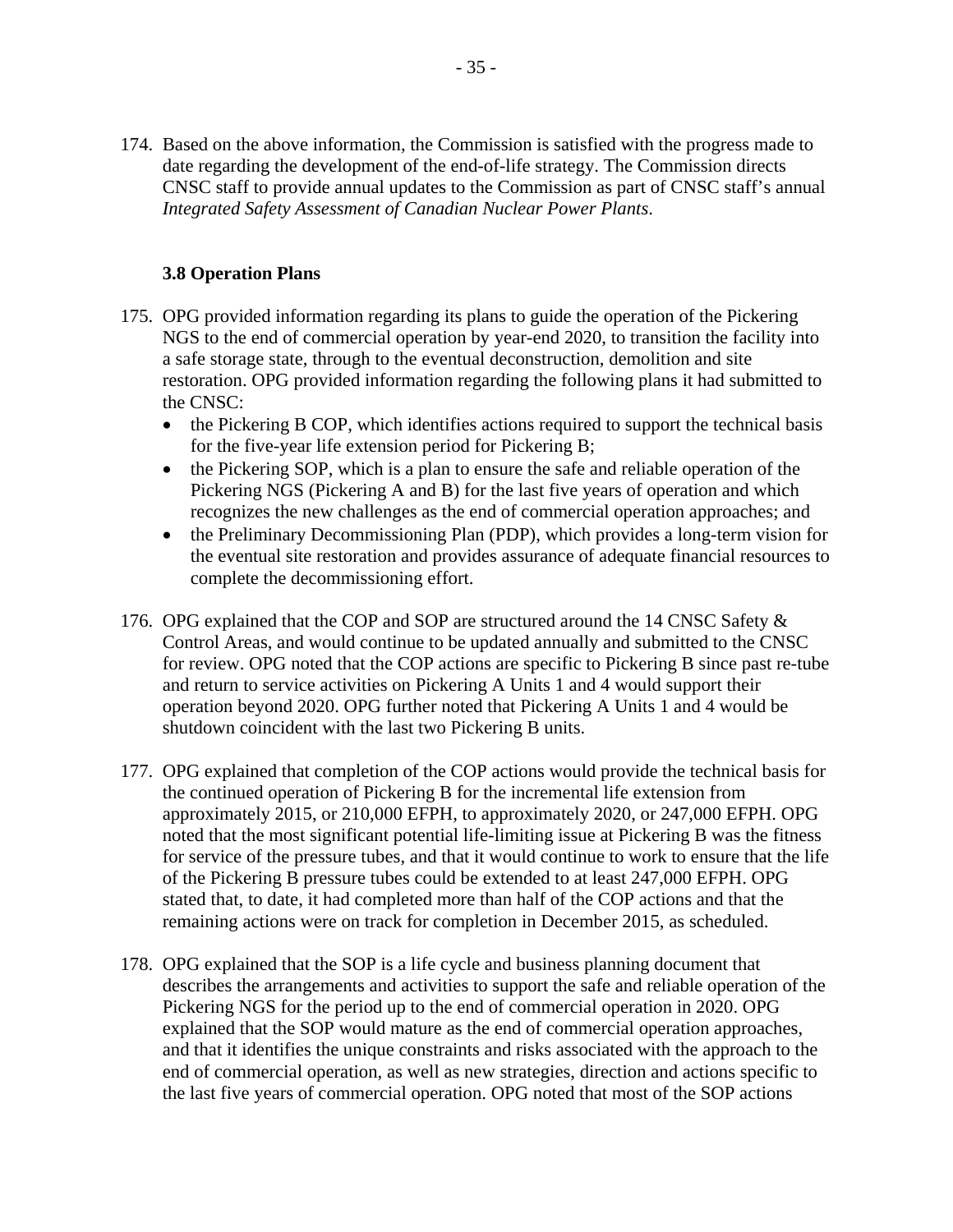currently pertain to the Human Performance, Fitness for Service, and Management Systems Safety and Control Areas, and that preliminary planning information has also been provided in the SOP to ensure readiness for the stabilization activities or transition into safe storage, and the storage with surveillance life cycle stages.

- 179. OPG explained that the PDP, which was last submitted to the CNSC in 2012, describes the activities required to decommission Pickering NGS and restore the site. OPG noted that the PDP demonstrates that decommissioning is feasible with existing technology and provides a basis for estimating decommissioning costs. OPG noted that the PDP includes schedules and cost estimates based on the assumptions that form the basis for this plan, and also provides assurance that sufficient funding would be available for decommissioning activities. OPG further noted that, in accordance with the applicable regulatory requirements, the PDP would be superseded by a Detailed Decommissioning Plan (DDP).
- 180. Many intervenors, including individuals, Greenpeace, the Provincial Council of Women of Ontario, Durham Nuclear Awareness and the Canadian Coalition for Nuclear Responsibility, expressed concerns about the possibility of the Pickering NGS operating beyond 210,000 EFPH. The Commission asked about OPG's decision to operate beyond 210,000 EFPH. An OPG representative responded that 210,000 EFPH was not lifelimiting but rather an engineering target to economically justify the original construction of the Pickering NGS. The OPG representative noted that no design limits would be exceeded by 2020. The OPG representative explained that OPG conducted a fuel channel lifecycle management project, which included extensive research, experiments and modelling, to determine that the Pickering NGS could be operated to 247,000 EFPH. The OPG representative further noted that OPG would provide its complete assessment to the CNSC for acceptance before being allowed to proceed with operation beyond 210,000 EFPH.
- 181. The Canadian Coalition for Nuclear Responsibility submitted a 2005 report regarding the deterioration mechanisms of pressure tubes and feeder pipes in CANDU reactors. The Canadian Coalition of Nuclear Responsibility suggested that, given the uncertainties regarding deterioration mechanisms outlined in the report, Pickering B should be refurbished if it is to be allowed to operate beyond 210,000 EFPH. OPG submitted a response to this submission advising the Commission that the information from 2005 pre-dated the knowledge and understanding gained through the fuel channel life management research provided in Pickering's licence renewal application on the technical basis for continued operation of Pickering B. OPG explained that the research has led to a good understanding of fuel channel degradation and updated models which have been used to predict future degradation and component condition. OPG further stated that there were no new issues contained in the supplementary information submitted by the intervenor that have not been addressed by current research and knowledge of both pressure tube and feeder pipe degradation.
- 182. The Commission asked for more information concerning the fuel channel lifecycle management project. An OPG representative explained that the project included research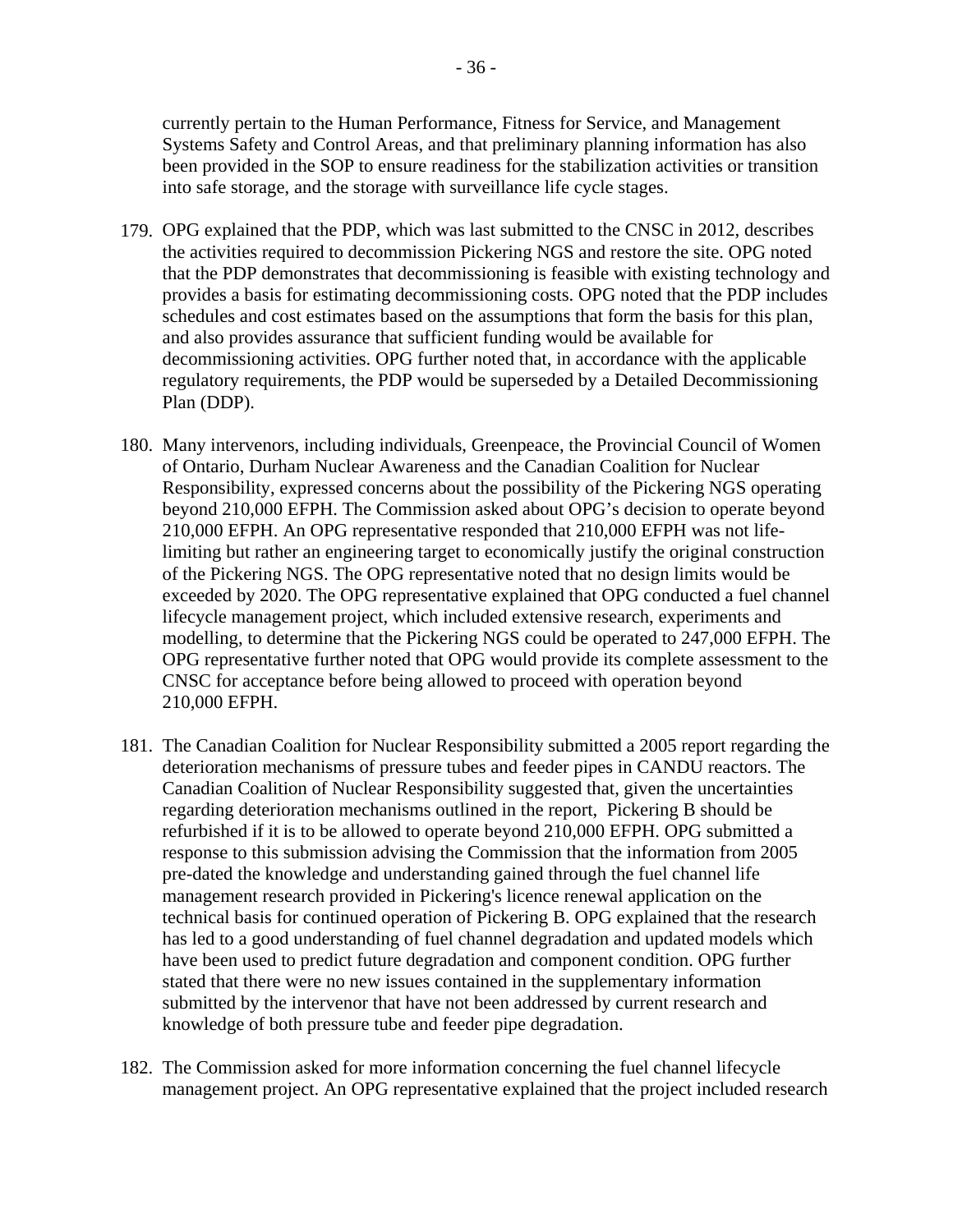of 18 different aspects of pressure tube life, and stated that the research project methodology was approved by CNSC staff, including all requirements to demonstrate that each aspect will have been completed successfully. The OPG representative provided an example of one of the aspects of the research. The OPG representative explained that one pressure tube aging mechanism is that they accumulate hydrogen during operation, which can weaken the tubes. The OPG representative noted that the design limit codified in the CSA Standard is 100 parts per million of hydrogen, and stated that the Pickering NGS was currently at 53 parts per million of hydrogen. The OPG representative further stated that this is expected to be around 80 parts per million by the end of 2020, which is still well below the design limit. The OPG representative noted that the experiments included burst tests with simulated aging that showed that even at 120 parts per million there was still a significant safety margin.

- 183. The Commission asked about CNSC staff's analysis of OPG's fuel channel lifecycle management project. CNSC staff responded that it would continue to review the results of OPG's fuel channel lifecycle management project and noted that it would use analytical models to confirm OPG's results.
- 184. The Commission asked for more information from OPG concerning its confidence in continued operation. A representative from OPG responded that every time a reactor unit is returned to service following an outage, it must be demonstrated that the reactor is fit for service. The OPG representative stated that this practice would continue.
- 185. The Commission asked CNSC staff to describe its regulatory oversight of OPG's plans. CNSC staff responded that OPG must demonstrate that the pressure tubes meet all design requirements in order to be allowed to proceed with operation beyond 210,000 EFPH, and explained that the COP for Pickering B and the SOP for Pickering A and Pickering B would form the basis of CNSC staff's regulatory oversight of the Pickering NGS. CNSC staff noted that the proposed licence included a hold point that has clear criteria that OPG must meet before being allowed to proceed with operation beyond 210,000 EFPH. CNSC staff noted that the criteria included the condition and fitness for service of the pressure tubes, and that the CNSC would have to completely evaluate and approve the safety case supporting the continued operation of Pickering B before the hold point could be lifted. CNSC staff further noted that, based on unit operating history, Unit 6 was expected to reach 210,000 EFPH during the first quarter of 2014.
- 186. Several intervenors expressed the view that the Pickering NGS should be decommissioned once it reaches its original expected design life of 210,000 EFPH. Some intervenors were of the opinion that OPG should accelerate its decommissioning plan. The Commission sought further information regarding OPG's decommissioning strategy. A representative from OPG responded that OPG's plan would be to apply a deferred decommissioning strategy with an approximately 30-year safe storage period before dismantling and demolishing the Pickering NGS, followed by site restoration.
- 187. The Commission asked for more information concerning CNSC staff's review of the COP, SOP and Decommissioning Plan. CNSC staff responded that OPG would submit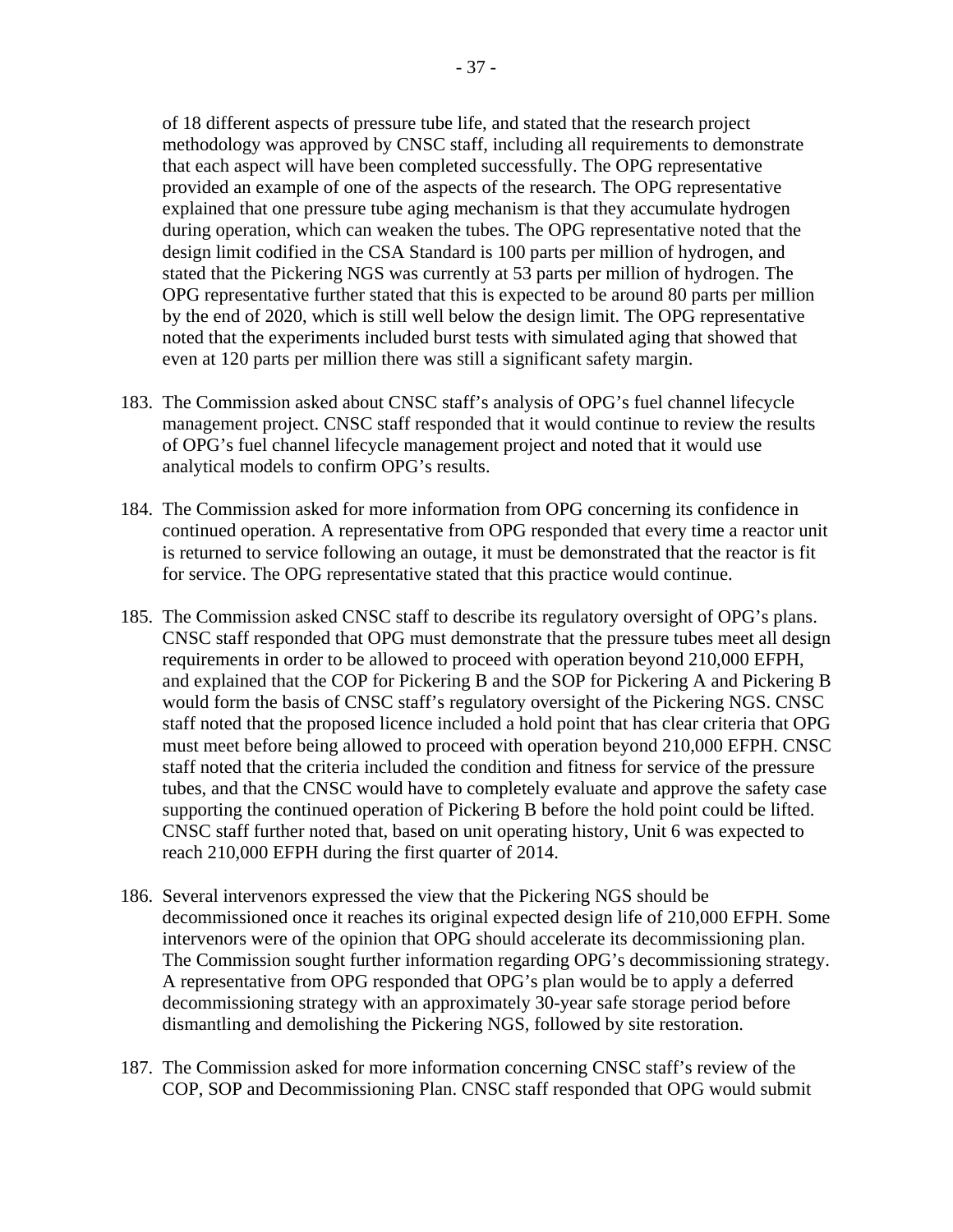the plans for CNSC staff review on an annual basis, and that CNSC staff would track the implementation of the plans and actions once they have been accepted. CNSC staff further stated that it would provide annual updates to the Commission as part of CNSC staff's annual *Integrated Safety Assessment of Canadian Nuclear Power Plants*.

188. Based on the above information, the Commission is satisfied with OPG's operation plans. The Commission is satisfied that OPG will submit the plans for CNSC staff review on an annual basis, and that CNSC staff will provide annual updates to the Commission as part of CNSC staff's annual *Integrated Safety Assessment of Canadian Nuclear Power Plants*.

### **3.9 Radiation Protection**

taken into consideration. 189. As part of its evaluation of the adequacy of the provisions for protecting the health and safety of persons, the Commission considered the past performance of Pickering NGS in the area of radiation protection. The Commission also considered OPG's program to ensure that both radiation doses to persons and contamination are monitored, controlled, and kept as low as reasonably achievable (ALARA), with social and economic factors

### 3.9.1 Public Radiation Exposure

<u>.</u>

- 190. Using environmental monitoring results, the public dose rate is determined for a hypothetical member of the public (critical receptor) living near the facility who would receive the maximum exposure to radiation. OPG stated that, over the licence period, the highest estimated radiation dose to the public from all detectable site-related nuclear substances ranged from 0.0009 to 0.0041 millisieverts per year (mSv/y), with the maximum dose of 0.0041 mSv in 2008. These values are well below the public dose limit of 1 mSv/y. CNSC staff noted that background dose around the Pickering NGS from natural radiation sources is about 1.4 mSv/y.
- 191. Many intervenors, including individuals, Ontario Chapter Canadian Voice of Women for Peace, and the International Institute of Concern for Public Health, expressed concerns about radiation risks, including the potential health effects associated with exposure to radiation. Some intervenors were of the opinion that the existing regulatory limits were too high and others suggested that there is no safe dose of radiation. Some intervenors, including Sierra Club Canada and Ontario Chapter, and the Canadian Association of Physicians for the Environment, cited studies, such as the German  $KiKK^{29}$  study, suggesting that there is an increased risk of leukemia in children living around nuclear power plants.

 $^{29}$  Epidemiological Study of Childhood Cancer and Nuclear Power Plants (KiKK Study), 2007.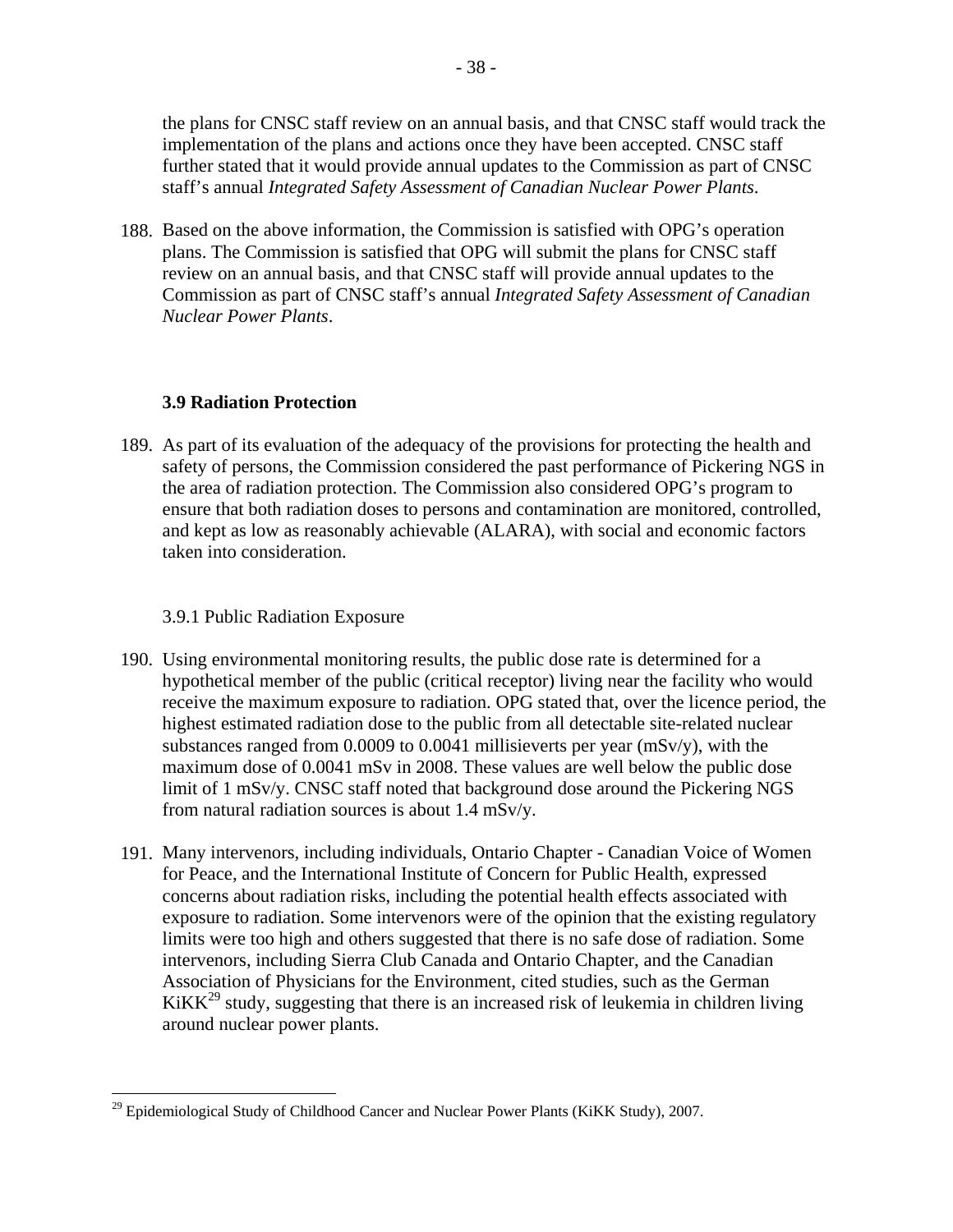- 192. The Commission asked for more information regarding the regulatory limits for radiation releases and associated health effects. CNSC staff responded that the radiation protection requirements in Canada are based on international requirements and are well within the safe limits of any exposure to radiation. CNSC staff stated that it uses the linear, nothreshold model as the basis for the dose limits and the ALARA requirements in its Radiation Protection Regulations<sup>30</sup>, and noted that doses to workers and members of the public from the operation of the Pickering NGS were well below the regulatory limits. CNSC staff further stated that the regulatory limits are far below levels where health effects have been observed in studies and are protective of all members of the public, including infants. CNSC staff explained that there is a good understanding of the health effects of radiation due to the combination of epidemiological studies of human populations exposed to radiation and laboratory studies on cells and molecules. CNSC staff stated that these studies have shown that health risks in people exposed to radiation doses of 100 mSv/y or less are low, and that cancer rates in people exposed to these radiation doses have not been observed to be higher than cancer rates from nonradiological causes in the general population. CNSC staff noted that an epidemiological study of 42,000 Canadian nuclear power plant workers found that there is no increased risk to workers, who are more exposed than members of the public, from their radiation exposures.
- 193. Furthermore, CNSC staff noted that it had recently completed a recent study, titled *Radiation and Incidence of Cancer Around Ontario Nuclear Power Plants From 1990 to*  2008 (The RADICON Study)<sup>31</sup>, which concluded that public radiation doses resulting from the operation of nuclear power plants in Ontario are 100 to 1,000 times lower than natural background radiation and that there is no evidence of childhood leukemia clusters around the three Ontario nuclear power plants. The study further concluded that all cancers for all age groups were well within the natural variation of the disease in Ontario and that radiation was not a plausible explanation for any excess cancers observed within 25 km of any Ontario nuclear power plant.
- 194. Some intervenors, including individuals, Sierra Club, and the International Institute of Concern for Public Health, disagreed with the results and conclusions of the RADICON study. Intervenors noted that while the study concludes that "doses are a minor risk factor compared to the high prevalence of major risk factors like tobacco, poor diet, obesity and physical inactivity, which account for about 60% of all cancer deaths in developed countries," these factors should not account for cancers to children. The Commission asked CNSC staff to further explain the results of the study. CNSC staff responded that the study was conducted in 2011, using reliable and validated data sources, including information from the nuclear power plants in Ontario, as well as nuclear facilities in Port Hope and Chalk River, and information from the Canadian and Ontario cancer registries. CNSC staff stated that the study concluded that the incidence of cancer in Ontario was within the natural variation, and noted that there was no increase in leukemia or childhood cancers in the vicinity of the Pickering NGS. CNSC

<sup>30</sup> SOR /2000-203.

<sup>31</sup> Canadian Nuclear Safety Commission *Radiation and Incidence of Cancer Around Ontario Nuclear Power Plants From 1990 to 2008 (The RADICON Study), Summary Report*, May 2013.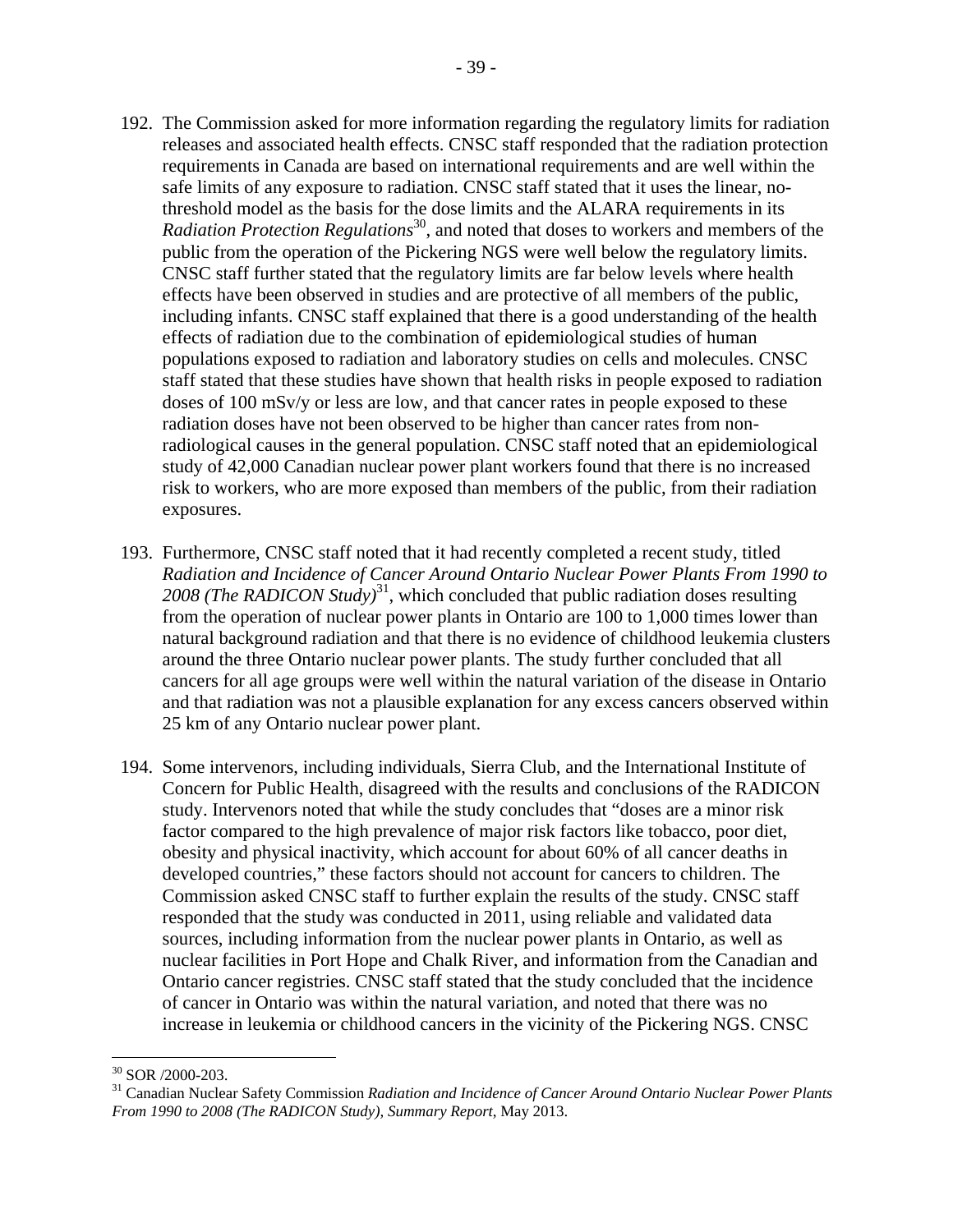staff further stated that the Port Hope aspect of the RADICON study had already been peer-reviewed, and noted that the entire study would also be peer-reviewed and subject to public consultation.

- 195. The Commission asked for more information regarding international health studies. Regarding the KiKK study, CNSC staff explained that an expert committee had reviewed the study and determined that there was no relationship between the cluster of childhood leukemia near the Krümmel power plant and radiation exposure, noting that other childhood leukemia clusters were identified in areas that were not near nuclear power plants. CNSC staff referred to other studies, including ones from Finland, Switzerland, France and the UK, that found that there was no relationship between childhood leukemia and radiation exposure near nuclear power plants.
- 196. Based on the information provided during the hearing, and the Commission's understanding of studies conducted by the United Nations Scientific Committee on the Effects of Atomic Radiation and other international and peer-reviewed scientific publications and research, the Commission is satisfied that the existing regulatory limits are protective of all members of the public, including infants. The Commission is satisfied that that there is no increased risk to a member of the public from radiation exposure resulting from the operation of the Pickering NGS.

### 3.9.2 Worker Radiation Exposure

- 197. OPG described the radiation protection program at the Pickering NGS and provided a summary of the doses to workers over the licence period. OPG stated that, over the licence period, there were no radiation exposures that resulted in an individual dose that exceeded the regulatory effective dose limits for nuclear energy workers of 50 mSv/y and 100 mSv in a five-year period. OPG stated that the maximum individual annual doses over the licence period ranged from 13.11 mSv/y to 18.06 mSv/y.
- 198. OPG explained that its radiation protection program includes procedures, training, instrumentation, oversight and metrics to ensure worker safety. OPG noted that its ALARA strategy for the Pickering NGS identifies initiatives, actions and programs that will support achieving these objectives, and the means by which the effectiveness of these initiatives are measured. OPG further noted that the radiation protection program contains extensive contamination control measures to ensure that radioactive contamination is prevented from leaving the plant, and that the spread of contamination within the plant is minimized. OPG also highlighted the improvements it made regarding Alpha monitoring and dosimetry as a result of operating experience from another nuclear facility in Canada.
- 199. CNSC staff stated that OPG has an effective radiation protection program that protects the health and safety of persons inside the facility and that ensures that occupational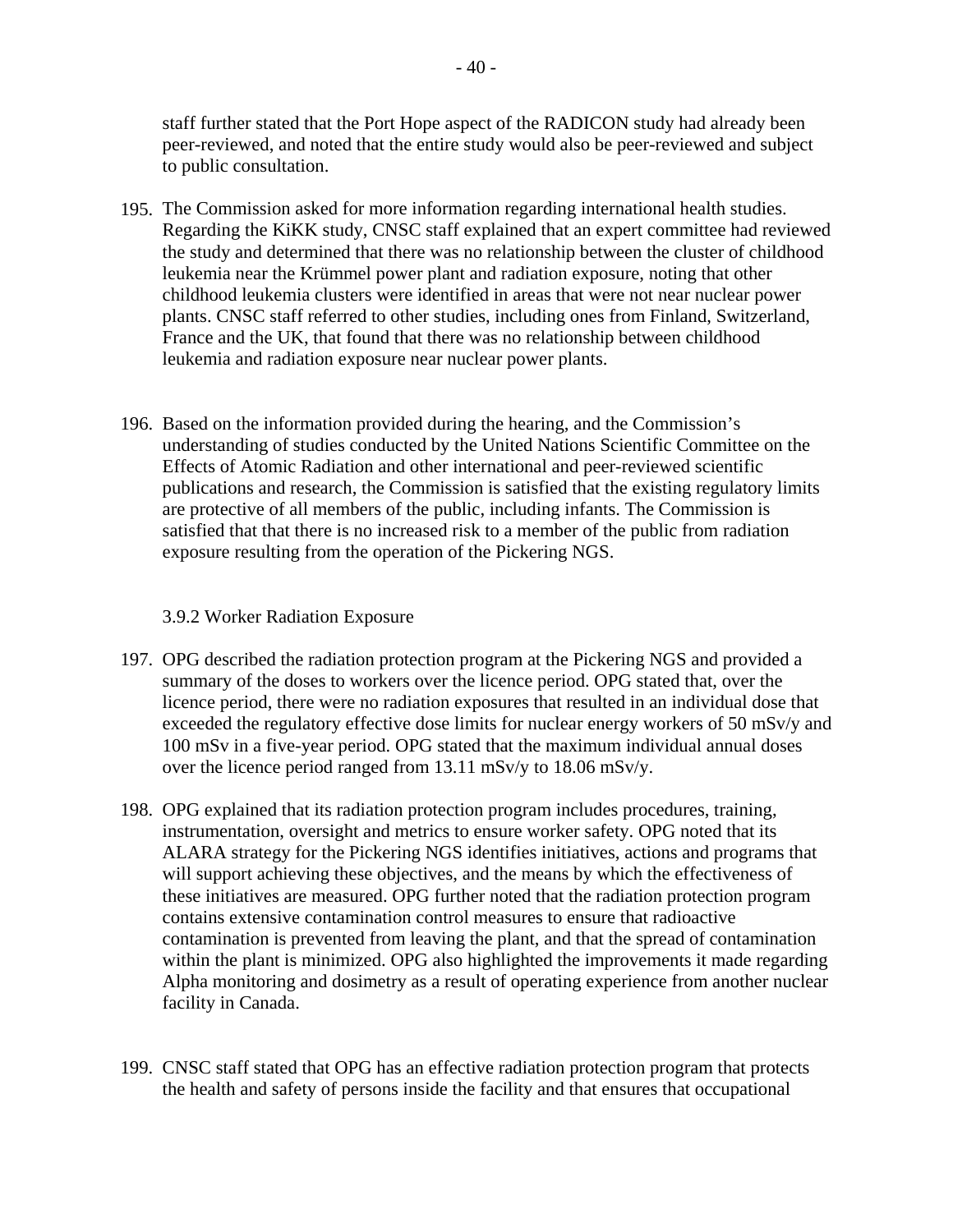exposures are below regulatory dose limits and are maintained ALARA. CNSC staff stated that OPG's radiation protection program meets regulatory requirements.

- 200. The Commission noted that OPG had reduced the number of unplanned tritium uptakes in workers over the licence period and requested more information concerning OPG's plans in this area. A representative from OPG responded that the plan was to sustain and improve on this performance, and continue to reduce tritium uptakes. CNSC staff explained that each facility sets its own targets but noted that there are industry benchmarks as well. CNSC staff stated that it was satisfied with OPG's performance in this regard and noted that it would continue to track OPG's performance. The Commission suggested that CNSC staff should include this benchmark as part of its annual reporting on the performance of all Canadian nuclear power plants.
- 201. The Commission, noting that OPG's collective radiation exposure increased over the licence period, asked for more information concerning OPG's expectations for the proposed licence period. Sierra Club, in its intervention, also noted the increased collective dose. A representative from OPG stated that while collective doses had increased due to the nature of the work conducted over the licence period and the number of workers required to perform this work, doses remained well below regulatory limits. The OPG representative affirmed OPG's commitment to ensure that doses would remain ALARA through to the end of the operating life of the Pickering NGS. A representative from OPG responded that OPG has taken steps to reverse the trend and reduce doses, including a review by its ALARA committee, improved shielding, work planning and removing dose hotspots. The OPG representative stated that OPG's goal and expectation for the next licence period would be to reduce doses to the industry benchmark.
- 202. Some intervenors, including individuals and the International Institute of Concern for Public Health, suggested that the dose limits for workers were too high and represented an unreasonable health risk. Intervenors explained that, using the regulatory dose limit of 50 mSv/y in the linear, no-threshold model would result in an unreasonable risk for workers. The Commission asked CNSC staff to comment on this interpretation of the dose limits and the linear, no-threshold model. CNSC staff disagreed with the intervenors' interpretation and suggestion that the regulatory limits were an allowable exposure limit. CNSC staff explained that the *Radiation Protection Regulations* require that doses to workers are to be maintained ALARA. CNSC staff noted that the CNSC has requirements in place for all licensees to have radiation protection programs that meet ALARA requirements. CNSC staff reiterated that studies have shown that health risks in people exposed to radiation doses of 100 mSv/y or less are low and that an epidemiological study of 42,000 Canadian nuclear power plant workers found that there is no increased risk to workers.

### 3.9.3 Conclusion on Radiation Protection

203. The Commission is of the opinion that, given the mitigation measures and safety programs that are in place or will be in place to control hazards, OPG will provide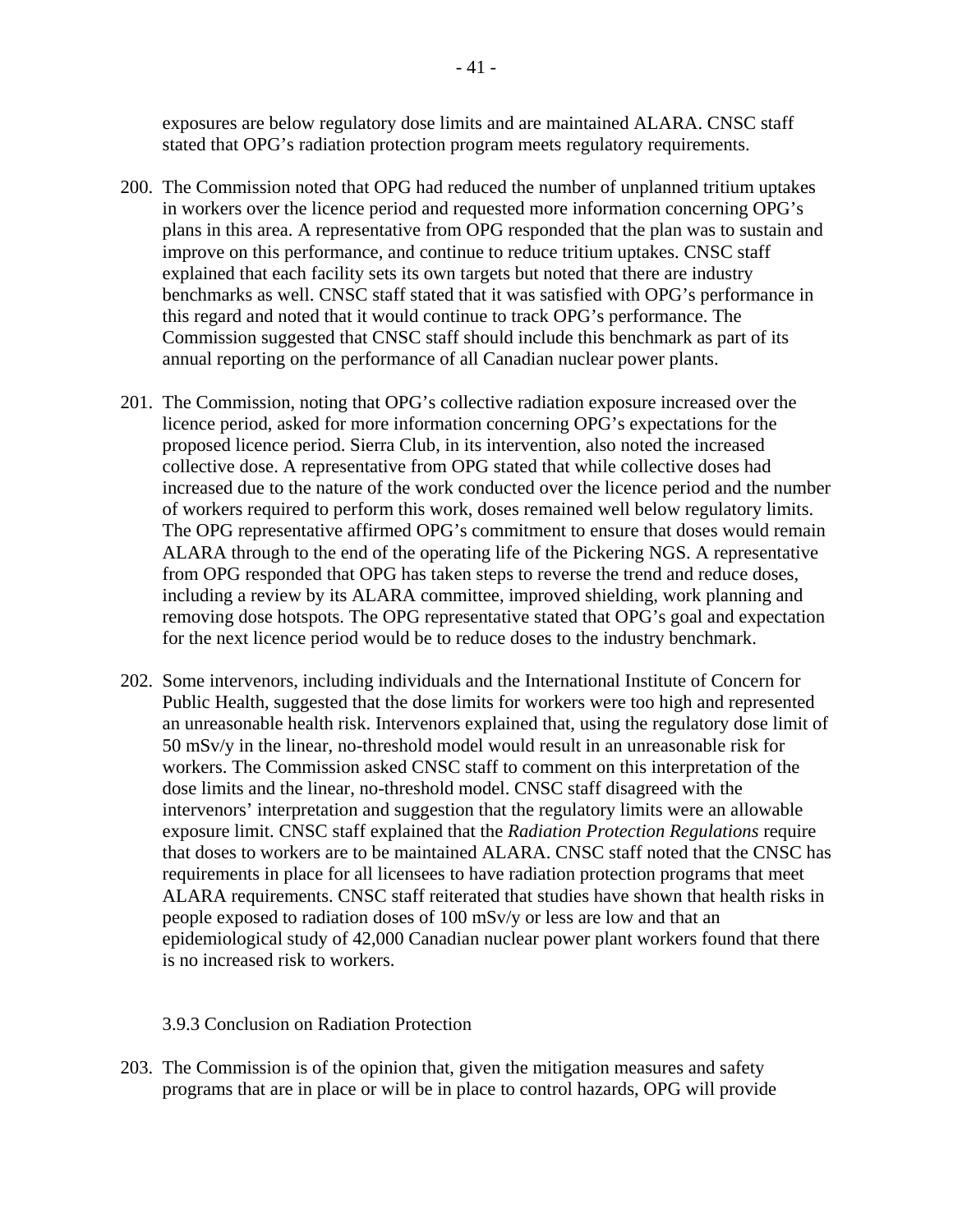adequate protection to the health and safety of persons, the environment and national security.

#### **3.10 Conventional Health and Safety**

- 204. Conventional health and safety covers the implementation of a program to manage workplace safety hazards. This program is mandatory for all employers and employees in order to reduce the risks associated with conventional (non-radiological) hazards in the workplace. This program includes compliance with Part II of the *Canada Labour Code*32 and conventional safety training.
- 205. The Commission notes that the employees involved in the nuclear aspect of energy production employed by former-Ontario Hydro (OPG) fall under federal jurisdiction, and the jurisdiction over Occupational Health and Safety (OHS) for these employees will therefore be federal. The OHS of OPG workers that are not involved in the nuclear aspect of energy production will fall under provincial jurisdiction<sup>33</sup>. In some provinces, however, federal legislation has incorporated by reference provincial labour laws, and it is therefore the provincial requirements that apply to employees at nuclear works and undertakings. It is necessary to look at the individual instances of nuclear energy workers to determine whether federal or provincial OHS laws will apply. In Ontario, the Ontario Hydro Nuclear Facilities Exclusion from Part II of the Canada Labour Code Regulations (Occupational Health and Safety), made pursuant to s. 159 of the *Canada Labour Code*, has incorporated by reference the provincial legislation respecting OHS. This regulation was made by the Governor in Council, on the recommendation of the Minister of Labour after consultation with the  $CNSC^{34}$ .
- 206. It is therefore the provincial requirements that apply to these facilities, but only because the federal legislation has incorporated them by reference for these facilities. It is the federal legislation (i.e., Part II of the *Canada Labour Code*) that remains the governing legislation. In 1998, Human Resources and Skills Development Canada (HRSDC) entered into a Memorandum of Agreement with the Ontario Ministry of Labour (MOL) by which the latter exercises regulatory oversight over OHS matters at nuclear power plants on behalf of HRSDC. The jurisdiction over OHS at power plants in Ontario remains federal. It is however governed by the provincial requirements as a result of their incorporation into federal legislation and administered by the province because of the administrative arrangement between HRSDC and the MOL.

 $32$  R.S.C., 1985, c. L-2.<br> $33$  SOR/98-180. The labour relations and working conditions (labour standards) at power reactors in Ontario are also subject to the provincial regime pursuant to Ontario Hydro Nuclear Facilities Exclusion from Part I of the Canada Labour Code Regulations (Industrial Relations) (SOR/98-179) and Ontario Hydro Nuclear Facilities Exclusion from Part III of the Canada Labour Code Regulations (Labour Standards) (SOR/98-181).

<sup>&</sup>lt;sup>34</sup> Section 123 of the *Canada Labour Code* provides that it applies to and in respect of employment "on or in connection with the operation of any federal work undertaking or business…" This legislation comes under the responsibility of the Labour Program of Human Resources and Skills Development Canada (HRSDC).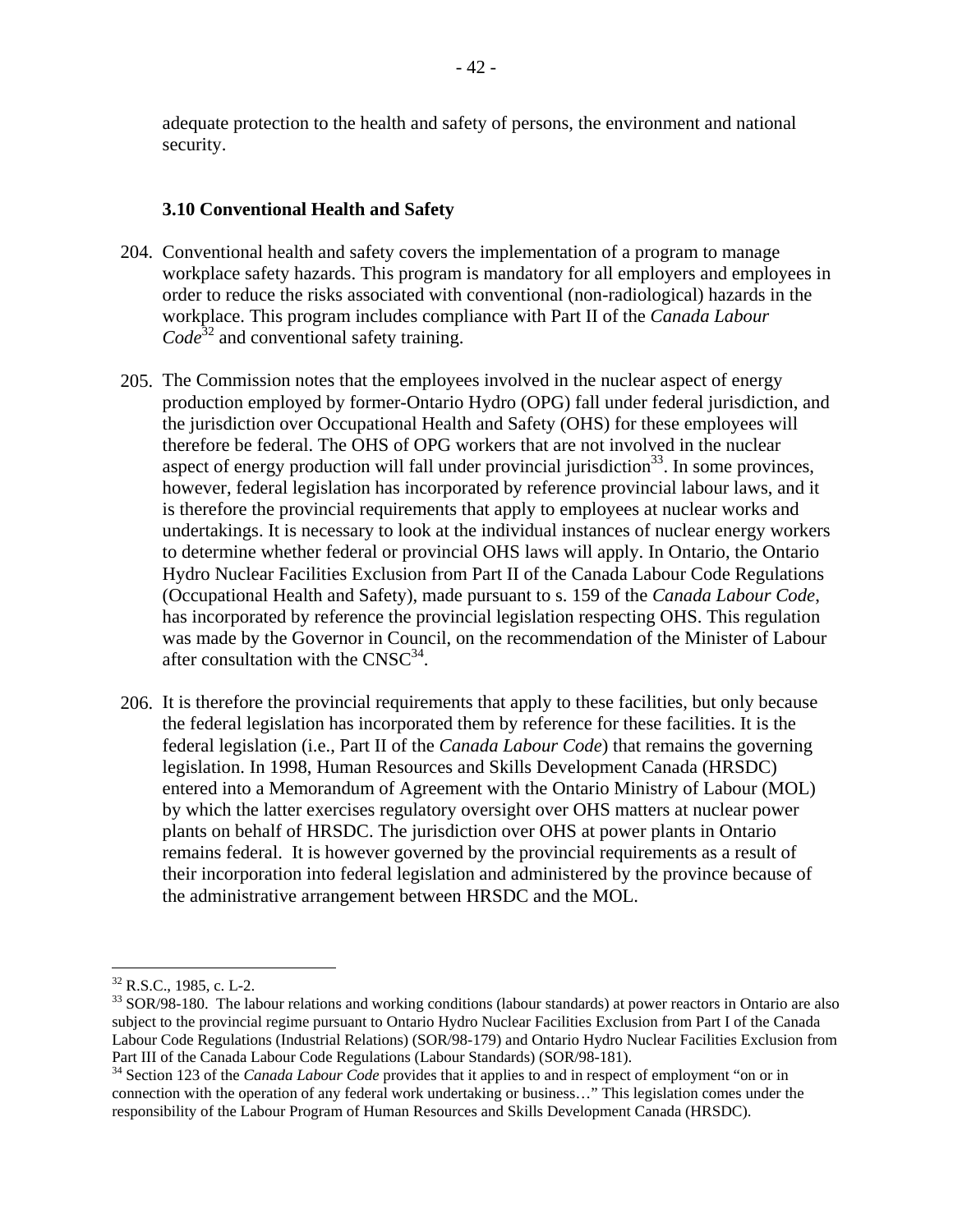- 207. OPG stated that the goal of its conventional safety program is to ensure that workers work safely in a healthy and injury-free workplace by managing the risks associated with the activities, products and services of OPG's operations. OPG noted that it reduces risks by following operational controls that were developed using risk assessment and safe work planning. OPG further stated that it has two Joint Health and Safety Committees that work to identify and recommend solutions to health and safety problems in the workplace. OPG explained that it evaluates all conventional safety-related events through its corrective action process to identify potential trends and areas for improvement. OPG also provided information regarding its occupational health and safety performance over the licence period, noting that it had two lost-time injuries during the licence period, in May 2008 and March 2012.
- 208. CNSC staff reported that OPG's conventional health and safety program, as well as its implementation, were compliant with the *Canada Labour Code*. CNSC staff noted that the CNSC and the MOL signed a Memorandum of Understanding in July 2011 to establish a formal mechanism for cooperation and for the exchange of information and technical expertise related to their respective areas of jurisdiction, such as occupational health and safety practices at nuclear facilities. CNSC staff further stated that OPG's performance regarding occupational health and safety has exceeded regulatory requirements.
- 209. OPG also provided information regarding the management of asbestos hazards in the Pickering NGS, noting that it has an asbestos management program that has identified opportunities for improvement in the protection of workers. CNSC staff stated that it was working with the MOL to address this matter.
- 210. The Commission asked for more information regarding OPG's management of asbestos. A representative from the MOL commented that the Pickering NGS is relatively safe regarding its management of asbestos and noted that OPG had closed all but one order, which pertained to training. A representative from OPG stated that OPG had provided training to ensure that its employees were aware of the hazards of asbestos and noted that it was planning to carry out additional training to address the MOL's concerns.
- 211. The Commission, noting that OPG had five critical injuries over the licence period, asked for more clarification regarding the distinction between a 'critical injury' and a 'lost-time injury'. A representative from OPG responded that an injury that is classified as a critical injury is a type of accident that is defined in Ontario regulations but does not necessarily reflect the consequences of the accident, such as whether an employee would have to miss work. A representative from the MOL stated that OPG's performance in this area was satisfactory.
- 212. The Commission is of the opinion that the health and safety of workers and the public was adequately protected during the operation of the Pickering NGS for the current licence period, and that the health and safety of persons will also be adequately protected during the continued operation of the facility.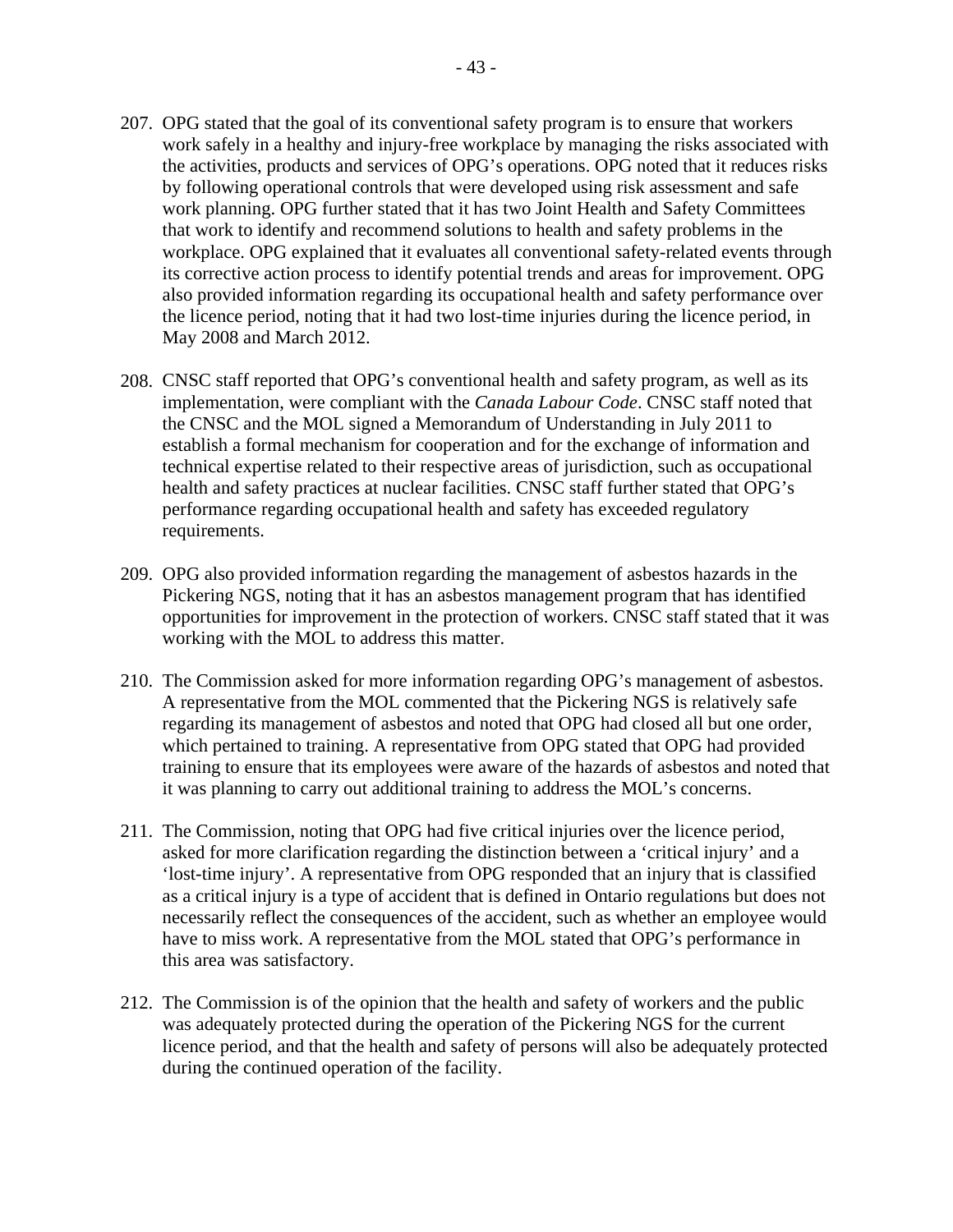### **3.11 Environmental Protection**

- 213. Environmental Protection covers OPG's programs to identify, control and monitor all releases of nuclear substances and to minimize the effects on the environment which may result from the licensed activities. It includes effluent and emissions control, environmental monitoring, and estimated doses to the public.
- 214. OPG stated that its environmental protection programs include both radiological protection to maintain doses to the public ALARA, and protection of the environment and the public from conventional hazards. OPG further stated that its approach to environmental protection is in accordance with the elements of ISO 14001 Environmental Management Systems standard, as well as the CNSC Regulatory Standard  $S-296^{35}$ .
- 215. CNSC staff reported that OPG's performance regarding environmental protection for the licence period was satisfactory.

3.11.1 Effluent and Emissions Control

- 216. OPG provided information regarding its effluent and emissions control. OPG stated that estimated doses to the public decreased over the licence period due to station improvements to lower tritium emissions. OPG noted that there were no Derived Release Limit or Action Limit exceedances for Tritium, Beta/Gamma or Carbon-14 emissions to water on an annual basis during the current license period. OPG further stated that reported emissions for tritium and carbon-14 were relatively constant, and less than 1% of the Derived Release Limits over the past 3 years. In addition, OPG stated that beta-gamma emissions to water ranged between 1-4% of its Derived Release Limit.
- 217. OPG noted that there was one monthly Action Level exceedance on Pickering B for a release of Beta/Gamma to water that occurred in June 2010. CNSC staff stated that it was satisfied with OPG's response to this event and that it had closed the Action Item associated with the event.
- 218. Some intervenors, including Sierra Club and individuals, expressed concerns regarding releases of Iodine-131 and the possible links to thyroid cancer in the region. The Commission asked for more information concerning these releases. CNSC staff responded that the levels of radioactive iodine released by the Pickering NGS were not detectable and that there was no link to thyroid cancer at these levels.
- 219. Some intervenors, including individuals and Citizens for a Safe Environment and the Committee for Safe Sewage, noted that the limit for tritium in drinking water in Ontario is set at 7,000 Becquerels per litre (Bq/L), which is higher than in some countries in Europe and the United States. Intervenors also noted the 2009 Ontario Drinking Water

<sup>35</sup> CNSC Regulatory Standard S-296, *Environmental Protection, Policies, Programs and Procedures at Class 1 Nuclear Facilities and Uranium Mines and Mills*, 2006.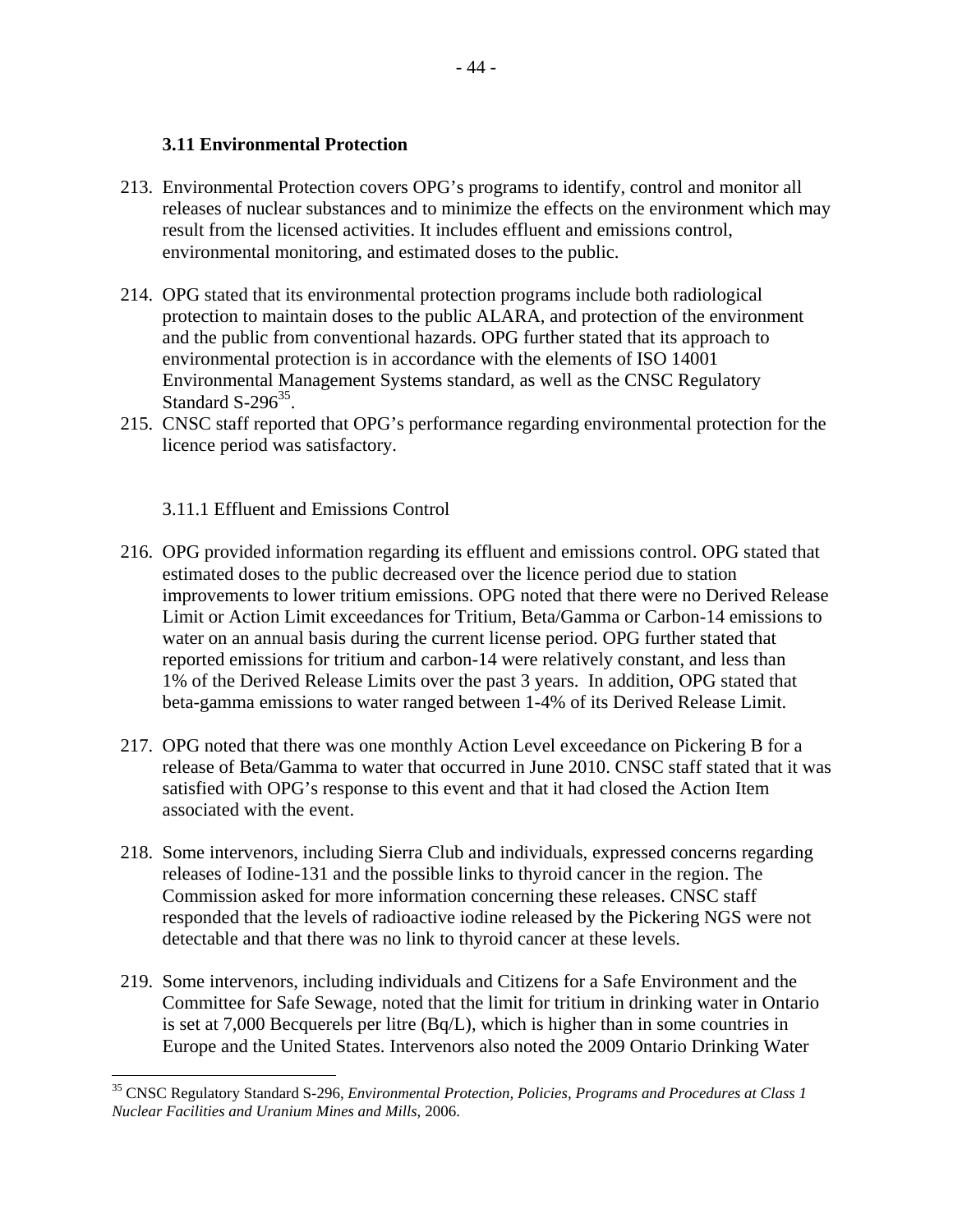litres per day. CNSC staff further noted that many of the lower limits cited by intervenors were design objectives or screening values used to indicate the possible presence of other radionuclides, rather than regulatory limits.

- 220. The Commission enquired about the levels of tritium in drinking water around the Pickering NGS during the licence period. CNSC staff responded that they ranged from 7 to 18 Bq/L in Pickering drinking water supply plants and up to 11 Bq/L in Toronto.
- 221. One intervenor expressed concerns regarding coastal jet currents in Lake Ontario transporting contaminates from the Pickering NGS to Toronto. The Commission asked for more information on this subject. A representative from Environment Canada explained that the direction and intensity of the flow of coastal jet currents are dependent on thermodynamic conditions in the lake, wind conditions and Coriolis force, which is associated with the rotational rotation of the Earth. The Environment Canada representative noted that while the current does have the potential to transport contaminates either east or west from the Pickering NGS, Environment Canada was satisfied that, based on environmental monitoring results, releases are not at levels that would pose a concern, even when observed under spill conditions.

# 3.11.2 Environmental Monitoring

- 222. OPG provided information regarding its monitoring programs, including the groundwater monitoring program and the Radiological Environmental Monitoring Program (REMP).
- 223. OPG stated that its groundwater monitoring program addresses the predominant on-site groundwater flow characteristics of the Pickering site, monitors changes to on-site groundwater quality to ensure timely detection of inadvertent releases of nuclear and hazardous substances to groundwater, and ensures that there are no adverse off-site impacts from contaminants in groundwater. OPG explained that it takes and analyzes samples from wells located throughout the Pickering Nuclear site on a quarterly basis, at a minimum, and assesses the data against the objectives of the program. OPG stated that its on-site groundwater quality has had no adverse impact to the drinking water quality as the nearby water supply plants had tritium results significantly lower than the Ontario Drinking Water Limit for tritium of 7000 Bq/L.
- 224. OPG stated that its REMP is designed to demonstrate, independent of effluent monitoring, that nuclear site emissions of radioactive materials are properly controlled and to estimate annual doses to the public based on environmental data to confirm compliance with the public dose limit.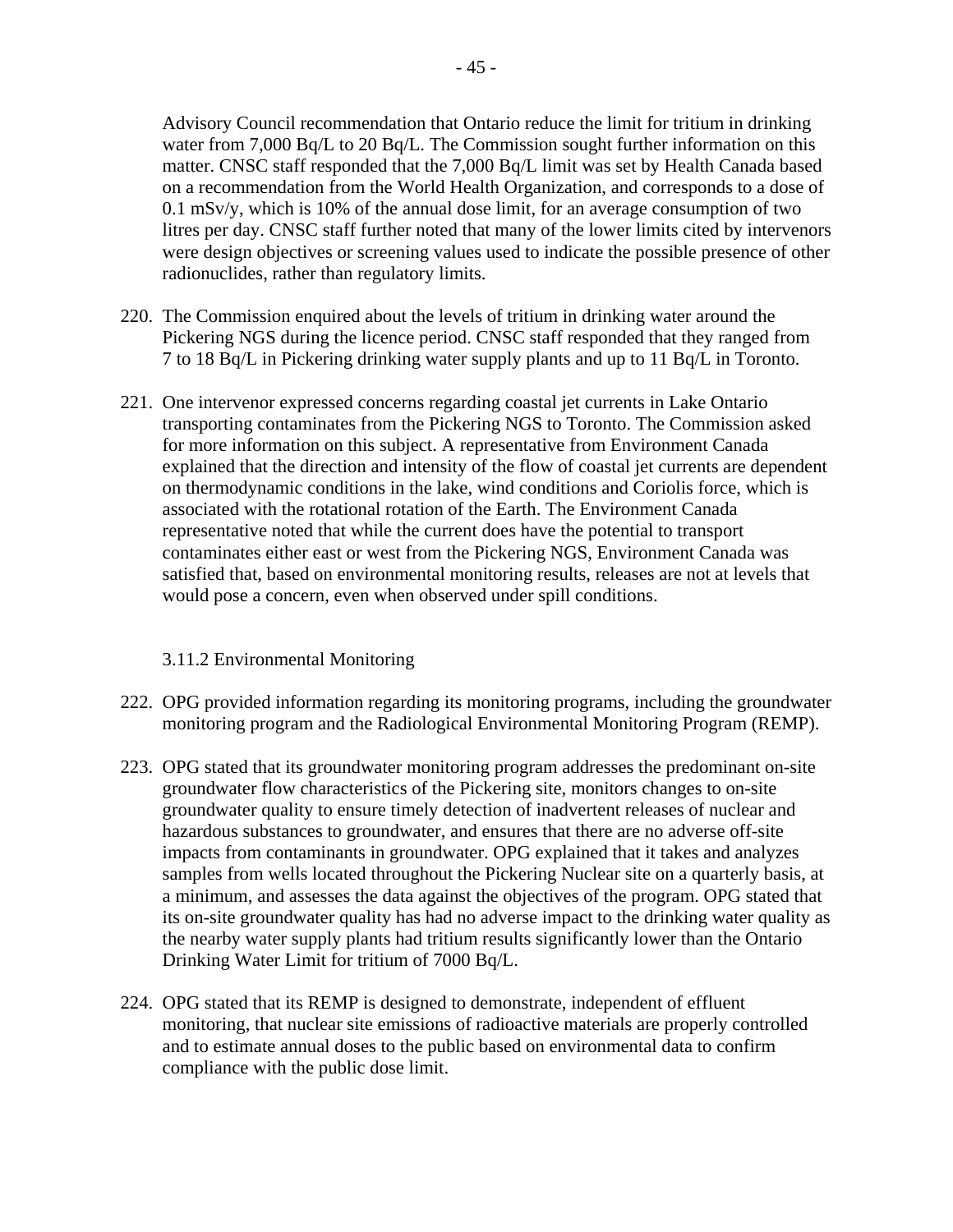- 225. OPG noted that it also monitors and controls water effluent for non-radiological discharges to meet the requirements of the provincial Municipal Industrial Strategy for Abatement (MISA) regulation, O. Reg. 215/95<sup>36</sup>.
- 226. Several intervenors, including individuals and Lake Ontario Waterkeeper, expressed the view that monitoring data should be made available to the public more frequently. The Commission asked for more information on this matter. A representative from OPG responded that OPG makes its emissions data available to the public through the publication of an annual REMP report, which is posted on the OPG Web site. The OPG representative noted that OPG also communicates information regarding spills to the Ontario Ministry of the Environment Spills Action Centre and the CNSC, as well as to the municipality and to the public, as appropriate.
- 227. The Commission asked for more information concerning the CNSC's oversight of OPG's monitoring practices. CNSC staff noted that CNSC regulations require effluent and emission monitoring, as well as environmental monitoring. CNSC staff explained that OPG is required to have a detailed environmental monitoring program, including air monitoring, milk, drinking water, forage, vegetables, and groundwater. CNSC staff noted that stack emissions are also monitored, modelled and incorporated in conservative public dose models. CNSC staff further stated that it conducts detailed inspections and audits and reviews all aspects of OPG's monitoring programs to ensure that they are carried out appropriately.
- 228. The Commission asked for more information concerning OPG's monitoring practices and enquired about the possibility of releasing raw monitoring data to the public. An OPG representative explained that OPG conducts continuous monitoring on a daily basis with low thresholds for investigation and Action Levels. The OPG representative noted that OPG conducts its environmental monitoring in accordance with CSA Standards. The OPG representative stated that while OPG does not regularly publish its monitoring data, it provides quarterly reports to the CNSC and publishes an annual report. CNSC staff noted that it was in the process of launching an independent monitoring program that would provide information on the CNSC Web site. CNSC staff further noted that it would also be working to include independent monitoring data from Health Canada and the MOL.
- 229. The Commission acknowledges the intervenors' concerns regarding the availability of monitoring data. The Commission recommends that OPG make environmental monitoring data accessible to the public on a more frequent basis.

<sup>36</sup> Ontario Regulation 215/95, *Effluent Monitoring and Effluent Limits – Electric Power Generation Sector*.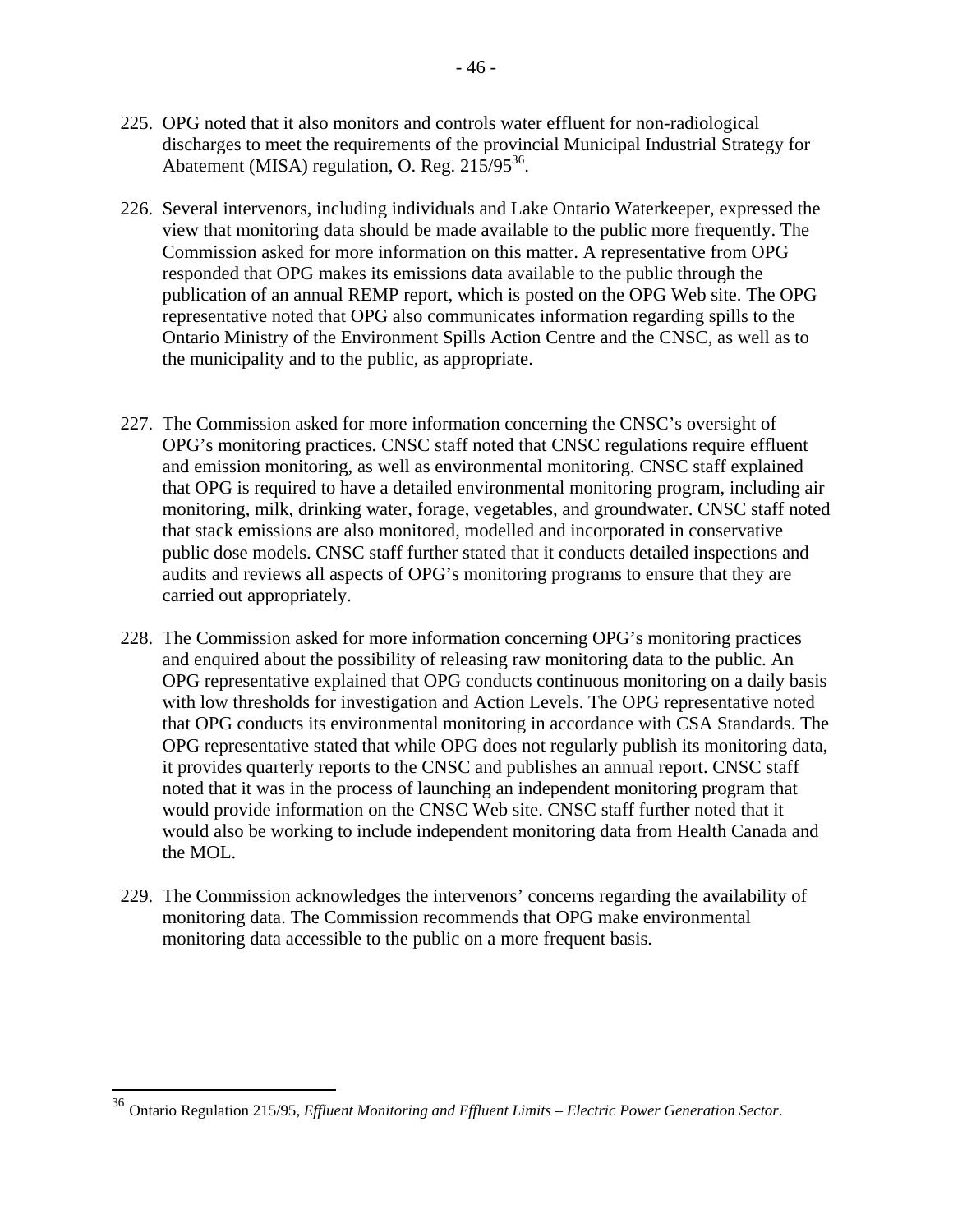- 3.11.3 Fish Impingement and Entrainment, and Thermal Effects
- 230. OPG provided information regarding the improvements it made to the once-through cooling water system used at the Pickering NGS in order to minimize fish impingement, entrainment and thermal effects. OPG explained that it installs a Fish Diversion System (FDS) in front of the Pickering water intakes from the spring to the fall, which has reduced fish mortality by approximately 90%. OPG stated that its monitoring programs have shown that the current performance of this system is consistent with its original design expectation and that it is effective at protecting fish populations, and noted that it would continue to monitor fish impingement and FDS performance to ensure ongoing success.
- 231. OPG stated that, as Northern Pike are mostly impinged over the winter when the barrier net is not in place, it would secure funding for a wetland restoration project in the nearby Duffins Creek Marsh in order to improve the local Northern Pike population and benefit other wetland species. OPG noted that it has also implemented initiatives to offset any entrainment effects, including sponsorship of the Atlantic Salmon Restoration Program. CNSC staff reported that OPG is adequately managing the effects of its operational activities on aquatic biota. CNSC staff agreed with OPG that there is no cost-effective technology or operational measures to directly mitigate entrainment.
- 232. Regarding thermal effects, OPG stated that it had completed several studies on the effects of the thermal plume on whitefish embryo survival, as well as a review of potential mitigation options. OPG stated that its studies concluded that while the thermal plume from Pickering B presented a potential but small risk to round whitefish, there were no direct mitigation measures that were cost-effective and feasible given the existing facility design, high costs and the short period of remaining operating life. CNSC staff noted that it would continue to work with OPG regarding round whitefish thermal risk management.
- 233. The Métis Nation of Ontario (MNO), in its intervention, stressed the importance of fish and fish habitat and suggested that the MNO should be included in discussions regarding the implementation of mitigation measures. The Commission asked for more information in this regard. A representative from the MNO explained that the MNO could provide information concerning its use of fish and that the MNO would like to ensure that its values were brought forth. A representative from OPG stated that OPG was committed to exploring ways to actively involve the MNO in its mitigation efforts.
- 234. Lake Ontario Waterkeeper, in its intervention, expressed concerns that OPG had not met the impingement and entrainment targets that had been set by the CNSC in 2008. Lake Ontario Waterkeeper recommended that OPG keep the barrier net in place year-round in order to protect Northern Pike. Lake Ontario Waterkeeper also recommended that OPG should cease operating if it is not able to meet the entrainment targets. Lake Ontario Waterkeeper also expressed a preference for mitigation rather than using habitat offsets. Lake Ontario Waterkeeper also suggested that cumulative impacts to fish in Lake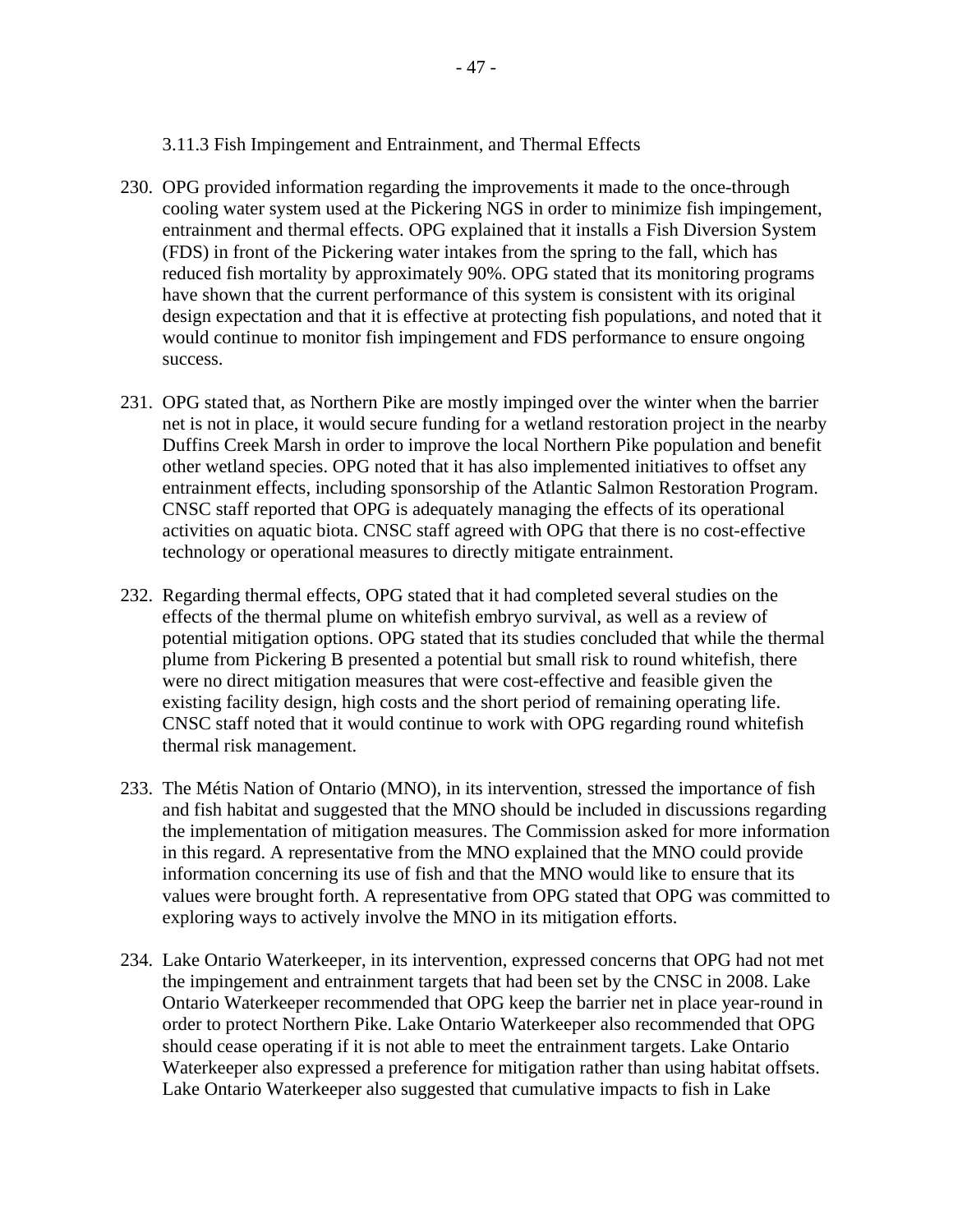Ontario should be considered when determining whether the Pickering NGS is affecting the lake-wide population of fish species.

- 235. The Commission asked OPG to explain its rationale for not using the barrier net yearround. A representative from OPG responded that it was not safe for workers to operate and maintain the net during the winter months. The OPG representative further stated that ice could damage the net and that it could affect the safety of the Pickering NGS. The OPG representative noted that it is a common practice for other utilities, not just nuclear power plants, to remove such nets during the winter months.
- 236. The Commission asked for more information regarding the determination that there were no cost-effective and feasible mitigation measures for entrainment given the short period of remaining operating life. CNSC staff explained that the impingement and entrainment targets that had been set by the CNSC in 2008 were based on work that had been done in the United States by the U.S. Environmental Protection Agency (U.S. EPA). CNSC staff responded that while there are a number of technologies that could be used to mitigate entrainment, the one that the U.S. EPA determined was the most likely for use at power stations would not be effective at the Pickering NGS because the survival rate for the most entrained species, the Alewife, would still be low, and such a technology would also require several years of fine-tuning. CNSC staff further noted that the U.S. EPA was in the process of revising its requirements to remove the need to reduce entrainment by 60 to 90 percent and instead make a site-specific decision. CNSC staff stated that, taking the revised requirements into consideration, the site-specific solution for habitat offset was appropriate.
- 237. The Commission sought the opinion of Fisheries and Oceans Canada (DFO) and Environment Canada regarding OPG's performance. A representative from DFO responded that DFO was satisfied with OPG's performance regarding impingement and noted that DFO would continue to provide support and advice to the CNSC regarding entrainment. The DFO representative noted that while DFO's preference is to mitigate before offsetting, it was satisfied that the creation of habitat could be used to offset entrainment losses and added that a benefit of habitat offset was that the habitat could continue to produce new fish beyond the operating life of the facility. The DFO representative expressed the view that, ultimately, habitat offset would be a better option than mitigation given the relatively short remaining life of the Pickering NGS. A representative from Environment Canada commented that Environment Canada was satisfied with OPG's proposed mitigation measures and ongoing monitoring for thermal effects.
- 238. The Commission asked for more information concerning the lake-wide impact that the Pickering NGS was having on fish populations. The representative from DFO commented that it is possible to look at lake-wide impacts for a species such as Alewife, because it is a homogenous, lake-wide species that does not have a specific spawning habitat. The DFO representative noted that the number of Alewife entrained by the Pickering NGS is very small compared to the very large lake-wide population. Lake Ontario Waterkeeper noted that the Pickering NGS entrains species besides Alewife,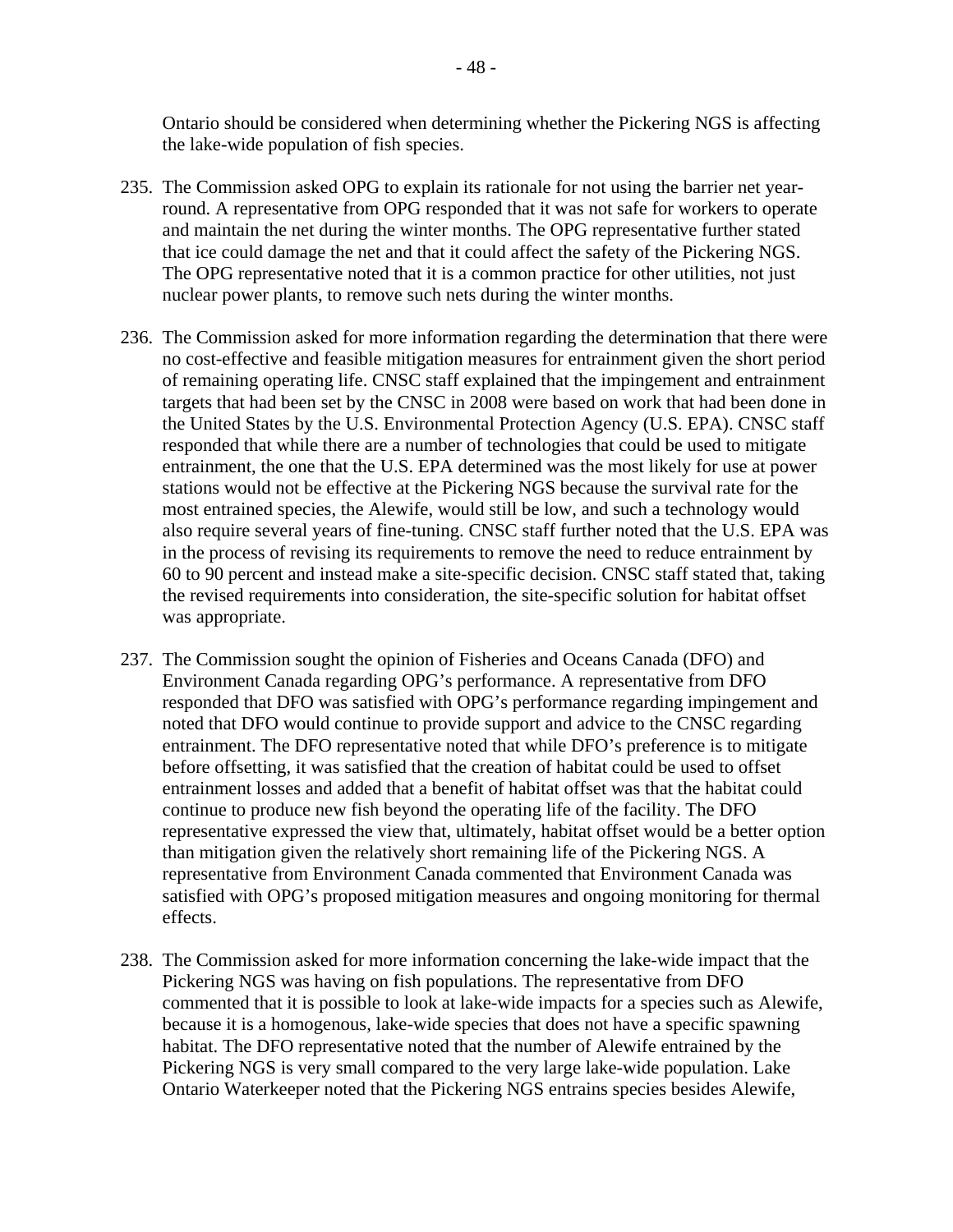including the Round Whitefish and the American Eel, and that these species do not have the same spawning behaviour or distribution as Alewife. Lake Ontario Waterkeeper stressed the need to look at cumulative impacts when discussing lake-wide populations, rather than individual stressors.

- 239. Based on the above information, including the advice from DFO and Environment Canada, the Commission is satisfied with the measures in place at the Pickering NGS to address fish impingement and entrainment, and thermal effects.
	- 3.11.4 Conclusion on Environmental Protection
- 240. Based on the above information, the Commission is satisfied that, given the mitigation measures and safety programs that are in place to control hazards, OPG will provide adequate protection to the health and safety of persons and the environment.

# **3.12 Emergency Management and Fire Protection**

- 241. Emergency management and fire protection covers the provisions for preparedness and response capabilities which exist for emergencies and for non-routine conditions at the Pickering NGS. This includes nuclear emergency management, conventional emergency response, and fire protection and response.
	- 3.12.1 Emergency Management

 $\overline{a}$ 

242. Emergency Management includes the on-site requirements for the licensee, as well as the off-site measures to protect the public in the event of an emergency.

# 3.12.1.1 On-site Emergency Management

243. On-site emergency response encompasses both conventional and nuclear emergency preparedness programs and licensee staff performance during emergency exercises and response to emergencies. OPG described its emergency management program. OPG noted that it conducts regular emergency drills, which provide an opportunity for its emergency response crews to improve and sustain their emergency response capability, in accordance with the emergency procedures established at the Pickering NGS. OPG stated that it is in full compliance with CNSC Regulatory Document RD-353 $37$ . OPG further noted that its emergency preparedness procedures were revised to incorporate Severe Accident Management Guidelines requirements and that it would continue to review the adequacy of its emergency management program on an ongoing basis, including the incorporation of lessons learned from the Fukushima Daiichi nuclear accident.

<sup>37</sup> CNSC Regulatory Document RD-353, *Testing the Implementation of Emergency Measures*., October 2008.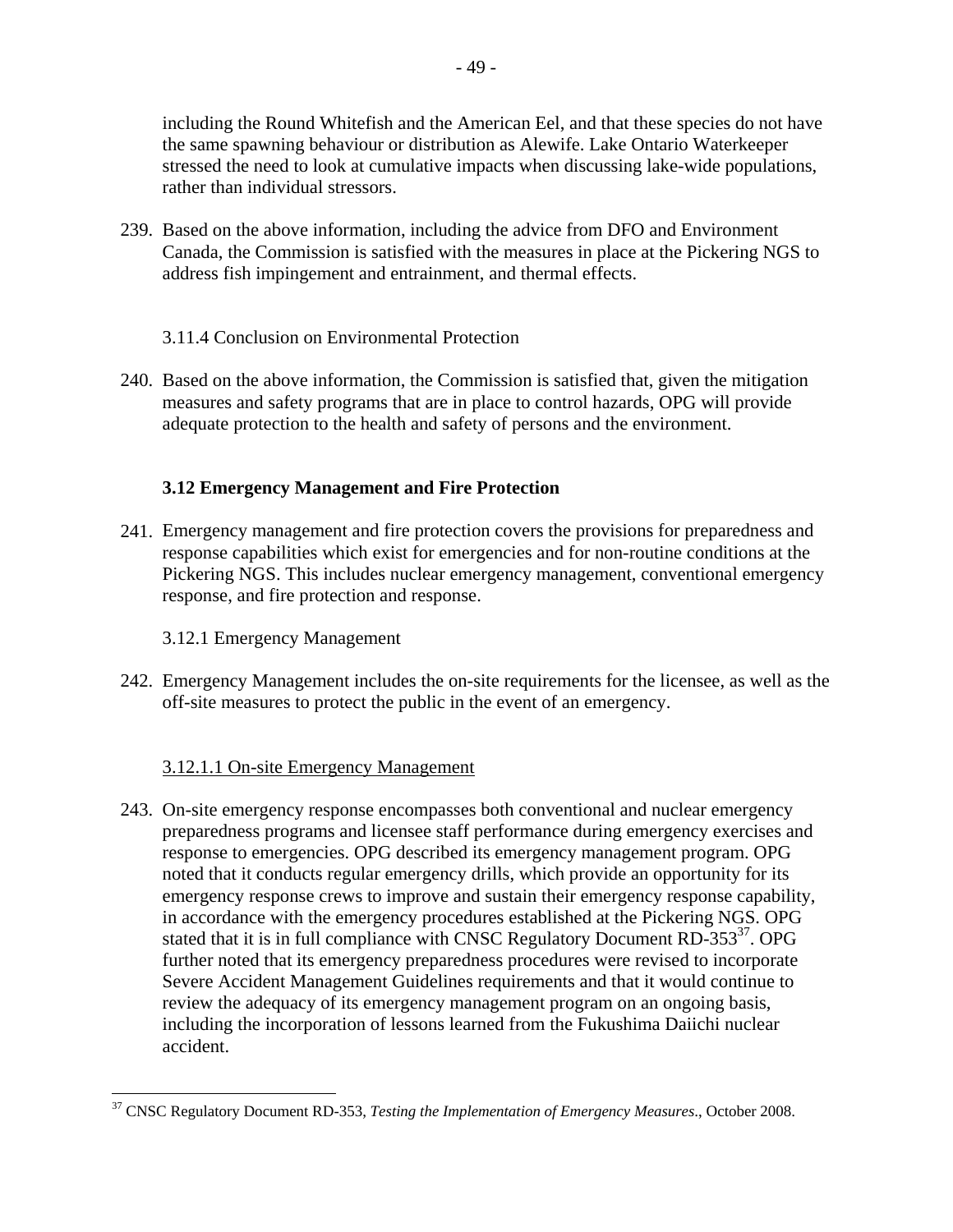- 50 -

- 244. CNSC staff stated that it is satisfied that OPG has an effective emergency management program that provides for preparedness and response capability to mitigate the effects of accidental release of nuclear substances and hazardous substances. CNSC staff noted that OPG's emergency response plan meets the expectations detailed in CNSC Regulatory Guide G-22 $5^{38}$ .
- 245. The Commission sought further information regarding the storage of the emergency equipment. A representative from OPG responded that the equipment is stored on high ground in a building that is lightweight to ensure that the building would not damage the equipment in the event that it were to collapse on the equipment. The OPG representative noted that this would ensure that the equipment would remain accessible in the event of an accident.
- 246. The Canadian Nuclear Workers Council expressed support for OPG's emergency preparedness. The Commission asked about the involvement of workers in implementing improvements based on the lessons learned from Fukushima. A representative from OPG responded that many OPG workers were involved in the development of procedures that outline the details of emergency response. An OPG representative further noted that workers developed plans and training for the deployment of emergency equipment, and that OPG conducts drills to ensure that the workers are able to execute the procedures. The OPG representative also noted that workers train with and test the emergency response equipment.
- 247. The Commission asked OPG if its emergency plans would cover a worst-case accident. A representative from OPG responded that they do, noting that OPG's plans provide the capability to respond to any type of scenario. The OPG representative noted that severe accidents are explicitly covered in its plans.

# 3.12.1.2 Off-site Emergency Management

1

- 248. OPG stated that off-site emergency response encompasses both conventional and nuclear emergency preparedness programs and licensee staff performance during emergency exercises and response to emergencies. OPG noted that off-site response capabilities to protect the public have been in place since start of operations at the Pickering NGS, and that the Province, Region, Municipality and OPG were working on continuous improvements. OPG stated that it has continued to provide full support to municipalities and Emergency Management Ontario (EMO) in their planning and preparedness activities, including financial and technical support.
- 249. OPG described the off-site emergency management measures around the Pickering NGS. OPG explained that, under the 2009 Provincial Nuclear Emergency Response Master Plan (PNERP), OPG is required to provide resources and assistance to the Regional Municipality of Durham to enable it to establish and maintain a public alerting system.

<sup>38</sup> CNSC Regulatory Guide G-225, *Emergency Planning at Class I Facilities and Uranium Mines and Mills*, August 2001.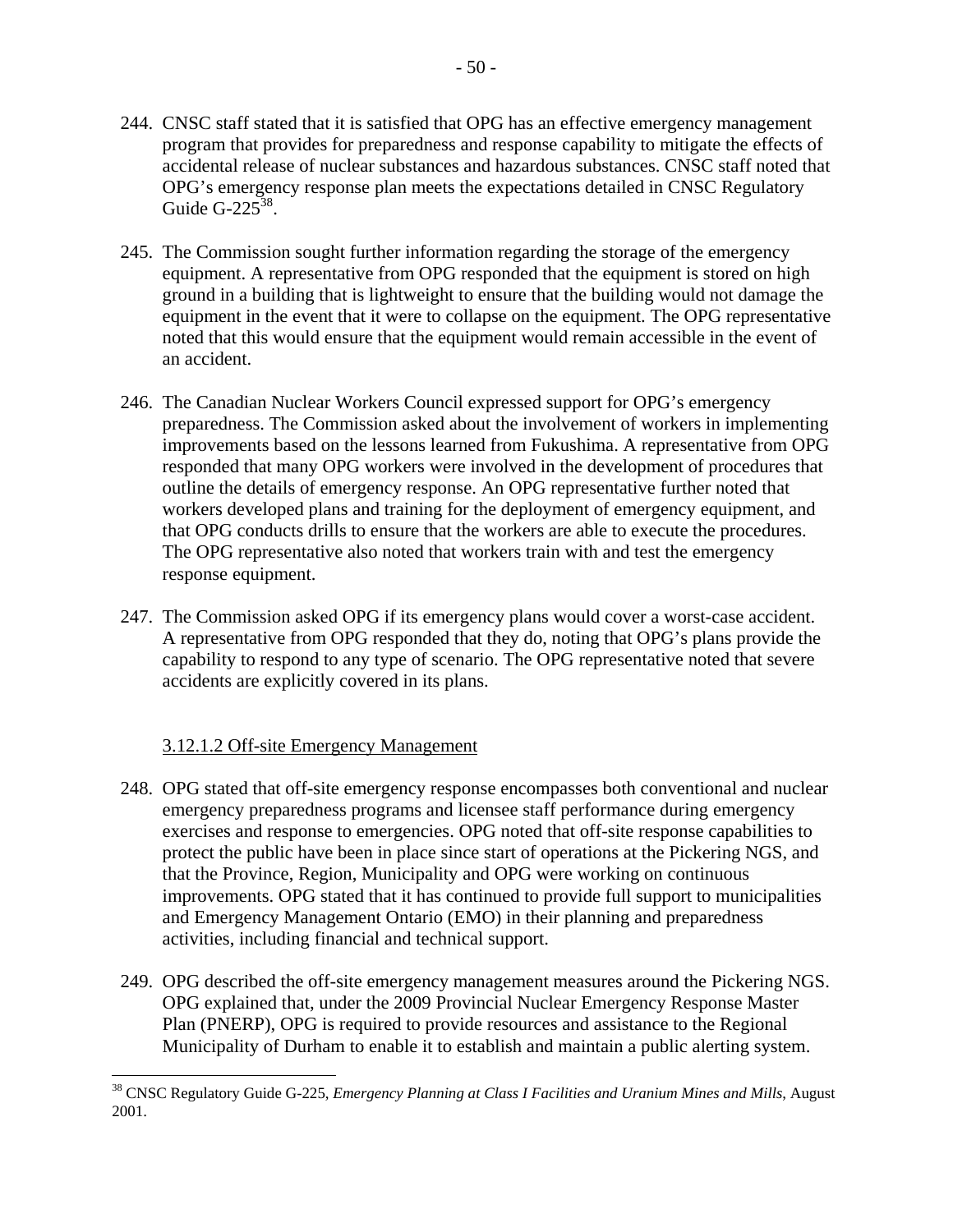- 51 -

OPG noted that, within the Contiguous Zone (0 to 3 kilometres (km)) around the Pickering NGS, the public alerting system must provide, within 15 minutes, warning to "practically 100% of the people, whether they are indoors or outdoors, and irrespective of the time of day or year." OPG stated that it had purchased indoor tone alert radios for the Durham Emergency Management Office (DEMO) as part of DEMO's requirement to meet indoor alerting responsibilities under the PNERP. For outdoor public alerting, OPG stated that 9 sirens were installed within the 3 km zone around the Pickering NGS and that 11 additional sirens would be installed in 2013. OPG further explained that the Legends Centre in the City of Oshawa was made operational for use as a Reception Centre, including equipment and procedures for monitoring and decontamination, during a nuclear emergency.

- 250. OPG noted that EMO and municipal partners were working to enhance outdoor public alerting systems for the 10-km zone to meet revised provincial requirements. OPG explained that DEMO was working to ensure that the auto-dialler system in place can meet the 15-minute standard for the 3 to 10 km zone.
- 251. OPG stated that it consults and meets regularly with the Province and local municipalities to review the status of off-site preparedness, training, exercises and ongoing improvements. OPG noted that it schedules annual drills and exercises to test regional emergency worker centres and reception centres. OPG stated that annual drills and training sessions are routinely scheduled with both the City of Pickering Fire Department and the Durham Emergency Medical Services.
- 252. OPG also provided information regarding potassium iodine (KI) tablets. OPG explained that an inventory of 325,000 KI tablets was available for residents of the 10-km zone around the Pickering NGS, and that the tablets are stocked at five local pharmacies and are available to residents at any time. OPG noted that additional KI tablets are stocked in schools, daycares, nursing homes, hospitals, evacuation reception centres and emergency worker centres. OPG further noted that the KI tablets were restocked in 2012, and that the current inventory would not expire until 2019.
- 253. Regarding public evacuation, OPG provided information regarding an evacuation time estimate that showed that the 10-km primary zone around the Pickering NGS could be evacuated in approximately 5 to 6.5 hours, depending on the weather conditions. OPG noted that the evacuation time study also used projected regional data to provide estimations for primary zone evacuation in 2025, with a maximum evacuation time of the 10-km primary zone being projected as nine hours in 2025. CNSC staff stated that it had an independent expert review the OPG evacuation time estimate study, who generally supported OPG's results, indicating a worse case error of 50%. Based on this review, CNSC staff stated that it can be conservatively estimated that the 10-km zone could be evacuated in less than 13.5 hours using 2025 projected regional data.
- 254. At the request of the Commission, CNSC staff presented clarification regarding the roles and responsibilities of all the applicable agencies and organizations during a nuclear emergency. CNSC staff presented an integrated emergency response overview describing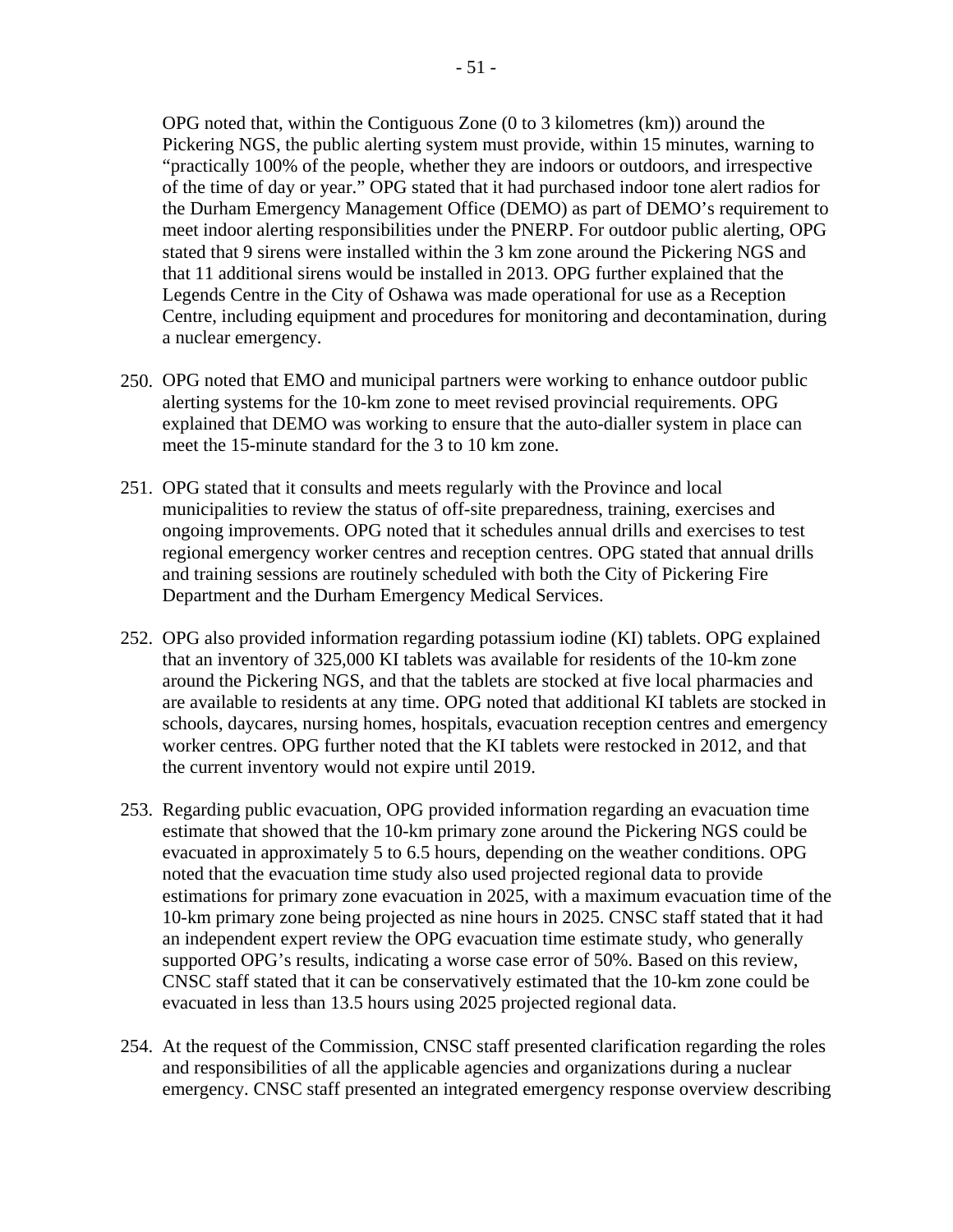the relationship between emergency plans of the nuclear power plants, the Municipality, Region, Province, Health Canada and Public Safety Canada, with a particular focus on the first 24 to 72 hours of the emergency response.

- 255. CNSC staff further stated that all key stakeholders would join under CSA sponsorship to develop CSA Standard N1600, *General Requirements for Emergency Management for Nuclear Facilities*. CNSC staff explained that this new standard would provide a means to achieve consistency in nuclear emergency response in different provinces. CNSC staff further explained that CSA Standard N1600 would focus on consequence management and consider all hazards that can impact a nuclear power plant. CNSC staff noted that the standard would include on-site and off-site considerations. CNSC staff stated that the Technical Committee with representation from all sectors of nuclear emergency management included the CNSC, licensees, Public Safety Canada, Health Canada, EMO, DEMO, Environment Canada, community stakeholders and professional services, and began work in January 2013. CNSC staff noted that the draft for 60-day industry/public review was targeted for August 30, 2013, with the final document expected to be published in June 2014.
- 256. The Commission asked for more information concerning the integrated response. OPG provided a detailed overview of the roles and responsibilities of each government department and organization. OPG further noted that the new CSA Standard was being developed and that a large-scale exercise was planned for 2014. OPG explained that the large-scale exercise would incorporate all of the applicable agencies at all levels of government. CNSC staff stated that detailed plans and provisions were in place that have been reviewed and are adequate, and noted that improvements could always be made.
- 257. EMO, DEMO and OPG also presented information regarding integrated emergency response in Ontario. EMO, DEMO and OPG explained the notification and response responsibilities of OPG, the Province, and municipalities, including the Durham Region and the City of Toronto. EMO, DEMO and OPG also provided information regarding monitoring, public alerting and the communication of emergency information, protective actions, including evacuation, and recovery. EMO, DEMO and OPG also provided a summary event response timeline.
- 258. The Commission asked if DEMO had adequately informed the public of the emergency plans for the Durham Region. A representative from DEMO stated that a pamphlet was delivered to the residents of the 10-km zones for the Pickering NGS and the Darlington NGS.
- 259. The Commission asked for more information concerning the Joint Traffic Control Centre, which would be used in the event of an evacuation. A representative from the Ontario Ministry of Transportation responded that the Joint Traffic Control Centre is a mechanism under the Ministry of Transportation's Emergency Planning Office. A representative from EMO noted that the Joint Traffic Control Centre was activated and tested during the 2012 "Huron Challenge" exercise for the Bruce Power NGSs located in Bruce County, Ontario.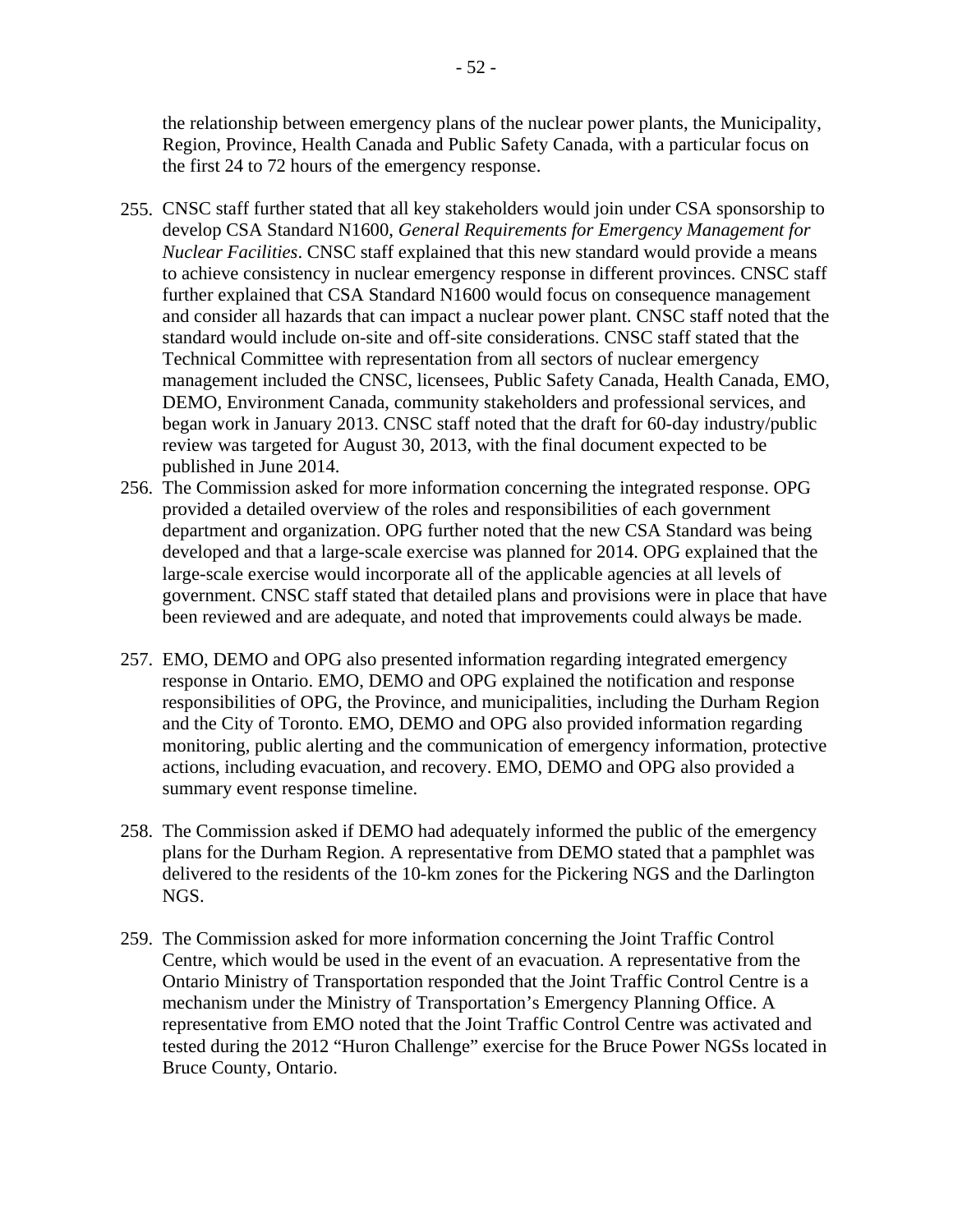- 260. Many intervenors, including individuals and the CELA, expressed concerns regarding the availability of KI tablets in the region. The Commission asked for more information on this matter. A representative from DEMO stated that DEMO provided information about the KI tablets in its recent pamphlet and noted that the designated pharmacies could obtain more from OPG if required. The DEMO representative further stated that KI tablets would be available in reception centres in the event of an emergency. The DEMO representative further noted that the requirement is that there be a sufficient amount of KI tablets for everyone within the 10-km zone, and affirmed that this was the case. A representative from EMO stated that the requirements for KI tablets beyond the 10-km zone had not yet been established, but noted that that they would be informed by the forthcoming Radiation Health Response Plan by the Ontario Ministry of Health. CNSC staff stated that Health Canada would also manage the distribution of KI tablets as part of the Federal Nuclear Emergency Plan.
- 261. Some intervenors stressed that KI tablets need to be ingested as early as possible in order to be most effective. CNSC staff agreed and noted that, based on the measures in place to prevent and mitigate accidents at the Pickering NGS, there would be sufficient time to alert the public before any releases. The Commission agreed that the strategy for KI tablet distribution needs to be well-understood.
- 262. Several intervenors, including individuals, the Provincial Council of Women of Ontario and the CELA, expressed concerns regarding evacuation. The Commission asked for more information on this subject. CNSC staff responded that a conservative estimate for the worst-case accident scenario was that there would be 18 hours before any releases from the facility, and that that this would provide sufficient time for EMO and the Ministry of Transport to evacuate the area, as necessary. A representative from OPG stated that OPG's evacuation time estimates were conservative, and took the harshest weather conditions, time of day, and human behaviour into consideration. A representative from EMO noted that a decision to evacuate would be made through consultation by emergency management stakeholders within two to four hours. The EMO representative further noted that OPG would provide its first notification to EMO within 15 minutes of an event.
- 263. Some intervenors, including individuals and the CELA, highlighted the need for credible information in the event of an emergency. The Commission asked if the CNSC and OPG had this capacity. CNSC staff responded that, as part of its review of lessons learned from Fukushima, the CNSC ensured that it had a proper communication strategy, which includes the ability to provide information in plain language. CNSC staff further noted that it developed a Web site that would become active in the event of an emergency. A representative from OPG stated that OPG has a 24-hour media line and spokespeople who can provide information to the public in an emergency.
- 264. The CELA, in its intervention, presented a thorough review of emergency management in Ontario. The CELA was of the view that the level of emergency planning and preparedness around the Pickering NGS was insufficient, and suggested that the population in the vicinity of the Pickering NGS, including Toronto, should be more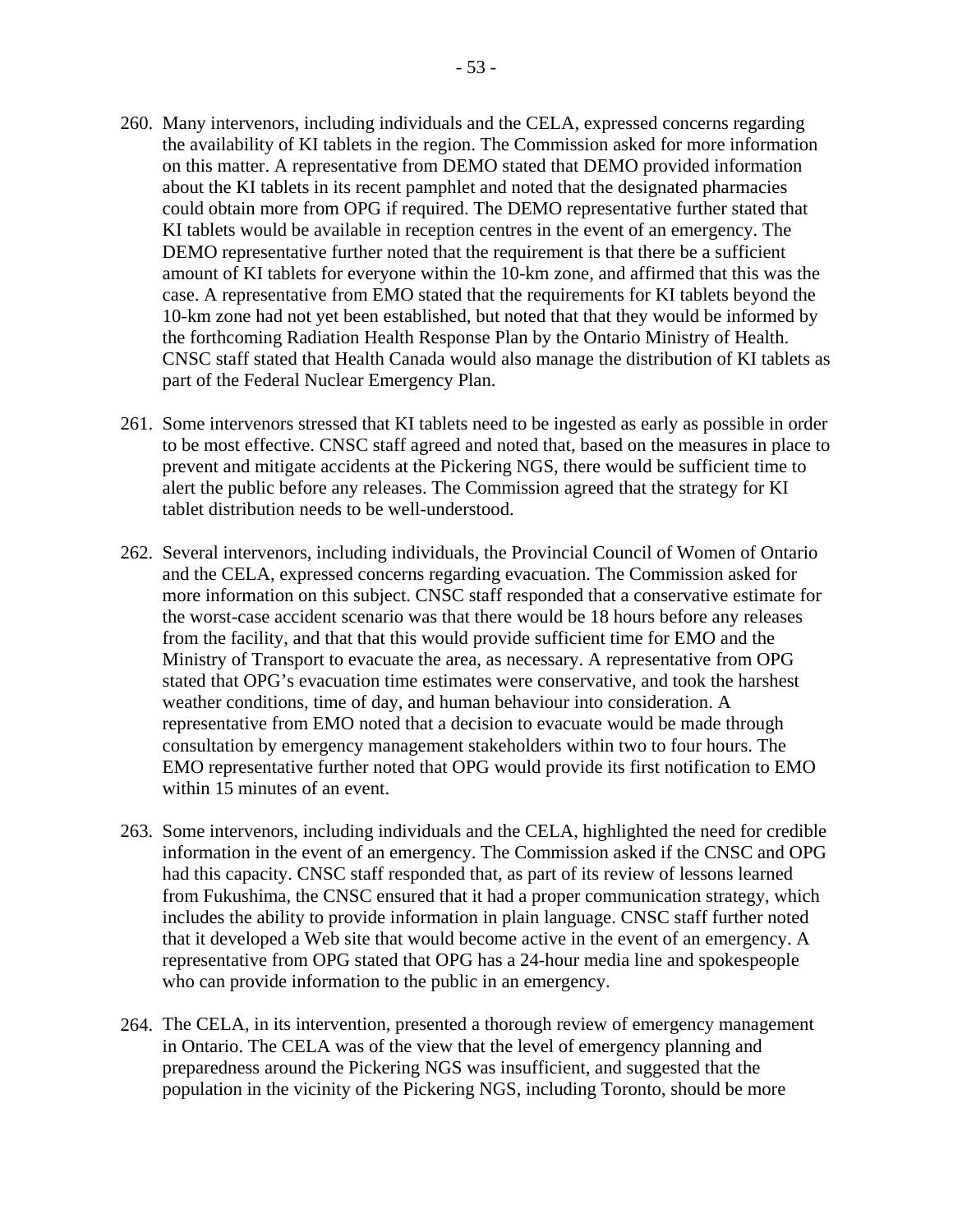engaged, informed, and involved in all aspects of emergency planning. The CELA submitted 30 recommendations. The CELA recommended that the Commission not renew the licence for the Pickering NGS due to insufficient emergency preparedness, and suggested that the Commission has the authority under the NSCA to impose terms and conditions in respect of emergency planning and preparedness as condition of licensing nuclear plants.

- 265. The Commission asked EMO, DEMO, the CNSC and OPG how they would address the recommendations from CELA. A representative from EMO stated that EMO would review the CELA's presentation and discuss it with its stakeholders such as DEMO, OPG and the City of Toronto. The EMO representative stated that EMO would adjust its plans as necessary to cover any identified gaps. The DEMO representative concurred with EMO and stated that DEMO would review the document and ensure that any identified gaps are covered. The DEMO representative noted the seriousness of emergency planning and public safety, and stated that there are many factors that provide input into its plans, including legislative requirements, regional requirements and input from the public.
- 266. A representative from OPG noted the plan in place to address nuclear emergency management in the new CSA Standard N1600. The OPG representative explained that the standard is intended to provide guidance to licensees, as well as off-site agencies and host communities, on how to respond in an emergency, including protective actions, such as sheltering. The OPG representative noted that many of the recommendations from the CELA would be covered in the new standard. CNSC staff noted that the public, including the CELA, would also have the opportunity to participate in the CSA process.
- 267. CNSC staff stated that the new CSA Standard could become part of the licence requirements in the LCH once the standard has been finalized. CNSC staff noted that there were already requirements for emergency management in the LCH. A representative from OPG stated that OPG met the existing licence requirements and noted that OPG would work to meet any new requirements that would be established by the new standard. The OPG representative further noted that OPG would also meet the emergency management requirements of the CNSC's Fukushima Action Plan.
- 268. The Commission asked if KI tablet distribution would be addressed in the new CSA Standard. A representative from OPG responded that it would. The Commission recommended that it be considered on a broad scale, beyond the 10-km zone and taking the possibility of pre-distribution into account. OPG committed to thoroughly review this issue.
- 269. The Commission asked CNSC staff to comment on the licence renewal application given the recommendations from the CELA and concerns from intervenors. CNSC staff responded that OPG is required to meet its licence conditions, and stated that, given the qualifications, measures and plans in place from OPG, EMO and DEMO, CNSC staff recommended that the licence be renewed. CNSC staff noted that EMO's plan would cover a beyond-design basis accident scenario. CNSC staff acknowledged the submission from the CELA and noted that there may be areas that can be improved or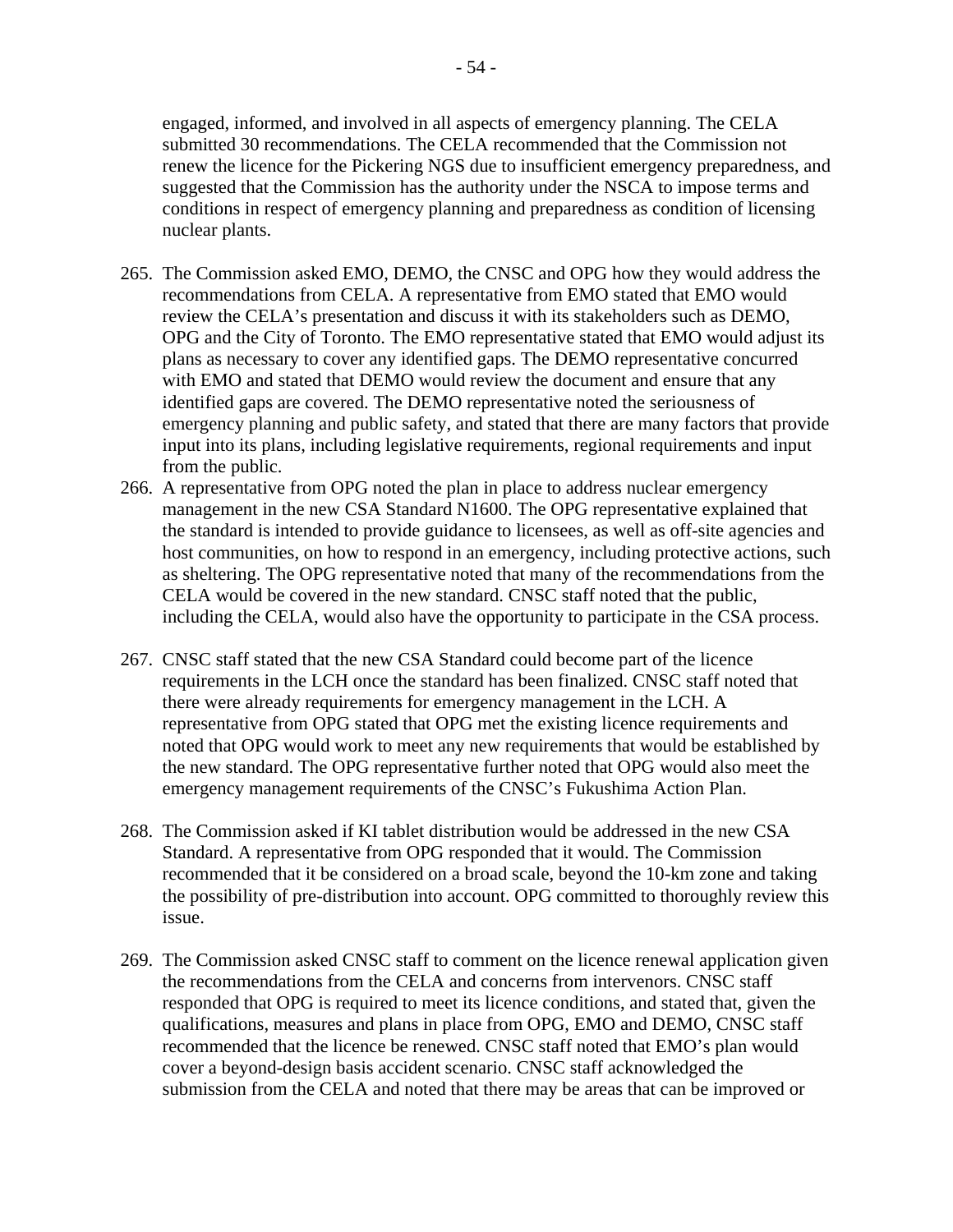refined, but stated these were not an impediment to licence renewal. CNSC staff further stated that it would continue to present annual updates to the Commission regarding the status of the Fukushima Action Plan, including emergency management integration.

- 270. The Commission is satisfied that OPG meets requirements for off-site emergency management. The Commission also acknowledges the concerns of intervenors regarding the communication of off-site emergency plans. The Commission recommends that OPG, EMO, DEMO, CNSC staff and the Technical Committee reviewing CSA Standard N1600, consult with the affected communities to ensure that there is adequate public involvement in the development of the CSA Standard.
- 271. Despite the good work that has been done, the Commission is very concerned that, based on what it heard from intervenors, the emergency plan in place does not appear to be well-understood by members of the public. The Commission strongly encourages EMO, DEMO, OPG and CNSC staff, among others, to strive to ensure that there is an integrated, well-understood emergency plan with accountabilities and timelines in place, and that this plan be clear and understandable for members of the public. The Commission directs OPG to ensure the production of an emergency management public information document, to be distributed to all households in the Pickering area, summarizing the integrated emergency response plan of all involved organizations, including all key roles and responsibilities. This document should also include information on potassium iodide (KI) tablet distribution and information included in CSA Standard N1600. This document is expected to be produced by the end of June 2014.

# 3.12.2 Fire Protection

- 272. OPG provided information regarding its fire protection program. OPG explained that it completed several assessments to ensure compliance with CSA Standard N293-07<sup>39</sup>, to which it had transitioned over the licence period. OPG stated that it carries out training, drills and testing as part of its fire protection program. OPG explained that its Fire Brigade is supported municipally by Pickering Fire Services through a Memorandum of Understanding, which is updated annually and documents the elements of mutual aid between the parties. OPG noted that its partnership with Pickering Fire Services incorporates joint Incident Command training, live fire training, and drills. OPG also noted several enhancements it made to its fire protection capability over the licence period, including the acquisition of multiple fire pumpers and the installation of a dedicated water supply and pumps, as well as improvements related to lessons learned from the Fukushima nuclear accident.
- 273. CNSC staff reported that OPG's fire response is in compliance with the requirements of CSA Standard N293-07 for an industrial fire brigade, and that OPG's fire protection program is adequate to maintain an acceptable level of protection from fire at the facility.

 $\overline{a}$ 39 CSA Standard N293-07, *Fire Protection for CANDU Nuclear Power Plants*, 2007.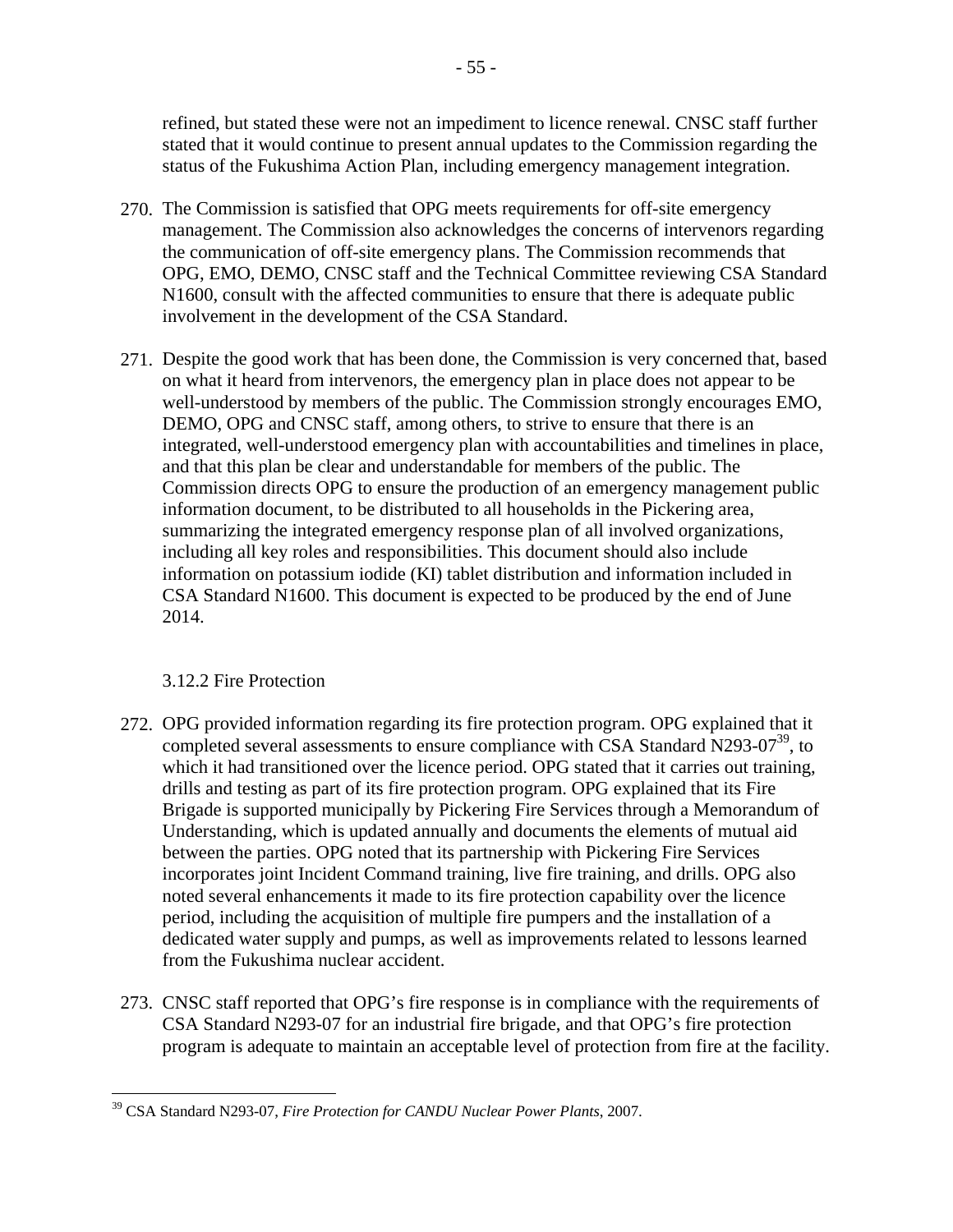- 274. The Commission is satisfied that OPG's fire protection program is adequate to maintain an acceptable level of protection from fire at the facility.
	- 3.12.3 Conclusion on Emergency Management and Fire Protection
- 275. Based on the above information, the Commission concludes that the fire protection measures and emergency management preparedness programs in place, and that will be in place, at the facility are adequate to protect the health and safety of persons and the environment.
- 276. The Commission is satisfied that the emergency response measures in place are acceptable to respond in the event of an accident at the Pickering NGS. The Commission stresses the importance of the various levels of government working well in an integrated fashion. The Commission encourages DEMO and EMO to improve their public communication regarding the nuclear emergency plans in place, particularly within the 10-kilometre zone around the Pickering NGS. The Commission recommends that OPG, EMO, DEMO, CNSC staff and the Technical Committee reviewing CSA Standard N1600, consult with the affected communities to ensure that there is adequate public involvement in the development of the CSA Standard.

# **3.13 Waste Management**

- 277. Waste management covers the licensee's site-wide waste management program. CNSC staff evaluated OPG's performance with regards to waste minimization, segregation, characterization, and storage.
- 278. OPG stated that it limits the production of low and intermediate level radioactive waste at the Pickering NGS to minimum practical levels. OPG noted that it introduces new waste reduction initiatives whenever feasible to further reduce produced and stored volumes. OPG further noted that its used fuel is managed and stored in the separatelylicensed Pickering Waste Management Facility.
- 279. With regards to chemical waste, OPG stated that it tracks the volume of chemical waste drums on site to ensure that the Pickering NGS remains in compliance with provincial regulations regarding the storage and disposal of conventional chemical wastes. OPG noted that it continues to meet federal and provincial requirements in processing and disposing of hazardous and chemical wastes.
- 280. CNSC staff stated that it is satisfied that OPG takes the necessary steps to minimize, segregate and characterize the radioactive wastes generated as a result of operating the Pickering NGS, and that OPG complies with provincial waste regulations for conventional solid waste. CNSC staff further stated that OPG has demonstrated consistent and compliant management and control of waste storage throughout its operations.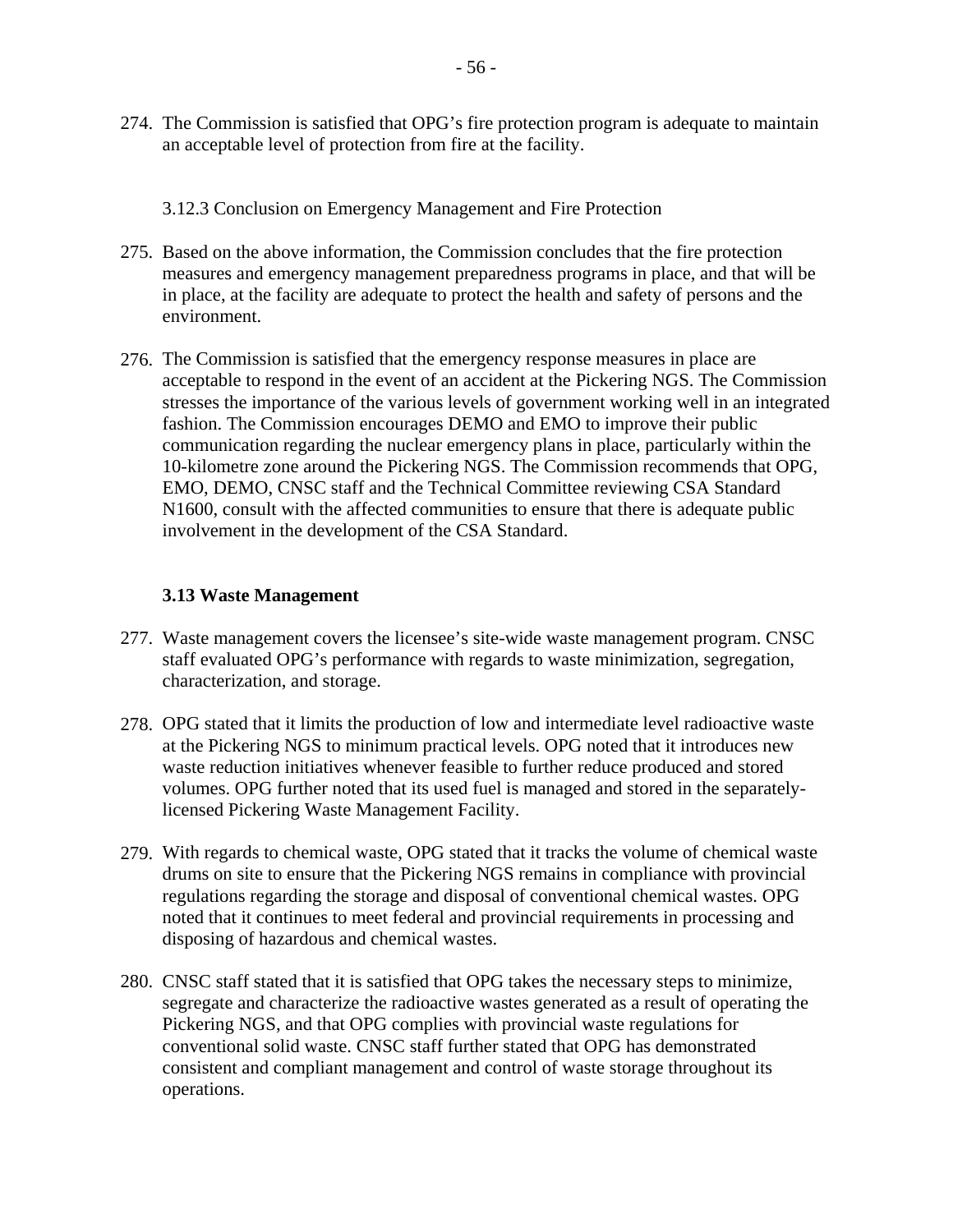- 281. Some intervenors, including Northwatch, expressed concerns that additional waste volumes would be generated by the proposed extended operation of the Pickering NGS. The Commission asked OPG to address this issue. A representative from OPG stated that OPG has adequate facilities to store and manage the waste that would be generated for the proposed continued operation through to 2020. The OPG representative explained that OPG is well aware of the waste it generates and manages, and noted the strategies it has in place to improve and reduce waste generation.
- 282. Northwatch, in its intervention, expressed concerns regarding OPG's long-term storage of nuclear waste. Northwatch noted that OPG has proposed to construct and operate a deep geologic repository for low and intermediate-level radioactive waste (DGR), and that all of Canada's high level (used fuel) waste, is expected to be managed through the Nuclear Waste Management Organization's Adaptive Phased Management process. Northwatch pointed out that while OPG has not explicitly stated its plans regarding decommissioning waste from the Pickering NGS, OPG's licence renewal application contained a reference to a possible third repository.
- 283. The Commission sought clarification regarding OPG's plans for the long-term storage of waste. A representative from OPG responded that the proposed DGR would be for operational waste and that the environmental assessment currently underway for the DGR did not include decommissioning waste. The OPG representative noted that the proposed DGR is planned to have sufficient storage space to accommodate operational and decommissioning waste and that the possibility exists that the DGR may be used for decommissioning waste in the future. The OPG representative further noted that, for financial planning purposes, OPG must set aside sufficient funds to properly dispose of all of its wastes. CNSC staff concurred with OPG that the environmental assessment for the DGR did not include decommissioning waste and noted that this arrangement could be revisited in the future. CNSC staff stated that while OPG currently does not have an explicit plan for the decommissioning waste, OPG would be required to demonstrate that it can safely manage all decommissioning waste in the short and long term, prior to decommissioning. CNSC staff further noted that decommissioning is a separate licensed activity and would have its own separate hearing process.
- 284. The Commission asked for more information regarding OPG's management of used fuel waste, including packaging requirements. A representative from OPG responded that once fuel bundles have been removed from the reactor they are placed in a pool that cools the fuel and provides shielding from the radiation until they are ready to be placed in dry storage fuel containers. The OPG representative noted that fuel bundles are typically left in the pool for eight to 10 years, but noted that OPG was examining the safety case for the possibility of removing them after six years to ensure that there would be sufficient space in the pool once the Pickering NGS ceases operation. Regarding the dry storage fuel containers, a representative from OPG responded that the dry storage fuel containers are made of carbon steel that is painted and vacuum dried to prevent corrosion. The OPG representative noted that OPG inspects its containers as if they were pressure vessels, in accordance with CSA Standards. CNSC staff stated that it is satisfied that the dry storage containers are robust and provide safe storage for used fuel.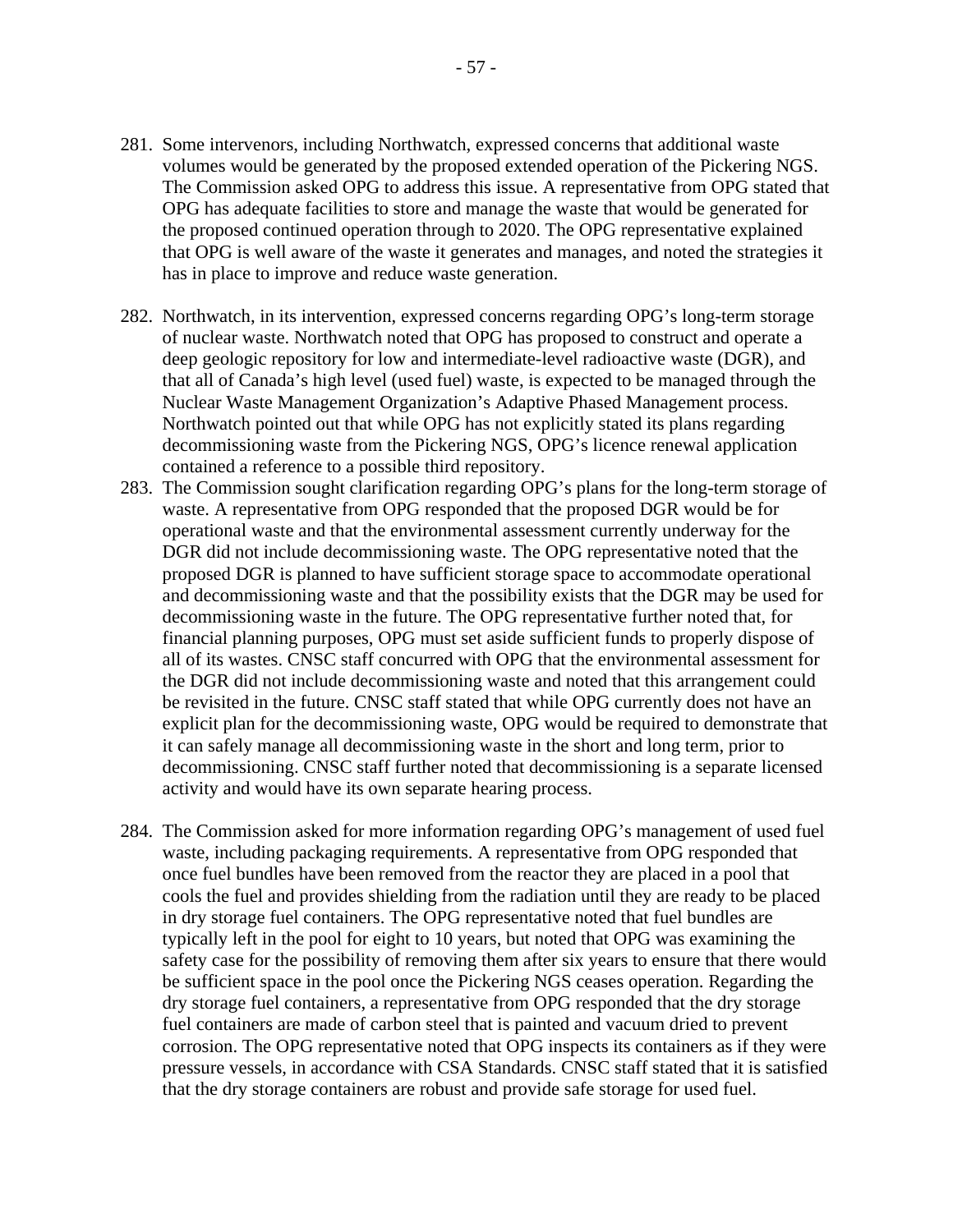285. Based on the above information and considerations, the Commission is satisfied that OPG is safely managing waste at the Pickering NGS. The Commission acknowledges the confusion noted by intervenors regarding OPG's long-term plans for waste management. As such, the Commission directs OPG to clarify its long-term plan for waste management, by June 30, 2017, at the time of OPG's notification to the Commission of the end date of commercial operations of all Pickering NGS units.

# **3.14 Security**

- 286. OPG provided information regarding its security program, including a description of the physical barriers it has in place at the Pickering NGS, including a security fence and robust doors. OPG noted that the Pickering NGS is patrolled by Nuclear Security Officers, which are required to meet conditions set out in the *Nuclear Security Regulations*<sup>40</sup>, CNSC Regulatory Document RD-363<sup>41</sup>, and CNSC Regulatory Standard S-298<sup>42</sup>. OPG noted that it transitioned from using the Durham Regional Police Service to OPG Armed Nuclear Security Officers during the licence period.
- 287. OPG stated that it has a program in place to provide ongoing training for Nuclear Security Officers, with a focus on continuously improving performance. OPG noted that it conducts integrated drills involving the Durham Regional Police Service and the Toronto Police Service. OPG further noted that it regularly conducts security drills to validate security practices, ensure regulatory compliance, and to identify security improvements.
- training and guidance to its staff. 288. OPG stated that it implemented a cyber security program to protect the computers and software used to monitor and control the Pickering NGS. OPG noted that the program is risk-based, enabling resources to be applied to minimize threats to those cyber assets that have the highest impact on plant safety and reliability. OPG explained that its real-time process computers are architecturally segregated from other information systems, in order to minimize the threats from external sources, and noted that it has provided
- 289. CNSC staff stated that OPG's security program is subject to annual inspections and biennial security exercises, and reported that OPG's implementation of the security program at the Pickering NGS meets regulatory requirements and makes adequate provision for the maintenance of national security.

 $40$  SOR/2000-209.

<sup>41</sup> CNSC Regulatory Document RD-363, *Nuclear Security Officer Medical, Physical and Psychological Fitness*, November 2008.

<sup>42</sup> CNSC Regulatory Standard S-298 *Nuclear Response Force Standard*, 2003.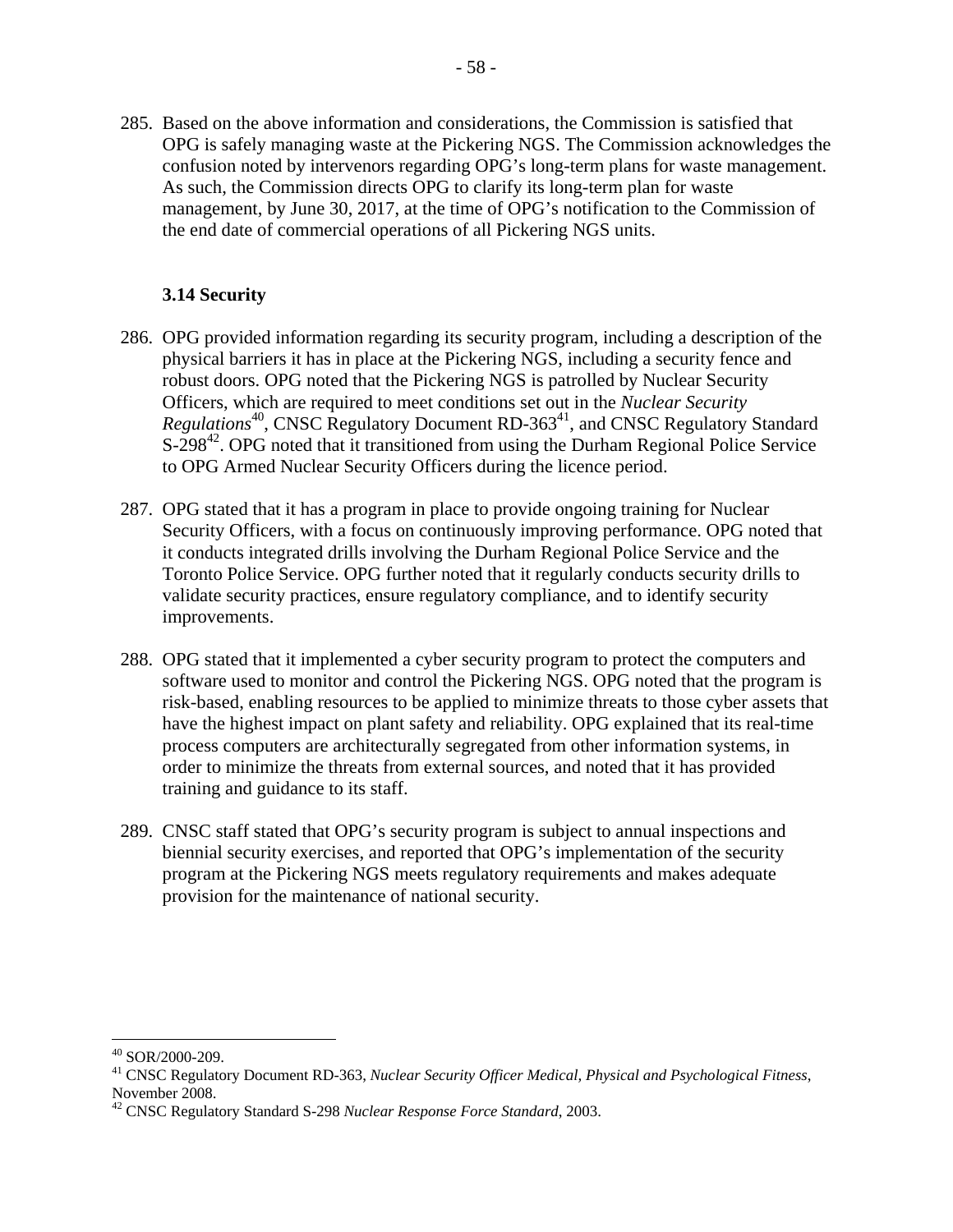- 290. CNSC staff noted that under the proposed new licence, OPG would be required to comply with two new CNSC Regulatory Documents,  $RD-321^{43}$  and  $RD-361^{44}$ . CNSC staff stated that OPG was already compliant with RD-321 and RD-361.
- 291. Some intervenors raised concerns regarding cyber security, noting the importance of maintaining safe systems. The Commission asked OPG to discuss the measures it had taken to address this issue. OPG provided additional information in its supplementary CMD 13-H2.1B and explained that OPG follows the industry standards, including separation of its business systems and its safety systems, as well as having quality assurance programs for its software. CNSC staff stated that OPG meets cyber security requirements, noting that OPG implemented improvements over the licence period.
- 292. Some intervenors expressed concerns regarding the possibility of a physical threat to the Pickering NGS. The Commission asked OPG to comment on this matter. A representative from OPG responded that OPG has a defence-in-depth approach to security at its facilities, which includes an intelligence network and threat assessments, robust structures and a security program that meets all CNSC requirements.
- 293. The Commission is satisfied that OPG's performance with respect to maintaining security at the facility has been acceptable. The Commission concludes that OPG has made adequate provisions for ensuring the physical security of the facility, and is of the opinion that OPG will continue to make adequate provisions for security during the proposed licence period.

### **3.15 Safeguards**

- 294. The CNSC's regulatory mandate includes ensuring conformity with measures required to implement Canada's international obligations under the Treaty on the Non-Proliferation of Nuclear Weapons. Pursuant to the Treaty, Canada has entered into safeguards agreements with the IAEA. The objective of these agreements is for the IAEA to provide credible assurance on an annual basis to Canada and to the international community that all declared nuclear material is in peaceful, non-explosive uses and that there is no undeclared nuclear material or activities in this country.
- 295. OPG stated that it has established and implemented a safeguards program to support compliance with the safeguards agreements with the IAEA. OPG noted that it is fully compliant with CNSC Regulatory Document RD-336 $45$ , requirements for foreign origin and foreign obligations tracking and reporting. OPG also described the compliance activities carried out during the licence period, including verification inspections by the IAEA and CNSC staff, noting that no compliance issues were identified.

<sup>&</sup>lt;sup>43</sup> CNSC Regulatory Document RD-321, *Criteria for Physical Protection Systems and Devices at High- Security Sites*, December 2010. *Sites*, December 2010. 44 CNSC Regulatory Document RD-361, *Criteria for Explosive Substance Detection, X-ray Imaging, and Metal*

 *Detection Devices at High-Security Site*, December 2010. 45 CNSC Regulatory Document RD-336, *Accounting and Reporting of Nuclear Material*, June 2010.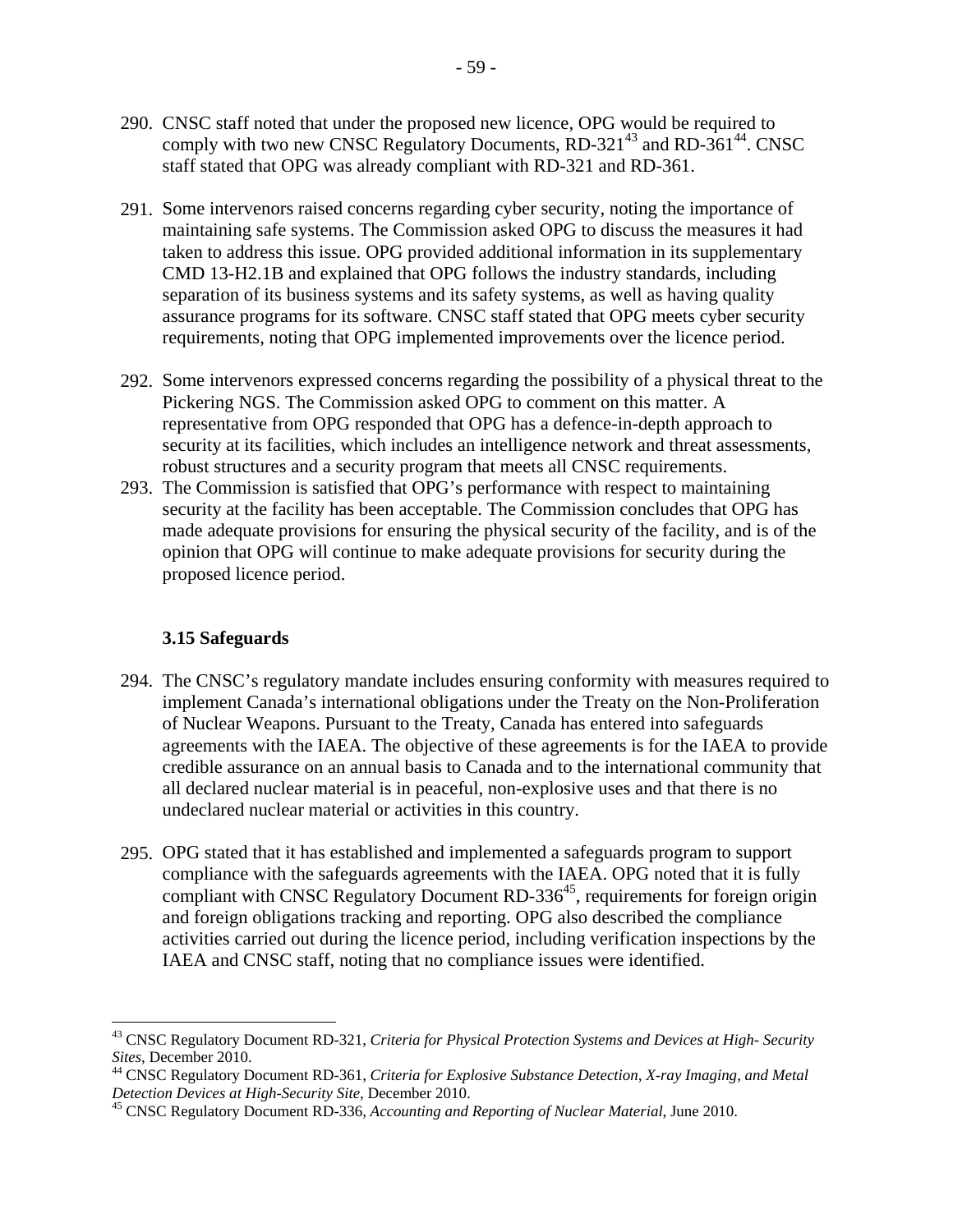- 296. CNSC staff stated that OPG has an effective safeguards program at the Pickering NGS that conforms to measures required by the CNSC to meet Canada's international safeguards obligations.
- 297. Based on the above information, the Commission is satisfied that OPG has made and will continue to make adequate provisions in the areas of safeguards and non-proliferation at the Pickering NGS that are necessary for maintaining national security and measures necessary for implementing international agreements to which Canada has agreed.

# **3.16 Packaging and Transport**

- 298. Packaging and transport covers the safe packaging and transport of nuclear substances to and from the Pickering NGS. OPG must adhere to the *Packaging and Transport of Nuclear Substances Regulations*46 and Transport Canada's *Transportation of Dangerous Goods Regulations*47 for all shipments leaving the site. The *Packaging and Transport of Nuclear Substances Regulations* apply to the packaging and transport of nuclear substances, including the design, production, use, inspection, maintenance and repair of packages, and the preparation, consigning, handling, loading, carriage and unloading of packages containing nuclear substances.
- 299. OPG described its radioactive material transportation program, which establishes the necessary controls for safe and efficient transportation of radioactive material. OPG explained that the program includes the handling, packaging, shipment, carriage and receipt of radioactive materials, and ensures safe transportation, including emergency response.
- 300. OPG stated that it transports radioactive materials on a daily basis and that it conducts regular emergency response drills to ensure that it can respond in the case of an accident. OPG noted that it had no dangerous occurrences reportable under the *Packaging and Transport of Nuclear Substances Regulations* for consignments shipped from the Pickering NGS during the licence period.
- 301. CNSC staff reported that OPG's packaging and transport program adheres to the *Packaging and Transport of Nuclear Substances Regulations* and the *Transportation of Dangerous Goods Regulations*. CNSC staff further stated that it is satisfied that the implementation of the packaging and transport program meets regulatory requirements.
- 302. Based on the above information, the Commission is satisfied that OPG is meeting regulatory requirements regarding packaging and transport.

 $46$  SOR/2000-208.

 $47$  SOR/2001-286.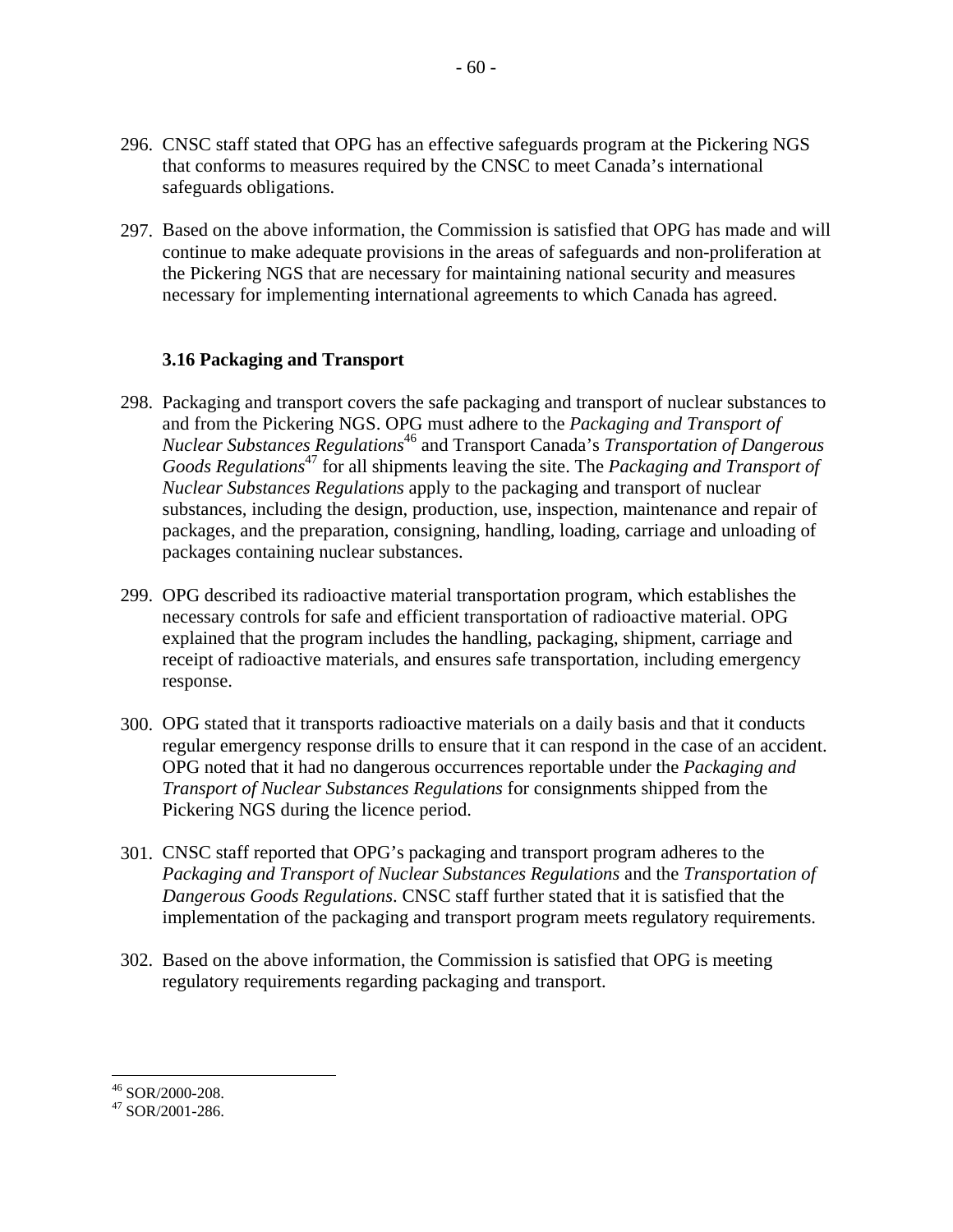- 303. Before making a licensing decision, the Commission must be satisfied that all applicable requirements of the *Canadian Environmental Assessment Act, 2012*48 (CEAA 2012), if applicable, have been fulfilled.
- 304. OPG has applied for the renewal of its operating licence for the Pickering NGS until June 30, 2018. OPG is not applying for any new physical works or activities in this licence renewal application, and there are no proposed changes to the licensed activities at the Pickering NGS.
- 305. CNSC staff reported that it had completed an Environmental Assessment (EA) determination under the CEAA 2012. CNSC staff stated that a licence renewal is not classified as a "designated project" pursuant to the *Regulations Designating Physical Activities*<sup>49</sup> made under paragraph  $84(a)(i)$  of the CEAA 2012. Therefore, no federal EA is required for the licence renewal application.
- 306. The Commission noted that the CEAA 2012 had only recently come into force and asked for clarification regarding its applicability to the licence renewal application. Some intervenors, including Sierra Club Ontario and individuals, also raised this issue. CNSC staff responded that it had received the licence renewal application from OPG on July 4, 2012 and noted that the CEAA 2012 had come into force on July 6, 2012. CNSC staff stated that, from a legislative perspective, the applicability of the CEAA 2012 was not based on the date of the application but on the date that the EA determination was made. CNSC staff further stated that, because the CNSC's EA determination was made after July 6, 2012, it fell under the CEAA 2012. In addition, CNSC staff noted that, in any event, an EA would not have been required under the now-repealed *Canadian Environmental Assessment Act, 1992*50, as a license renewal was not a trigger for an EA under that legislation.
- 307. The Commission sought confirmation that the environmental effects of the Pickering NGS were well-understood. CNSC staff responded that it has a very good understanding of the effects of the Pickering NGS and noted that it has extensive environmental monitoring information on the Pickering NGS from its decades of operation. CNSC staff also noted that the Pickering NGS site has been subject to EAs under the CEAA and environmental risk assessments under the NSCA in the past.
- 308. Some intervenors, including Sierra Club Ontario and Just One World, suggested that an EA was required in order to address international agreements, such as the Canada-US Great Lakes Water Quality Agreement<sup>51</sup> and the Canada-US Air Quality Agreement<sup>52</sup>.

 $\overline{a}$  $48$  S.C. 2012, c. 19, s.52.

 $49$  SOR  $/2012 - 147$ .

<sup>&</sup>lt;sup>51</sup> Agreement Between Canada and the United States of America on Great Lakes Water Quality, 1978.<br><sup>52</sup> Agreement Between the Government of Canada and the Government of the United States of America on Air <sup>50</sup> S.C. 1992, c. 37.<br><sup>51</sup> Agreement Between Canada and the United States of America on Great Lakes Water Quality, 1978.

*Quality*, 1991.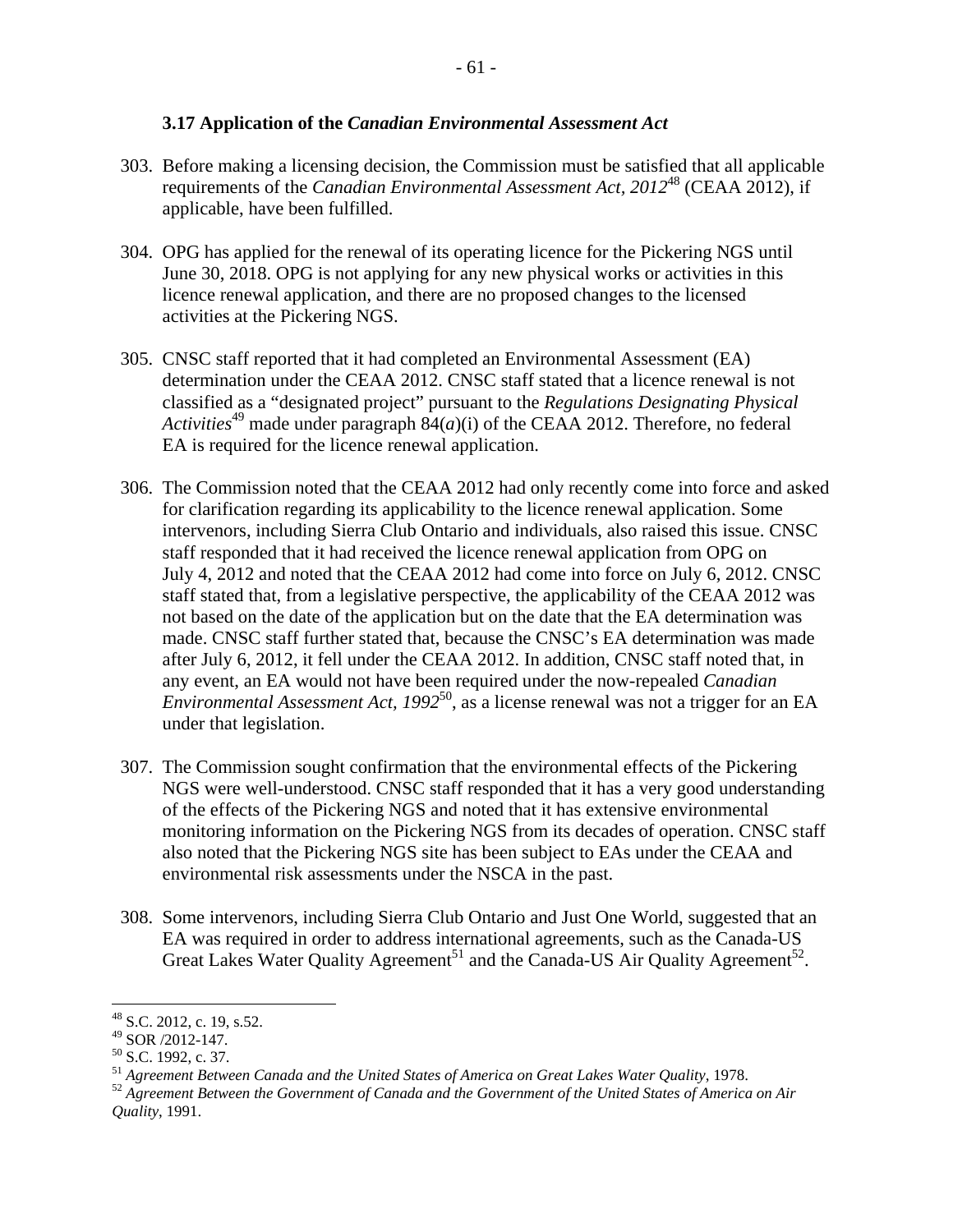The Commission sought further information on this matter. A representative from Environment Canada stated that Environment Canada is the government agency responsible for providing notification to the United States under these agreements. Regarding the Air Quality Agreement, the representative from Environment Canada stated that the trigger for notification to the United States is the likelihood of significant trans-boundary air pollution, and noted that there is no obligation under the agreement to assess actions, activities and projects that are not likely to cause trans-boundary air pollution. The Environment Canada representative further stated that, based on Environment Canada's review, the Pickering NGS licence renewal was not likely to result in trans-boundary pollution.

- 309. Regarding the Great Lakes Water Quality Agreement, which was recently amended, the Environment Canada representative stated that the processes and procedures were still being developed by Canada and the United States as per the agreement. The Environment Canada representative noted that, currently, there were no thresholds for notification requirements, and explained that the notification process would be intended to provide information about a given activity and allow opportunities for the public to provide input, if applicable. The Environment Canada representative noted that this would be similar to how the public was participating in the CNSC hearing for OPG's licence renewal application.
- 310. Based upon the above assessment, the Commission is satisfied that an environmental assessment under the CEAA 2012 is not required for OPG's application for licence renewal. The Commission notes that the NSCA provides a strong regulatory framework for environmental protection. Whether an EA is required or not, the CNSC regulatory system ensures that adequate measures are in place to protect the environment and human health in accordance with the NSCA and its Regulations.

### **3.18 Aboriginal Consultation**

- 311. The common law Duty to Consult with Aboriginal communities and organizations applies when the Crown contemplates actions that may adversely affect established or potential Aboriginal or treaty rights.
- 312. CNSC staff provided information concerning the Aboriginal consultation activities it conducted in conjunction with OPG's licence renewal application. CNSC staff explained that, upon receipt of the licence application from OPG, CNSC staff conducted research that led to a preliminary list of Aboriginal groups that may have interest in the licensing decision.
- 313. CNSC staff explained that the identified Aboriginal groups and organizations were mailed information regarding OPG's application, including a timeline of coordinated activities, instructions on how to receive announcements, contact information, and an overview of the CNSC public hearings process. CNSC staff provided information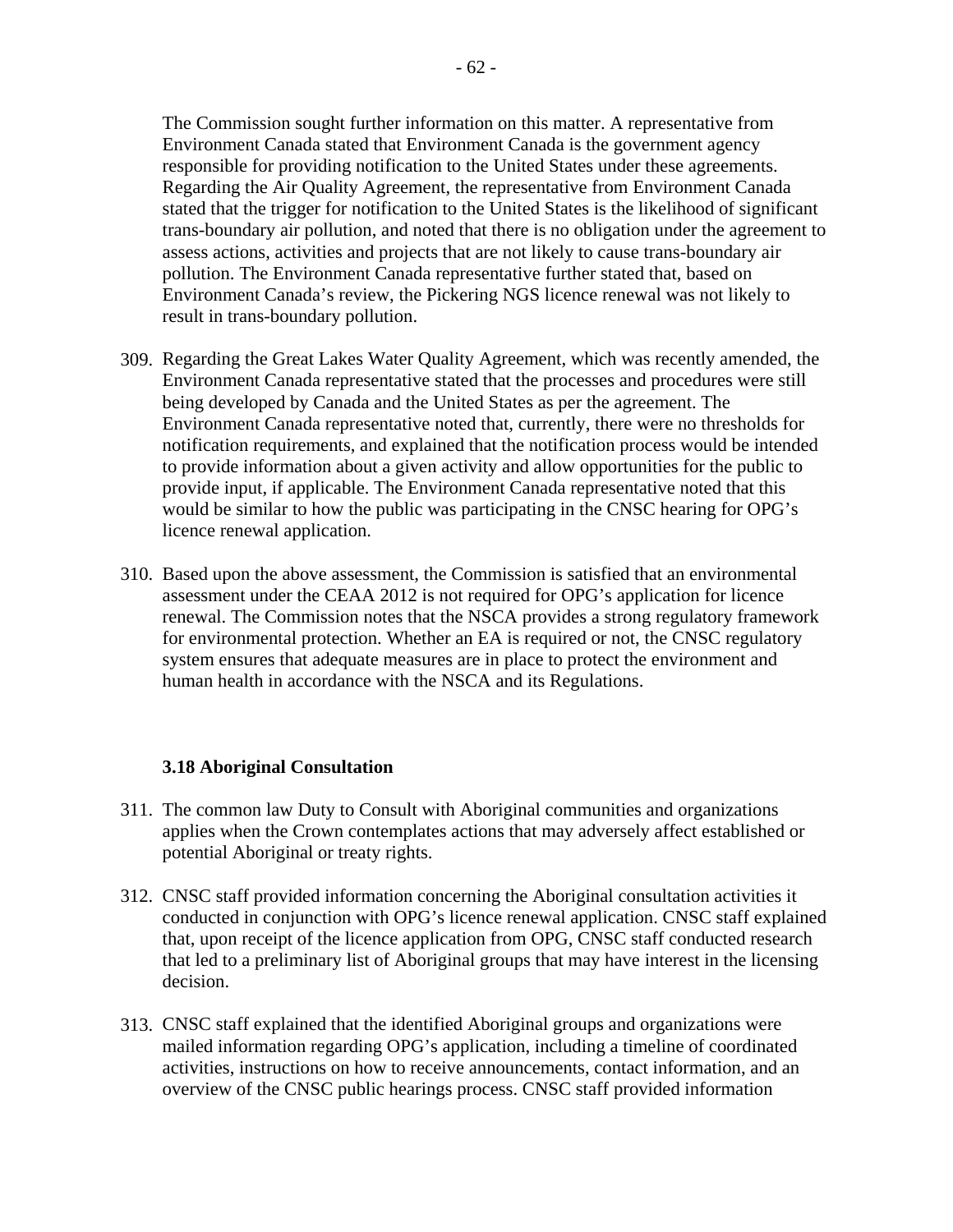concerning the CNSC's Participant Funding Program, noting that the MNO applied for and were granted funding under the program.

- 314. CNSC staff stated that no adverse impacts to established or potential Aboriginal and treaty rights associated with the proposed licence renewal were identified. CNSC staff explained that the licence application made no request for changes to operational activities. CNSC staff further noted that it would continue to engage with and provide all the identified Aboriginal groups with information regarding the operation of the Pickering NGS.
- 315. OPG also provided information regarding its relations with Aboriginal communities. OPG explained that it has a First Nation and Métis Policy, which includes community relations and outreach. OPG noted that it also participates in a number of working groups, including the Aboriginal Relations Steering Committee, the Aboriginal Relations Working Committee, and the Aboriginal Relations Nuclear Working Committee.
- 316. The Métis Nation of Ontario, in its intervention, discussed an Information Exchange event that it had held with OPG. The MNO commented that while OPG's presentation at this event provided an appropriate amount of information and level of detail, one Information Exchange event was not sufficient. The MNO stated that additional dialogue between OPG and Métis citizens would be of benefit, as it would allow the community to adequately evaluate the effects of the Pickering NGS on the environment in relation to the Métis way of life and Métis interests, and better reflect their concerns and recommendations. The Commission asked OPG to comment on its long-term involvement with the Métis Nation of Ontario. An OPG representative stated that OPG would welcome continued involvement and engagement, and stated that OPG was committed to building a long-term relationship with the MNO.
- 317. The Mississaugas of the New Credit First Nation, in their intervention, expressed disappointment that the participant funding review committee did not accept the Mississaugas of the New Credit First Nation's request for participant funding and disagreed with the review committee's rationale for this determination. The Commission asked for more information regarding the administration of the Participant Funding Program. CNSC staff responded that the Participant Funding Program uses a review committee independent from the CNSC to review all applications and then make recommendations for funding based on eligibility. CNSC staff stated that, in this case, the funding review committee made a recommendation that the application by the Mississaugas of the New Credit First Nation did not meet the criteria. CNSC staff noted that the funding review committee's determination does not mean that the CNSC does not recognize the Mississaugas of the New Credit First Nation's historic use and interest in the Pickering area. CNSC staff further expressed the wish to continue to work and build a positive relationship with the Mississaugas of New Credit First Nation.
- 318. The Commission asked about the existing communications between the Mississaugas of the New Credit First Nation and OPG. An OPG representative responded that OPG has met with the Mississaugas of New Credit First Nation a number of times and provided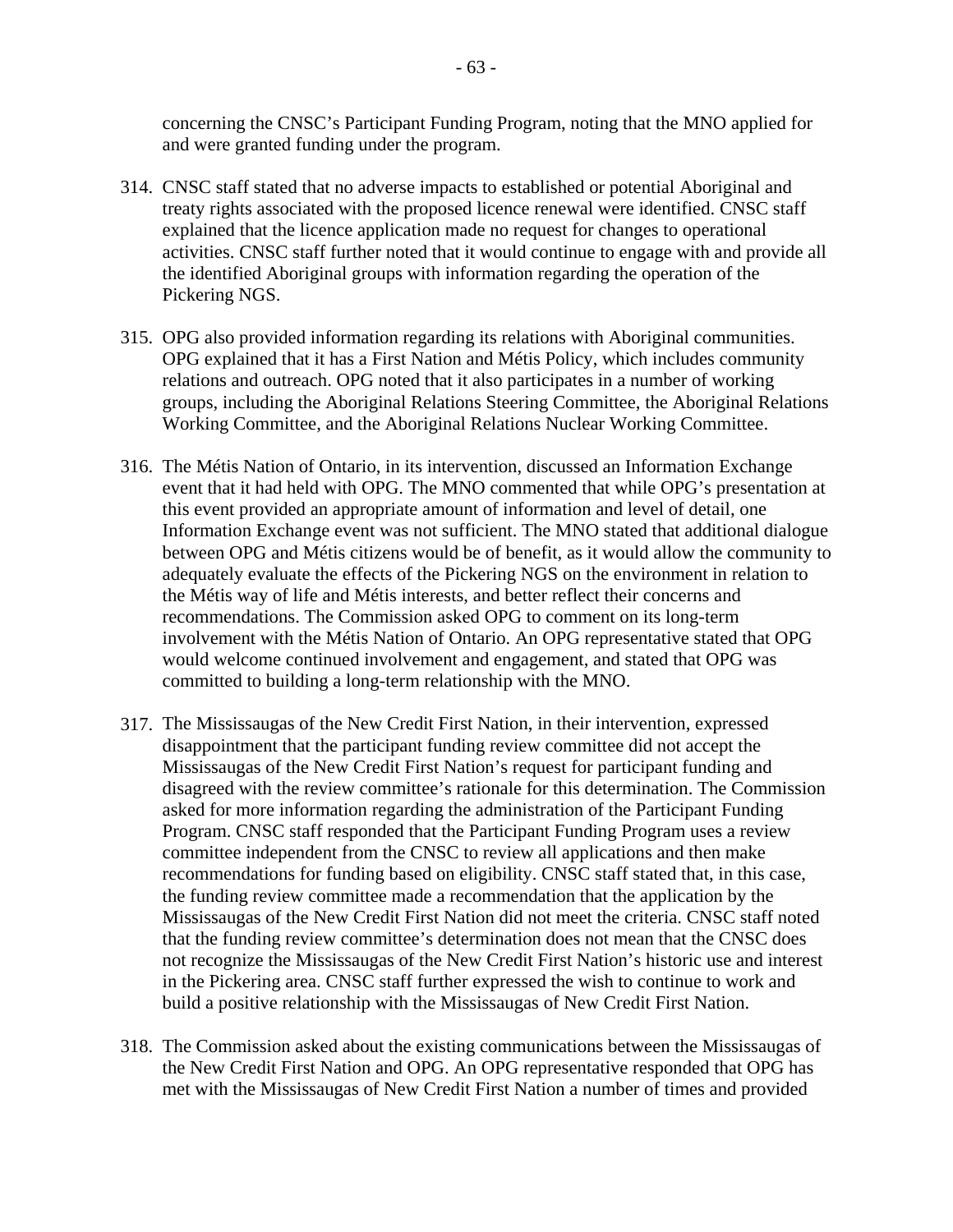information regarding its projects. The OPG representative noted OPG's commitment to continue to develop their relationship.

319. The Commission acknowledges the efforts made in relation to the CNSC's obligations regarding Aboriginal consultation and the Legal Duty to Consult. The Commission is satisfied that the proposed licence renewal will not cause any adverse impacts to any potential or established Aboriginal or treaty rights and that the consultation activities undertaken for this licence renewal were adequate, given that there are no changes to the licensed activities at the Pickering NGS. $53$ 

### **3.19 Public Information Program**

- 320. A public information program is a regulatory requirement for licence applicants and licensed operators of Class I nuclear facilities, such as the Pickering NGS. Paragraph 3(j) of the *Class I Nuclear Facilities Regulations*54 requires that licence applications include "the proposed program to inform persons living in the vicinity of the site of the general nature and characteristics of the anticipated effects on the environment and the health and safety of persons that may result from the activity to be licensed."
- its Web site. 321. OPG provided information regarding its community relations and public information program. OPG stated that it regularly and proactively provides information to the public on its on-going facility activities, effects on the environment and the health and safety of persons, and the transportation program, and consults with key stakeholders and the public on future planned activities. OPG explained that it communicates with community stakeholders and residents through various means, including personal contact, community newsletters, speaking engagements, educational outreach, an information centre, and the Internet. OPG noted that it annually posts a REMP report detailing all emissions and spills, as well as quarterly performance reports on facility operations, on
- 322. CNSC staff stated that OPG's public information program for the Pickering NGS meets regulatory requirements. CNSC staff noted that, with the recent publication of CNSC Regulatory Document RD/GD-99.3<sup>55</sup>, OPG is required to revise its documentation and meet the new requirements. OPG stated that it currently meets many of the expectations described in the RD/GD-99.3 and added that it would be reviewing its public information and disclosure policies to ensure compliance with the requirements. CNSC staff stated that it was satisfied with OPG's implementation strategy to transition to RD/GD-99.3.
- 323. Several intervenors, including the Pickering Nuclear Community Advisory Council and the Ajax-Pickering Board of Trade, expressed support for OPG, noting that OPG has a

<u>.</u>

 $53$  Rio Tinto Alcan v. Carrier Sekani Tribal Council, 2010 SCC 43, [2010] 2 S.C.R. 650 at paras 45 and 49.

<sup>54</sup> SOR/2000-204.

<sup>55</sup> CNSC Regulatory Document RD/GD-99.3, *Public Information and Disclosure*, March 2012.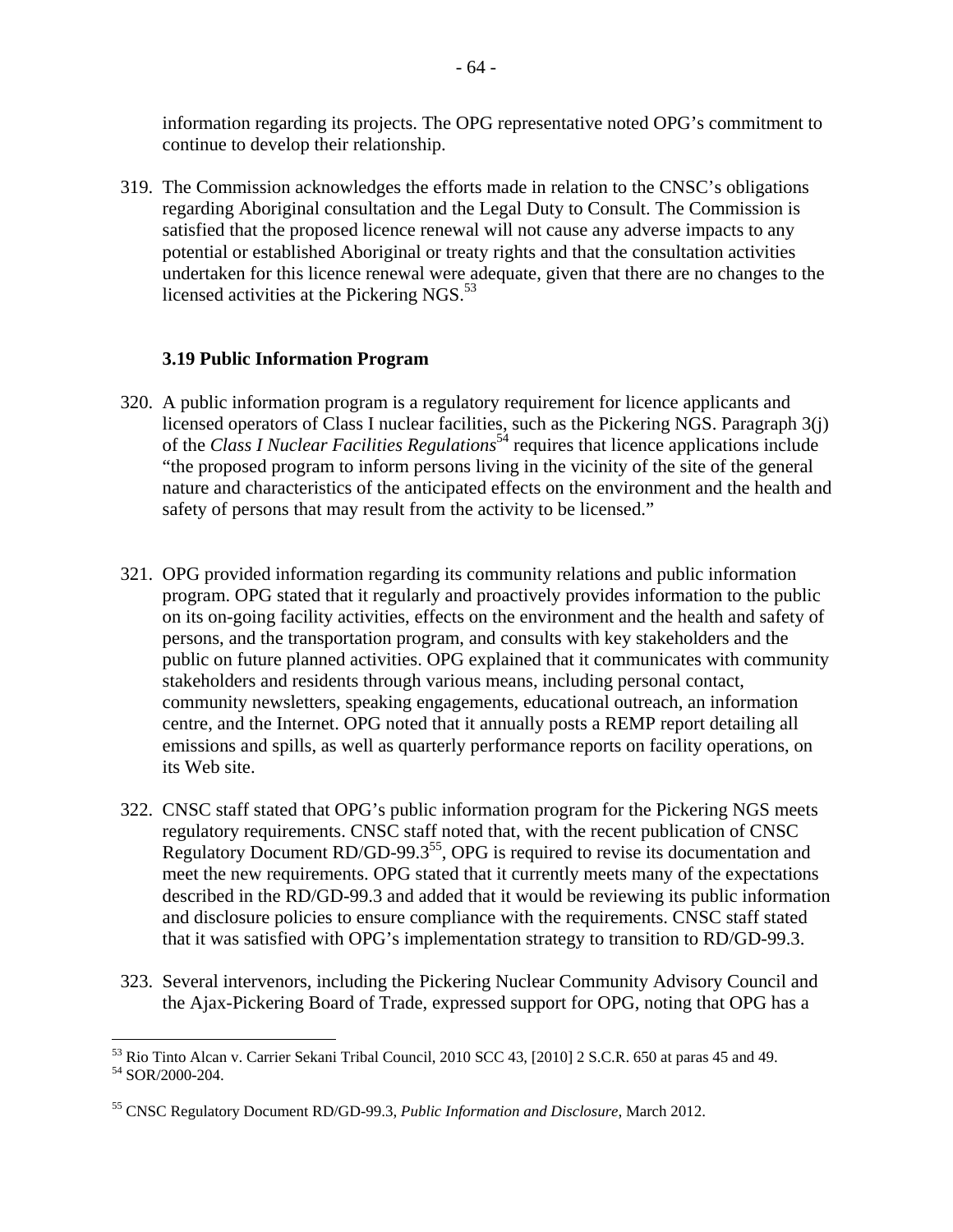robust public information program. Intervenors stated that OPG also provides information to the public and responds to questions when asked.

- 324. Other intervenors, including Northwatch and Lake Ontario Waterkeeper, expressed concerns that they could not obtain all of the information they were requesting. The Commission asked for OPG to comment on this matter. A representative from OPG explained that certain documents contain sensitive or proprietary information and may require screening before they can be released to the public.
- 325. An individual suggested that OPG should be required to generate more publicity about its licence renewal applications to ensure that the general public is more aware of OPG's plans and activities. The Commission asked for more information on this subject. An OPG representative stated that, as part of its licence renewal process, OPG undertook several communication activities, such as participating in community meetings, distributing a newsletter, and advertising in local newspapers, on the Internet, and in GO Trains and transit shelters. OPG noted, however, that it does not specifically advertise in Toronto. The Secretary of the Commission noted that the CNSC published notices of hearings in local newspapers, as well as in the wider Toronto area, and that the CNSC has an email distribution list so that subscribers can be informed of CNSC hearings.
- 326. Based on this information, the Commission is satisfied that OPG's public information program meets regulatory requirements and is effective in keeping the public informed on the facility operations.

# **3.20 Decommissioning Plans and Financial Guarantee**

- 327. The Commission requires that the licensee has operational plans for decommissioning and long-term management of waste produced during the life-span of the facility. In order to ensure that adequate resources are available for a safe and secure future decommissioning of the Pickering NGS, the Commission requires that an adequate financial guarantee for the realization of the planned activities be put in place and maintained in a form acceptable to the Commission throughout the licence period.
- 328. The current operating licence for the Pickering NGS contains a condition relating to decommissioning, which requires that OPG maintain an acceptable decommissioning plan that sets out the manner by which the facility will be decommissioned in the future. The decommissioning plan must be kept current to reflect any changes in the site or facility, and meet the requirements of CSA Standard N294-09<sup>56</sup> and the guidance of CNSC Regulatory Guide  $G-219^{57}$ . The decommissioning plan and the associated cost estimate form the basis of the financial guarantee.
- 329. OPG stated that the decommissioning plan for the Pickering NGS is revised on a fiveyear cycle and noted that it had submitted an updated decommissioning plan and

<sup>56</sup> CSA Standard N294-09, *Decommissioning of Facilities Containing Nuclear Substances* 57 CNSC Regulatory Guide *G-219, Decommissioning Planning for Licensed Activities*, June 2000.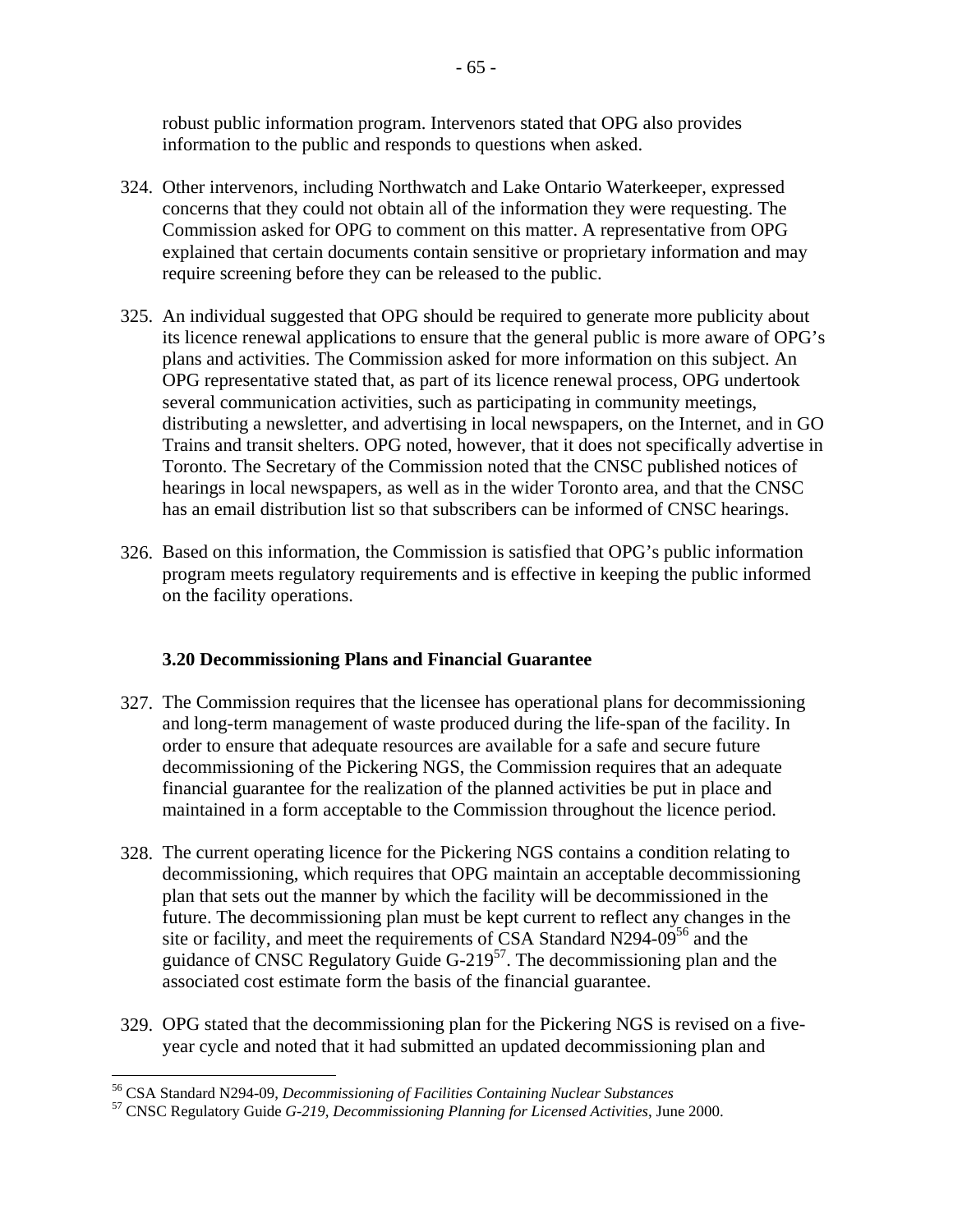proposed financial guarantee for the Commission's approval in the context of a public hearing on October 24, 2012, which was accepted by the Commission<sup>58</sup>. CNSC staff stated that it was satisfied that OPG has effectively maintained its decommissioning plan and financial guarantee for the Pickering NGS.

330. Based on this information, the Commission is satisfied that the preliminary decommissioning plans and related financial guarantee are acceptable for the purpose of the current application for licence renewal.

# **3.21 Nuclear Liability Insurance and Cost Recovery**

- 331. The *Nuclear Liability Act*<sup>59</sup> requires a nuclear power plant to have coverage for nuclear liability insurance. OPG stated that it has a nuclear liability insurance coverage totalling \$75 million for the Pickering NGS, as required under the *Nuclear Liability Act*. CNSC staff stated that it is satisfied with OPG's provision to fulfill its liability obligation with respect to the Pickering NGS under the *Nuclear Liability Act*.
- 332. Several intervenors, including individuals, Go Solar Canada, Just One World, and CCNB Action, expressed the view that the current liability amount of \$75 million in the *Nuclear Liability Act* would not be sufficient to cover the costs of a severe accident. The Commission asked for more information concerning the *Nuclear Liability Act*. A representative from NRCan provided an overview of the *Nuclear Liability Act*, explaining that the purpose of the legislation is to clarify the liability and compensation regime in the event of a nuclear accident. The NRCan representative stated that the *Nuclear Liability Act* establishes that the operator, in this case OPG, would be absolutely liable for any damages associated with the accident. The NRCan representative acknowledged the concerns from intervenors that the amount of \$75 million was not consistent with the liability limits in other countries, and stated that the legislation was under review. The representative from NRCan noted that although recent attempts to pass new legislation were not successful due to prorogation and the dissolution of Parliament, NRCan was in the process of preparing new recommendations for consideration in Parliament. A representative from OPG expressed support for NRCan's efforts to revise the *Nuclear Liability Act*.
- 333. The *Cost Recovery Fees Regulations*<sup>60</sup> (CRFR) set out the specific cost recovery requirements based on the activities to be licensed. CNSC staff reported that OPG is in good standing with respect to CRFR requirements for the Pickering NGS.
- 334. The Commission is satisfied that OPG has the coverage required under the *Nuclear Liability Act*. The Commission acknowledges the intervenors' concerns about this issue and notes that it is not the responsibility of the CNSC to administer the *Nuclear*

<sup>&</sup>lt;sup>58</sup> Refer to the Record of Proceedings and Reasons for Decision on the Financial Guarantee and Licence Amendments for OPG's Class I Nuclear Facility Licences in Ontario, hearing date October 24, 2012.

<sup>&</sup>lt;sup>59</sup> R.S.C., 1985, c. N-28.<br><sup>60</sup> SOR/2003-212.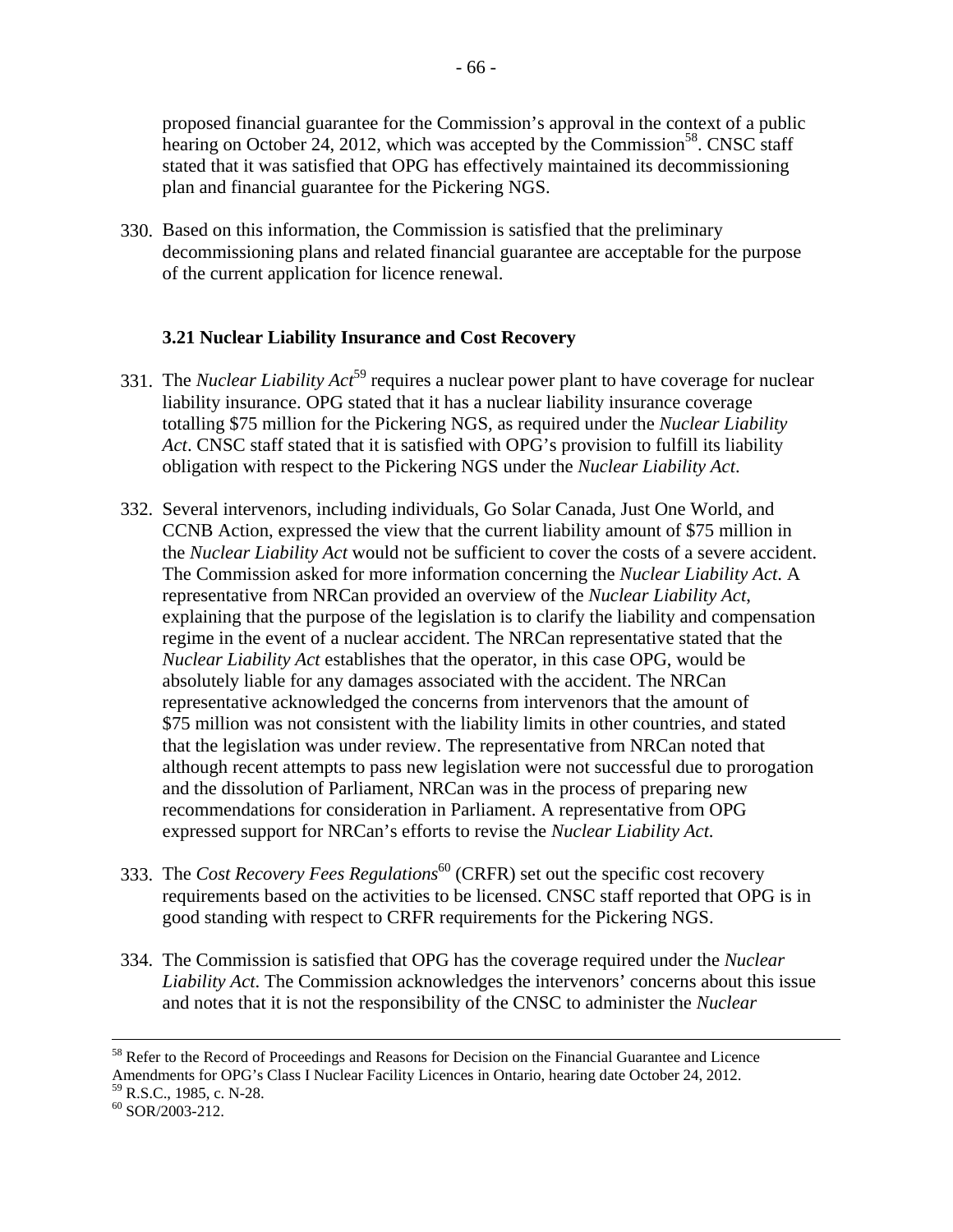*Liability Act*, or to make policies in respect of nuclear liability or the *Nuclear Liability Act*.

335. The Commission is satisfied that OPG is in good standing with respect to CRFR requirements for the Pickering NGS.

# **3.22 Licence Length and Conditions**

336. The Commission considered information pertaining to the proposed licence length and conditions, including a regulatory hold point.

# 3.22.1 Licence Length

- 337. OPG has applied for the renewal of its operating licence for the Pickering NGS for a period of five years, until June 30, 2018. OPG applied for a one-site licence, covering both Pickering A and Pickering B.
- 338. CNSC staff recommended that the Commission accept and grant the proposed fiveyear term. CNSC staff stated that OPG is qualified to operate for the proposed licence period, and that there is adequate management and oversight in place for all processes.
- 339. Many intervenors, including non-governmental organizations and individuals, opposed the licence renewal. Intervenors were of the view that there was too great a risk associated with the operation of nuclear power plants, including financial cost, the possibility of severe accidents and radiation risks. Some intervenors recommended that OPG be granted a temporary licence with instructions to prepare for the closure of the Pickering NGS by the end of 2014.
- 340. Other intervenors, including municipal and regional government representatives, unions and individuals, expressed support for the licence renewal. These intervenors were of the view that OPG has safely operated the Pickering NGS and would continue to do so over the life of the facility.

### 3.22.2 Licence Conditions

341. CNSC staff presented a proposed licence in CMD 13-H2.A. CNSC staff explained that the proposed licence incorporates the use of a LCH and is meant to strengthen regulatory oversight, increase regulatory effectiveness and efficiency, and reduce administrative efforts. CNSC staff explained that the LCH consolidates compliance verification criteria, provides interpretations and clarifies how the licensee must be in compliance with the licence.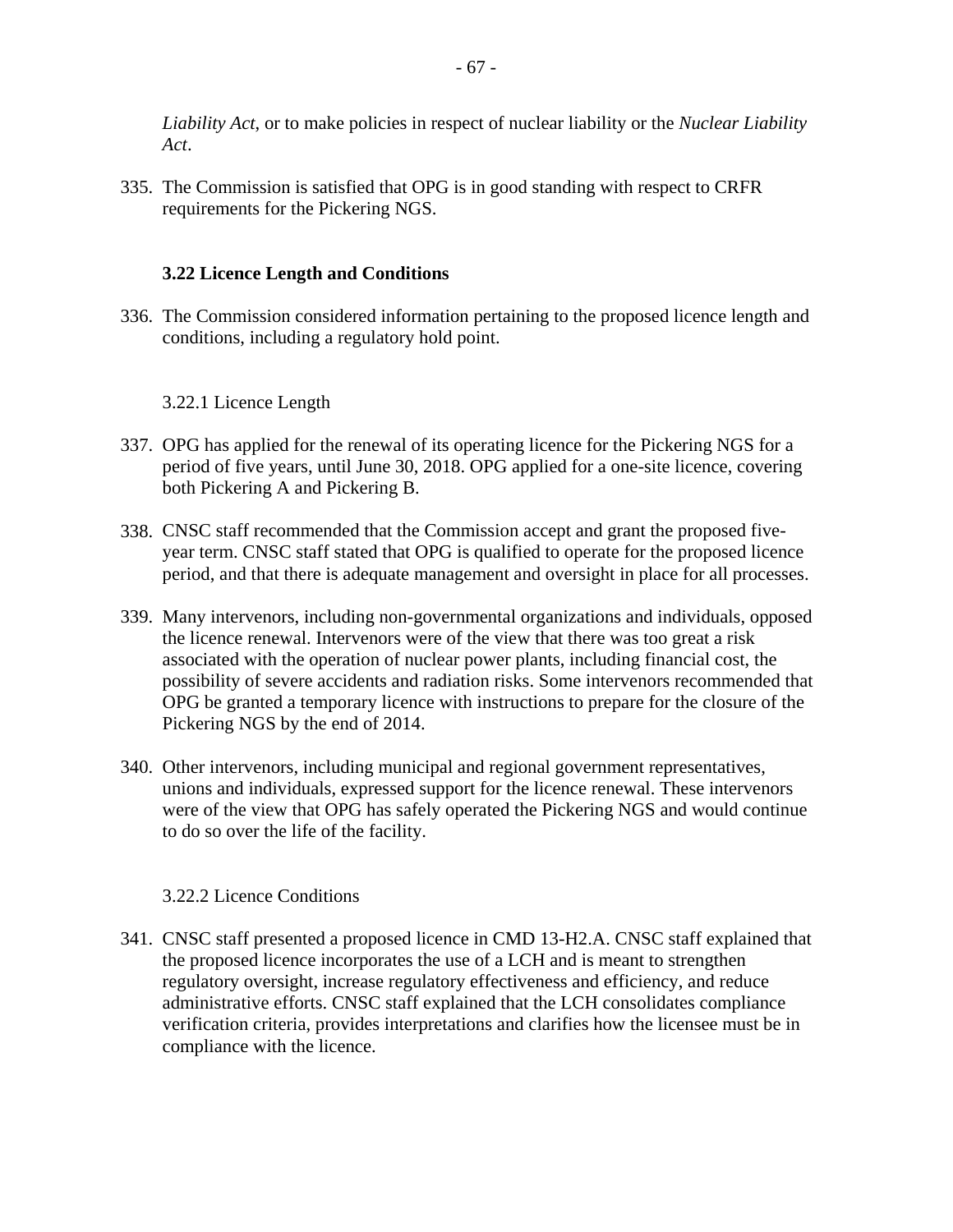- 342. CNSC staff provided information about a site-specific licence condition regarding Cobalt-60. CNSC staff stated that no changes to the existing licence condition were required, except for minor clarifications, as OPG would continue to produce Cobalt-60 following the same procedure and within the operational safety case that was previously approved by the Commission.
- 343. CNSC staff further stated that licence condition 16.2 in the proposed licence would establish a regulatory requirement for OPG to implement and maintain a COP for Pickering B and a SOP for both Pickering A and B. CNSC staff noted that OPG would also be required to provide confirmation regarding the end date of commercial operations of all Pickering units by June 30, 2017, as the transition to safe-storage activities will require cautious planning and preparation.
- 344. The Commission asked for clarification regarding the language in the LCH. CNSC staff explained that conditions labelled 'shall' refer to mandatory requirements or compliance verification criteria, whereas conditions labelled 'should' are for guidance purposes. The Commission noted that the language in the licence and LCH must be clear and direct.
- 345. The Commission asked whether the LCH would form part of the licensing basis. A representative from OPG responded that this would be the case. The OPG representative stated that OPG would continue to ensure that it is meeting the requirements of the licence and seek clarification from CNSC staff, if necessary.
- 346. CCNB Action's second request for ruling was that "between the time that the draft" Licence Conditions Handbook has been presented to the Commission in the staff CMDs and when the licence is granted, that no changes to the draft Licence Conditions Handbook be made unless it is noted in the Commission's Reasons for Decision." The Commission does not agree with this request. The Commission notes that the LCH can be modified by CNSC staff at any time, without the need to refer the change to the Commission, provided that any new or revised compliance verification criteria remain within the licensing basis. The Commission is satisfied that CNSC staff will provide an update to the Commission on any changes made to the LCH on an annual basis.

## 3.22.3 Regulatory Hold Point

347. As a technical basis is required to support the continued operation of the Pickering NGS beyond the assumed design life of the pressure tubes, CNSC staff proposed a licence condition with a specific hold point to ensure appropriate regulatory oversight regarding the activities and commitments required to safely manage this technical issue. CNSC staff noted that, in terms of aging management, the pressure tubes are the dominant life-limiting component with a current licensing basis assumed design life of 210,000 EFPH. As such, CNSC staff recommended that the Commission impose a hold point on the lead Pickering B unit, when it reaches 210,000 EFPA. CNSC staff noted that, based on unit operating history, Unit 6 was expected to reach 210,000 EFPH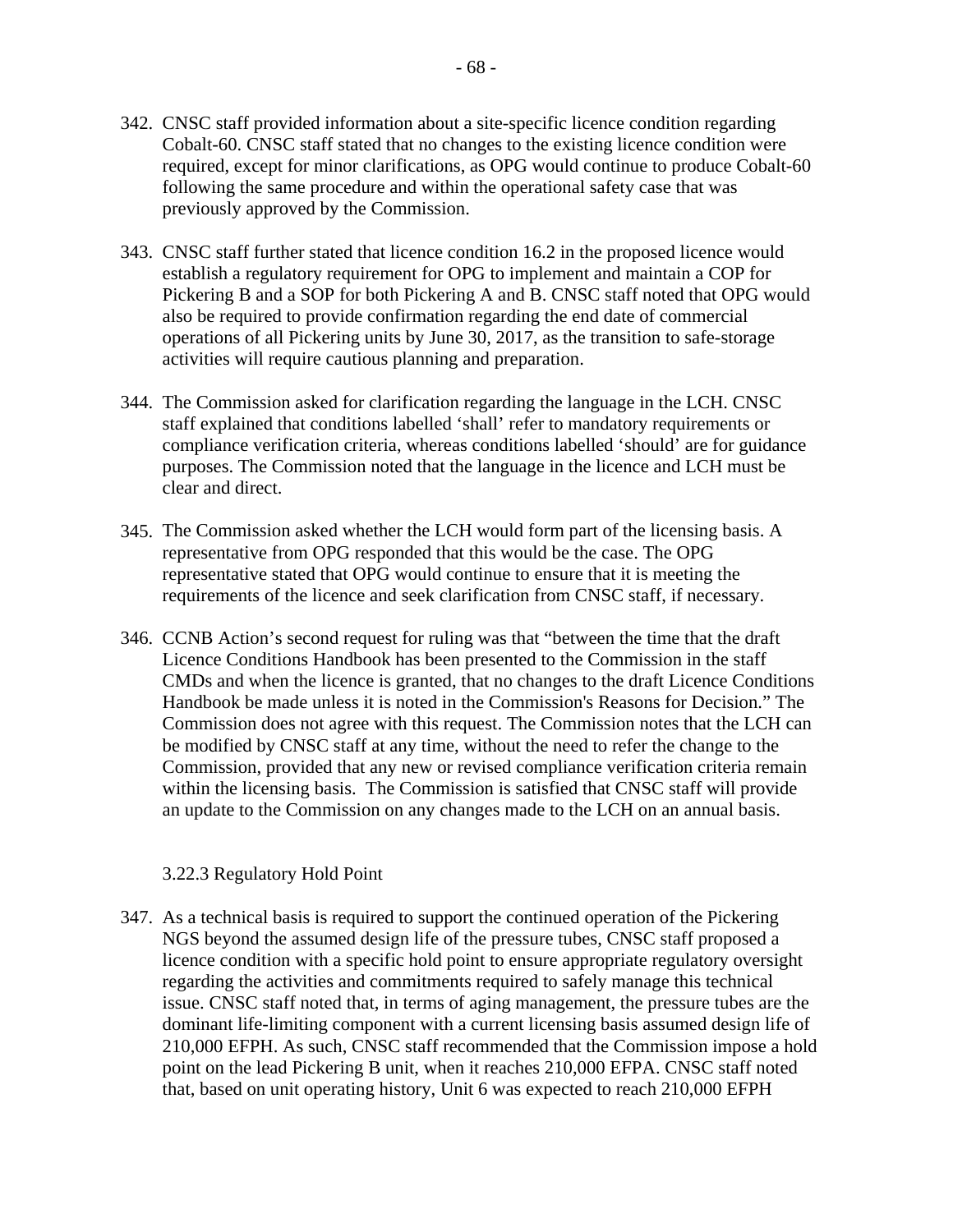during the first quarter of 2014. CNSC staff explained that this licence condition would establish a regulatory requirement for OPG to complete work on new or improved tools it will need to demonstrate fitness for service.

- 348. CNSC staff proposed that OPG must obtain the written approval of the Commission, or written consent of a person authorized by the Commission, prior to the removal of the regulatory hold point. Many intervenors, including individuals and the Canadian Coalition for Nuclear Responsibility, expressed the view that the removal of the hold point is a matter of great importance and should not be delegated to CNSC staff.
- 349. In their request for a ruling, the CELA, along with Greenpeace, Durham Nuclear Awareness, Northwatch and CCNB Action, requested that "OPG not be granted permission to operate the Pickering NGS beyond its design life without an additional public hearing once all of the missing data from the safety case can be made public."
- 350. Given the importance of the regulatory decision to remove the regulatory hold point to allow OPG to proceed beyond 210,000 EFPH, the Commission does not delegate this authority to CNSC staff. The Commission will consider this matter in a future proceeding of the Commission with public participation. The Commission will allow written comments only.

## 3.22.4 Delegation of Authority

- Commission delegate certain approval authority to the following CNSC staff: 351. CNSC staff also described its proposed delegation of authority. In order to have adequate regulatory oversight of the changes that occur during the licence period but do not require amendment to the licence, CNSC staff recommended that the
	- Director, Pickering Regulatory Program Division;
	- Director General, Directorate of Power Reactor Regulation; and
	- Executive Vice-President and Chief Regulatory Operations Officer.
- 352. CNSC staff recommended that the delegation of authority for the safety area of safeguards, including nuclear material accounting, be delegated to the following positions:
	- Director, International Safeguards Division;
	- Director General, Directorate of Security and Safeguards; and
	- Vice-President, Technical Support Branch.
- 353. The Commission accepts the above-discussed CNSC staff recommendations regarding the delegation of authority. As previously stated, the Commission does not accept CNSC staff's proposed delegation of authority to remove the regulatory hold point.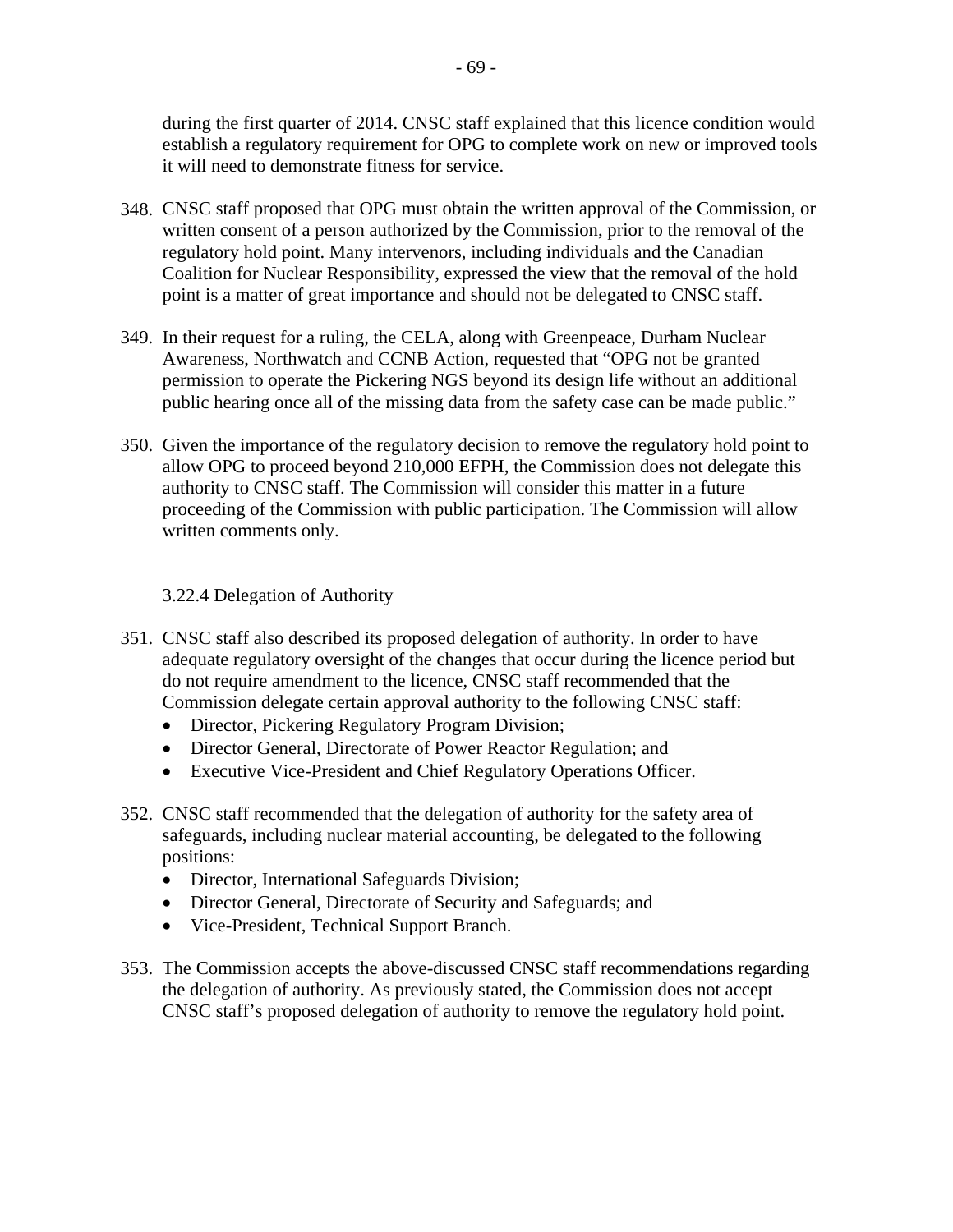3.22.5 Conclusion on Licence Length and Conditions

354. Based on the above information and considerations, the Commission is satisfied that a five-year licence with annual reporting is appropriate. The Commission notes that, as OPG's licence was extended by the Commission, through amendment, until August 31, 2013, the new licence will be valid until August 31, 2018. The Commission accepts the licence conditions as recommended by CNSC staff. The Commission does not accept CNSC staff's proposed delegation of authority to remove the regulatory hold point to allow OPG to proceed beyond 210,000 EFPH. The Commission will consider this matter in a future proceeding of the Commission with public participation. The Commission will allow written comments only. The Commission accepts all other CNSC staff recommendations regarding the delegation of authority, and notes that CNSC staff can bring any matter to the Commission as applicable.

## **4.0 CONCLUSION**

- 355. The Commission has considered the information and submissions of CNSC staff, OPG and all participants as set out in the material available for reference on the record, as well as the oral and written submissions provided or made by the participants at the hearing.
- 356. The Commission concludes that an environmental assessment of the proposed continued operation of the facility, pursuant to the *Canadian Environmental Assessment Act, 2012* is not required.
- 357. The Commission is satisfied that OPG meets the requirements of subsection 24(4) of the *Nuclear Safety and Control Act*. That is, the Commission is of the opinion that OPG is qualified to carry on the activity that the proposed licence will authorize and that OPG will make adequate provision for the protection of the environment, the health and safety of persons and the maintenance of national security and measures required to implement international obligations to which Canada has agreed.
- 358. Therefore, the Commission, pursuant to section 24 of the *Nuclear Safety and Control Act*, issues a one-site Power Reactor Operating Licence to Ontario Power Generation Inc. for the operation of the Pickering Nuclear Generating Station, located in Pickering, Ontario. The licence, PROL 48.00/2018, will be valid from September 1, 2013 to August 31, 2018.
- 359. The Commission includes in the licence the conditions as recommended by CNSC staff and set out in the draft licence attached to CMD 13-H2.A. The Commission instructs CNSC staff to modify the relevant sections of the LCH to include the direction detailed below.
- 360. The Commission does not accept CNSC staff's proposed delegation of authority to remove the regulatory hold point to allow OPG to proceed beyond 210,000 EFPH. The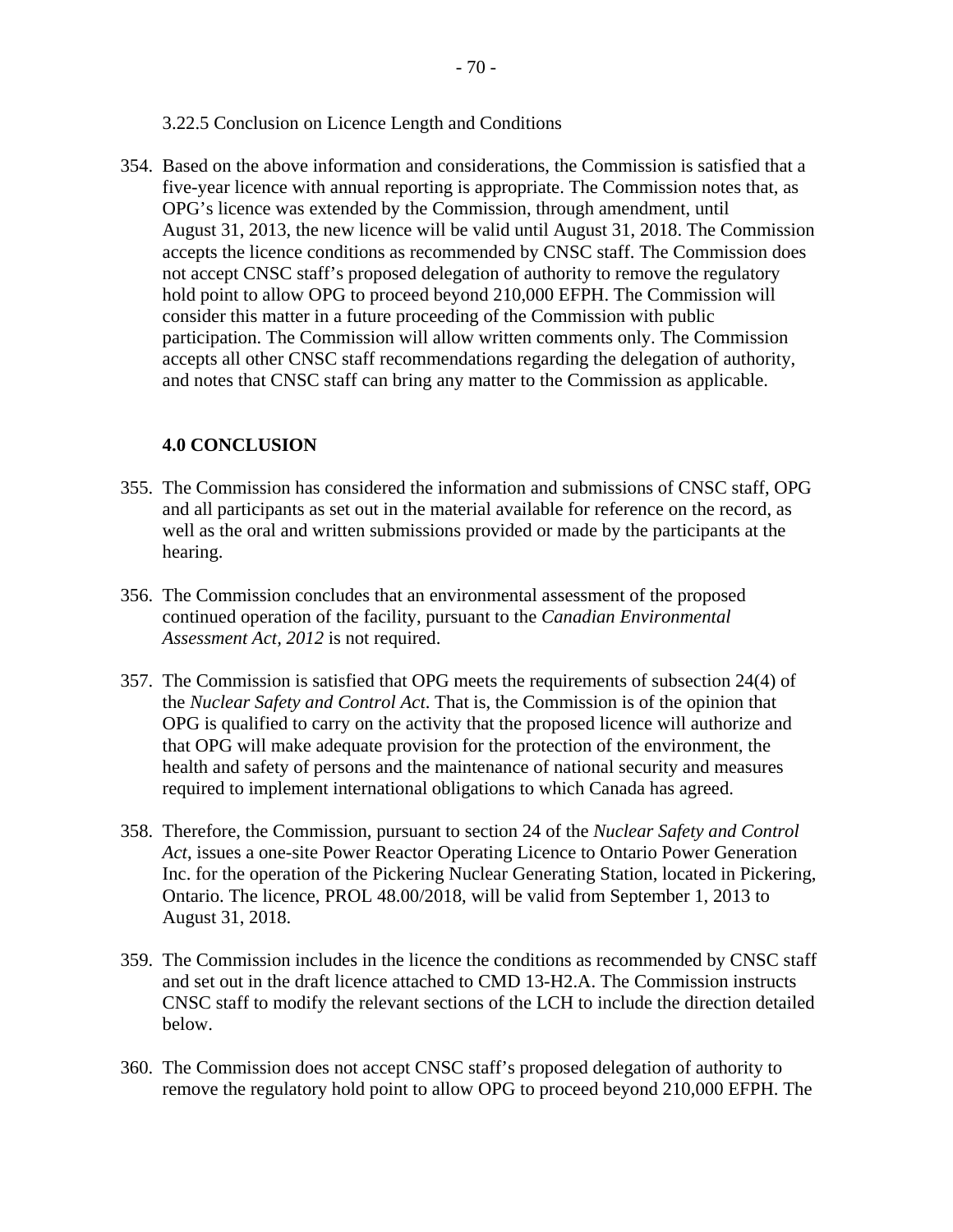Commission will consider this matter in a future proceeding of the Commission with public participation. The Commission will allow written comments only. The Commission accepts all other CNSC staff recommendations regarding the delegation of authority, and notes that CNSC staff can bring any matter to the Commission as applicable.

- 361. The Commission directs OPG to provide the following, before the removal of the hold point can be approved:
	- the revised PSA for Pickering A that meets the requirements of CNSC Regulatory Standard S-294;
	- an updated PSA for both Pickering A and Pickering B that takes into account the enhancements required under the Fukushima Action Plan; and
	- a whole-site PSA or a methodology for a whole-site PSA, specific to the Pickering NGS site.
- 362. The Commission understands that if the PSA values are between the limits and the targets, then safety improvements should be put in place if practicable, and that if the PSA values are above acceptable limits then safety improvements would be mandatory. As such, the Commission requests that OPG provide an action plan to address any identified issues should OPG exceed its targeted safety goals.
- 363. The Commission notes that OPG will be considering filtered containment as part of its analysis of future enhancements to protect containment through its Fukushima Action Items. The Commission directs OPG to report on its analysis and way forward on this issue at the time of its request to remove the hold point to proceed beyond 210,000 EFPH.
- 364. The Commission also directs CNSC staff to review the Pickering PSA methodology, and provide its recommendation for the Commission's consideration at the time of OPG's request for the release of the hold point.
- 365. The Commission directs OPG to ensure the production of an emergency management public information document, to be distributed to all households in the Pickering area, summarizing the integrated emergency response plan of all involved organizations, including all key roles and responsibilities. This document should also include information on potassium iodide (KI) tablet distribution and information included in CSA Standard N1600. This document is expected to be produced by the end of June 2014.
- 366. The Commission directs OPG to clarify its long-term plan for waste management, by June 30, 2017, at the time of OPG's notification to the Commission of the end date of commercial operations of all Pickering NGS units.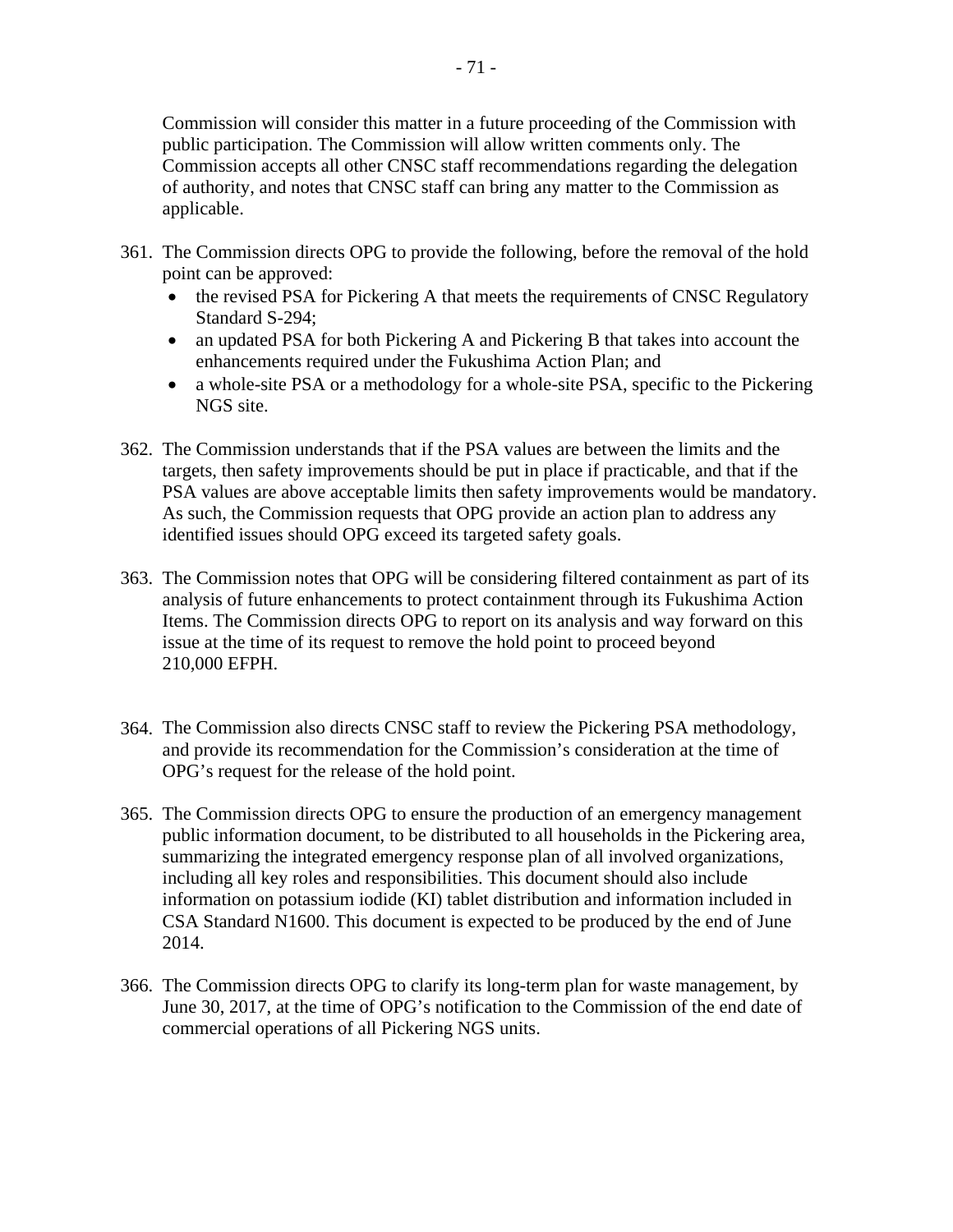- 367. The Commission recommends that OPG make environmental monitoring data accessible to the public on a more frequent basis than its current annual report.
- 368. With this decision, the Commission directs CNSC staff to provide an annual report on the performance of the Pickering NGS, as part of the annual *Integrated Safety Assessment ofCanadian Nuclear Power Plants.* CNSC staff shall present these reports at public proceedings of the Commission. The public will have an opportunity to participate, in writing, in these proceedings.

M. Bindr

AUG 0 **9 2013** 

Michael Binder Date President, Canadian Nuclear Safety Commission

ł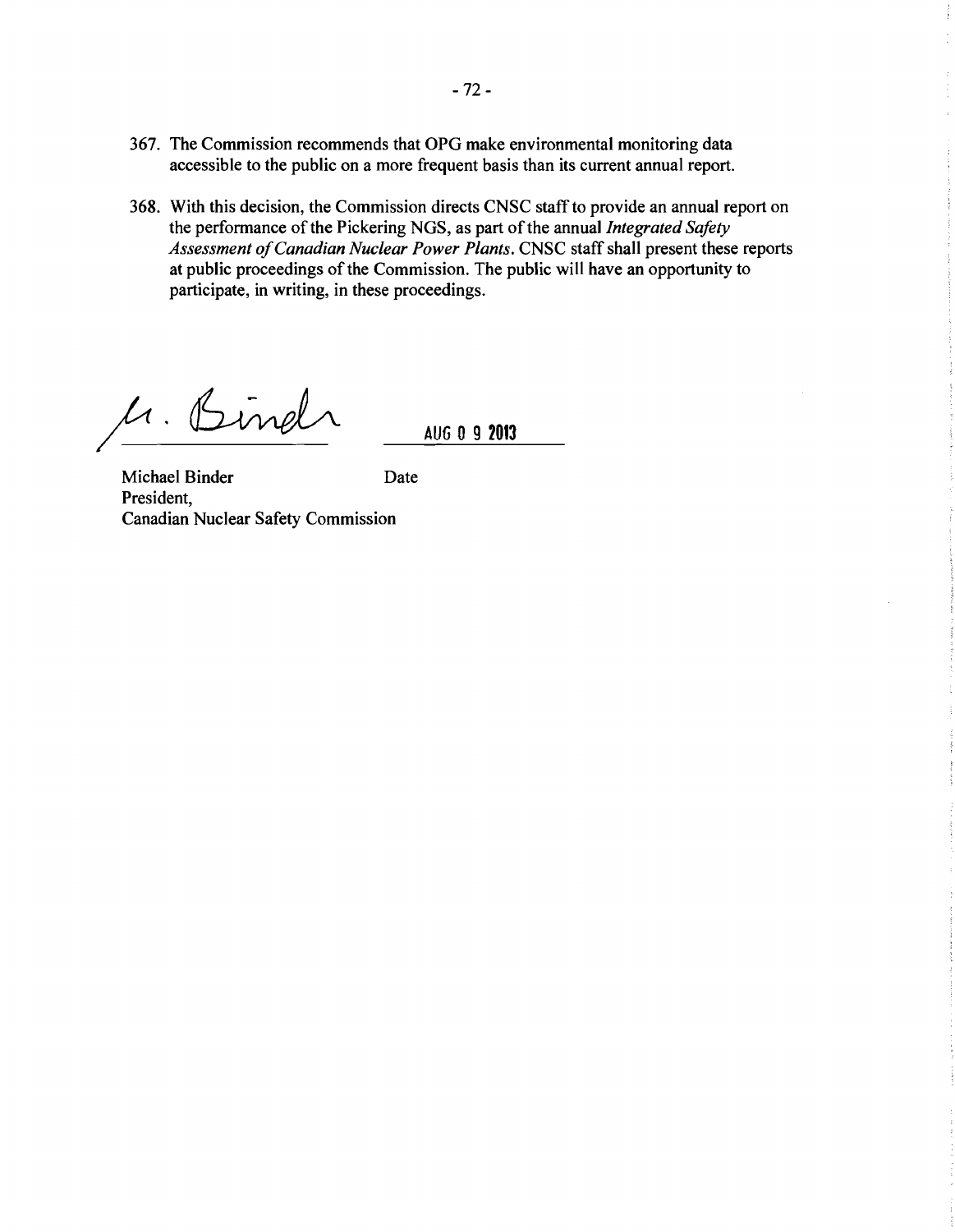## **Appendix A – Intervenors**

| <b>Intervenors</b>                                              | <b>Document Number</b> |
|-----------------------------------------------------------------|------------------------|
| Ajax - Pickering Board of Trade, represented by B. Zolis and    | 13-H <sub>2.2</sub>    |
| D. Ryan                                                         |                        |
| Safe Communities of Pickering and Ajax, represented by          | $13-H2.3$              |
| J. McKinnon                                                     |                        |
| <b>Edward Moeck</b>                                             | 13-H <sub>2.4</sub>    |
| Whitby Chamber of Commerce                                      | $13 - H2.5$            |
| Durham Nuclear Health Committee                                 | 13-H <sub>2.6</sub>    |
| Black & McDonald                                                | 13-H <sub>2.7</sub>    |
| Donald (Tim) Seitz                                              | 13-H <sub>2.8</sub>    |
| David Foster                                                    | 13-H <sub>2.9</sub>    |
| <b>Andrew Hill</b>                                              | 13-H <sub>2.10</sub>   |
| Pickering Nuclear Community Advisory Council, represented by    | 13-H <sub>2.11</sub>   |
| F. Gillis, N. Drummond, J. Dike and D. Shire                    |                        |
| <b>Brenda Stevenson</b>                                         | 13-H2.12               |
| Ann E. Short                                                    | 13-H <sub>2.13</sub>   |
| Dorian Douma                                                    | 13-H <sub>2.14</sub>   |
| Big Brothers & Big Sisters of Ajax-Pickering                    | 13-H2.15               |
| Marilyn McKim                                                   | 13-H <sub>2.16</sub>   |
| <b>Kylie Brooks</b>                                             | 13-H <sub>2.17</sub>   |
| Hydro Pensioners of Ontario, Georgian Bay District Pensioners   | 13-H2.18               |
| Association, Bruce Sub Group                                    |                        |
| Maria Kasstan                                                   | 13-H2.19               |
| <b>Environmental Earth Angels</b>                               | 13-H <sub>2.20</sub>   |
| Town of Ajax                                                    | 13-H <sub>2.21</sub>   |
| Ajax and Pickering Rotary Clubs                                 | 13-H2.22               |
| Durham College                                                  | 13-H2.23               |
| Marsh Instrumentation Ltd.                                      | 13-H <sub>2.24</sub>   |
| University of Ontario Institute of Technology, represented by   | 13-H <sub>2.25</sub>   |
| G. Bereznai                                                     | 13-H2.25A              |
| Go Solar Canada, represented by D. Holtl                        | 13-H <sub>2.26</sub>   |
| <b>Brenda Thompson</b>                                          | 13-H2.27               |
| <b>Veridian Connections</b>                                     | 13-H <sub>2.28</sub>   |
| Lake Ontario Waterkeeper, represented by J. Bull                | 13-H <sub>2.29</sub>   |
| Norma Dickinson                                                 | 13-H <sub>2.30</sub>   |
| Hydro Pensioners Association of Ontario, Toronto District       | 13-H <sub>2.31</sub>   |
| The Miller Group                                                | 13-H2.32               |
| Mary Fish                                                       | 13-H2.33               |
| Kathleen Chung                                                  | 13-H <sub>2.34</sub>   |
| Don and Heather Ross                                            | 13-H <sub>2.35</sub>   |
| Provincial Council of Women of Ontario, represented by G. Janes | 13-H <sub>2.36</sub>   |
|                                                                 | 13-H <sub>2.36</sub> A |
| Women in Nuclear – Canada, represented by C. Cottrill and       | 13-H <sub>2.37</sub>   |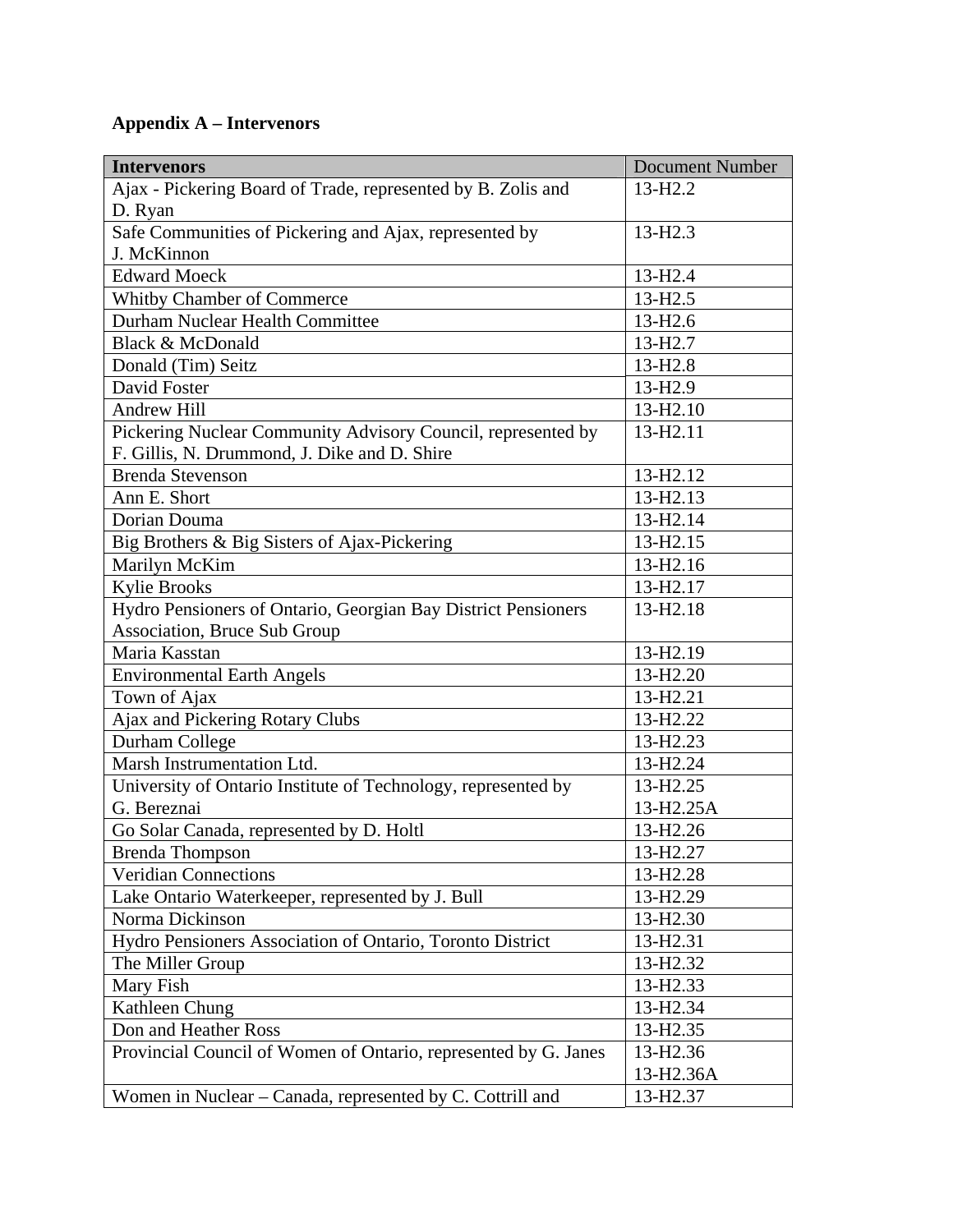| S. Smith                                                        |                        |
|-----------------------------------------------------------------|------------------------|
| Victor Sgro                                                     | 13-H2.38               |
| Clarington Board of Trade and Office of Economic Development,   | 13-H2.39               |
| represented by S. Hall                                          |                        |
| Organization of Canadian Nuclear Industries, represented by     | 13-H <sub>2.40</sub>   |
| R. Oberth                                                       | 13-H <sub>2.40</sub> A |
| Just one World                                                  | 13-H <sub>2.41</sub>   |
| <b>Klaus Dohring</b>                                            | 13-H <sub>2.42</sub>   |
| Valerie Fredenburgh                                             | 13-H <sub>2.43</sub>   |
| Regional Municipality of Durham, represented by P. Reid         | 13-H <sub>2.44</sub>   |
| Tania Szablowski                                                | 13-H <sub>2.45</sub>   |
| Municipality of Clarington                                      | 13-H <sub>2.46</sub>   |
| Dick O'Connor                                                   | 13-H <sub>2.47</sub>   |
| <b>Alison Petten</b>                                            | 13-H <sub>2.48</sub>   |
| Nicole Corrado                                                  | 13-H <sub>2.49</sub>   |
| Rodger Brunning                                                 | 13-H <sub>2.50</sub>   |
| David Lean                                                      | 13-H <sub>2.51</sub>   |
| Friends of the Farewell and Black Creeks, represented by        | 13-H <sub>2.52</sub>   |
| L. Racansky and S. Racansky                                     | 13-H2.52A              |
| Randi Luster                                                    | 13-H <sub>2.53</sub>   |
| <b>Michael Cooke</b>                                            | 13-H2.54               |
| Louisette Lanteigne                                             | 13-H <sub>2.55</sub>   |
| Colin King                                                      | 13-H <sub>2.56</sub>   |
| Monica Whalley                                                  | 13-H <sub>2.57</sub>   |
|                                                                 | 13-H2.57A              |
| Jo Hayward-Haines                                               | 13-H2.58               |
| David and Sheela Lloyd                                          | 13-H2.59               |
| Kelly Masterson                                                 | 13-H <sub>2.60</sub>   |
| Canadian Nuclear Society, represented by J. Roberts and C. Hunt | 13-H2.61               |
| Friends Indeed                                                  | 13-H <sub>2.62</sub>   |
| Canadian Association of Physicians for the Environment,         | 13-H <sub>2.63</sub>   |
| represented by C. Vakil                                         | 13-H2.63A              |
| Canadian Nuclear Association, represented by H. Kleb            | 13-H <sub>2.64</sub>   |
| Darlington Nuclear Community Advisory Council                   | 13-H <sub>2.65</sub>   |
| Rolls-Royce Civil Nuclear Canada Ltd., represented by           | 13-H <sub>2.66</sub>   |
| N. Alexander                                                    | 13-H <sub>2.66</sub> A |
| Darlene Buckingham                                              | 13-H <sub>2.67</sub>   |
| <b>Pickering Naturalists</b>                                    | 13-H <sub>2.68</sub>   |
| Kelly Clune                                                     | 13-H <sub>2.69</sub>   |
| Durham District School Board                                    | 13-H <sub>2.70</sub>   |
| Aecon Industrial                                                | 13-H <sub>2.71</sub>   |
| Power Workers Union, represented by B. Walker and D. Trumble    | 13-H <sub>2.72</sub>   |
|                                                                 | 13-H2.72A              |
| Linda Gasser                                                    | 13-H <sub>2.73</sub>   |
| Voice for Women for Peace - Ontario Chapter, represented by     | 13-H <sub>2.74</sub>   |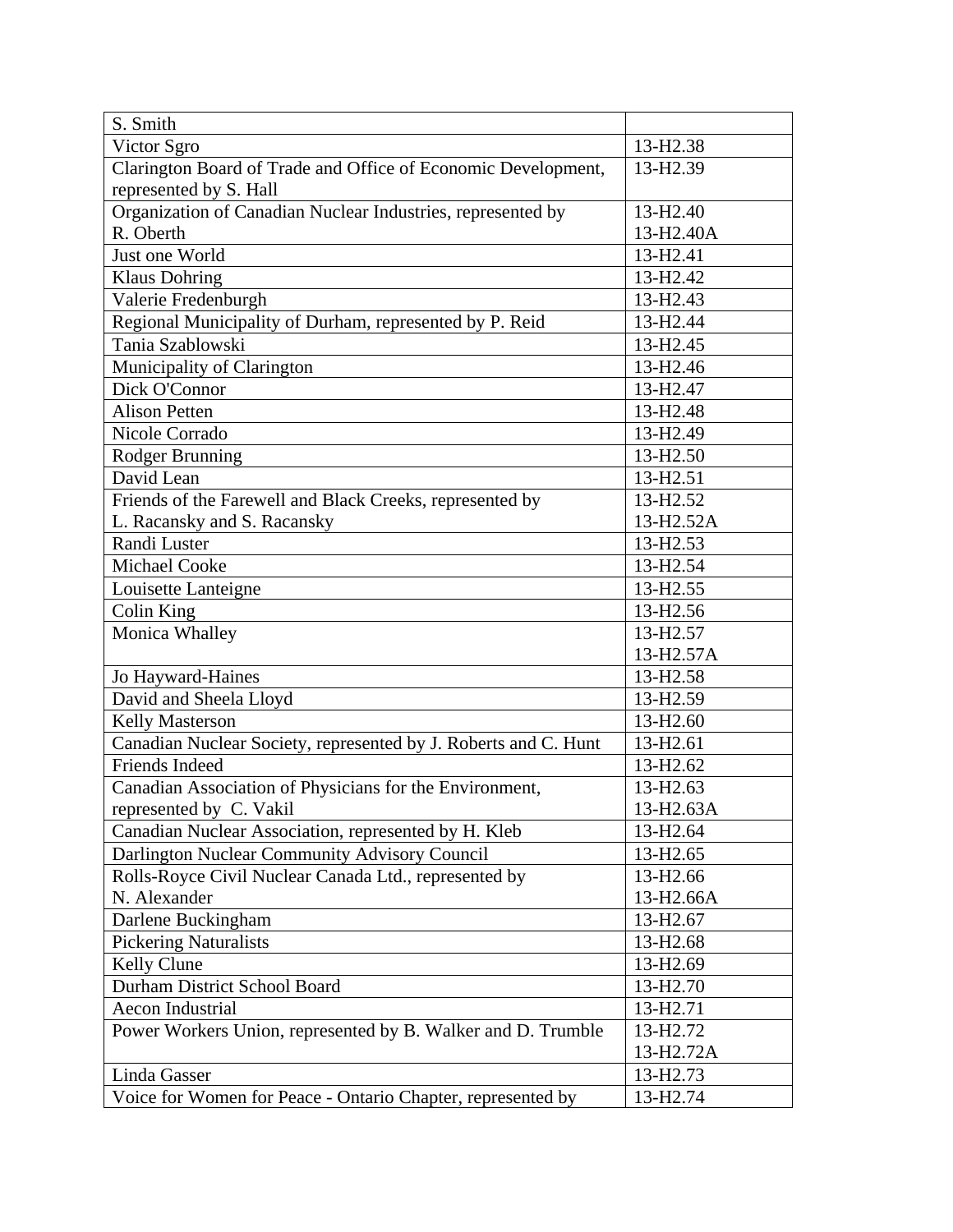| L. Adamson                                                   |                        |
|--------------------------------------------------------------|------------------------|
| Corneliu Chisu, M.P., Pickering - Scarborough                | 13-H <sub>2.75</sub>   |
| David C. Reid                                                | 13-H <sub>2.76</sub>   |
| Joe Dickson - M.P.P., Ajax-Pickering                         | 13-H <sub>2.77</sub>   |
| Jill Lennox                                                  | 13-H <sub>2.78</sub>   |
| Barbara Feldman                                              | 13-H2.79               |
| Durham Chinese Culture Centre                                | 13-H <sub>2.80</sub>   |
| Babcock Wilcox Canada Ltd.                                   | 13-H <sub>2.81</sub>   |
| <b>Belinda Cole</b>                                          | 13-H <sub>2.82</sub>   |
| Karen Loch                                                   | 13-H <sub>2.83</sub>   |
| Ysabeault d'Valar-Alba                                       | 13-H <sub>2.84</sub>   |
| Pickering Auxiliary Rescue Association                       | 13-H <sub>2.85</sub>   |
| Canadian Nuclear Workers Council, represented by H. Phorson  | 13-H <sub>2.86</sub>   |
| and J. Usher                                                 | 13-H <sub>2.86</sub> A |
| Mississaugas of the New Credit First Nation, represented by  | 13-H <sub>2.87</sub>   |
| C. King                                                      |                        |
| Michelle Simeunovich                                         | 13-H <sub>2.88</sub>   |
| <b>Ontario Federation of Anglers and Hunters</b>             | 13-H2.89               |
| Greater Oshawa Chamber of Commerce, represented by           | 13-H <sub>2.90</sub>   |
| <b>B.</b> Malcolmson                                         |                        |
| <b>Spark Centre</b>                                          | 13-H <sub>2.91</sub>   |
| <b>Durham Economic Prosperity Committee</b>                  | 13-H <sub>2.92</sub>   |
| Dorothy Goldin Rosenberg                                     | 13-H <sub>2.93</sub>   |
| Durham Strategic Energy Alliance, represented by M. Kobzar   | 13-H <sub>2.94</sub>   |
| Rouge Valley Health System                                   | 13-H <sub>2.95</sub>   |
| Chris Alexander, MP for Ajax- Pickering                      | 13-H <sub>2.96</sub>   |
| <b>William Shore</b>                                         | 13-H <sub>2.97</sub>   |
| <b>Durham Tamil Association</b>                              | 13-H <sub>2.98</sub>   |
| CCNB Action, represented by C. Rouse                         | 13-H <sub>2.99</sub>   |
|                                                              | 13-H2.99A              |
| Norah Chaloner                                               | 13-H2.100              |
| Marie Roulleau                                               | 13-H2.101              |
| North American Young Generation in Nuclear, Durham Chapter,  | 13-H <sub>2.102</sub>  |
| represented by G. Shah, E. Zhang, L. Corkum and A. Au        |                        |
| A.J. Hehoe                                                   | 13-H2.103              |
| Gail Cockburn                                                | 13-H <sub>2.104</sub>  |
| Terrey J. Price, Ray Mutiger, Mason Verkruisen and Eugene    | 13-H <sub>2</sub> .105 |
| Saltanoff, represented by R. Mutiger                         |                        |
| Green Party of Ontario                                       | 13-H <sub>2.106</sub>  |
| Citizens for a Safe Environment and the Committee for a Safe | 13-H2.107              |
| Sewage, represented by K. Buck                               |                        |
| Linda Hicks                                                  | 13-H <sub>2.108</sub>  |
| Michel Duguay                                                | 13-H2.109              |
| Sue Buckhorn                                                 | 13-H2.110              |
| <b>Brenda Cross</b>                                          | 13-H2.111              |